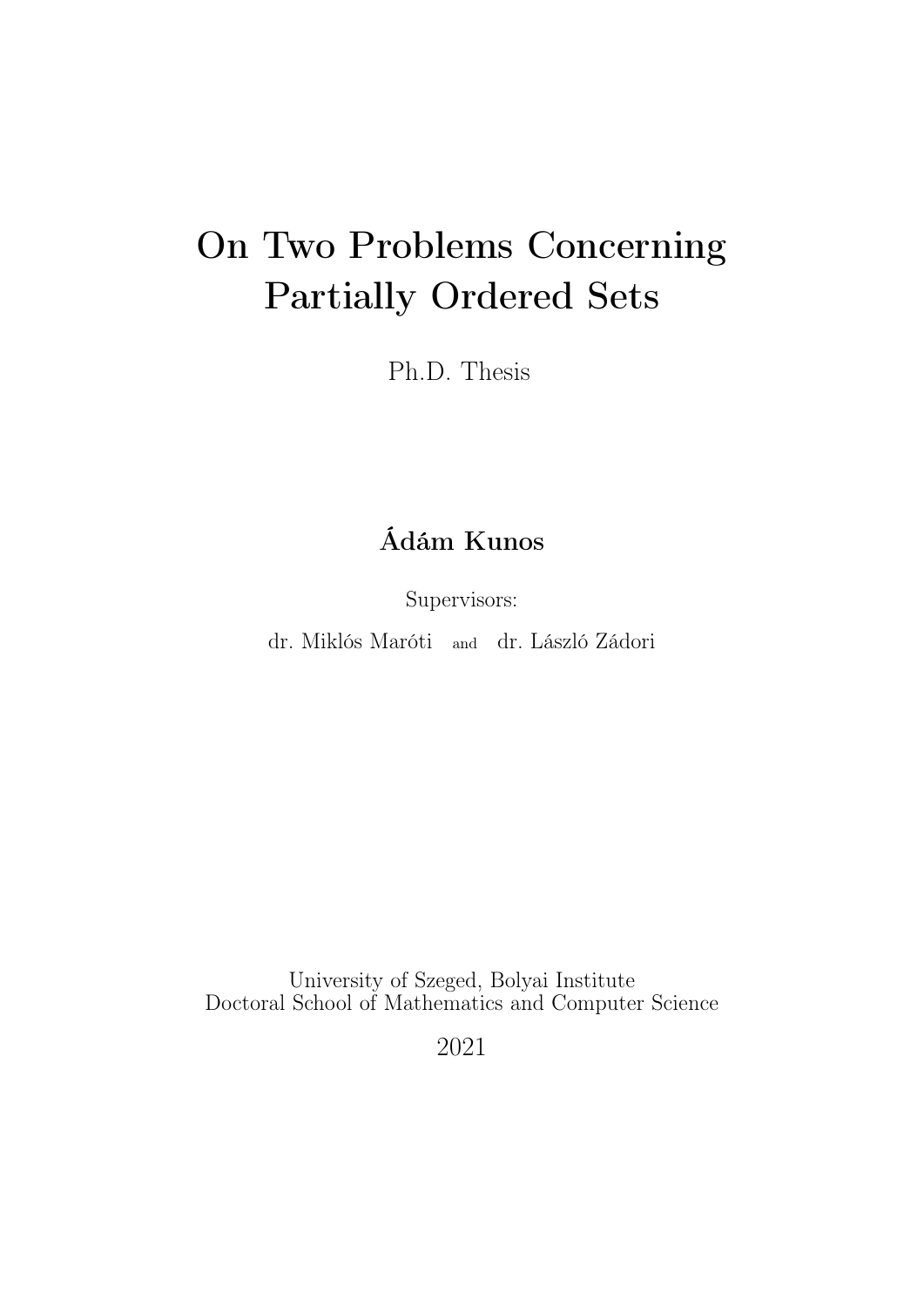## **Contents**

|              |                                                                        |                                                                                             | $\overline{2}$ |
|--------------|------------------------------------------------------------------------|---------------------------------------------------------------------------------------------|----------------|
|              |                                                                        |                                                                                             | 3              |
| $\mathbf{1}$ | Definability in the Embeddability and Substructure Orderings of Finite |                                                                                             |                |
|              |                                                                        | <b>Directed Graphs</b>                                                                      | $\overline{7}$ |
|              | 1.1                                                                    |                                                                                             | $\overline{7}$ |
|              | 1.2                                                                    |                                                                                             | $8\,$          |
|              |                                                                        | 1.2.1                                                                                       | 8              |
|              |                                                                        | Precise Formulation of the Section's Main Theorem and Some Dis-<br>1.2.2                    |                |
|              |                                                                        | play of its Power $\dots \dots \dots \dots \dots \dots \dots \dots \dots \dots \dots \dots$ | 9              |
|              |                                                                        | 1.2.3<br>The Proof of the Section's Main Theorem (Theorem $1.5$ )                           | 13             |
|              |                                                                        | The Automorphism Group<br>1.2.4                                                             | 27             |
|              | 1.3                                                                    | Substructure                                                                                | 30             |
|              |                                                                        | 1.3.1                                                                                       | 30             |
|              |                                                                        | 1.3.2                                                                                       | 31             |
|              |                                                                        | The Proof of the Section's Main Theorem (Theorem 1.52) Without<br>1.3.3                     |                |
|              |                                                                        |                                                                                             | 34             |
|              |                                                                        | 1.3.4                                                                                       | 45             |
|              | 1.4                                                                    |                                                                                             | 48             |
| $\bf{2}$     |                                                                        | On Finite Generability of Clones of Finite Posets                                           | 50             |
|              | 2.1                                                                    |                                                                                             | 50             |
|              | 2.2                                                                    | Classes of Finite Posets with Non-Finitely Generated Clones                                 | 52             |
|              | 2.3                                                                    | The Clone of Ascending Idempotent Operations                                                | 58             |
|              | Summary                                                                |                                                                                             |                |
|              | Összefoglaló<br>68                                                     |                                                                                             |                |
|              | Publications of the Author<br><b>Bibliography</b>                      |                                                                                             |                |
|              |                                                                        |                                                                                             |                |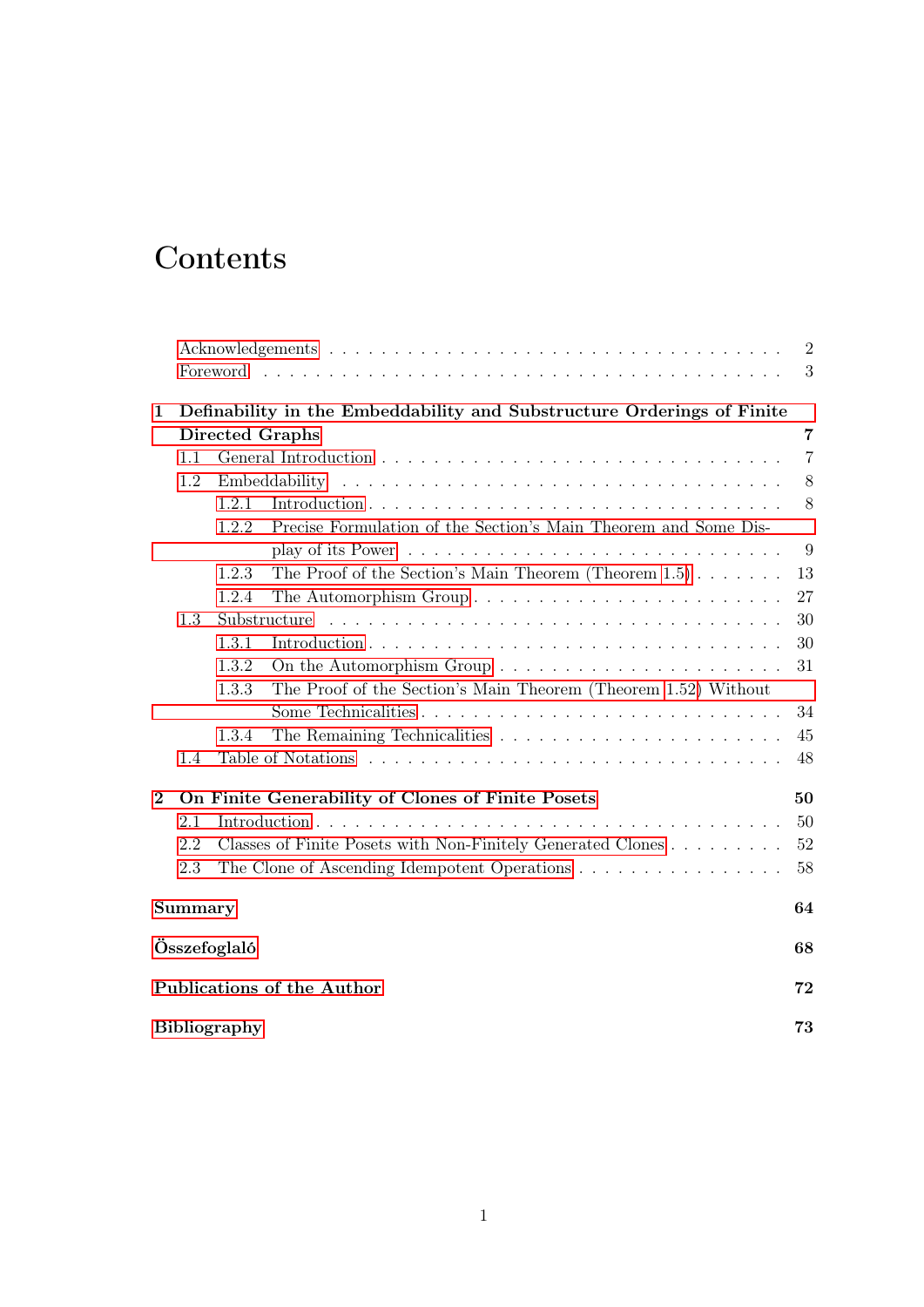### <span id="page-2-0"></span>Acknowledgements

First of all, I thank my two supervisors, Miklós Maróti and László Zádori. Miklós launched me into research giving me my first topic. The first chapter of this thesis is what I have squeezed out of this very topic since. He was supporting me even in times when we were parted by the Atlantic Ocean. Professor Zádori introduced me to the topic investigated in the second chapter. When Miklós was overseas, he was the one guiding me, not letting me feel unattended.

During the past few years, I had the privilege to work with great coauthors. Beyond the two mentioned already, I must name the other two, Gábor Czédli and Gergő Gyenizse. They motivated me in many ways that I could encapsulate in the phrase "setting the bar high".

Through my adolescence, I always got lucky to have exceptional math teachers, which must have contributed to me seeing absolutely no other option but to become a mathematician.

Last but not least, many of my thanks go to my family. When, abruptly, I fell in love with mathematics, my mother started supporting me right away by both showing no signs of skepticism and buying as many math books as I dared to ask. Later, at the university, I learned from the borrowed notes of a beautiful classmate called Fanni. Without her (notes) I might still be an undergraduate. She has been putting up with me since, from a certain point as my wife, which is not easy, especially when I submerge deeply into my own thoughts.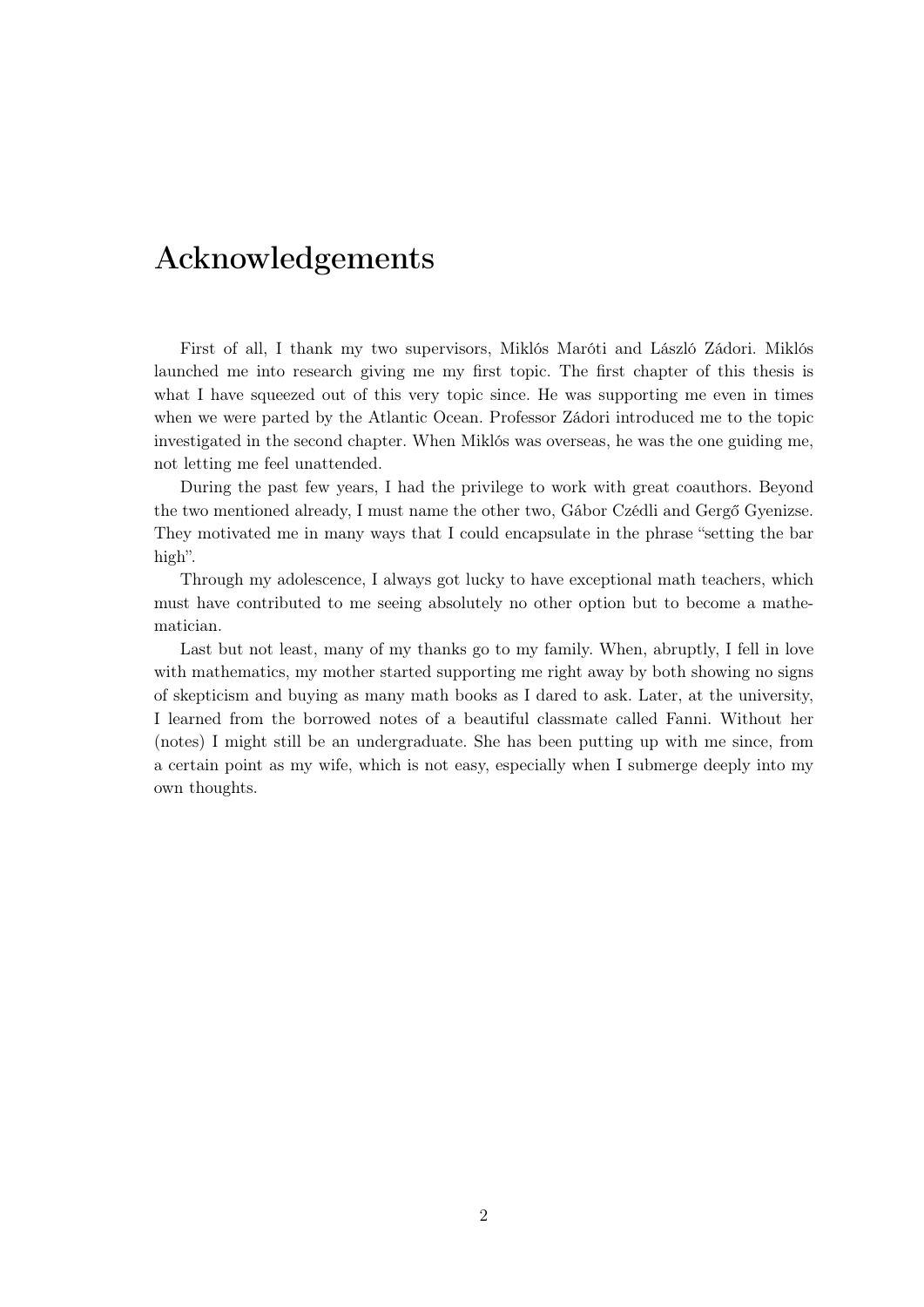### <span id="page-3-0"></span>Foreword

This dissertation is about two topics, both concerning partially ordered sets, in short posets. Accordingly, it is split into two chapters. It is built around four papers of the author [\[7–](#page-73-1)[10\]](#page-73-2).

The first chapter deals with the author's oldest research topic and is based on the papers [\[7–](#page-73-1)[9\]](#page-73-3). In 2009–2010 Jaroslav Ježek and Ralph McKenzie published a series of papers [\[3–](#page-73-4)[6\]](#page-73-5) in which they examined (among other things) the first-order definability in substructure orderings (some particular posets) of finite mathematical structures with a given type, and determined the automorphism group of these orderings. They considered finite semilattices [\[3\]](#page-73-4), ordered sets [\[6\]](#page-73-5), distributive lattices [\[4\]](#page-73-6) and lattices [\[5\]](#page-73-7). Similar investigations [\[12,](#page-73-8) [15–](#page-74-0)[17\]](#page-74-1) have emerged since. Substructureness induces a natural order on the set of (isomorphism types of) structures of a fixed type, e. g. finite semilattices. By definability in substructure orderings, they meant first-order definability in the language of partially ordered sets in these particular substructure-orders. In such languages, the internal structure of the structures that are the vertices of the poset cannot be invoked (formally). Only their relations to each other, i. e. the substructure relation between them can be referenced. By examining such languages, we mean investigating their expressive power: what can and what can't they tell? Those limits are intimately related to the automorphism groups of the orderings and that is one of the reasons why Ježek and McKenzie dealt with them in their papers.

The author, as a BSc student at the time, set out to continue this research for finite directed graphs. He was advised to do so by his first supervisor, Miklós Maróti, who, telling it by heart, told the basic concept not quite in line with the Ježek-McKenzie papers. Neither of them had any idea how outstandingly lucky this mistake was going to turn out eventually. Given the problem, the author immediately started working on it. Only when already having results did he and his first supervisor realize the difference in the basic concepts. At that point, they decided to carry on, not to let go of the research that already had been done. Instead of the substructure concept used by Ježek and McKenzie, the author started to work on the embeddability concept for directed graphs which is related the constraint satisfaction problem. As their names suggest, both speak of directed graphs being parts of each other somehow, but there is a huge difference in the how. Substructureness lets one delete only vertices to get its smaller parts, while to get embeddable directed graphs, we can delete both edges and vertices. To get a feeling of the difference, see Figures [1](#page-4-0) and [2,](#page-4-1) showing the lower segments of the embeddability and substructure orderings, respectively.

In this thesis, we will deal with both concepts for directed graphs, dividing Chapter 1 into two parts correspondingly. In the first years, the author was considering exclusively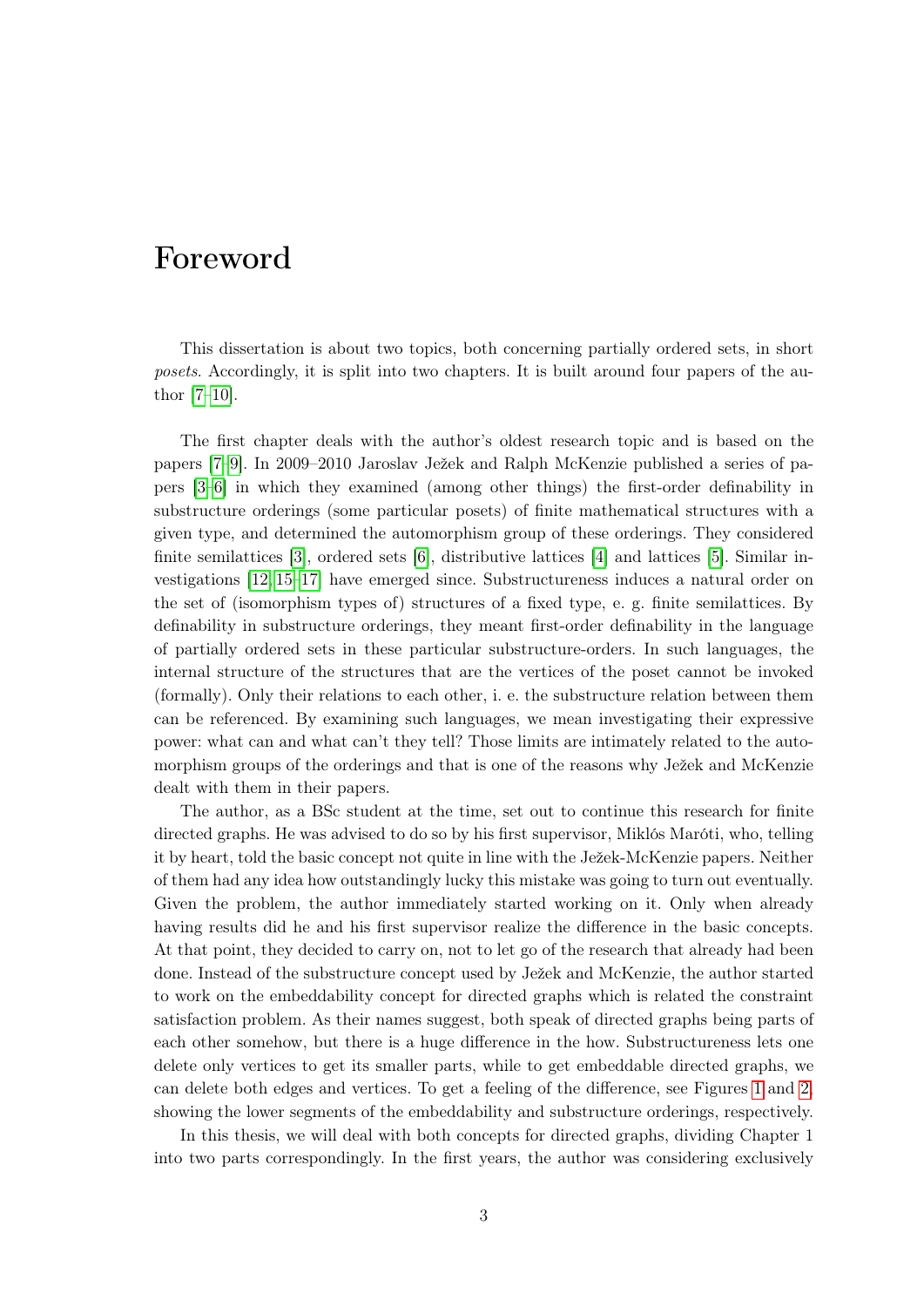

<span id="page-4-0"></span>Figure 1: The initial segment of the Hasse diagram of the embeddability ordering of digraphs, that is  $(\mathcal{D}; \leq)$ .



<span id="page-4-1"></span>Figure 2: The initial segment of the Hasse diagram of the substructure ordering of digraphs, that is  $(\mathcal{D}; \underline{\square})$ . (The labels are only used for a specific purpose in the thesis. Please disregard them unless they are being specifically referred to, for they are not the general notations of the digraphs under them.)

the embeddability concept. Both his BSc and MSc theses were written around this topic and he had two papers published [\[8,](#page-73-9) [9\]](#page-73-3), almost literal adaptations of these. The Ježek-McKenzie papers, in spite of dealing with four different structure types, had a particular joint taste. For one, the automorphism groups of the partial orders all turned out to be either trivial or the two element group. The first two studies of the author [\[8,](#page-73-9) [9\]](#page-73-3) shared this taste despite working with embeddability instead of substructureness. The author did have a foggy feeling how the substructure case might play out, but not until having a sense of closure for the embeddability research did he start to think seriously about the substructure concept, the original one studied by Ježek and McKenzie. Upon having an earnest look at the problem, automorphisms were beginning to turn up. Gradually, more and more automorphisms were being found. This, being unprecedented in the line of this particular research topic, startled the author. He finally found 768 automorphisms, forming a group far from trivial. As already mentioned, the automorphism groups are closely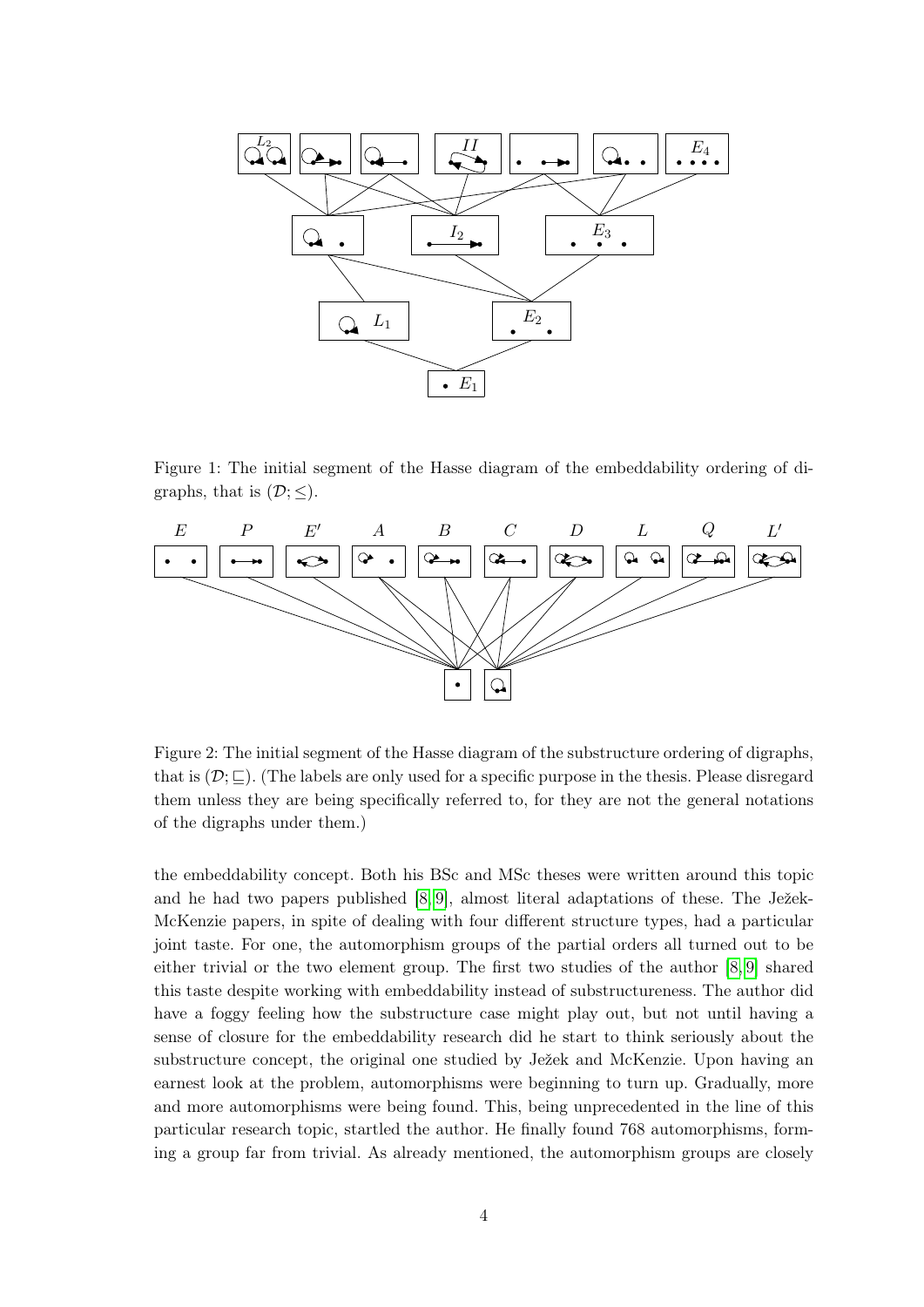related to the power of the languages being probed here. The bigger the automorphism group, the weaker the language. Hence it is not surprising that this vast automorphism group makes the research veer off of its usual trajectory. Unfortunately, the author cannot prove there are no automorphisms beyond the ones he has found. Yet, we will prove that there are finitely many automorphisms. As for the expressive power of the first-order language in question, that is where the enormous luck of getting the main concept wrong at the beginning comes in. What we will prove is roughly the following. Modulo the orbits of the (finite) automorphism group, the first-order language of the substructure ordering can express that of the embeddability ordering. This is a big deal only because the first-order language of the embeddability ordering has already been examined, and it has turned out to be very strong. Now we see how the author (and his first supervisor) got lucky. If faced with the substructure-problem first, the author probably would have gotten deterred at the beginning, stumbling into the hardness of the problem, having no tools to tackle it.

The second chapter investigates a completely different problem, still having posets as main players in it though. Ivo G. Rosenberg, in a classical result [\[13\]](#page-73-10), classified the maximal clones into six classes. For five of the six classes it has been shown that the clones of these classes are finitely generated. The unsettled class is the class of clones containing monotone operations of bounded partial orders, that is posets having both least and largest elements. Some partial results have already been obtained. Monotone clones of at most seven element posets are proven to be finitely generated and so are posets with an at least ternary monotone near unanimity operation. In a brilliant paper from 1986, Gábor Tardos [\[14\]](#page-74-2) shows that the clone of a particular eight element poset is not finitely generated. This was the first proof showing a maximal clone to be not finitely generated. In a 1993 paper [\[18\]](#page-74-3), László Zádori, the second supervisor of the author, generalized Tardos's result by describing all series parallel posets having not finitely generated clones. Since Zádori, up until recently no one found non-finitely generated maximal clones, though one may conjecture there are a lot of them. In the second chapter, we present the recent paper [\[10\]](#page-73-2) finding new such clones, written by the author of this Thesis and his two supervisors. We come up with a new family of finite bounded posets whose clones of monotone operations are not finitely generated and suggest some directions where we think this research might evolve in the future.

In the first part of the chapter, as already mentioned, we present a new family of finite bounded posets whose clones of monotone operations are not finitely generated. The proofs of these results are analogues of those of Tardos. Another interesting family of finite posets from the finite generability point of view is the family of locked crowns. To decide whether the clone of a locked crown, where the crown is of at least six elements, is finitely generated or not, one needs to go beyond the scope of Tardos's proof. Although our investigations are not complete in this direction, they led to the results in the second part of the chapter.

We call a monotone operation ascending if it is greater than or equal to some projection. We prove that the clones of bounded posets are generated by certain ascending idempotent monotone operations and the 0 and 1 constant operations. A consequence of this result is that if the clone of ascending idempotent operations of a finite bounded poset is finitely generated, then its clone is finitely generated as well. We provide an example of a half bounded finite poset whose clone of ascending idempotent operations is finitely generated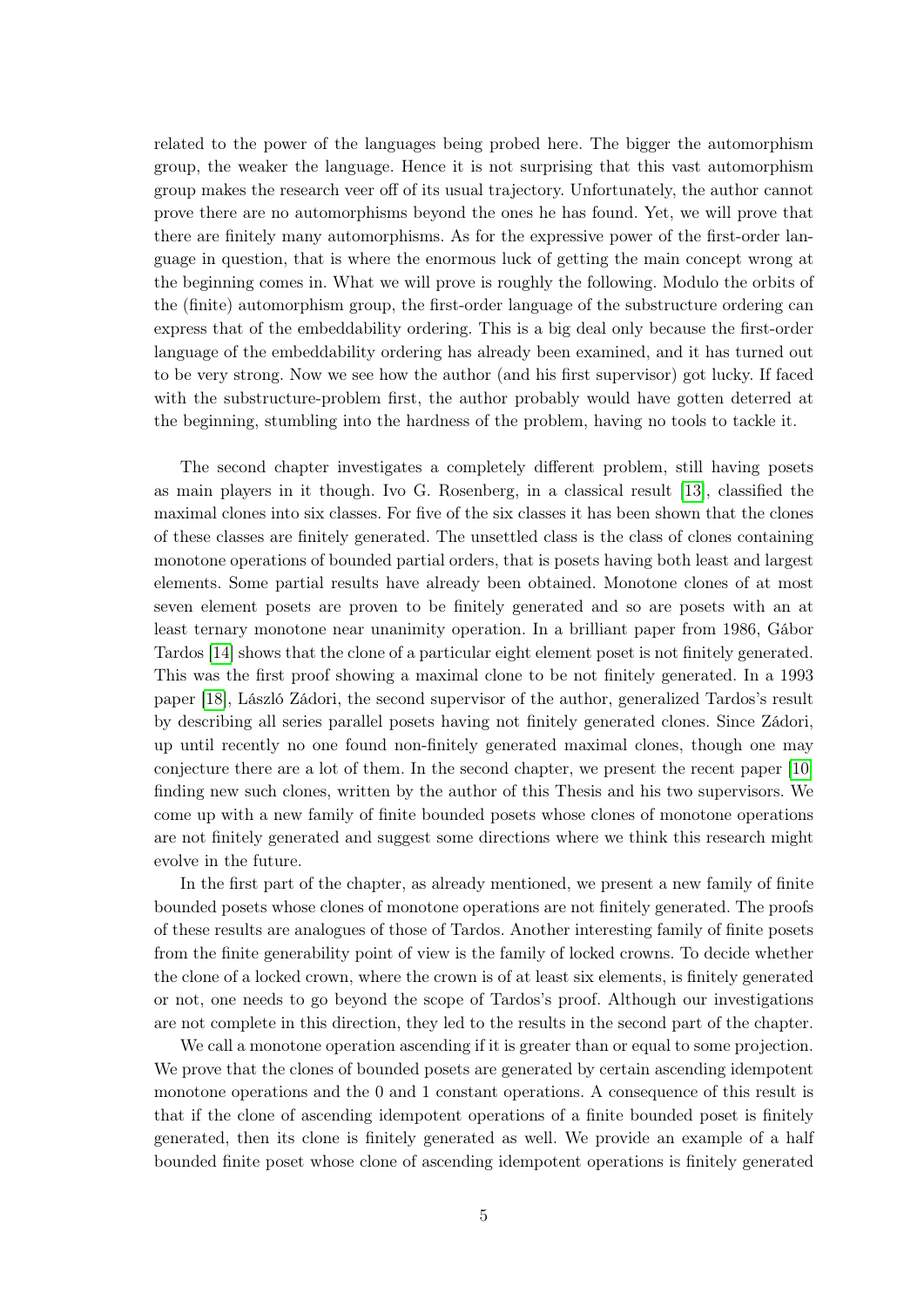but whose clone is not finitely generated. Another interesting consequence of our result is that if the clone of a finite bounded poset is finitely generated, then it has a three element generating set that consists of an ascending idempotent monotone operation and the 0 and 1 constant operations.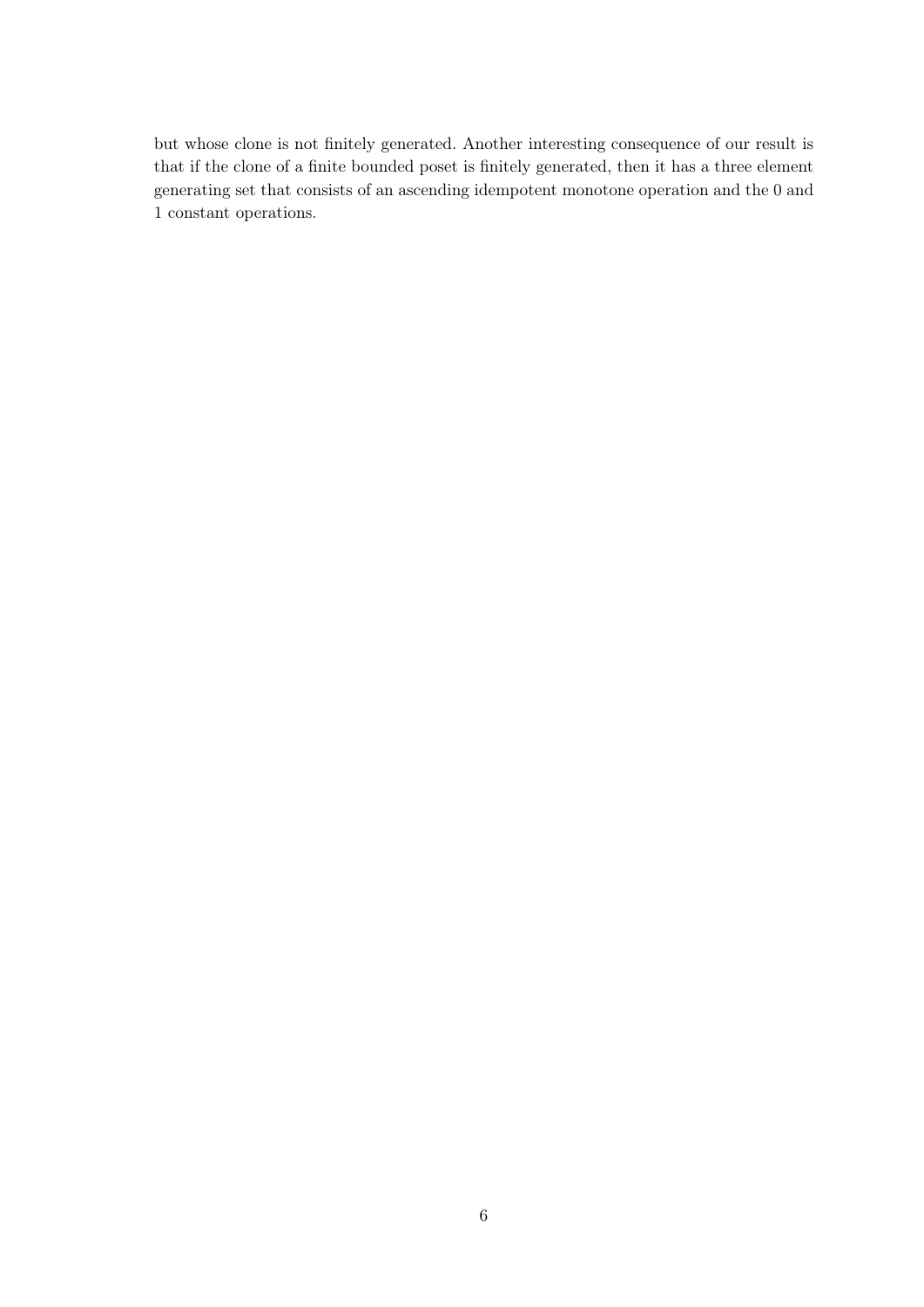### <span id="page-7-0"></span>Chapter 1

## Definability in the Embeddability and Substructure Orderings of Finite Directed Graphs

#### <span id="page-7-1"></span>1.1 General Introduction

This chapter synthesizes the papers [\[7–](#page-73-1)[9\]](#page-73-3). Though only two of them, namely [\[9\]](#page-73-3) and [\[7\]](#page-73-1), are included as they are. This is because there is an intricate connection between the papers [\[8\]](#page-73-9) and [\[9\]](#page-73-3). Oversimplified, we could say the main result of [\[9\]](#page-73-3) yields that of [\[8\]](#page-73-9). But there is more to it than that, which is to be explained later. Nevertheless, this saves us from including [\[8\]](#page-73-9) as is.

Before introducing the most basic concepts, a few words on the notations in general. There is a table of notations at the end of the chapter, starting on page [48,](#page-48-0) to save the readers from getting lost among the many notations used throughout. It would be nice to keep the notations of the original papers, but it is impossible as they have conflicting notations. This is not because the author did not try to stay consistent. The papers share the following characteristic. Their main theorems are proven with a main construction that requires a lot of preparation involving a lot of special digraphs to be introduced, all of them needing notations, naturally. The author tried to make the notations intuitive, e. g. the circle graph having n vertices is denoted by  $O_n$ . The main constructions do resemble at first sight but differ in the details, so do the technicalities leading up to them. There were cases when, in separate papers, slightly different notions cried for the same notations, or at least it was natural to use the same notation for a different, though similar, concept. This, happening in separate papers, did not cause conflict. However, obviously, such ambiguities must not happen inside such a thesis, therefore change of some notations is unavoidable. We will tackle this the following way. As we go forward, we keep the original notations as long as it causes no conflict. If, to avoid a conflict, a change of notation is implemented, the reader is always notified.

It is time to introduce the most basic mathematical concepts of this chapter precisely. Let us consider a nonempty set V and a binary relation  $E \subseteq V^2$ . We call the pair  $G = (V, E)$ a directed graph or just digraph. Let  $D$  denote the set of isomorphism types of finite digraphs.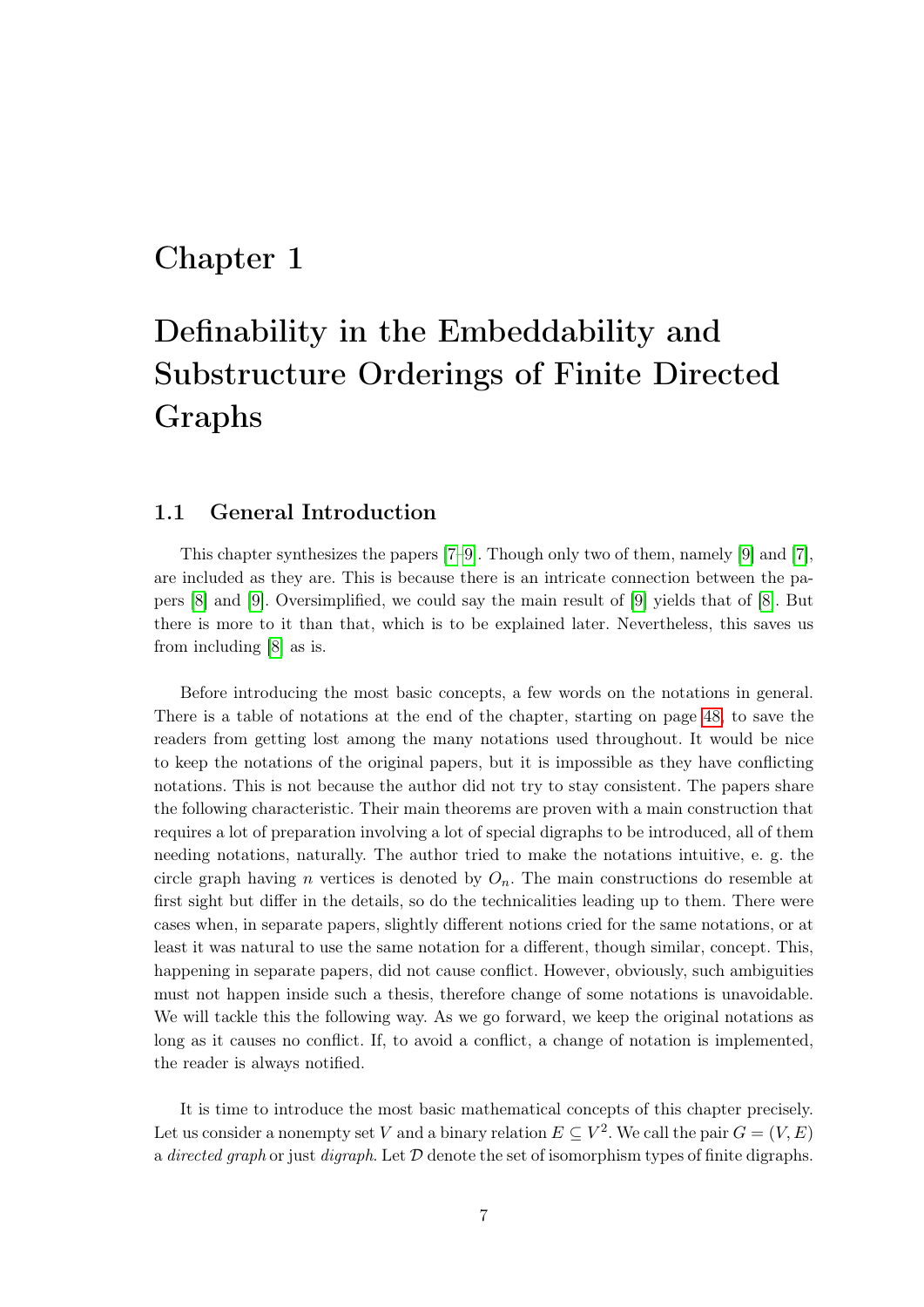The elements of  $V = V(G)$  and  $E = E(G)$  are called the vertices and edges of G, respectively. A digraph G is said to be *embeddable* into G', and we write  $G \leq G'$ , if there exists an injective homomorphism  $\varphi : G \to G'$ , i.e. an injective map for which  $(v_1, v_2) \in E(G)$  implies  $(\varphi(v_1), \varphi(v_2)) \in E(G')$ . A digraph G is a substructure of G', and we write  $G \subseteq G'$ , if it is isomorphic to an induced substructure (on some subset of the vertices) of  $G'$ . In graph theory, the term *subgraph* is used rather for the embeddability concept, so will it be used here. Every substructure is embeddable but the converse is not true. The names of these two concepts often mix both orally and on paper when it is clear from the context which notion we are using the whole time. In this thesis, however, we must be very cautious as both concepts are used alternately throughout. It is easy to see that both  $\leq$  and  $\sqsubseteq$  are partial orders on  $\mathcal{D}$ . Both partially ordered sets are naturally graded. The digraph G is on the nth level of  $(\mathcal{D}; \leq)$  or  $(\mathcal{D}; \subseteq)$  if  $|V(G)|+|E(G)| = n$  or  $|V(G)| = n$ , respectively. See Figures [1](#page-4-0) and [2](#page-4-1) for the initial segments of the Hasse diagrams of the two partial orders. For digraphs  $G, G' \in \mathcal{D}$ , let  $G \cup G'$  denote their disjoint union, as usual. We use the term *weakly connected* in the usual sense, i. e. just disregarding the direction of the edges. Our digraphs split into weakly connected components, naturally. Let us use the abbreviation wcc="weakly connected component" and wccs for the plural because there are proofs mentioning this particular expression many many times.

Let  $(A; \leq)$  be an arbitrary poset. An *n*-ary relation R is said to be (first-order) definable in  $(A; \leq)$  if there exists a first-order formula  $\Psi(x_1, x_2, \ldots, x_n)$  with free variables  $x_1, x_2, \ldots, x_n$  in the language of partially ordered sets such that for any  $a_1, a_2, \ldots, a_n \in \mathcal{A}$ ,  $\Psi(a_1, a_2, \ldots, a_n)$  holds in  $(\mathcal{A}; \leq)$  if and only if  $(a_1, a_2, \ldots, a_n) \in R$ . A subset of A is definable if it is definable as a unary relation. An element  $a \in \mathcal{A}$  is said to be definable if the set  $\{a\}$  is definable.

#### <span id="page-8-0"></span>1.2 Embeddability

#### <span id="page-8-1"></span>1.2.1 Introduction

The directed graph  $G^T := (V, E^{-1})$  is called the *transpose* of G, where  $E^{-1}$  denotes the inverse relation of E. In the poset  $(\mathcal{D}, \leq)$  let  $G \prec G'$  denote that  $G'$  covers G. Obviously  $\prec$  is a definable relation in  $(\mathcal{D}, \le)$ . In [\[8\]](#page-73-9), the main result is

<span id="page-8-2"></span>**Theorem 1.1** (Theorem 2.38 [\[8\]](#page-73-9)). In the poset  $(\mathcal{D}; \leq)$ , the set  $\{G, G^T\}$  is first-order definable for all finite digraph  $G \in \mathcal{D}$ .

This theorem is the best possible in the following sense. Observe, that  $G \mapsto G^T$  is an automorphism of  $(D;\le)$ . This implies that the digraphs G and  $G<sup>T</sup>$  cannot be distinguished with first-order formulas of  $(\mathcal{D};<)$ . What does Theorem [1.1](#page-8-2) tell about first-order definability in  $(\mathcal{D}; \leq)$ ? It tells the following

Corollary 1.2. A finite set H of digraphs is definable if and only if

$$
\forall G \in \mathcal{D}: \ G \in H \Rightarrow G^T \in H.
$$

So the first-order definability of finite subsets in  $(\mathcal{D}; <)$  is settled. What about infinite subsets? One might ask if the set of weakly connected digraphs is first-order definable in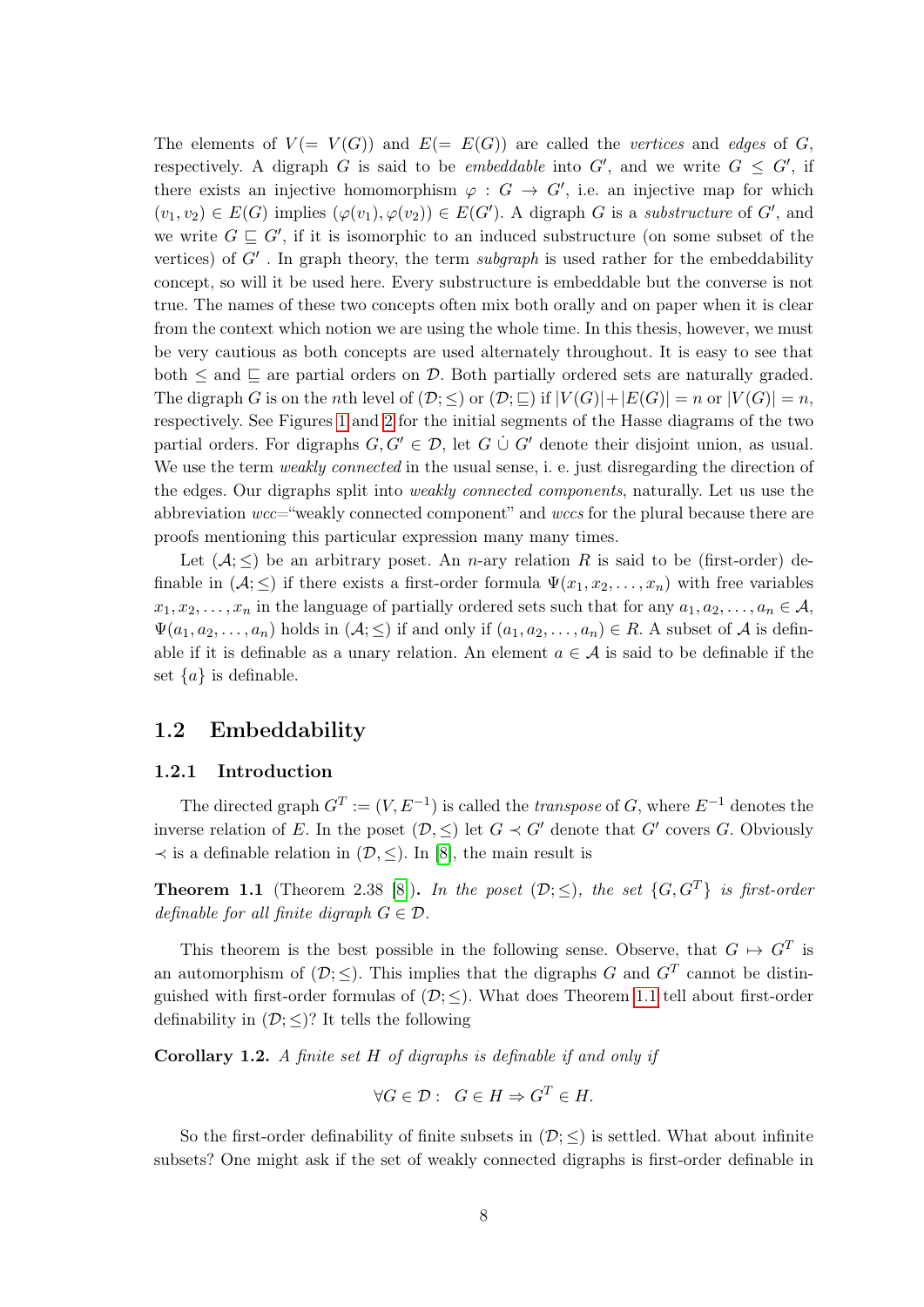$(\mathcal{D}; \leq)$  as a standard model-theoretic argument shows that it is not definable in the firstorder language of digraphs. The answer to this question appears to be out of reach with the result of [\[8\]](#page-73-9). In [\[9\]](#page-73-3) though, some apparatus is built to handle a number of such questions. In doing so, a path laid by Ježek and McKenzie in [\[6\]](#page-73-5) was followed. In particular, the set of weakly connected digraphs turned out to be definable.

This section's main theorem coincides with that of [\[9\]](#page-73-3), so we build from this paper mostly. The method (of [\[9\]](#page-73-3)) is the following. We add a constant—a particular digraph that is not isomorphic to its transpose—A to the structure  $(\mathcal{D}; \leq)$  to get  $(\mathcal{D}; \leq, A)$ . We define an enriched small category  $\mathcal{CD}'$  and show that its first-order language is quite strong: it contains the full second-order language of digraphs. Finally, we show that first-order definability in  $\mathcal{CD}'$  (after factoring by isomorphism) is equivalent to first-order definability in  $(\mathcal{D}; \leq, A)$ . This result gives Theorem [1.1](#page-8-2) as an easy corollary and a lot more.

We offer two approaches for the proof (of the main theorem). We either use the result of [\[8\]](#page-73-9), Theorem [1.1,](#page-8-2) and do not get it as a corollary but have a more elegant proof for our main result. Or we do not use it, instead we get it as a corollary but we have a little more tiresome proof for the main result.

#### <span id="page-9-0"></span>1.2.2 Precise Formulation of the Section's Main Theorem and Some Display of its Power

Once more, we emphasize that the approach we present in this section is from Ježek and McKenzie [\[6\]](#page-73-5).

Let [n] denote the set  $\{1, 2, \ldots, n\}$  for all  $n \in \mathbb{N}$ . Let us define the small category CD of finite digraphs the following way. The set  $ob(\mathcal{CD})$  of objects consists of digraphs on [n] for some  $n \in \mathbb{N}$ . For all  $A, B \in ob(\mathcal{CD})$  let  $hom(A, B)$  consist of triples  $f = (A, \alpha, B)$  where  $\alpha : A \to B$  is a homomorphism, meaning  $(x, y) \in E(A)$  implies  $(\alpha(x), \alpha(y)) \in E(B)$ . Composition of morphisms are made the following way. For arbitrary objects  $A, B, C \in$ ob( $\mathcal{CD}$ ) if  $f = (A, \alpha, B)$  and  $q = (B, \beta, C)$ , then

$$
fg = (A, \beta \circ \alpha, C).
$$

It is easy to see that  $f \in \text{hom}(A, B)$  is injective if and only if for all  $X \in \text{ob}(\mathcal{CD})$ 

<span id="page-9-1"></span>
$$
\forall g, h \in \text{hom}(X, A): \ gf = hf \Leftrightarrow g = h. \tag{1.1}
$$

Similarly  $f \in \text{hom}(A, B)$  is surjective is and only if for all  $X \in \text{ob}(\mathcal{CD})$ 

$$
\forall g, h \in \text{hom}(B, X) : fg = fh \Leftrightarrow g = h.
$$

These are first-order definitions in the (first-order) language of categories, hence in  $CD$ , isomorphism and embeddability are first-order definable. This implies that all first-order definable relations in  $(\mathcal{D}, \leq)$  are definable in  $\mathcal{CD}$  too. To put it more precisely, if  $\rho \subseteq \mathcal{D}^n$  is an *n*-ary relation definable in  $(\mathcal{D}; \leq)$  then

$$
\{(A_1, \ldots, A_n) : A_i \in ob(\mathcal{CD}), (\bar{A}_1, \ldots, \bar{A}_n) \in \rho\}
$$

is definable in  $\mathcal{CD}$ , where  $\overline{A}_i$  denotes the isomorphism type of  $A_i$ .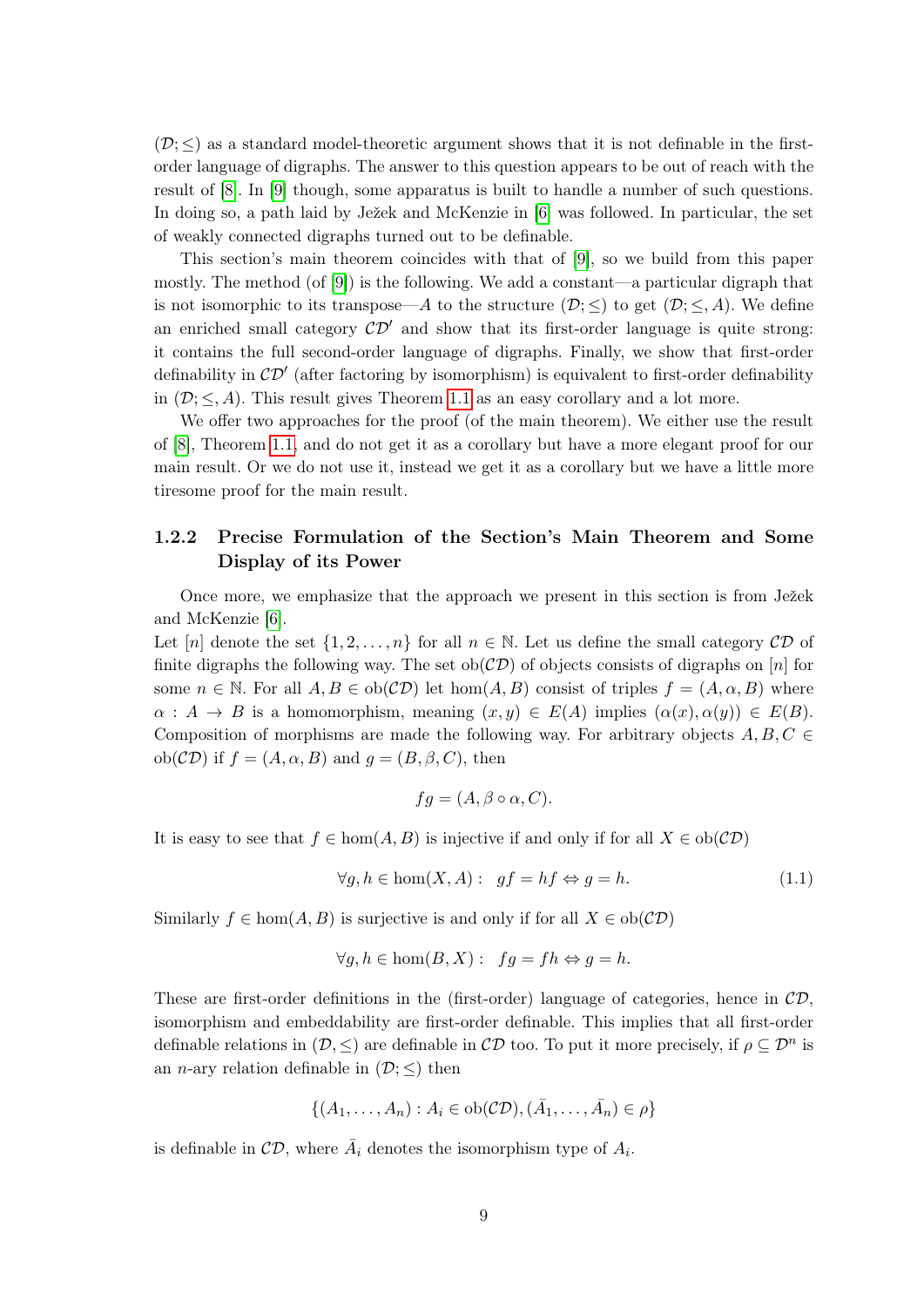Definition 1.3. Let us introduce some objects and morphisms:

$$
\mathbf{E}_1 \in ob(\mathcal{CD}): \quad V(\mathbf{E}_1) = [1], \ E(\mathbf{E}_1) = \emptyset,
$$
\n
$$
\mathbf{I}_2 \in ob(\mathcal{CD}): \quad V(\mathbf{I}_2) = [2], \ E(\mathbf{E}_1) = \{(1, 2)\},
$$
\n
$$
\mathbf{f}_1 \in hom(\mathbf{E}_1, \mathbf{I}_2): \ \mathbf{f}_1 = (\mathbf{E}_1, \{(1, 1)\}, \mathbf{I}_2),
$$
\n
$$
\mathbf{f}_2 \in hom(\mathbf{E}_1, \mathbf{I}_2): \ \mathbf{f}_2 = (\mathbf{E}_1, \{(1, 2)\}, \mathbf{I}_2).
$$

Adding these four constants to  $CD$  we get  $CD'$ .

In the first-order language of  $(\mathcal{D}, \leq)$ , formulas can only operate with the facts whether digraphs as a whole are embeddable into each other or not, the inner structure of digraphs is (officially) unavailable. In the first-order language of  $\mathcal{CD}'$  though, we can capture embeddability (as we have seen above) but it is possible to capture the first-order language of digraphs too. The latter is far from trivial, but the following argument explains it. For any  $X \in ob(\mathcal{CD})$  the set of morphisms hom $(\mathbf{E}_1, X)$  is naturally bijective with the elements of X. Observe that if  $f, g \in \text{hom}(\mathbf{E}_1, X)$  are

$$
f = (\mathbf{E}_1, \{(1, x)\}, X), \ g = (\mathbf{E}_1, \{(1, y)\}, X) \ (x, y \in V(X)),
$$

then  $(x, y) \in E(X)$  holds if and only if

<span id="page-10-0"></span>
$$
\exists h \in \text{hom}(\mathbf{I}_2, X): \mathbf{f}_1 h = f, \mathbf{f}_2 h = g. \tag{1.2}
$$

To put it briefly,  $X \cong CD_X$ , where

$$
V(CD_X) = \text{hom}(\mathbf{E}_1, X), \ \ E(CD_X) = \{ (f, g) : f, g \in \text{hom}(\mathbf{E}_1, X), \ (1.2) \text{ holds} \}.
$$

This shows how we can reach the inner structure of digraphs with the first-order language of  $CD'$ . So the first-order language of  $CD'$  is much richer than that of  $(D, \leq)$ . We can go even further. One can show that the first-order language of  $\mathcal{CD}'$  can express the full second-order language of digraphs. To formulate this more precisely, the first-order language of  $CD'$  can express a language containing not only variables ranging over objects and morphisms of  $\mathcal{CD}'$  but also

- (I) quantifiable variables ranging over
	- (a) elements of any object,
	- (b) arbitrary subsets of objects,
	- (c) arbitrary functions between two objects,
	- (d) arbitrary subsets of products of finitely many objects (heterogeneous relations),
- <span id="page-10-1"></span>(II) dependent variables giving the universe and the edge relation of an object,
- <span id="page-10-2"></span>(III) the apparatus to denote
	- (a) edge relation between elements,
	- (b) application of a function to an element,
	- (c) membership of a tuple of elements in a relation.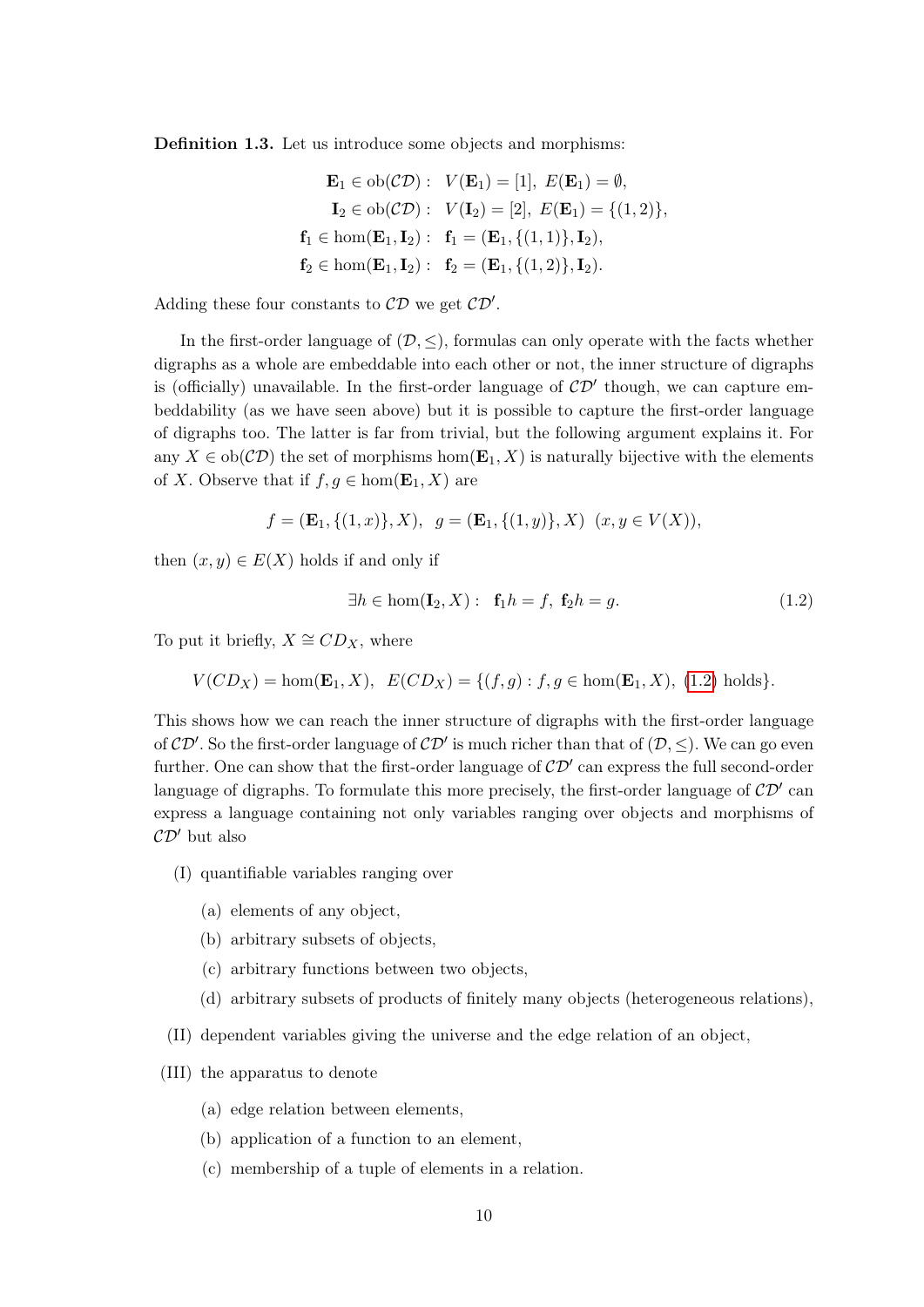For example, let us see how (Ib), [\(Id\)](#page-10-1) and [\(IIIc\)](#page-10-2) can be "modeled" in  $CD'$ . Let us start with (Ib). Let  $E_n \in ob(\mathcal{CD}')$  denote the empty digraph on [n]. The set

$$
E = \{ E_n \in ob(\mathcal{CD}') : n \in \mathbb{N} \}
$$

is easily definable in  $\mathcal{CD}'$ . Let  $A \in ob(\mathcal{CD}')$  be an arbitrary object and  $S \subseteq A$  a subset of it. Let  $\gamma$  be a bijection  $V(E_{|S|}) \to S$ . Let us define the morphism

$$
p: E_{|S|} \to A
$$
,  $p(x) = \gamma(x) \ (x \in V(E_{|S|})).$ 

It is easy to see that we represented the subset S with the pair  $(E_{|S|}, p)$ . A universal quantification over the subsets of A would look like

$$
(\forall E_{|S|} \in E)(\forall p \in \text{hom}(E_{|S|}, A)),
$$

with the addition of  $p$  being injective, which is expressible, see  $(1.1)$ . Next, let us consider [\(Id\)](#page-10-1). Let  $A_1, \ldots, A_n \in ob(\mathcal{CD}')$  be arbitrary objects and let  $R \subseteq A_1 \times \cdots \times A_n$  be nonempty. Let  $\pi_i(r)$  be the *i*th projection of  $r \in R$ . The functions  $\pi_1, \ldots, \pi_n$  "determine" the relation R in the following sense:

$$
(a_1,\ldots,a_n)\in R \iff \exists r\in R : \pi_i(r)=a_i \ \ (i=1,\ldots,n).
$$

We will represent the functions  $\pi_i$  the following way. Let  $\gamma: V(E_{|R|}) \to R$  be a bijection. Let us define the morphisms  $p_i$ :

$$
p_i: E_{|R|} \to A_i, \ \ p_i(x) = \pi_i(\gamma(x)) \ \ (x \in V(E_{|R|}))
$$

It is easy to see that we represented the relation R uniquely with  $(E_{|R|}, p_1, \ldots, p_n)$ . So an example of an existential quantification of type [\(Id\)](#page-10-1) is

$$
(\exists E_{|R|} \in E)(\exists p_1 \in \text{hom}(E_{|R|}, A_1))\dots(\exists p_n \in \text{hom}(E_{|R|}, A_n)).
$$

For [\(IIIc\)](#page-10-2), an element of  $A_1 \times \cdots \times A_n$  is represented with an element of

<span id="page-11-0"></span>
$$
hom(E_1, A_1) \times \cdots \times hom(E_1, A_n)
$$
\n(1.3)

and if  $(E_{|R|}, p_1, \ldots, p_n)$  belongs to  $R \subseteq A_1 \times \cdots \times A_n$  and  $(f_1, \ldots, f_n)$ , an element of  $(1.3)$ , belongs to  $x \in A_1 \times \cdots \times A_n$ , then  $x \in R$  can be expressed in the way

$$
(\exists f \in \text{hom}(E_1, E_{|R|})) (fp_1 = f_1 \wedge \ldots \wedge fp_1 = f_1).
$$

Let  $\mathbf{A} \in ob(\mathcal{CD})$  denote the digraph  $V(\mathbf{A}) = [3], E(\mathbf{A}) = \{(1,3), (2,3)\}\)$ . Now from the fact that in  $\mathcal{CD}'$  isomorphism and embeddability are definable and from Theorem [1.1,](#page-8-2) the set

$$
\{X \in ob(\mathcal{CD}) : X \cong \mathbf{A} \text{ or } X \cong \mathbf{A}^T\}
$$

is definable in  $\mathcal{CD}'$ . From this set, the formula (using the first order language of digraphs turned out to be expressible above)

$$
(\exists x \in X)(\forall y \in X)(y \neq x \implies (y, x) \in E(X))
$$

chooses the set

$$
\{X \in ob(\mathcal{CD}) : X \cong \mathbf{A}\}.
$$

This shows that the first order language of  $\mathcal{CD}'$  is stronger then the first-order language of  $(\mathcal{D}, \leq)$  because in the latter, the isomorphism type of **A**, denoted by A is not definable as it is not isomorphic to its transpose.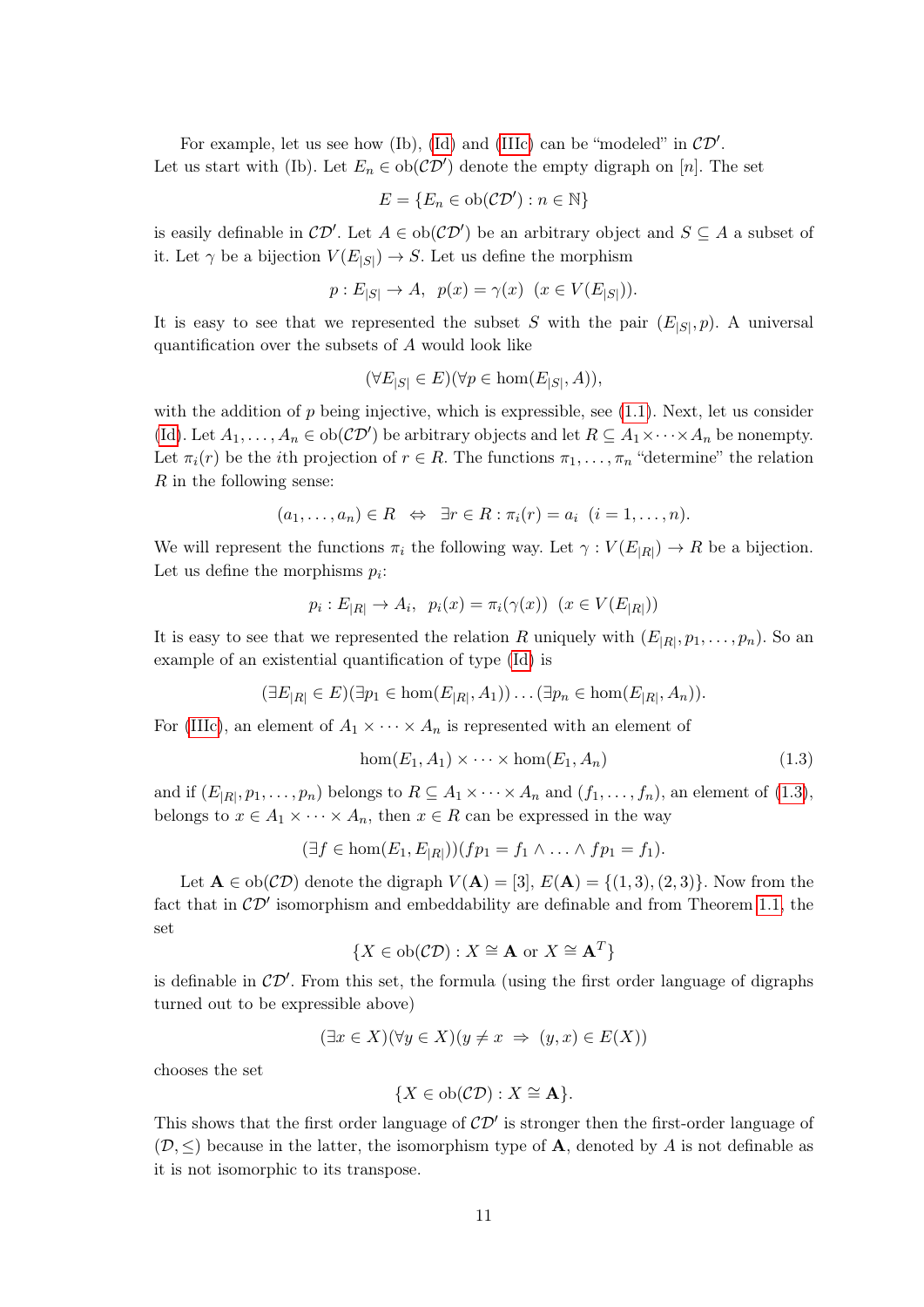**Definition 1.4.** By adding the isomorphism type of **A** as a constant to  $(\mathcal{D}, \leq)$  we get  $(\mathcal{D}; \leq, A)$ . Let us denote this structure by  $\mathcal{D}'$ .

We say that the relation  $\rho \subseteq (\text{ob}(\mathcal{CD}))^n$  is *isomorphism invariant* if when for  $A_i, B_i \in$ ob $(\mathcal{CD})$ ,  $A_i \cong B_i$   $(1 \leq i \leq n)$  hold, then

$$
(A_1,\ldots,A_n)\in\rho\ \Leftrightarrow\ (B_1,\ldots,B_n)\in\rho.
$$

The set of isomorphism invariant relations of  $ob(\mathcal{CD})$  is naturally bijective with the relations of  $D$ . The main result of the section is the following

<span id="page-12-0"></span>**Theorem 1.5.** A relation is first-order definable in  $\mathcal{D}'$  if and only if the corresponding isomorphism invariant relation of  $CD'$  is first-order definable in  $CD'$ .

We have already seen the proof of the easy( $=$ only if) direction of this theorem. We prove the difficult direction in Subsection [1.2.3](#page-13-0) by creating a model of  $\mathcal{CD}'$  in  $\mathcal{D}'$ .

**Definition 1.6.** A relation  $R \subseteq ob(\mathcal{CD})^n$  is called *transposition invariant* if it is isomorphism invariant and  $(G_1, \ldots, G_n) \in R$  implies  $(G_1^T, \ldots, G_n^T) \in R$ .

<span id="page-12-2"></span>**Corollary 1.7.** A relation is first-order definable in  $D$  if and only if the corresponding isomorphism invariant relation of  $\mathcal{CD}'$  is both transposition invariant and first-order definable in  $CD'$ .

*Proof.* The "only if" direction is obvious. For the "if" direction, let  $R \subseteq \mathcal{D}^n$  be a relation that corresponds to a transposition invariant and first-order definable relation of  $\mathcal{CD}'$ . We need to show that R is first-order definable in  $\mathcal D$ . We know, by Theorem [1.5,](#page-12-0) that it is firstorder definable in  $\mathcal{D}'$ . Let  $\Phi(x_1,\ldots,x_n)$  be a formula that defines it. Let  $\Phi'(y,x_1,\ldots,x_n)$ denote the formula that we get from  $\Phi(x_1, \ldots, x_n)$  by replacing the constant A with y at all of its occurrences. The set  $\{A, A^T\}$  is easily defined (even without the usage of Theorem [1.1\)](#page-8-2) in  $\mathcal{D}$ . Let us define

<span id="page-12-1"></span>
$$
\Phi''(x_1, \dots, x_n) := \exists y (y \in \{A, A^T\} \land \Phi'(y, x_1, \dots, x_n)).
$$
\n(1.4)

We claim that for  $S := \{(x_1, \ldots, x_n) : \Phi''(x_1, \ldots, x_n)\}, S = R$  holds.  $R \subseteq S$  is clear as  $\Phi'(A, x_1, \ldots, x_n)$  defines R. Let  $s \in S$ . If this particular tuple s is defined with  $y = A$  in  $\Phi''$  then  $s \in R$  is obvious. If s is defined with  $y = A^T$  then  $s^T$  can be defined with  $y = A$ in  $\Phi''$  and this yields  $s^T \in R$ , where the transpose is taken componentwise. Finally, the transposition invariance of R implies  $s \in R$ .  $\Box$ 

We have already seen that in the first-order language of  $\mathcal{CD}'$  we have access to the first-order language of digraphs. Let  $G = (V, E)$  be an arbitrary fixed digraph with  $V =$  $\{v_1, \ldots, v_n\}$ . Then the formula

$$
\exists x_1 \dots \exists x_n \forall y \bigg( \bigwedge_{1 \leq i \neq j \leq n} x_i \neq x_j \land \bigvee_{i=1}^n y = x_i \land \bigwedge_{i=1}^n (x_i, x_j) \in E \land \bigwedge_{(v_i, v_j) \notin E} (x_i, x_j) \notin E \bigg)
$$

defines G in the first-order language of digraphs. This leads to the following corollary of Theorem [1.5.](#page-12-0)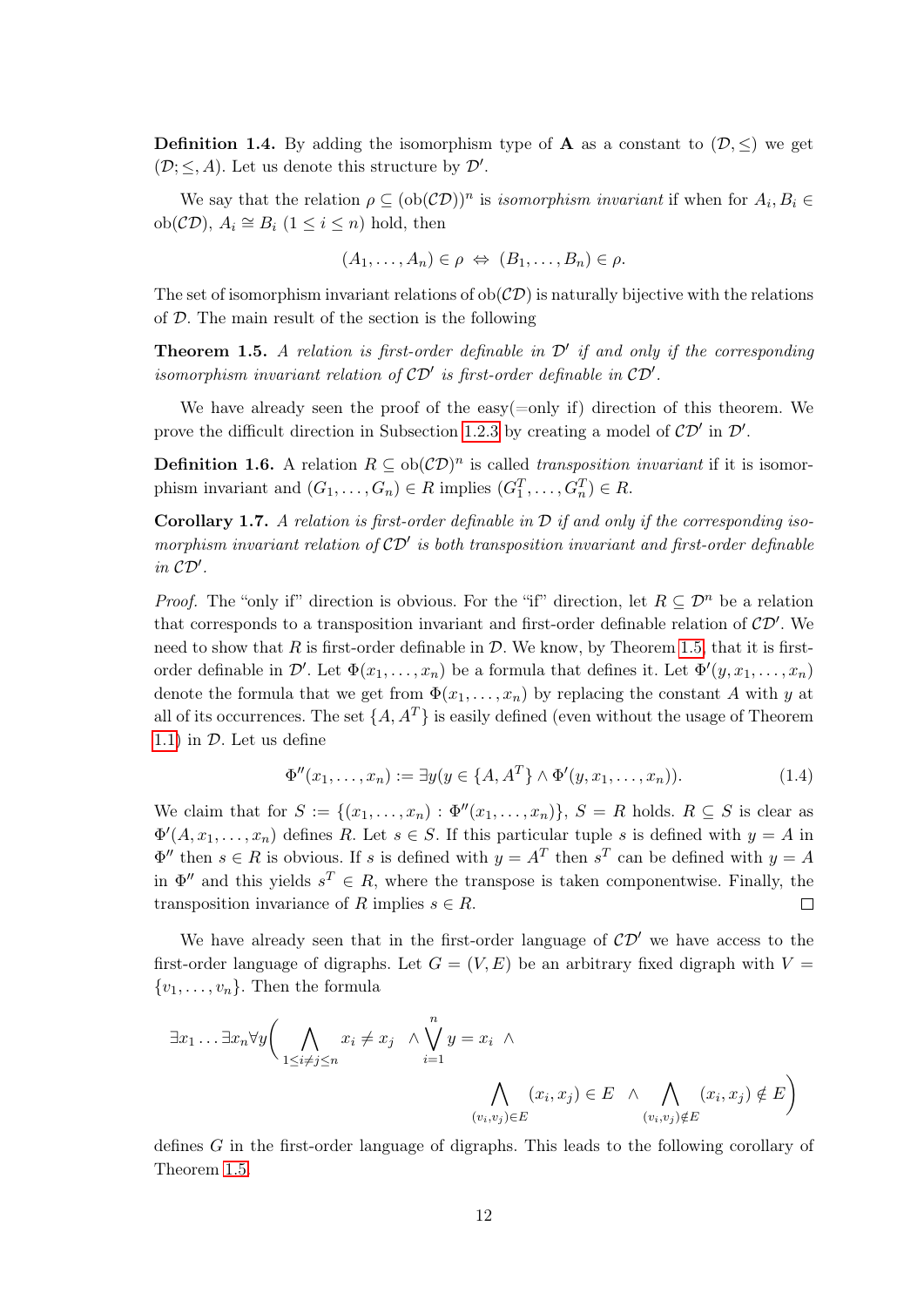<span id="page-13-1"></span>Corollary 1.8. In  $\mathcal{D}'$ , all elements are first-order definable.

<span id="page-13-3"></span>**Corollary 1.9** (=Theorem [1.1\)](#page-8-2). For all  $G \in \mathcal{D}$ , the set  $\{G, G^T\}$  is first-order definable in  $(\mathcal{D}, \leq).$ 

*Proof.* By Corollary [1.8,](#page-13-1) we have a formula  $\phi_G(x, y)$  for which  $\phi_G(x, A)$  defines G. We can now conclude with the argument seen at [\(1.4\)](#page-12-1).  $\Box$ 

The previous two statements will only earn the "title" corollary truly, if we prove Theorem [1.5](#page-12-0) without using them, which will be one way to approach the proof of Theorem [1.5.](#page-12-0)

In the second-order language of digraphs—which has turned out to be available in the first-order language of  $\mathcal{CD}'$ —the formula

 $\exists H \subseteq G(\exists v, w \in G(v \in H \land w \notin H) \land \forall x, y \in G(x \rightarrow y \Rightarrow (x, y \in H \lor x, y \notin H)))$ 

defines the set of not weakly connected digraphs. This means that the set of weakly connected digraphs is first-order definable in  $D$ , by Corollary [1.7.](#page-12-2) That fact seems quite nontrivial to prove without Theorem [1.5.](#page-12-0) This definability is surprising as the set of weakly connected digraphs is not definable in the first-order language of digraphs (by a standard model-theoretic argument).

#### <span id="page-13-0"></span>1.2.3 The Proof of the Section's Main Theorem (Theorem [1.5\)](#page-12-0)

In this subsection, we prove the "if" direction of Theorem [1.5.](#page-12-0) Throughout the proof, the elementwise definability of some particular digraphs is being used. To make it precise, see the following lemma. Note that some of the lemmas digraphs are not introduced yet.

<span id="page-13-2"></span>Lemma 1.10. The following digraphs (of at most 9 elements) are first-order definable in  $\mathcal{D}'\colon I_2, L_1, E_2, A, A^T$ , and the digraphs under [\(1.28\)](#page-24-0), [\(1.30\)](#page-24-1), and [\(1.36\)](#page-27-1).

Proof. We offer two separate approaches. The first is based on the observation that we only need to consider some (finite) levels at the "bottom" of the poset  $D$ . This means it is only a matter of time for someone to create this proof. The detailed proof would be technical and it would bring nothing new to the table, so we skip it. If contemplating having a go at it, some computer calculation could be evoked to help.

The second approach is using the statement of Corollary [1.8.](#page-13-1) Our lemma at hand is just a special case of that. We have to be very cautious with this though. The statement of Corollary [1.8](#page-13-1) was a consequence of the very theorem whose proof we are dealing with at the moment (Thm. [1.5\)](#page-12-0). Hence, the statement of Corollary [1.8](#page-13-1) must be achieved alternatively in this approach. What gives us this as a viable option is Theorem [1.1](#page-8-2) being proven in [\[8\]](#page-73-9) from the ground, using nothing. Thus we can use this and conclude with showing that the statement of Corollary [1.8](#page-13-1) is a consequence of Theorem [1.1.](#page-8-2) This is not trivial, but manageable nonetheless. The reader finds this argument at point of the Thesis where it fits better: see the second proof of Theorem [1.49](#page-27-2) located on page [29.](#page-29-0)  $\Box$ 

Some basic definitions and concepts follow.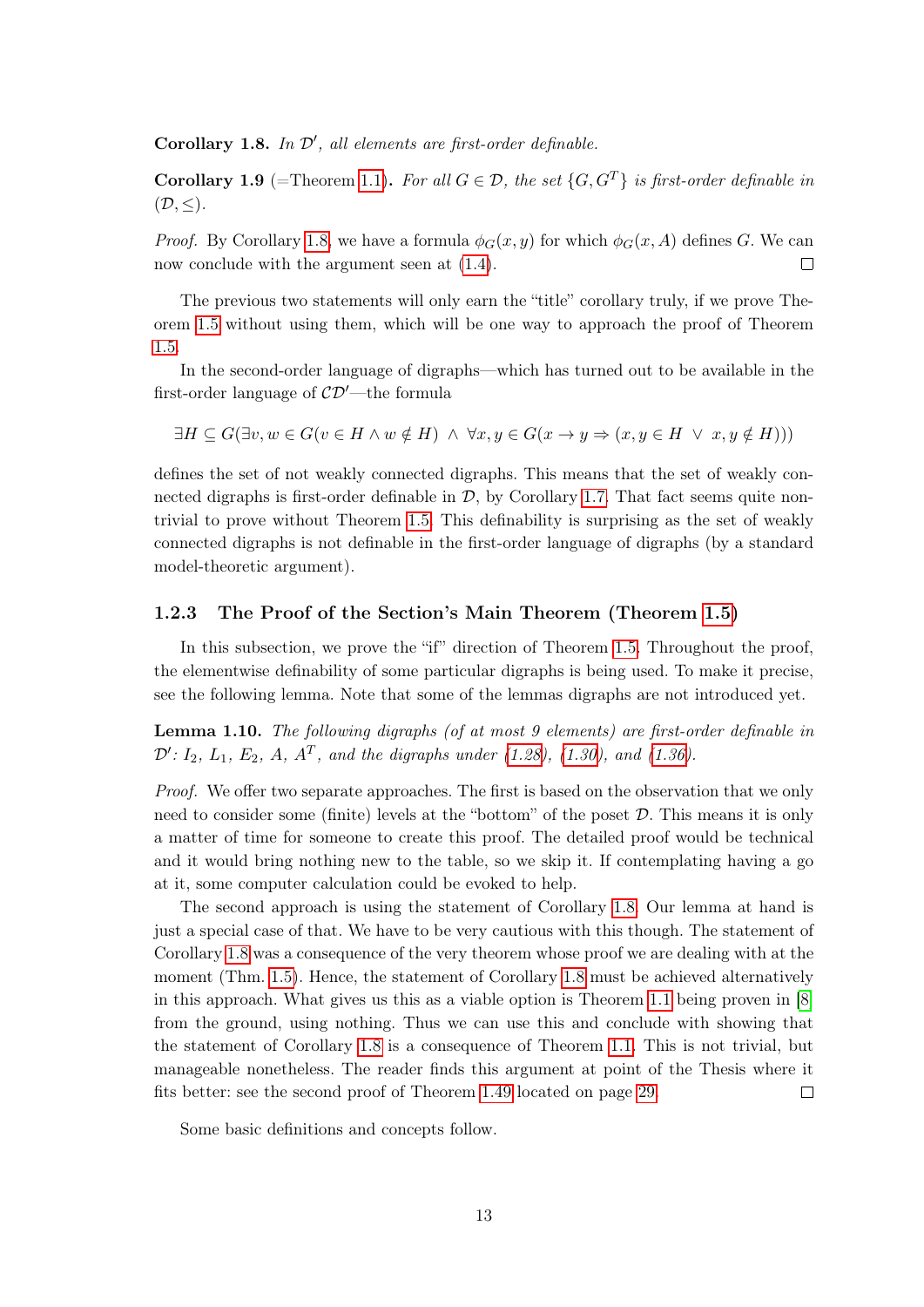**Definition 1.11.** Let  $E_n$   $(n = 1, 2, ...)$  denote the "empty" digraph with n vertices and  $F_n$   $(n = 1, 2, ...)$  denote the "full" digraph with n vertices:

$$
V(E_n) = \{v_1, v_2, \dots, v_n\}, \ E(E_n) = \emptyset,
$$
  

$$
V(F_n) = \{v_1, v_2, \dots, v_n\}, \ E(F_n) = V(F_n)^2.
$$

The following definition, numbered [1.12,](#page-14-0) shows up in each of the papers [\[7](#page-73-1)[–9\]](#page-73-3) introducing the families of digraphs  $I_n$ ,  $O_n$ , and  $L_n$ . Unfortunately these occurrences do not agree on where they run the ns of the families from. These alterations were for technical reasons at the time but, clearly, now we have to come up with one universal version for the whole thesis. We have decided to use the variant of the paper [\[7\]](#page-73-1). Consequently, regarding this particular issue, modifications are required in the present section, but the following section (Substructure) remains unaffected.

<span id="page-14-0"></span>**Definition 1.12.** Let  $I_n$  for  $n \in \{1, 2, \ldots\}$ ,  $O_n$  for  $n \in \{3, 4, \ldots\}$ , and  $L_n$  for  $n \in \{1, 2, \ldots\}$ be the following (fig. [1.1.](#page-14-1)) digraphs:

$$
V(I_n) = V(O_n) = V(L_n) = \{v_1, v_2, \dots, v_n\},
$$
  
\n
$$
E(I_n) = \{(v_1, v_2), (v_2, v_3), \dots, (v_{n-1}, v_n)\},
$$
  
\n
$$
E(O_n) = \{(v_1, v_2), (v_2, v_3), \dots, (v_{n-1}, v_n), (v_n, v_1)\},
$$
  
\n
$$
E(L_n) = \{(v_1, v_1), (v_2, v_2), \dots, (v_n, v_n)\}.
$$



<span id="page-14-1"></span>Figure 1.1:  $I_5$ ,  $O_6$ ,  $I_6$ 

**Definition 1.13.** For  $G \in \mathcal{D}$ , let  $L(G)$  denote the digraph that we get from G by adding all loops possible. For  $\mathcal{G} \subseteq \mathcal{D}$ , let us define  $\mathcal{L}(\mathcal{G}) = \{L(G) : G \in \mathcal{G}\}.$ 

We remark that this previous definition was a little different in [\[8\]](#page-73-9). We then assumed that G has no loops which we do not do here.

**Definition 1.14.** For  $G \in \mathcal{D}$ , let  $M(G)$  the digraph that we get from G be by leaving all the loops out. For  $\mathcal{G} \subseteq \mathcal{D}$ , let us define  $\mathcal{M}(\mathcal{G}) := \{ M(G) : G \in \mathcal{G} \}.$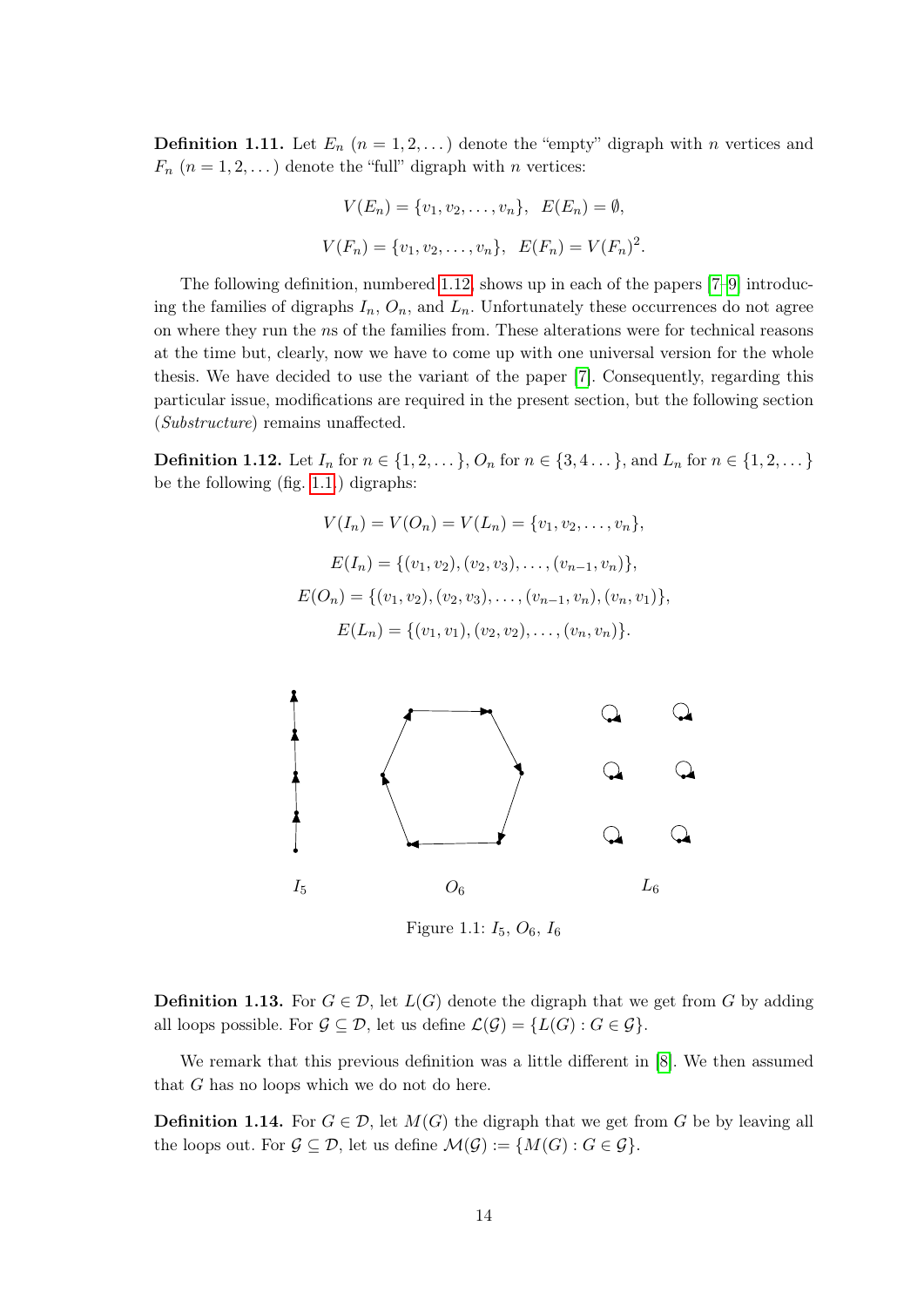Here, by "definability", we will always mean first-order definability in  $\mathcal{D}'$ .

**Lemma 1.15.** The sets  $\mathcal{E} := \{E_n : n \in \mathbb{N}\}\$ ,  $\mathcal{L} := \{L_n : n \in \mathbb{N}\}\$  and the relation  $\{(L_n, E_n) : n \in \mathbb{N}\}\$ are definable.

*Proof.*  $\mathcal{E}$  is the set of  $X \in \mathcal{D}$  for which  $I_2 \nleq X$  and  $L_1 \nleq X$ .  $\mathcal{L}$  is the set of those digraphs  $X \in \mathcal{D}$  for which there exists  $E_i \in \mathcal{E}$  such that X is maximal with the properties  $E_i \leq X$ ,  $E_{i+1} \nleq X$  and  $I_2 \nleq X$ .  $(E_{i+1}$  is easily defined using  $E_i$  as it is the only cover of  $E_i$  in the set  $\mathcal{E}.$ 

The relation consists of those pairs  $(X, Y) \in \mathcal{D}^2$  for which  $X \in \mathcal{L}$ , and Y is maximal element of  $\mathcal E$  that is embeddable into X.  $\Box$ 

The relations

<span id="page-15-0"></span>
$$
\{(G, E_n) : E_n \le G, E_{n+1} \nleq G\}, \text{ and } (1.5)
$$

<span id="page-15-1"></span>
$$
\{(G, L_n) : L_n \le G, \ L_{n+1} \nleq G\} \tag{1.6}
$$

are obviously definable, from which the following relations are definable too:

#### Definition 1.16.

$$
\mathfrak{E} := \{ (G, K) : \exists E_n \in \mathcal{E}, \text{ for which } (G, E_n), (K, E_n) \in (1.5) \},
$$
  

$$
\mathfrak{L} := \{ (G, K) : \exists L_n \in \mathcal{L}, \text{ for which } (G, L_n), (K, L_n) \in (1.6) \}.
$$

**Definition 1.17.** Let  $\mathcal O$  denote the set of those digraphs that are disjoint unions of circles  $(O_n \text{ for } n \geq 3)$  of not necessarily different sizes.

#### Lemma 1.18.  $O$  is definable.

Proof. Let us define the digraph II of Fig. [1](#page-4-0) first. This is definable as this is the only digraph on the fourth level, above  $I_2$ , that is a cover of only one. Let  $\mathcal H$  be the set consisting of those  $X \in \mathcal{D}$  for which there exists  $E_n \in \mathcal{E}$  such that X is maximal with the properties

<span id="page-15-2"></span>
$$
E_2 \le X, \quad A, A^T, L_1, II \nleq X, \text{ and } (X, E_n) \in \mathfrak{E}.\tag{1.7}
$$

We state that

$$
\mathcal{H} = \mathcal{O} \cup \{ G \cup E_1 : G \in \mathcal{O} \}. \tag{1.8}
$$

Let  $G \in \mathcal{H}$ . It is easy to see that there can be at most 1 weakly connected component of G that has only 1 vertex (and hence is isomorphic to  $E_1$ ) as the opposite would conflict the maximality of G. The conditions  $A \nleq X$  and  $A^T \nleq X$  mean there is no vertex in G that is either an ending or a starting point of two separate edges, respectively. Therefore every weakly connected component of  $G$  is either the digraph  $II$ , a circle, or only one element. II is excluded by [\(1.7\)](#page-15-2). Finally,  $\mathcal{O}$  is the set of  $X \in \mathcal{D}$  for which  $X \in \mathcal{H}$  but there is no such  $Y \in \mathcal{H}$  that  $Y \prec X$ .  $\Box$ 

<span id="page-15-3"></span>Lemma 1.19. The following sets and relations are definable:

$$
\mathcal{O}_{\cup} := \{O_n : n \ge 3\}, \quad \{(O_n, E_n) : n \ge 3\},\
$$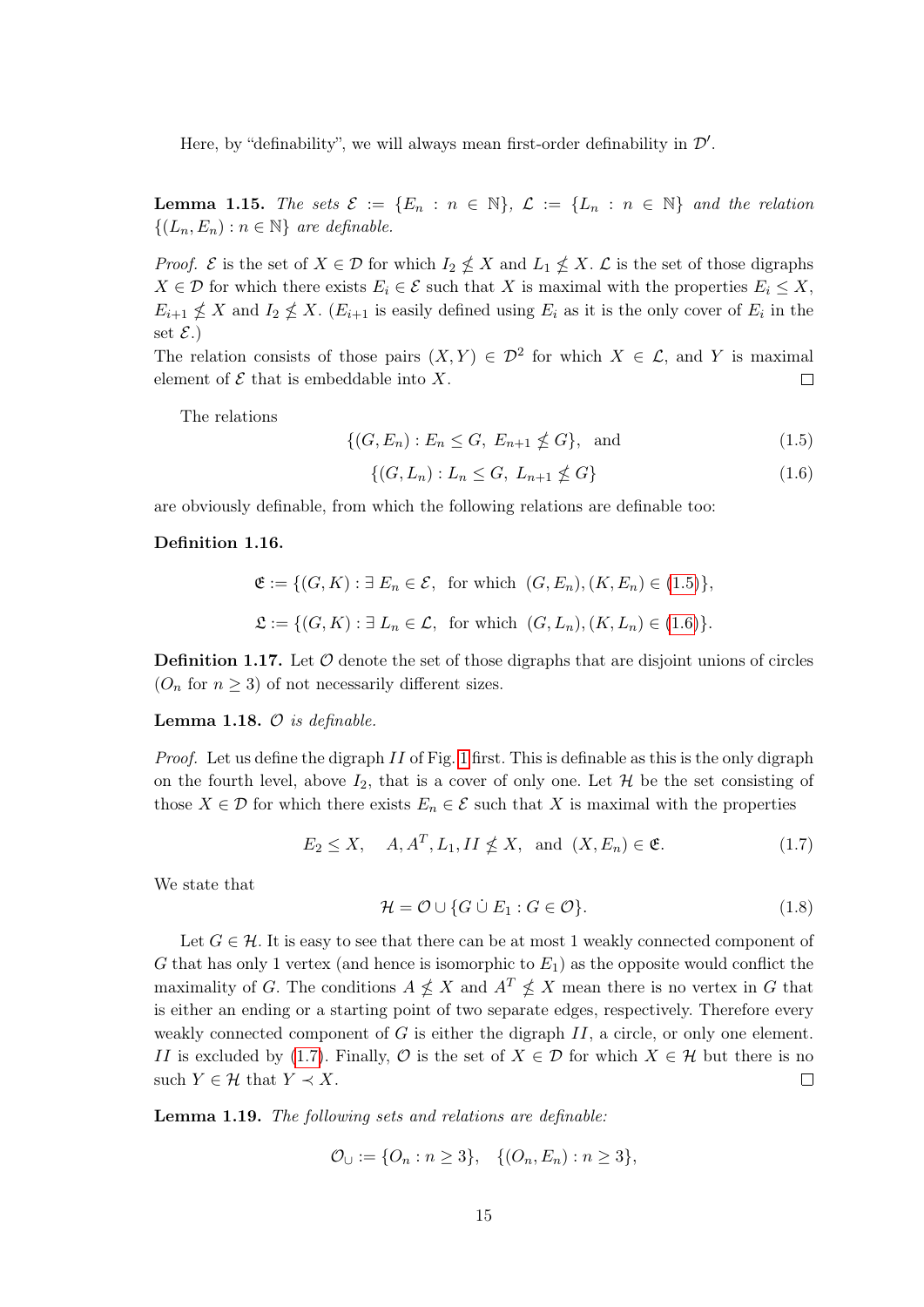<span id="page-16-1"></span>
$$
\{F_n : n \in \mathbb{N}\}, \quad \{(F_n, E_n) : n \in \mathbb{N}\},\tag{1.9}
$$

<span id="page-16-2"></span><span id="page-16-0"></span>
$$
\{(G, M(G)) : G \in \mathcal{D}\},\tag{1.10}
$$

$$
\mathfrak{M} := \{ (X, Y) : \exists Z((X, Z), (Y, Z) \in (1.10)) \},\
$$

$$
\{ (G, L(G)) : G \in \mathcal{D} \}.
$$
(1.11)

*Proof.*  $\mathcal{O}_{\cup}$  is the set of digraphs  $X \in \mathcal{D}$  for which  $X \in \mathcal{O}$  but there is no  $Y \in \mathcal{O}$  such that  $Y < X$ . The corresponding relation  $\{(O_n, E_n) : n \geq 3\}$  is definable with [\(1.5\)](#page-15-0).

The set under [\(1.9\)](#page-16-1) consists of those  $X \in \mathcal{D}$  for which  $X \leq Y$  implies  $(X, Y) \notin \mathfrak{E}$ . The corresponding relation is defined as above.

[\(1.10\)](#page-16-0) is the set of pairs  $(X, Y) \in \mathcal{D}^2$  for which Y is maximal with the conditions  $Y \leq X$ and  $L_1 \nleq Y$ .

M is already given by a first-order definition.

[\(1.11\)](#page-16-2) is the set of pairs  $(X, Y) \in \mathcal{D}^2$  for which Y is maximal with the property that  $(X, Y) \in \mathfrak{M}.$  $\Box$ 

Lemma 1.20. The following relation is definable:

$$
\mathfrak{E}_+ := \{ (E_n, E_m, E_{n+m}) : n, m \in \mathbb{N} \}.
$$

*Proof.* The relation  $\mathfrak{E}_+$  consists of the triples  $(X, Y, Z) \in \mathcal{D}^3$  that satisfy the following conditions.  $X, Y \in \mathcal{E}$ , meaning  $X = E_i$  and  $Y = E_j$  for some  $i, j \in \mathbb{N}$ . With Lemma [1.19,](#page-15-3)  $M(F_j)$  can be defined (with  $E_j$ ). Let  $F_j^*$  denote the digraph the we get from  $M(F_j)$  by adding one loop. This is the only digraph  $W \in \mathcal{D}$  for which  $M(F_j) \prec W$  and  $L_1 \leq W$ . Now the digraph  $L_i \cup M(F_i)$  is definable as the digraph  $Q \in \mathcal{D}$  which is minimal with the conditions  $L_i \leq Q$ ,  $M(F_j) \leq Q$  and  $F_j^* \nleq Q$ . Finally,  $Z \in \mathcal{E}$  such that  $(Z, L_i \cup M(F_j)) \in$ E.  $\Box$ 

Lemma 1.21. The following relation is definable:

<span id="page-16-4"></span>
$$
\{(E_n, E_m) : 3 \le n + 2 \le m \le 2n + 1\}.
$$
\n(1.12)

*Proof.* The relation is the set of those pairs  $(X, Y) \in \mathcal{D}^2$  which satisfy the following conditions. For  $X \in \mathcal{E}$ , meaning  $X = E_n$ , we can define  $E_{2n}$  to be the element from the set  $\mathcal E$  for which  $(E_n, E_n, E_{2n}) \in \mathfrak{E}_+, E_{2n+1}$  and  $E_{n+1}$  are defined similarly, with

$$
(E_{2n}, E_1, E_{2n+1}) \in \mathfrak{E}_+, \text{ and } (E_n, E_1, E_{n+1}) \in \mathfrak{E}_+
$$

Finally,  $Y \in \mathcal{E}$  and  $E_{n+1} < Y \leq E_{2n+1}$ .

**Definition 1.22.** Let  $O_n^* := O_{n+2} \cup O_{n+3} \cup \ldots \cup O_{2n+1}$  for  $n \in \{1, 2, \ldots\}$ .

Lemma 1.23. The relation

<span id="page-16-3"></span>
$$
\{(O_n^*, E_n) : n \in \mathbb{N}\}\tag{1.13}
$$

and the set  $\{O_n^* : n \in \mathbb{N}\}\$ are definable.

*Proof.* The relation [\(1.13\)](#page-16-3) can be defined as the set of pairs  $(X, Y) \in \mathcal{D}^2$  satisfying the following conditions.  $Y \in \mathcal{E}$ , meaning  $Y = E_n$ . X satisfies  $X \in \mathcal{O}$  and is minimal with the following property: for all  $O_i \in \mathcal{O}_{\cup}$  for which  $(E_n, E_i) \in (1.12)$  $(E_n, E_i) \in (1.12)$  holds,  $O_i \leq X$ .  $\Box$ 

With the relation [\(1.13\)](#page-16-3), the set is easily defined the usual way.

 $\Box$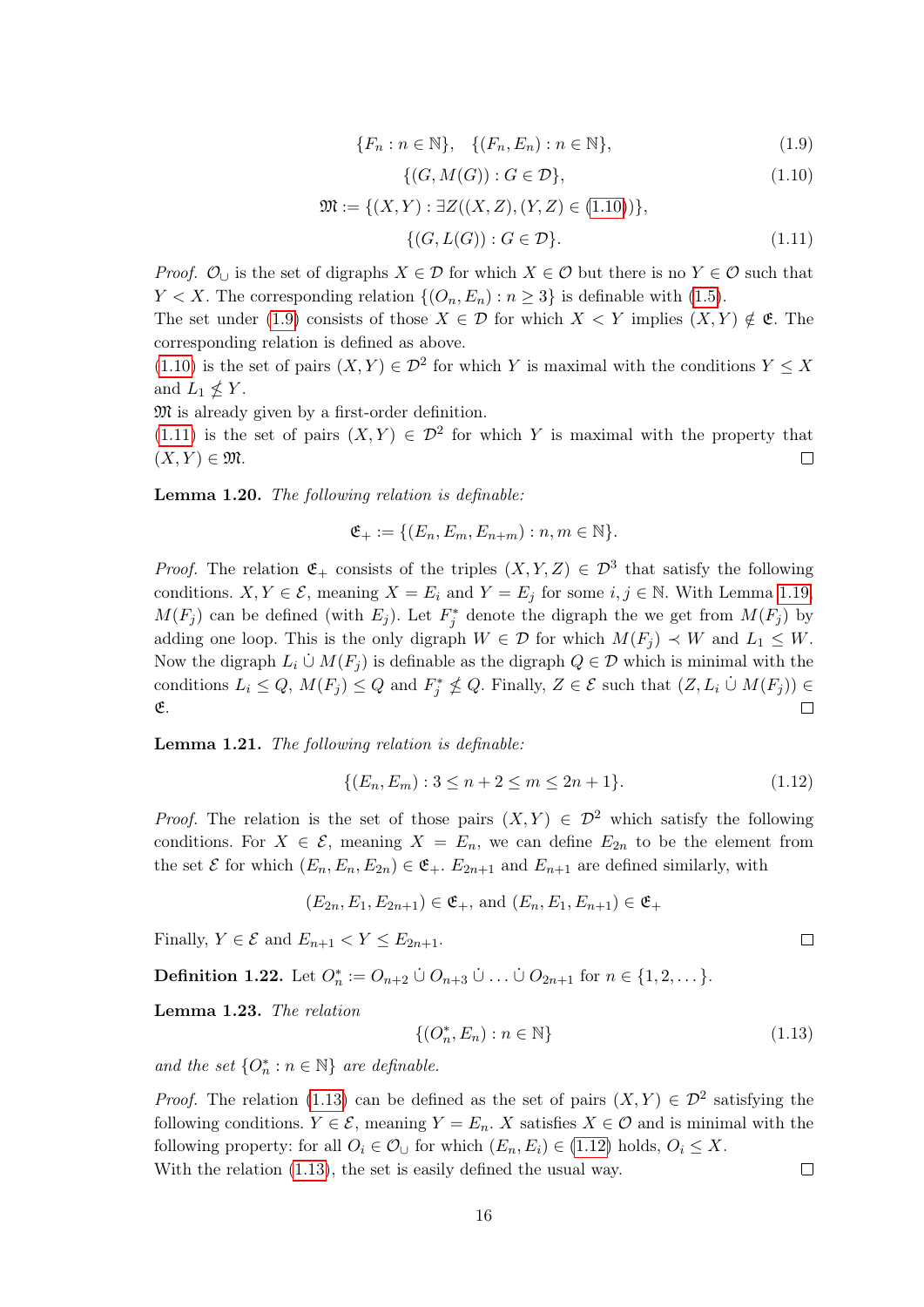**Definition 1.24.** Let  $\mathcal{O}_n^{\rightarrow}$  denote the set of digraphs X which we get by adding an edge that is not a loop to  $O_n$ .

Note that  $X \succ O_n$  for all  $X \in \mathcal{O}_n^{\rightarrow}$ .

Lemma 1.25. The following relation is definable:

$$
\{(X,E_n):\; 2
$$

*Proof.* The relation consists of those pairs  $(X, Y) \in \mathcal{D}^2$  that satisfy the following conditions.  $Y \in \mathcal{E}$  and  $E_2 < Y$ , meaning  $Y = E_n$ , where  $2 < n$ .  $O_n \prec X$ ,  $L_1 \nleq X$ , and  $(X, O_n) \in \mathfrak{E}$ .

**Definition 1.26.** Let  $\sigma_n$  (see Fig. [1.2\)](#page-17-0) be the digraph with  $n + 1$  vertices  $V(\sigma_n)$  =  $\{v_1, \ldots, v_{n+1}\}\$ for which  $v_1, v_2, \ldots, v_n$  constitute a circle  $O_n$  and the only additional edge in  $\sigma_n$  is  $(v_n, v_{n+1})$ . Let  $\sigma_n^L$  be the previous digraph plus one loop:

$$
E(\sigma_n^L) = E(\sigma_n) \cup \{(v_{n+1}, v_{n+1})\}.
$$



<span id="page-17-0"></span>Figure 1.2:  $\sigma_6$  and  $\sigma_6^L$ 

**Definition 1.27.** Let  $2 < i, j$  be integers and let us consider the circles  $O_i, O_j$  and  $E_1$ with

$$
V(O_i) = \{v_1, \ldots, v_i\}, \ \ V(O_j) = \{v^1, \ldots, v^j\}, \ \ V(E_1) = \{u\}.
$$

Let  $\sigma_{i,j}^L$  denote the following digraph:

$$
V(\sigma_{i,j}^L):=V(O_i)\cup V(O_j)\cup V(E_1),\ \ E(\sigma_{i,j}^L):=E(O_i)\cup E(O_j)\cup \{(v_1,u),(v^1,u),(u,u)\}.
$$

**Definition 1.28.** Let  $O_{n,L}$  (see Fig. [1.3\)](#page-18-0) be the following digraph:  $V(O_{n,L}) = \{v_1, v_2, \ldots, v_n\}$ ,  $E(O_{n,L}) = E(O_n) \cup \{(v_1, v_1)\},$  meaning

$$
E(O_{n,L}) = \{ (v_1, v_1), (v_1, v_2), (v_2, v_3), \ldots, (v_{n-1}, v_n), (v_n, v_1) \}.
$$

<span id="page-17-1"></span>Lemma 1.29. Let

$$
O_{n,L}^* := O_{n+1,L} \mathrel{\dot{\cup}} O_{n+2,L} \mathrel{\dot{\cup}} \dots \mathrel{\dot{\cup}} O_{2n,L}.
$$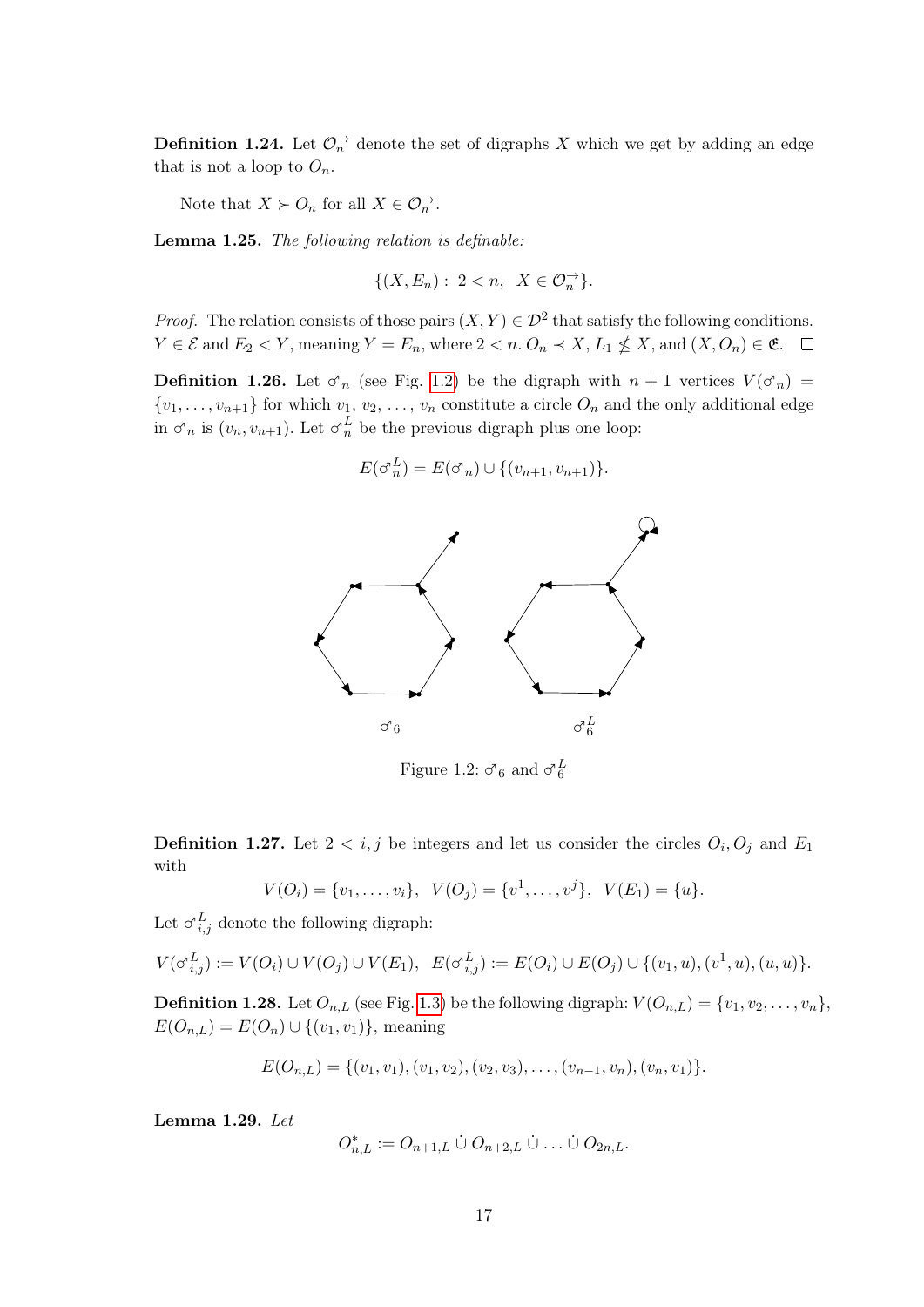

<span id="page-18-0"></span>Figure 1.3:  $O_{3,L}$ 

The following sets and relations are definable:

<span id="page-18-1"></span>
$$
\{(\sigma_n, E_n) : n > 2\}, \quad \{\sigma_n : n > 2\},\tag{1.14}
$$

<span id="page-18-3"></span>
$$
\{(\sigma_n^L, E_n) : n > 2\}, \ \{\sigma_n^L : n > 2\},\tag{1.15}
$$

<span id="page-18-4"></span>
$$
\{(\sigma_{i,j}^L, E_i, E_j) : 2 < i, j, \ i \neq j\}, \ \{\sigma_{i,j}^L : 2 < i, j, \ i \neq j\},\tag{1.16}
$$

<span id="page-18-2"></span>
$$
\{O_{n,L} : n > 2\}, \quad \{(O_{n,L}, E_n) : n > 2\},\tag{1.17}
$$

$$
\{O_{n,L}^*: n \in \mathbb{N}\}, \quad \{(O_{n,L}^*, E_n) : n \in \mathbb{N}\}.
$$
\n(1.18)

*Proof.* The relation [\(1.14\)](#page-18-1) consists of those pairs  $(X, Y) \in \mathcal{D}^2$  that satisfy the following.  $Y \in \mathcal{E}$ , meaning  $Y = E_n$ . There exists  $Z \in \mathcal{D}$  for which  $O_n \prec Z \prec X$ ,  $(E_{n+1}, X) \in \mathfrak{E}$ , and  $L_1 \nleq X$ . There exists no  $Z \in \mathcal{O}_n^{\to}$  for which  $Z \leq X$ . Finally,  $A^T \leq X$ . The corresponding set is easily defined using the relation we just defined.

The set under [\(1.17\)](#page-18-2) consists of those digraphs  $X \in \mathcal{D}$  for which there exists  $O_n \in \mathcal{O}_{\cup}$ such that  $O_n \prec X$  and  $L_1 \leq X$ . The corresponding relation is easily defined.

The relation [\(1.15\)](#page-18-3) consists of those pairs  $(X, Y) \in \mathcal{D}^2$  that satisfy the following.  $Y \in \mathcal{E}$ , meaning  $Y = E_n$ . With the relation [\(1.14\)](#page-18-1),  $\sigma_n$  is definable. Now X is determined by the following properties:  $\sigma_n \prec X$ ,  $L_1 \leq X$  and  $O_{n,L} \nleq X$ . The corresponding set is easily defined using the relation we just defined.

The relation [\(1.16\)](#page-18-4) consists of those triples  $(X, Y, Z) \in \mathcal{D}^3$  that satisfy the following.  $Y, Z \in \mathcal{E}$  such that  $E_2 \lt Y, Z$  and  $Y \neq Z$ , meaning  $Y = E_i, Z = E_j$  for some  $2 \lt i, j$ ,  $i \neq j$ . Now  $O_i$   $\cup$   $O_j$  is the digraph  $W \in \mathcal{D}$  determined by  $W \in \mathcal{O}$ ,  $(W, E_{i+j}) \in \mathfrak{E}$ and  $O_i, O_j \leq W$ .  $O_i \cup O_j \cup E_1$  is the digraph W determined by  $O_i \cup O_j \prec W$  and  $(O_i \cup O_j, W) \notin \mathfrak{E}$ . Finally, X is defined by:

$$
\exists W_1, W_2: O_i \mathrel{\dot{\cup}} O_j \mathrel{\dot{\cup}} E_1 \prec W_1 \prec W_2 \prec X, \ (X, O_i \mathrel{\dot{\cup}} O_j \mathrel{\dot{\cup}} E_1) \in \mathfrak{E},
$$

$$
L_1 \le X, \ \ O_{i,L} \nleq X, \ \ O_{j,L} \nleq X, \ \ \sigma_i^L \le X, \ \ \sigma_j^L \le X.
$$

The corresponding set is easily defined using the relation we just defined. The relation  $\{(O_{n,L}^*, E_n): n \in \mathbb{N}\}\)$  consists of those pairs  $(X,Y) \in \mathcal{D}^2$  that satisfy the following conditions.  $Y \in \mathcal{E}$ , meaning  $Y = E_n$ . For X, the following properties hold:

- $O_n^* \leq X$  and  $(X, O_n^*) \in \mathfrak{E}$ ,
- $O_i \leq O_n^* \Rightarrow (Y \in \mathcal{O}_i \to Y \nleq X),$
- $O_i \leq O_n^* \Rightarrow \sigma_i \nleq X$ ,
- $O_i \leq O_n^* \Rightarrow O_{i,L} \leq X$ ,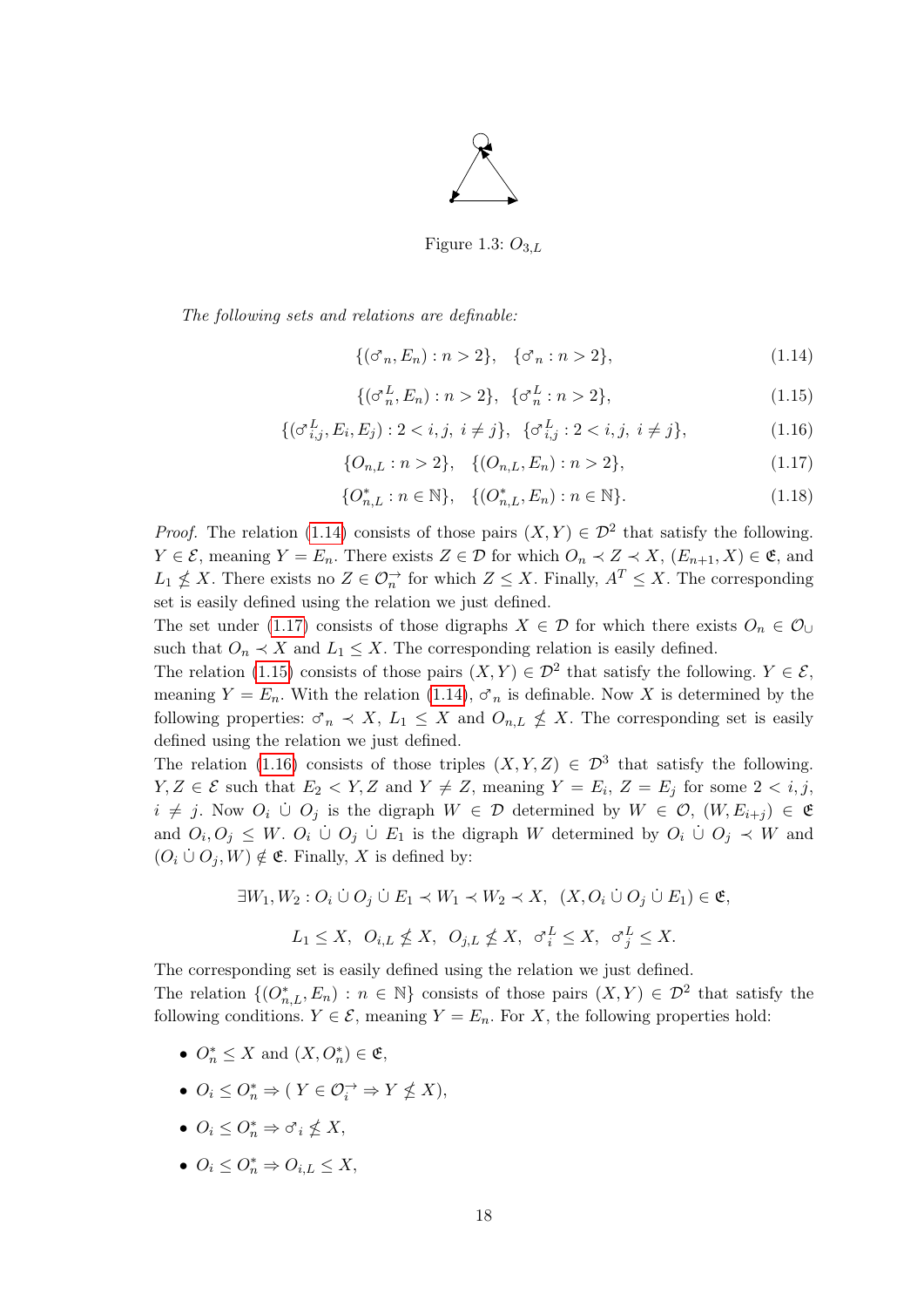•  $L_{n+1} \nleq X$ .

With the relation we just defined the corresponding set is easily defined.

**Definition 1.30.** Let us denote the vertices of  $O_i$  and  $O_j$  with

$$
V(O_i) = \{v_1, \ldots, v_i\}, \ \ V(O_j) = \{v^1, \ldots, v^j\}.
$$

Let  $O_{i\rightarrow j}$  denote the digraph

$$
V(O_{i \to j}) = V(O_i) \cup V(O_j), \quad E(O_{i \to j}) = E(O_i) \cup E(O_j) \cup \{(v_1, v^1)\}.
$$

Lemma 1.31. The following relation and set are definable:

<span id="page-19-0"></span>
$$
\{(O_{i\to j}, E_i, E_j) : i, j > 2\}, \{O_{i\to j} : i, j > 2\}
$$
\n(1.19)

 $\Box$ 

*Proof.* The relation [\(1.19\)](#page-19-0) consists of those triples  $(X, Y, Z) \in \mathcal{D}^3$  for which the following conditions hold.  $Y, Z \in \mathcal{E}$  satisfy  $E_2 \leq Y, Z$ , meaning  $Y = E_i$  and  $Z = E_j$ , where  $i, j > 2$ .  $(X, E_{i+j}) \in \mathfrak{E}$  and  $W \prec X$ , where  $W \in \mathcal{O}$  is such that  $(W, X) \in \mathfrak{E}$  and precisely  $O_i$  and  $O_j$  are embeddable into W from the set  $\mathcal{O}_{\cup}$  (here  $i = j$  is possible). Finally,  $\sigma_i \leq X$ . The set is easily defined using the relation. set is easily defined using the relation.

The proof of the crucial Lemma [1.36](#page-22-0) requires a lot of nontrivial preparation which we begin here.

**Definition 1.32.** Let  $W(G)$  denote the set of weakly connected components of G.

Now we have to announce a change to the original notations of the paper [\[9\]](#page-73-3). Unfortunately, the set of symbols  $\{\subseteq, \sqsubset, \sqsupset\}$ , which we use here to express substructureness, got used for a small part of the paper for a completely different concept. We replace with  $\{\leq, \leq, \geq, \geq\}$ , see the following definition.

#### Definition 1.33. Let

$$
G \trianglelefteq G' \Leftrightarrow M(G) \leq M(G'), \text{ and } G \lhd G' \Leftrightarrow M(G) < M(G'),
$$
\n
$$
G \equiv G' \Leftrightarrow M(G) = M(G') \ (\Leftrightarrow (G, G') \in \mathfrak{M}), \text{ that is } \equiv \equiv \equiv \equiv \equiv \sqcap \equiv \sqcap^1,
$$
\n
$$
\equiv_G^C := \{ H \in \mathcal{W}(G) : H \equiv C \}, \text{ and similarly}
$$
\n
$$
=_{G}^C := \{ H \in \mathcal{W}(G) : H = C \}.
$$

Recall that we use the abbreviation  $wcc$ ="weakly connected component" and wccs for the plural.  $\leq$  is obviously a quasiorder and  $\equiv_G^C$  is the set of the wccs of G that are equivalent to C with respect to the equivalence  $\equiv$ .

We say that a wcc W of G is raised by the embedding  $\varphi : G \to G'$  if for the wcc W<sup>'</sup> of G' that it embeds into, i. e.  $\varphi(W) \subseteq W'$ ,  $W \vartriangleleft W'$  holds. In this case, we say that W is raised into W'. A wcc W of G is either raised or embeds into  $\equiv^W_{G'}$  (considered now as a subgraph of  $G'$ ).

<span id="page-19-1"></span>**Lemma 1.34.** Let G and G' be digraphs having n vertices such that  $G \equiv G'$ . Let  $\varphi$  be an embedding  $G \to G' \cup O_n^*$ . Let us suppose that W and W' are wccs of G and G' respectively, such that W is raised into W'. Then  $W' \equiv I_m$  for some m, and consequently  $W \equiv I_{m'}$  for some  $m' < m$ .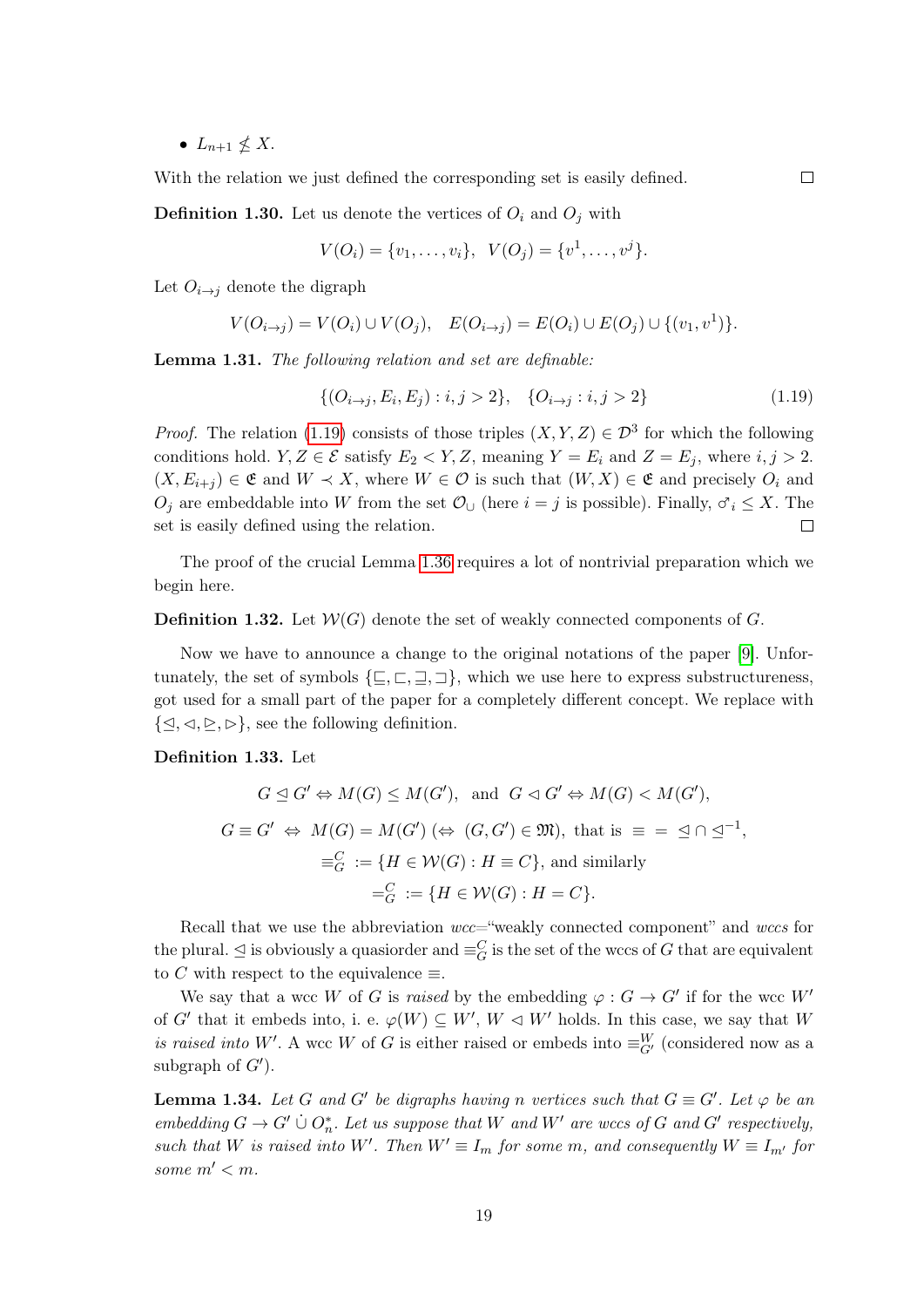*Proof.* It suffices to show that  $M(W')$  can be embedded into  $O_n^*$ , that is what we are going to do. For an arbitrary wcc V of G, it is clear that  $\equiv_G^V$  and  $\equiv_{G'}^V$  are either bijective under  $\varphi$ (considered as subgraphs of G and G') or a wcc of  $\equiv_G^V$  is raised. The fact that W is raised into W' excludes  $\equiv_G^{W'}$  and  $\equiv_{G'}^{W'}$  being bijective as these two subgraphs are  $\equiv$ -equivalent, so a bijection would only be possible if only  $\equiv_G^{W'}$  was mapped into  $\equiv_{G'}^{W'}$ . This means that a wcc  $W_1$  of  $\equiv_G^{W'}$  is raised into some wcc  $W'_1$ . If  $W'_1$  is a wcc of  $O_n^*$ , then we are done as clearly

$$
W\vartriangleleft W_1\vartriangleleft W'_1.
$$

If this is not the case, then we repeat the same argument to get wccs  $W_2 \in \equiv_{G}^{W'_1}$ , and  $W'_2$ such that  $W_2$  is raised into  $W_2'$ . Again, if  $W_2'$  is in  $O_n^*$ , then we are done as

$$
W \vartriangleleft W_1 \vartriangleleft W_2 \vartriangleleft W_2'.
$$

If not, we repeat the argument. Since an infinite chain of wccs with strictly increasing size is impossible, we will get to our claim eventually.  $\Box$ 

We are in the middle of the preparation for Lemma [1.36.](#page-22-0) The following Lemma [1.35](#page-20-0) is the key, the most difficult part of the paper. Before the lemma, we give an example to aid the understanding of its statement. We consider the digraphs G and  $G' \cup O_n^*$  and we are interested if the assumptions

- $G \leq G' \cup O_n^*$ ,
- $G \equiv G'$ , and
- $G$  and  $G'$  have the same number of loops

force  $G = G$ ? The answer is negative and a counterexample is shown in Figure [1.4.](#page-21-0) To prove Lemma [1.36,](#page-22-0) we will need to ensure that  $G = G'$  with a first-order definition. Observe the following. Let  $\overline{G}$  denote the digraph we get from G by adding a loop to the vertex labeled with v. Now it is impossible to add one loop to  $G'$  such that we get a  $\overline{G'}$ for which  $\overline{G} \leq \overline{G'} \cup O_3^*$  holds. We just showed the following property: we can add some loops to G, getting  $\overline{G}$ , such that it is impossible to add the same number of loops to  $G'$ , getting  $\overline{G'}$ , such that  $\overline{G} \leq \overline{G'} \cup O_3^*$  holds. If we have  $G = G'$  this property does not hold, obviously. Have we found a property that, together with the three above, ensures  $G = G$ ? The following lemma answers this question affirmatively.

<span id="page-20-0"></span>**Lemma 1.35.** Let  $G, G'$  be digraphs with n vertices and with the same number of loops. Let us suppose  $G \equiv G'$  and  $G \leq G' \cup O_n^*$ . Then  $G \neq G'$  holds if and only if we can add some loops to G so that we get the digraph  $\overline{G}$  such that it is impossible to add the same number of loops to G', getting the digraph  $\overline{G'}$ , such that  $\overline{G} \leq \overline{G'} \cup O_n^*$ . In formulas this is: there exists a digraph  $\overline{G}$  for which

$$
G \leq \overline{G}, \ G \equiv \overline{G}
$$

such that there exists no digraph  $X$  for which

 $G' \cup O_n^* \leq X$ ,  $X \equiv G' \cup O_n^*$ ,  $X \leq L(G) \cup O_n^*$ ,  $(\overline{G}, X) \in \mathfrak{L}$ .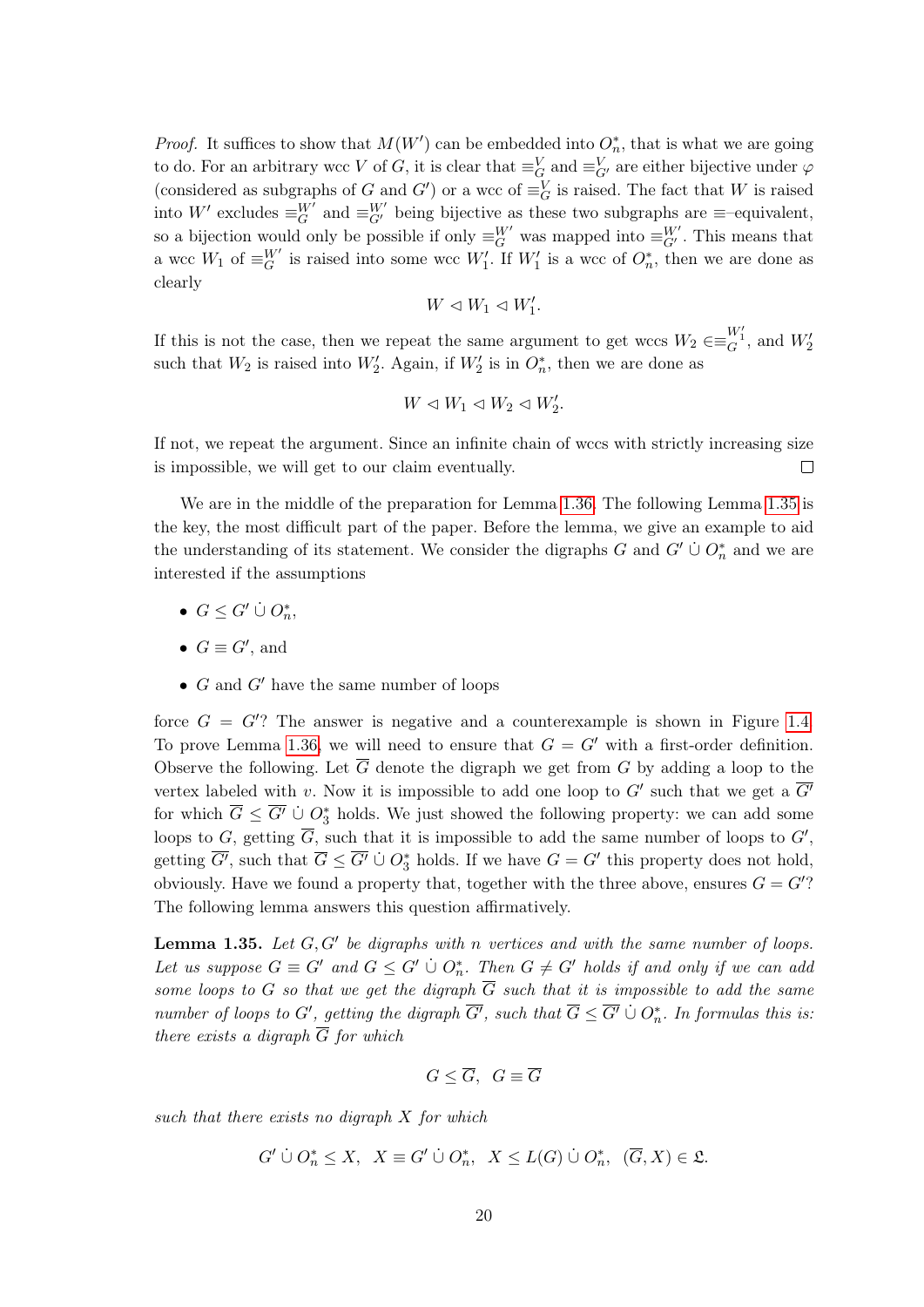

<span id="page-21-0"></span>Figure 1.4: A G and a corresponding  $G' \cup O_3^*$  forming a counterexample

*Proof.* The direction  $\Leftarrow$  (or rather its contrapositive) is obvious. Accordingly, let us suppose  $G \neq G'$ .

Let  $C$  denote the largest joint subgraph consisting of whole wccs of both  $G$  and  $G'$ . Let us introduce the so-called reduced subgraphs:

<span id="page-21-2"></span>
$$
G = C \dot{\cup} G_R, \text{ and } G' = C \dot{\cup} G'_R. \tag{1.20}
$$

Observe that the digraphs  $G_R$  and  $G'_R$  are not empty and  $G_R \equiv G'_R$ .

Let W denote a  $\leq$ -maximal wcc of  $G_R$ . We claim  $W \equiv I_k$  for some  $k > 1$ , and

<span id="page-21-1"></span>
$$
| =_{G}^{I_k} | - | =_{G'}^{I_k} | = | \equiv_{G_R}^{I_k} |,
$$
\n(1.21)

or equivalently, all wccs of  $\equiv_G^{I_k}$  $\frac{I_k}{G_R}$  are loop-free. Let  $\varphi$  be an embedding  $G \to G' \cup O_n^*$ . Observe that  $\varphi$  raises a wcc isomorphic to W as G' has less wccs isomorphic to W by the definitions of the reduced subgraphs. Hence, by Lemma [1.34,](#page-19-1) we have  $W \equiv I_k$  for some  $k \geq 1$ . This is less then what we claimed, the exclusion of the case  $k = 1$  remains to be seen yet. First, we prove [\(1.21\)](#page-21-1) for  $k \geq 1$ , then by using that, we prove  $k \neq 1$ . It is easy to see from the definitions that [\(1.21\)](#page-21-1) is equivalent to the fact that all wccs of  $\equiv_G^{\bar{I}_k}$  $\frac{I_k}{G_R}$  are loop-free. Let us suppose, for contradiction, that a wcc V of  $\equiv_G^{I_k}$  $\frac{I_k}{G_R}$  has a loop in it. Observe that the loops of G and G' are bijective under  $\varphi$ . Moreover, from the maximality of W, it is easy to see that for a wcc  $U \triangleright I_k$  of  $G$ , the loops of  $\equiv_G^U$  are bijective with the loops of  $\equiv^U_{G'}$  under  $\varphi$ . Consequently, none of the wccs of  $\equiv^V_G$  is raised as, by our previous argument, there is no component to be raised into. Hence  $| =_G^V | \leq | =_G^V |$ , which clearly contradicts the fact that V is an element of  $\equiv_G^{I_k}$  $\frac{I_k}{G_R}$ . We have proven [\(1.21\)](#page-21-1), only the exclusion of  $k = 1$ remains from our claim above. Let us suppose  $k = 1$  for contradiction. An arbitrary wcc K of G is either  $K \equiv I_1$  or  $K \triangleright I_1$ . In the latter case, as we have seen above, the loops of  $\equiv_G^K$  are bijective with  $\equiv_{G'}^K$ . If  $K \equiv I_1$ , then from [\(1.21\)](#page-21-1) the nonempty set  $\equiv_G^{I_1}$  $\frac{I_1}{G_R}$  is loop-free. Consequently,  $\equiv_{G'_R}^{I_1}$ , that has the same number of elements, consists of  $L_1$ s. This means G has more loops then  $G'$  does, a contradiction. We have entirely proven our claim.

Observe that, from our claim above, the nonempty set  $\equiv_{G'_R}^{I_k}$  contains no loop-free elements. Take  $W' \in \equiv_{G'_R}^{I_k}$ . We make the digraph  $\overline{W}$  from  $I_k$  by adding 1 loop so that  $\overline{W} \neq W'$ . This is possible because either W' has loops on all of its vertices, then (using  $k > 1$ ) adding the loop arbitrarily suffices; or there is a vertex that has no loop on it, then adding the loop to this vertex in  $I_k$  does.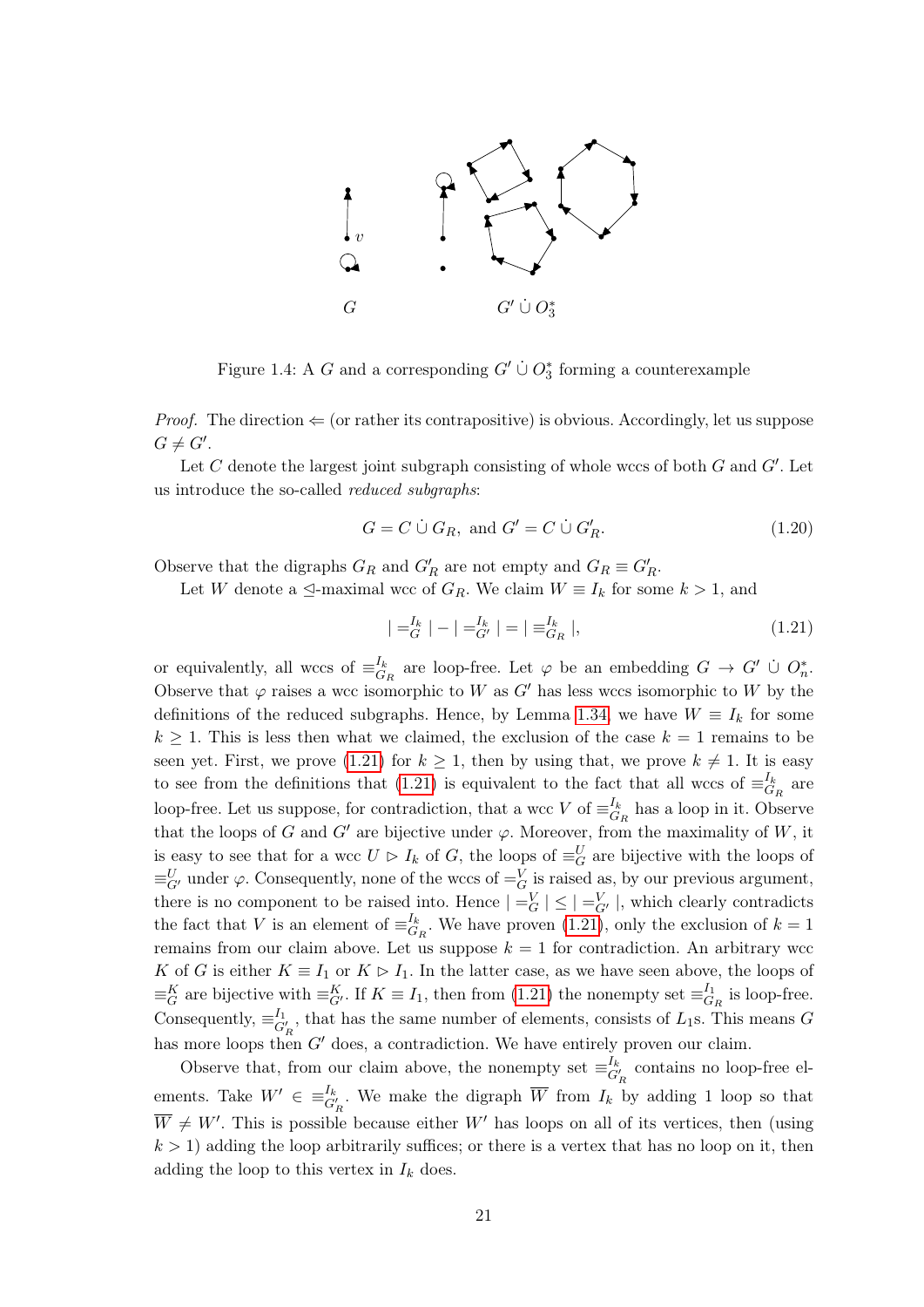Now we create the digraph  $\overline{G}$  of the theorem by adding 1 loop to each loop-free wcc of G. To the wccs of  $=$   $\frac{I_k}{G}$  we add 1 loop each such that they all become  $\overline{W}$ . To all other loop-free wccs of G, we add 1 loop each arbitrarily.

To prove that  $\overline{G}$  is sufficient, we suppose, for contradiction, that, by adding the same number of loops to G', we can get some  $\overline{G'}$  for which  $\overline{G} \leq \overline{G'} \cup O_n^*$ . Let  $\phi$  be an embedding  $\overline{G} \to \overline{G'} \cup O_n^*$ . For each wcc has a loop in  $\overline{G}$ ,  $\phi$  is technically an isomorphism  $\phi : \overline{G} \to \overline{G'}$ . Our final claim is,

<span id="page-22-1"></span>
$$
| = \frac{\overline{W}}{G} | > | = \frac{\overline{W}}{G'} |,
$$
\n
$$
(1.22)
$$

which contradicts the existence of the isomorphism  $\phi : \overline{G} \to \overline{G'}$ . If [\(1.22\)](#page-22-1) gets proven, we are done. Using the decomposition [\(1.20\)](#page-21-2) and the knowledge on how  $\overline{G}$  was created, the left side of [\(1.22\)](#page-22-1) is

<span id="page-22-2"></span>
$$
| = \frac{\overline{W}}{G} | = | = \frac{I_k}{G} | + | = \frac{\overline{W}}{G_R} | + | = \frac{\overline{W}}{C} | = | = \frac{I_k}{G} | + | = \frac{\overline{W}}{C} |,
$$
\n(1.23)

since  $\equiv_{G_R}^W = \equiv_{G_R}^{I_k}$  $G_R$  was shown to be loop-free above. Observe that even though we do not know exactly how  $\overline{G'}$  was created, a component isomorphic to  $\overline{W}$  can only appear in it if either it was already in  $G'$  and no loop was added to that specific component, or the component was isomorphic to  $I_k$  in  $G'$ , but a loop was added to the right place. This implies

<span id="page-22-3"></span>
$$
| = \frac{\overline{W}}{G'} | \le | = \frac{I_k}{G'} | + | = \frac{\overline{W}}{G'_R} | + | = \frac{\overline{W}}{C} |.
$$
 (1.24)

Using  $(1.23)$  and  $(1.24)$ , it is enough to show that

$$
|\frac{-I_k}{G}| + |\frac{-\overline{W}}{C}| > |\frac{-I_k}{G'}| + |\frac{-\overline{W}}{G'_R}| + |\frac{-\overline{W}}{C}|,
$$

or equivalently,

$$
| =_{G}^{I_k} | - | =_{G'}^{I_k} | > | =_{G'_R}^{\overline{W}} |.
$$

Using [\(1.21\)](#page-21-1), this turns into  $\left| \equiv_{G_R}^{I_k} \right| > \left| \equiv_{G'_R}^{\overline{W}} \right|$ , which is obvious considering how  $\overline{W}$  was created. We have proven  $(1.22)$ , we are done.  $\Box$ 

<span id="page-22-0"></span>Lemma 1.36. The following relation is definable:

<span id="page-22-4"></span>
$$
\{(G, G \cup O_n^*): G \in \mathcal{D}, |V(G)| = n\}.
$$
\n(1.25)

*Proof.* The relation in question is the set of pairs  $(X, Y) \in \mathcal{D}^2$  that satisfy the following conditions. Let  $(X, E_n) \in \mathfrak{E}$ . Now  $L(X) \cup O_n^*$  is the minimal digraph  $W \in \mathcal{D}$  with the following conditions:  $L(X) \leq W$ ,  $O_n^* \leq W$ , there is no  $O_n^* \prec Z$  for which  $L_1 \leq Z$  and  $Z \leq W$ . (Here we used the fact that  $O_n^*$  has so big circles that cannot fit into X.) Now Lemma [1.35](#page-20-0) tells us that the set of the following first-order conditions suffice:

- $Y \equiv L(X) \cup O_n^*$ ,
- $X \leq Y$ ,
- $(X, Y) \in \mathfrak{L}$ , and
- (taken from the end of the statement of Lemma [1.35:](#page-20-0)) there exists NO digraph  $\overline{X}$ for which: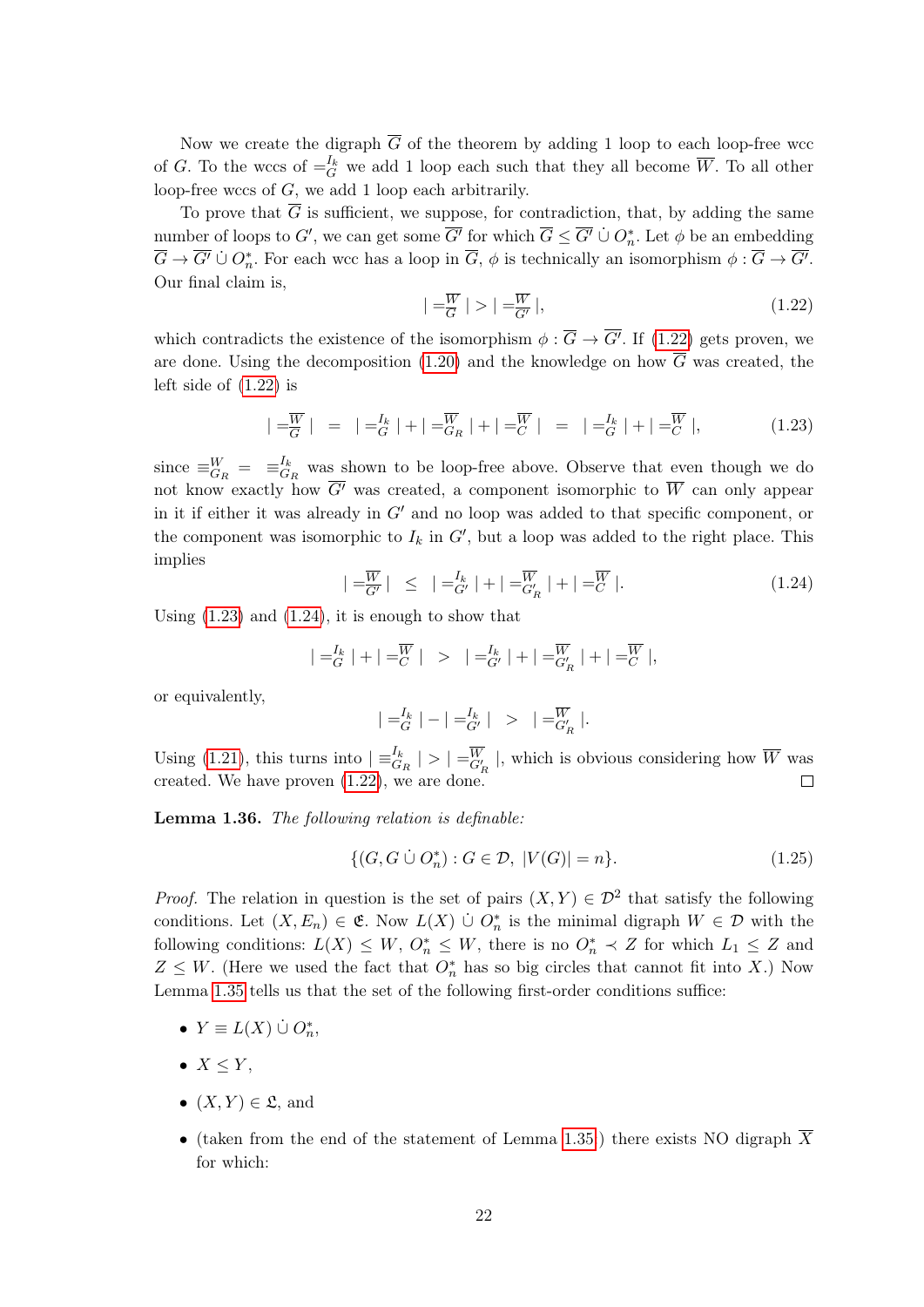- $X \leq \overline{X}$ ,  $X \equiv \overline{X}$ , and
- there exists no digraph Z for which  $Y \leq Z$ ,  $Z \equiv Y$ ,  $Z \leq L(X)$  ∪  $O_n^*$ , and  $(\overline{X}, Z) \in \mathfrak{L}.$

 $\Box$ 

 $\Box$ 

**Definition 1.37.** Let  $G \in \mathcal{D}$  be a digraph having n vertices. Let us denote the vertices of  $O_n^*$  with

$$
V(O_n^*) := \{v_{i,j} : 1 \le i \le n, \ 1 \le j \le n+1+i\}
$$

such that  $V(O_{n+i}) = \{v_{i,j} : 1 \leq j \leq n+1+i\}$ . Let  $\underline{v} := (v^1, \ldots, v^n)$  be a tuple of the vertices of G. Let us define the digraph  $G \stackrel{v}{\leftarrow} O_n^*$  the following way:

$$
V(G \stackrel{v}{\leftarrow} O_n^*) := V(G \cup O_n^*), \quad E(G \stackrel{v}{\leftarrow} O_n^*) := E(G \cup O_n^*) \cup \{(v_{i,1}, v^i) : 1 \le i \le n\}.
$$

Lemma 1.38. The following relation is definable:

<span id="page-23-0"></span>
$$
\{(G, G \stackrel{v}{\leftarrow} O_n^*): G \in \mathcal{D}, |V(G)| = n \text{ and } \underline{v} \text{ is a tuple of the vertices of } G\}. \tag{1.26}
$$

Proof. First, we define the relation

$$
\{(G, L(G) \stackrel{v}{\leftarrow} O_n^*): G \in \mathcal{D}, |V(G)| = n \text{ and } \underline{v} \text{ is a tuple of the vertices of } L(G)\}. (1.27)
$$

This relation consists of those pairs  $(X, Y) \in \mathcal{D}^2$  for which the following holds. Let  $(X, E_n) \in \mathfrak{E}$ . From X,  $L(X)$  is definable. Hence, with the relation [\(1.25\)](#page-22-4),  $L(X) \cup O_n^*$ is definable. Now  $Y$  is minimal with the following properties:

- $L(X) \cup O_n^* \leq Y$  and  $(Y, L(X) \cup O_n^*) \in \mathfrak{E}$ .
- There is no  $L(X) \prec Z$  for which  $(L(X), Z) \in \mathfrak{E}$  and  $Z \leq Y$ .
- There is no  $O_n^* \prec Z$  for which  $(O_n^*, Z) \in \mathfrak{E}$  and  $Z \leq Y$ .
- For all  $O_i \in \mathcal{O}_{\cup}$ ,  $O_i \leq O_n^*$  implies  $\sigma_i^L \leq Y$ .
- There are no  $O_i, O_j \in \mathcal{O}_\cup$  for which  $O_i \neq O_j$ ,  $O_i, O_j \leq O_n^*$  and  $\sigma_{i,j}^L \leq Y$ .

Finally, the relation [\(1.26\)](#page-23-0) consists of those pairs  $(X, Y) \in \mathcal{D}^2$  which satisfy the following conditions. Let  $(X, E_n) \in \mathfrak{E}$  again. Then Y satisfies: there exists  $L(X) \stackrel{v}{\leftarrow} O_n^*$  for which

$$
(L(X) \stackrel{v}{\leftarrow} O_n^*, Y) \in \mathfrak{M}, \quad X \mathbin{\dot{\cup}} O_n^* \le Y \le L(X) \stackrel{v}{\leftarrow} O_n^*, \quad (X, Y) \in \mathfrak{L}.
$$

**Definition 1.39.** Let  $v_1$  and  $v^1$  denote the vertices of  $\sigma_i$  and  $\sigma_j$  with degree 1. Let us define  $\sigma_i \to \sigma_j$  the following way:

$$
V(\sigma_i \to \sigma_j) := V(\sigma_i \cup \sigma_j), \ \ E(\sigma_i \to \sigma_j) := E(\sigma_i \cup \sigma_j) \cup \{(v_1, v^1)\}.
$$

Lemma 1.40. The following relation is definable:

$$
\{(\sigma_i \to \sigma_j, E_i, E_j) : 2 < i, j, \ i \neq j\}.
$$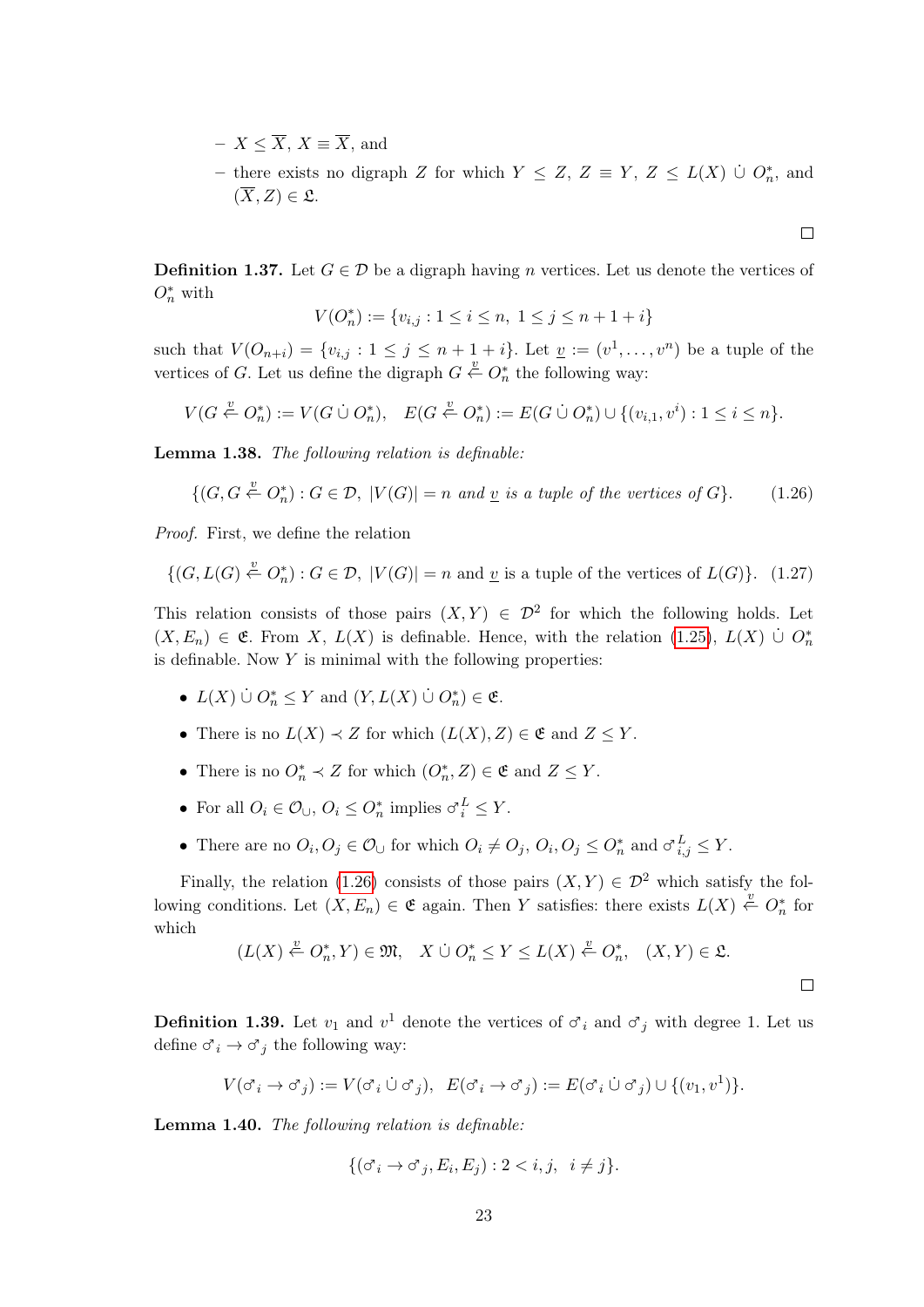*Proof.* The relation above consists of those pairs  $(X, Y, Z) \in \mathcal{D}^3$  which satisfy the following.  $Y, Z \in \mathcal{E}, E_2 \lt Y, Z$  and  $Y \neq Z$ , meaning  $Y = E_i, Z = E_j$ , where  $2 \lt i, j$  and  $i \neq j$ . Now  $O_i \cup O_j \cup E_1$  can be similarly defined as in Lemma [1.29.](#page-17-1) From this,  $O_i \cup O_j \cup E_2$  is the only digraph  $W \in \mathcal{D}$  for which  $O_i \cup O_j \cup E_1 \prec W$  and  $(W, O_i \cup O_j \cup E_1) \notin \mathfrak{E}$ . Now  $O_i \cup O_j \cup L_2$  is the only digraph  $W \in \mathcal{D}$  for which there exists  $V \in \mathcal{D}$  such that

$$
O_i \n\dot{\cup} O_j \n\dot{\cup} E_2 \prec V \prec W, \quad L_2 \leq W, \ \ O_{i,L} \nleq W \ \ \text{and} \ \ O_{j,L} \nleq W.
$$

 $\sigma_i^L$   $\cup \sigma_j^L$  is the only digraph  $W \in \mathcal{D}$  for which there exists  $V \in \mathcal{D}$  such that

$$
O_i \mathrel{\dot{\cup}} O_j \mathrel{\dot{\cup}} L_2 \prec V \prec W, \quad \sigma_i^L \le W, \quad \sigma_j^L \le W, \quad \text{but} \quad \sigma_{i,j}^L \not\le W.
$$

Let  $I$  denote the digraph

<span id="page-24-0"></span>
$$
V(I) = \{u, v\}, \ E(I) := \{(u, v), (u, u), (v, v)\}.
$$
 (1.28)

The set

<span id="page-24-2"></span>
$$
\{\sigma_i^L \to \sigma_j^L, \sigma_j^L \to \sigma_i^L\} \tag{1.29}
$$

consists of those  $W \in \mathcal{D}$  for which  $\sigma_i^L \cup \sigma_j^L \prec W$ ,  $I \leq W$ . The digraph  $\sigma_i^L \cup E_1$  is defined as usual. From this, the digraph  $\sigma_i^L \cup L_1$  is definable as the only  $W \in \mathcal{D}$  for which  $\sigma_i^L \cup E_1 \prec W, L_2 \leq W$  and there is no  $V \in \mathcal{D}$  such that  $\sigma_i^L \prec V, L_2 \leq V$  and  $V \leq W$ . Let v denote the vertex of  $\sigma_i^L$  that has a loop on it and let x be the only vertex of  $L_1$ . Let  $\sigma_i^{L\to}$  and  $I^*$  be the following digraphs:

<span id="page-24-1"></span>
$$
V(\sigma_i^{L\to}) := V(\sigma_i^L \cup L_1), \ E(\sigma_i^{L\to}) := E(\sigma_i^L \cup L_1) \cup \{(v, x)\}
$$
  

$$
V(I^*) := \{u, v, w\}, \ E(I^*) := \{(v, v), (w, w), (u, v), (v, w)\}.
$$
 (1.30)

Now  $\sigma_i^{L\to}$  is the only digraph  $W \in \mathcal{D}$  for which  $\sigma_i^L \cup L_1 \prec W$  and  $I^* \leq W$ . From the set [\(1.29\)](#page-24-2) we can choose  $\sigma_i^L \to \sigma_j^L$  with the fact

$$
\sigma^{L\rightarrow}_i \leq \sigma^L_i \rightarrow \sigma^L_j, \quad \sigma^{L\rightarrow}_i \nleq \sigma^L_j \rightarrow \sigma^L_i.
$$

Finally,  $X = M(\sigma_i^L \to \sigma_j^L)$ .

Lemma 1.41. The following relation and set are definable:

<span id="page-24-3"></span>
$$
\{(O_{i,i}, E_i) : 2 < i\}, \{O_{i,i} : 2 < i\},\tag{1.31}
$$

where  $O_{i,i} := O_i \cup O_i$ .

*Proof.* The relation [\(1.31\)](#page-24-3) consists of those pairs  $(X, Y) \in \mathcal{D}^2$  for which the following holds.  $Y \in \mathcal{E}$ , meaning  $Y = E_i$ .  $X \in \mathcal{O}$ ,  $(X, E_{2i}) \in \mathfrak{E}$ , and from the set  $\mathcal{O}_{\cup}$ ,  $O_i$  is the only element that is embeddable into X. The corresponding set can now be easily defined.  $\square$ 

Lemma 1.42. The following relation is definable:

$$
\{(O_i^* \; \dot\cup \; O_{j,L}^*, E_i, E_j) : 1 \le i, j\}.
$$

*Proof.* The relation above is the set of triples  $(X, Y, Z) \in \mathcal{D}^3$  which satisfy the following.  $Y, Z \in \mathcal{E}, E_1 \leq Y, Z$ , meaning  $Y = E_i, Z = E_j$ , where  $1 \leq i, j$ . Now  $O_i^* \cup O_j^*$  is the digraph  $W$  satisfying the following:

 $\Box$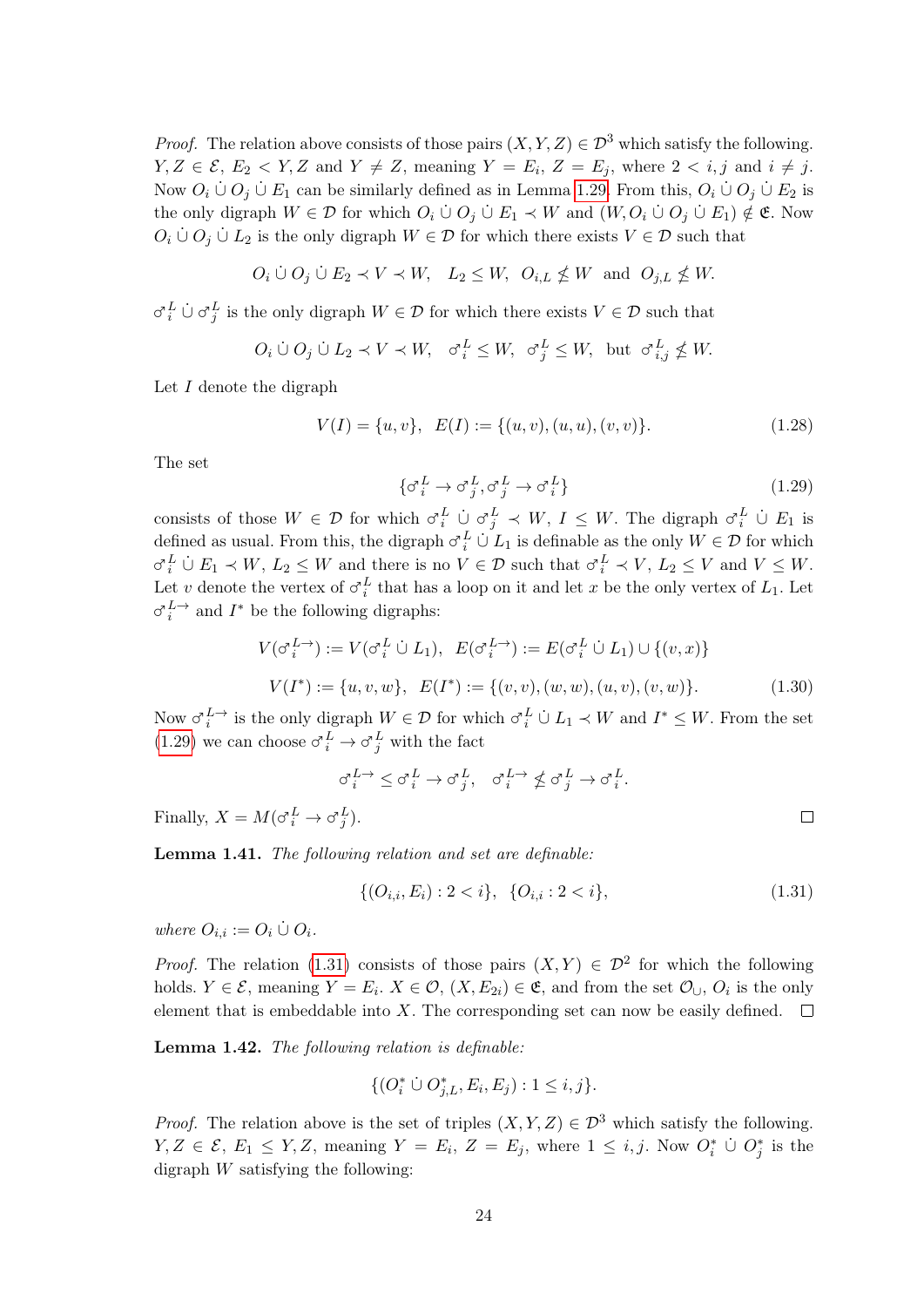- $W \in \mathcal{O}$
- If  $E_x, E_y \in \mathcal{E}$  satisfy  $(O_i^*, E_x) \in \mathfrak{E}$  and  $(O_j^*, E_y) \in \mathfrak{E}$ , then  $(W, E_{x+y}) \in \mathfrak{E}$ .
- For all  $O_n \in \mathcal{O}_\cup$  that satisfy  $O_n \leq O_i^*$  or  $O_n \leq O_j^*$ ,  $O_n \leq W$  holds.
- For all  $O_n \in \mathcal{O}_\cup$  which satisfy  $O_n \leq O_i^*$  and  $O_n \leq O_j^*$ ,  $O_{n,n} \leq W$  holds.

Finally, X is the minimal digraph with  $O_i^* \cup O_j^* \leq X \leq L(O_i^* \cup O_j^*)$  and  $O_{j,L}^* \leq X$ .  $\Box$ 

**Definition 1.43.** Let us denote the vertices of  $O_n^*$  by

$$
V(O_n^*) := \{v_{i,j} : 1 \le i \le n, \ 1 \le j \le n+1+i\}
$$

such that the circle  $O_{n+1+i}$  consists of  $\{v_{i,j} : 1 \leq j \leq n+1+i\}$ . Similarly, let us denote the vertices of  $O_{m,L}^*$  by

$$
V(O_{m,L}^*):=\{v^{i,j}:1\le i\le m,\ 1\le j\le m+1+i\}
$$

such that the circle  $O_{m+1+i,L}$  consists of  $\{v^{i,j}: 1 \leq j \leq m+1+i\}$  and the loops are on the vertices  $\{v^{i,1}: 1 \le i \le m\}$ . For a map  $\alpha : [n] \to [m]$ , we define the digraph  $F_{\alpha}(n,m)$  as

$$
V(F_{\alpha}(n, m)) := V(O_n^* \cup O_{m,L}^*),
$$
  

$$
E(F_{\alpha}(n, m)) := E(O_n^* \cup O_{m,L}^*) \cup \{(v_{i,1}, v^{\alpha(i),1}) : 1 \le i \le n\}.
$$

Let

$$
\mathcal{F}(n,m) := \{ F_{\alpha}(n,m) : \alpha : [n] \to [m] \}.
$$

Lemma 1.44. The following relation is definable:

<span id="page-25-0"></span>
$$
\{(F_{\alpha}(n,m), E_n, E_m) : 1 \le n, m, \alpha : [n] \to [m]\}.
$$
\n(1.32)

*Proof.* The relation above consists of those triples  $(X, Y, Z) \in \mathcal{D}^3$  that satisfy the following.  $Y, Z \in \mathcal{E}$ , meaning  $Y = E_n, Z = E_m$ , where  $1 \leq n, m$ . Now X is a minimal digraph with the following conditions:

- $O_n^* \dot{\cup} O_{m,L}^* \leq X$  and  $(O_n^* \dot{\cup} O_{m,L}^*, X) \in \mathfrak{E} \cap \mathfrak{L}$ .
- $O_i \leq O_n^*$  implies  $\sigma_i^L \leq X$ .
- $O_i \leq O_n^* \cup O_{m,L}^*$  implies there is no  $W \in \mathcal{O}_i^{\rightarrow}$ , for which  $W \leq X$ .
- There is no V for which  $V \leq X$  and  $\sigma_i \prec V$ , such that  $\sigma_i \leq X$  and  $\sigma_i^L \not\leq V$ .
- There is no  $\sigma_i^L \prec V$  for which  $V \leq X$  and  $L_2 \leq V$ .

 $\Box$ 

<span id="page-25-1"></span>Lemma 1.45. The following relation is definable:

$$
\{(F_{\mathrm{id}_{[n]}}(n,n), E_n, E_n) : 1 \le n\}.
$$
\n(1.33)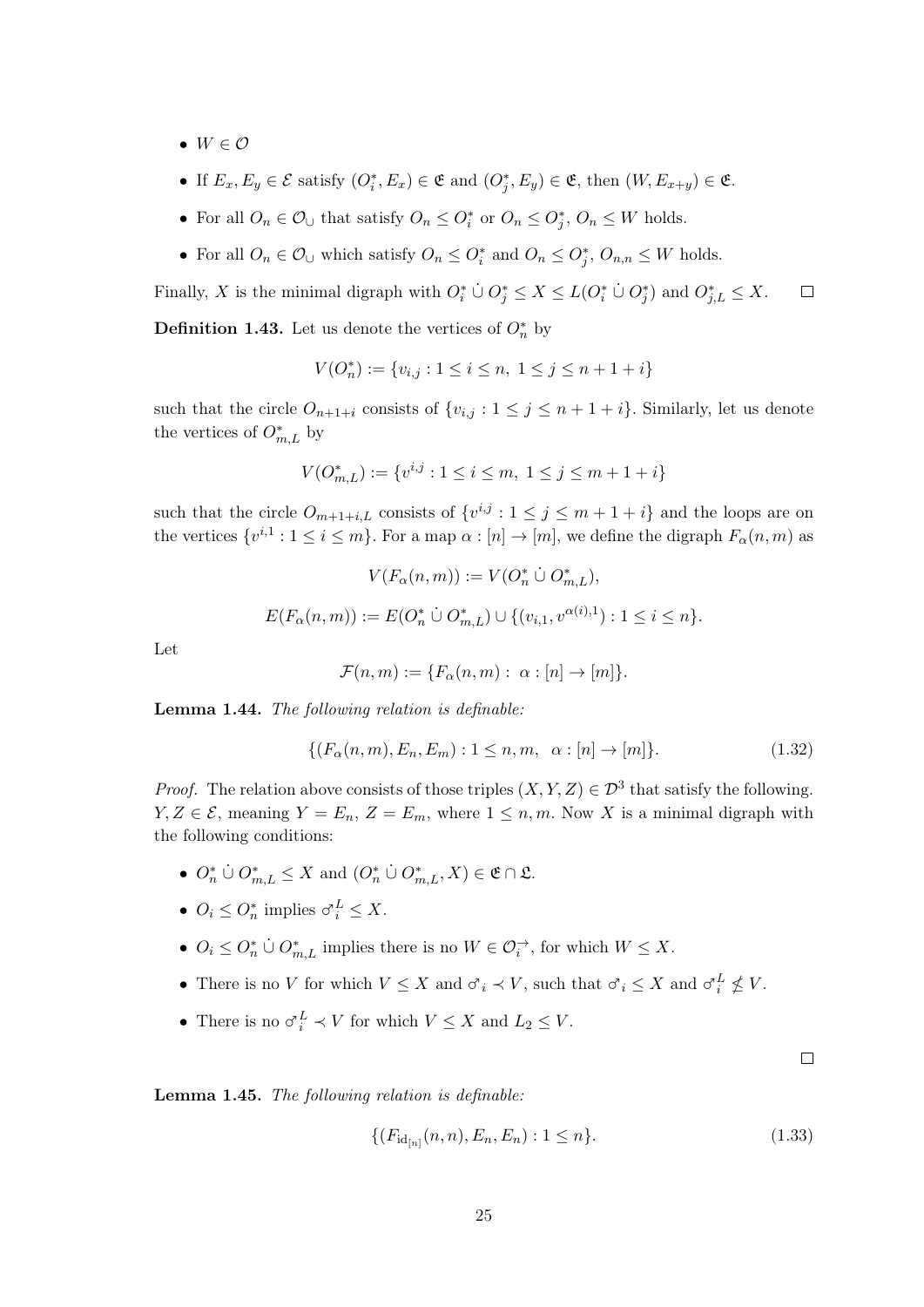*Proof.* The relation in question consists of those triples  $(X, Y, Z) \in (1.32)$  $(X, Y, Z) \in (1.32)$  for which Y =  $Z \in \mathcal{E}$  and for  $i, j \geq 2$  we have

$$
O_{i \to j} \le X \Rightarrow E_i = E_j.
$$

Lemma 1.46. The following relation is definable:

<span id="page-26-2"></span>
$$
\{(F_{\alpha}(n,m), F_{\beta}(m,l), F_{\beta\circ\alpha}(n,l), E_n, E_m, E_l) : 1 \le n, m, l, \alpha : [n] \to [m], \beta : [m] \to [l]\}.
$$
\n(1.34)

*Proof.* The relation in question is the set of those 6-tuples  $(X_1, \ldots, X_6) \in \mathcal{D}^6$  which satisfy the following.  $X_4, X_5, X_6 \in \mathcal{E}$ , meaning  $X_4 = E_n, X_5 = E_m$  and  $X_6 = E_l$  where  $1 \leq n, m, l$ .  $X_1 \in \mathcal{F}(n,m)$ ,  $X_2 \in \mathcal{F}(m,l)$  and  $X_3 \in \mathcal{F}(n,l)$ . Finally:

$$
(O_{i\to j} \le X_1 \text{ and } O_{j\to k} \le X_2) \Rightarrow O_{i\to k} \le X_3.
$$

**Definition 1.47.** There is a bijection between the digraphs  $G \stackrel{v}{\leftarrow} O_n^*$  and the elements of  $ob(\mathcal{CD})$ . Let us observe that the vertices of G are labeled with the circles

$$
O_{(n+1)+1}, O_{(n+1)+2}, \ldots, O_{(n+1)+n}
$$

in  $G \stackrel{v}{\leftarrow} O_n^*$ . On the other hand, in  $ob(\mathcal{CD})$ , they are labeled with  $1, \ldots, n$ . The element of ob( $CD$ ) that corresponds to  $G \stackrel{v}{\leftarrow} O_n^*$  will be denoted by  $(G \stackrel{v}{\leftarrow} O_n^*)_{CD}$  from now on.

<span id="page-26-1"></span>Lemma 1.48. The following relation is definable:

<span id="page-26-0"></span>
$$
\{(X, F_{\alpha}(n, m), Y) \in \mathcal{D}^{3} : X = G \stackrel{v}{\leftarrow} O_{n}^{*}, Y = H \stackrel{w}{\leftarrow} O_{m}^{*} \text{ for some } \underline{v} \text{ and } \underline{w}, \text{ and } (1.35) \tag{1.35}
$$
\n
$$
((X)_{\mathcal{CD}}, \alpha, (Y)_{\mathcal{CD}}) \in \text{hom}((X)_{\mathcal{CD}}, (Y)_{\mathcal{CD}})\}
$$

*Proof.* The relation in question is the set of those pairs  $(X, F, Y) \in \mathcal{D}^3$  which satisfy the following. There exist G and H such that  $(G, X) \in (1.26)$  $(G, X) \in (1.26)$  and  $(H, Y) \in (1.26)$ . Finally, F satisfies

- $(F, E_n, E_m) \in (1.32),$  $(F, E_n, E_m) \in (1.32),$  $(F, E_n, E_m) \in (1.32),$
- $(\sigma_i \to \sigma_j \leq G \stackrel{v}{\leftarrow} O_n^*(=X), O_i, O_j \leq O_n^*$  and  $O_{i\to k}, O_{j\to l} \leq F) \Longrightarrow$  $((O_k \neq O_l \text{ and } \sigma_k \rightarrow \sigma_l \leq H \stackrel{w}{\leftarrow} O_m^*) \quad \vee \quad (O_k = O_l \text{ and } \sigma_k^L \leq H \stackrel{w}{\leftarrow} O_m^*)),$
- $(\sigma_i^L \leq G \stackrel{v}{\leftarrow} O_n^*, \ \ O_i \leq O_n^* \text{ and } O_{i \to k} \leq F) \Rightarrow \sigma_k^L \leq H \stackrel{w}{\leftarrow} O_m^*.$

 $\Box$ 

The proof of Theorem [1.5](#page-12-0) is now properly prepared for, we only need to put the pieces together.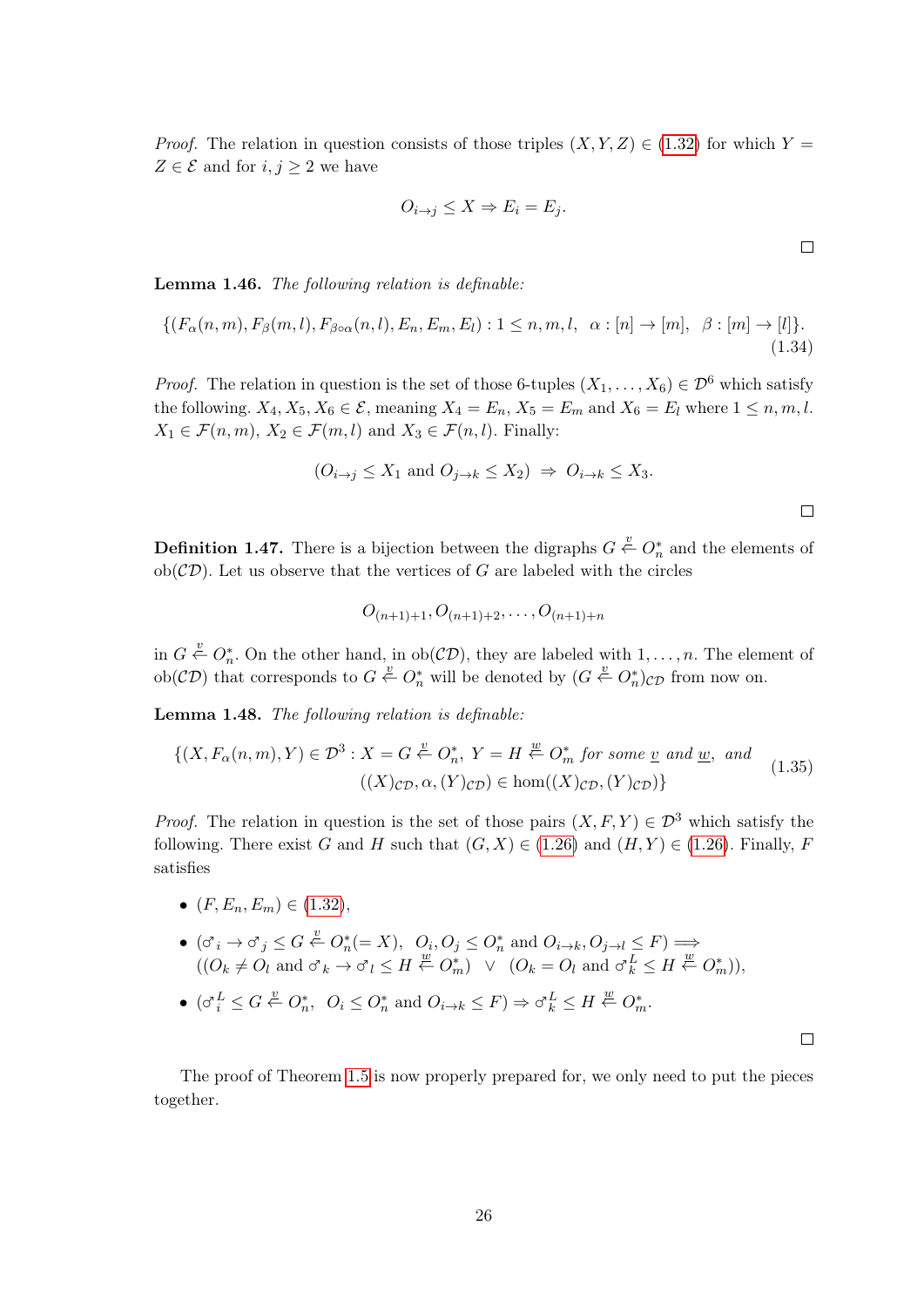Proof of the main theorem: Theorem [1.5.](#page-12-0) We have already seen in Section [1.2.2](#page-9-0) that all relations first-order definable in  $\mathcal{D}'$  are definable in  $\mathcal{CD}'$  as well. So we only need to deal with the converse. We wish to build a copy of  $\mathcal{CD}'$  inside  $\mathcal{D}'$  so that all things we can formulate in the first-order language of  $\mathcal{CD}'$  becomes accessible in its model in  $\mathcal{D}'$ . Let the set of objects be

$$
\{G \stackrel{v}{\leftarrow} O_n^* : G \in \mathcal{D}, \ |V(G)| = n \text{ and } \underline{v} \text{ is a vector of the vertices of } G\},\
$$

and the set of morphisms be [\(1.35\)](#page-26-0). We can define both as Lemma [1.48](#page-26-1) shows. Identity morphisms can be defined with Lemma [1.45.](#page-25-1) For the triples

$$
(X_1, Z_1, Y_1), (X_2, Z_2, Y_2), (X_3, Z_3, Y_3) \in \mathcal{D}^3
$$

the condition  $(X_i, Z_i, Y_i) \in (1.35)$  $(X_i, Z_i, Y_i) \in (1.35)$  ensures that there exist  $\alpha_i$  such that

$$
((X_i)_{\mathcal{CD}}, \alpha_i, (Y_i)_{\mathcal{CD}}) \in \text{hom}((X_i)_{\mathcal{CD}}, (Y_i)_{\mathcal{CD}}).
$$

Moreover, if we suppose  $Y_1 = X_2$ ,  $X_3 = X_1$ ,  $Y_3 = Y_2$  and that there exists a 6-tuple in [\(1.34\)](#page-26-2) of the form  $(Z_1, Z_2, Z_3, *, *, *),$  we have forced

 $((X_1)_{\mathcal{CD}}, \alpha_1, (Y_1)_{\mathcal{CD}})((X_2)_{\mathcal{CD}}, \alpha_2, (Y_2)_{\mathcal{CD}}) = ((X_3)_{\mathcal{CD}}, \alpha_3, (Y_3)_{\mathcal{CD}}).$ 

The four constants in  $\mathcal{CD}'$  require 4 digraphs, say,

<span id="page-27-1"></span>
$$
C_1, C_2, C_3, \text{ and } C_4 \tag{1.36}
$$

of  $\mathcal{D}'$  to be defined such that

$$
(C_1)_{\mathcal{CD}} = \mathbf{E}_1, \ (C_2)_{\mathcal{CD}} = \mathbf{I}_2
$$

and  $C_3$ , and  $C_4$  are the elements of the set  $\mathcal{F}(1, 2)$ . Now we have all the "tools" accessible in  $CD'$ . Finally, the relation [\(1.26\)](#page-23-0) lets us "convert" the elements of  $D'$  and  $CD'$  back and forth. We are done.  $\Box$ 

#### <span id="page-27-0"></span>1.2.4 The Automorphism Group

So far we know two automorphisms of  $(D, \leq)$ , namely the trivial one and  $G \mapsto G^T$ . In this subsection we prove that there is no other, meaning that the automorphism group of  $(\mathcal{D}, \leq)$  is isomorphic to  $\mathbb{Z}_2$ .

We offer two approaches. First, we build on the strong Theorem [1.5,](#page-12-0) and we reach our goal easier, naturally. Second, we just use the much weaker Theorem [1.1,](#page-8-2) making it trickier to succeed. On the second path, there is an argument quite useful when going for the second approach of the proof of Lemma [1.10.](#page-13-2)

#### Determining the automorphism group using Theorem [1.5](#page-12-0)

<span id="page-27-2"></span>**Theorem 1.49.** The poset  $(\mathcal{D}, \leq)$  has exactly two automorphisms, namely the trivial and the one that maps every digraph to its transpose. Consequently, the automorphism group of  $(\mathcal{D}, \leq)$  is isomorphic to  $\mathbb{Z}_2$ .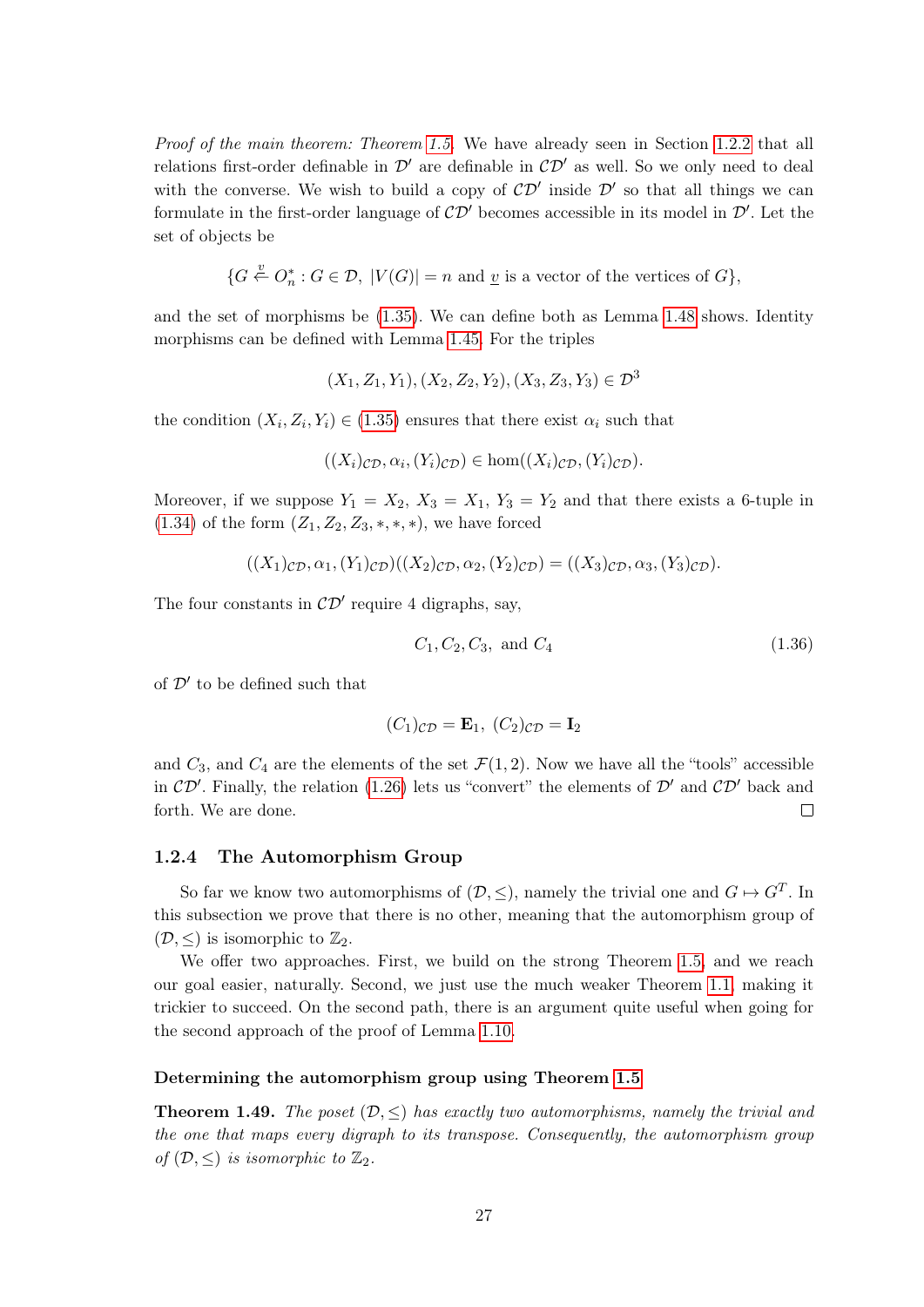Proof. Here, we are allowed to take adventage of Corollary [1.8.](#page-13-1) Regarding the automorphisms, it says that the only automorphism fixing the digraph A is the identity. To prove this, let  $\varphi$  be an automorphism fixing A, and let G be an arbitrary digraph. What we need to show is  $\varphi(G) = G$ . Let  $\phi(x)$  be the formula defining G using the constant A. We apply the automorphism  $\varphi$  to the formula  $\phi$ , that is we change all appearances of A to  $\varphi(A)$ . This way, we get a formula  $\phi'$ , defining  $\varphi(G)$ , naturally. To conclude,  $\varphi(A) = A$  gives us  $\phi = \phi'$ , and, as a consequence,  $\varphi(G) = G$ .

Finally we use Corollary [1.9.](#page-13-3) As an automorphism cannot take an element outside from a definable set, for an arbitrary automorphism  $\alpha$ ,  $\alpha(A) \in \{A, A^T\}$  holds. If  $\alpha(A) = A$ , then  $\alpha$  is the identity, as proven above. If the other possibility is realized, then with  $\alpha_T$  denoting the transposition automorphism, we have  $\alpha_T^{-1}$  $T^{-1} \circ \alpha(A) = A$ , resulting in  $\alpha_T^{-1}$  $\overline{T}^1 \circ \alpha(A)$  having to be the identity. Hence  $\alpha = \alpha_T$ , indeed.

#### Determining the automorphism group using only Theorem [1.1](#page-8-2)

<span id="page-28-1"></span>**Lemma 1.50.**  $G^T \leq G \cup O_n$  implies  $G = G^T$  for every finite digraph G and integer  $2 < n$ .

*Proof.* Our first easy observation is that  $X \leq O_n$  implies  $X = X^T$ . Let us denote the weakly connected components of G by  ${G_a}_{a \in A}$ . Let  $A = B \cup C$  such that  $b \in B$  if and only if  $G_b$  is embeddable into  $O_n$ . Now let us suppose that  $G^T \leq G \cup O_n$ . With the notation just introduced

$$
\left(\bigcup_{a \in A} G_a\right)^T \le \left(\bigcup_{a \in A} G_a\right) \cup O_n
$$

$$
\bigcup_{a \in A} G_a^T \le \left(\bigcup_{a \in A} G_a\right) \cup O_n
$$

$$
\left(\bigcup_{b \in B} G_b^T\right) \cup \left(\bigcup_{c \in C} G_c^T\right) \le \left(\bigcup_{b \in B} G_b\right) \cup \left(\bigcup_{c \in C} G_c\right) \cup O_n
$$

which obviously implies

<span id="page-28-0"></span>
$$
\bigcup_{c \in C} G_c^T \le \left(\bigcup_{c \in C} G_c\right) \cup \underbrace{\left(\bigcup_{b \in B} G_b\right)}_{=:X} \cup O_n.
$$
\n(1.37)

If there exists a  $c \in C$  for which  $G_c^T \leq X$ , then  $G_c^T \leq O_n$ , for X consists of weakly connected components embeddable into  $O_n$ . Then, according to our first observation,  $G_c^T = G_c$  which means  $G_c \leq O_n$ , a contradiction. This means there is no  $c \in C$  for which  $G_c^T \leq X$  so from [\(1.37\)](#page-28-0) we deduce

$$
\bigcup_{c \in C}^{i} G_c^T \le \bigcup_{c \in C}^{i} G_c
$$
, and  

$$
\left(\bigcup_{c \in C}^{i} G_c\right)^T \le \bigcup_{c \in C}^{i} G_c
$$
.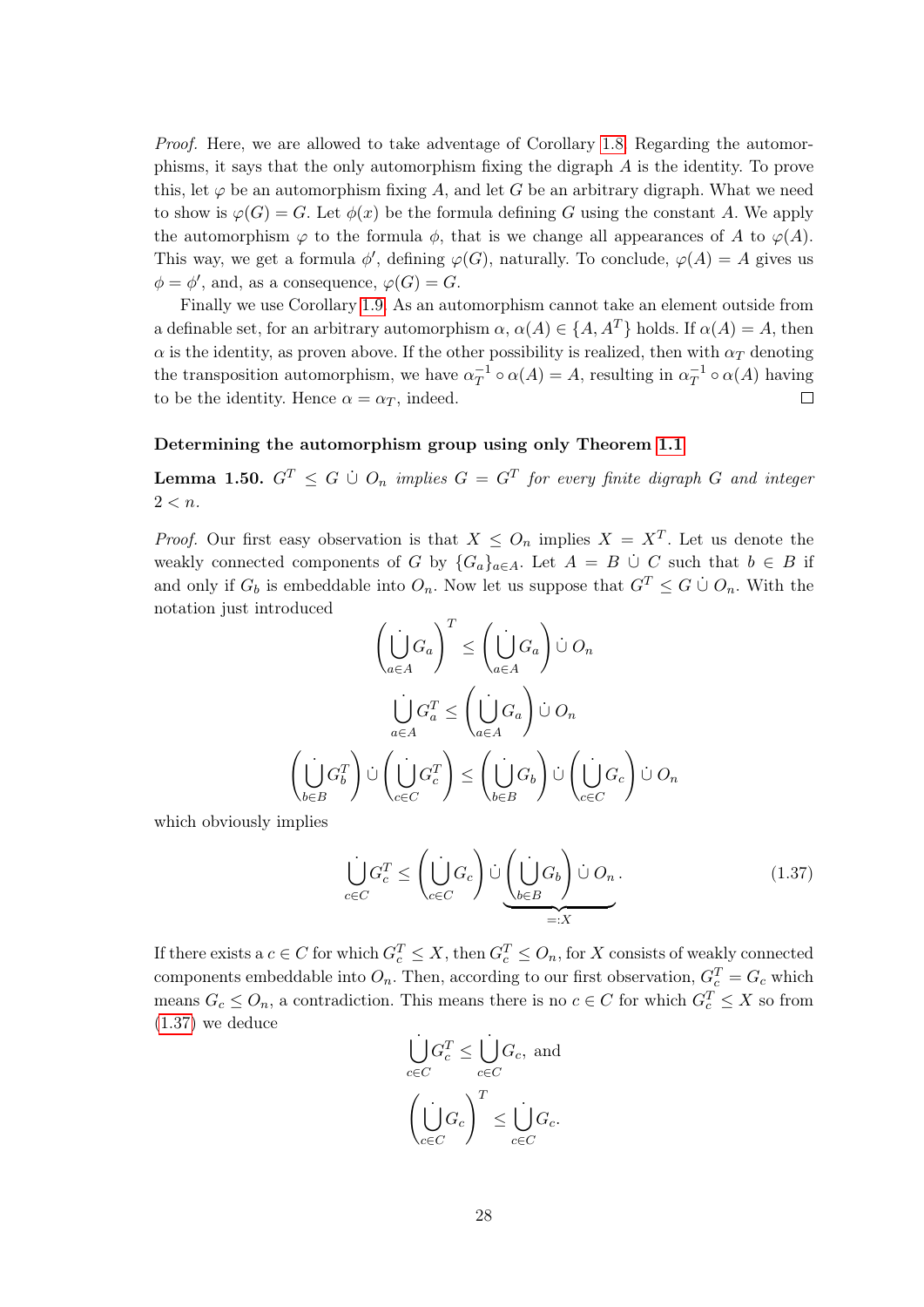

<span id="page-29-0"></span>Figure 1.5: The digraph  $X_4$ .

By transposing both sides the direction of the embeddability stays the same obviously, but we get the converse, implying

$$
\left(\bigcup_{c\in C} G_c\right)^T = \bigcup_{c\in C} G_c.
$$

Using our first observation once more, we obtain

$$
\left(\bigcup_{b\in B} G_b\right)^T = \bigcup_{b\in B} G_b^T = \bigcup_{b\in B} G_b.
$$

Finally, putting together what we have we get

$$
G = \bigcup_{a \in A} G_a = \left(\bigcup_{b \in B} G_b\right) \cup \left(\bigcup_{c \in C} G_c\right) = \left(\bigcup_{b \in B} G_b\right)^T \cup \left(\bigcup_{c \in C} G_c\right)^T = G^T.
$$

 $\Box$ 

**Definition 1.51.** Let us call  $X_n$  (see Fig. [1.5\)](#page-29-0) the digraph with

$$
V(X_n) = \{v, v_1, v_2, \dots, v_n\}, \quad E(X_n) = \{(v_1, v), (v_2, v), \dots, (v_n, v)\}.
$$

Proof of Theorem [1.49](#page-27-2) using just Theorem [1.1.](#page-8-2) It is easily seen that an automorphism can only move the elements of  $\mathcal D$  inside definable sets, therefore from Theorem [1.1](#page-8-2) it follows that it either does not move an element or maps it to its transpose. Let us consider an automorphism  $\varphi : \mathcal{D} \mapsto \mathcal{D}$  for which there exists  $G \in \mathcal{D}$  such that  $G \neq G^T$  and  $\varphi(G) = G$ . We must show that  $\varphi$  is the identity function. This can be done by showing that adding G to the language of partially ordered sets as a constant results in every element of  $D$ becoming definable. So let us add G to the language of partially ordered sets as a constant and pick an arbitrary  $F \in \mathcal{D}$  that is not isomorphic to its transpose (those digraphs that are isomorphic to their transposes are definable by Theorem [1.1\)](#page-8-2). Our goal will be to show that  $F$  is definable.

Let  $V(G) = \{v_1, v_2, \ldots, v_n\}$ . Lemma [1.50](#page-28-1) lets us define  $G \cup O_{n+1}$  as the unique element from the definable set

$$
\{G \cup O_{n+1}, (G \cup O_{n+1})^T = G^T \cup O_{n+1}\}
$$

that G is embeddable into. Let us use the notation

$$
V(G \mathbin{\dot{\cup}} O_{n+1}) = V(G) \cup \{v'_1, v'_2, \dots, v'_{n+1}\}.
$$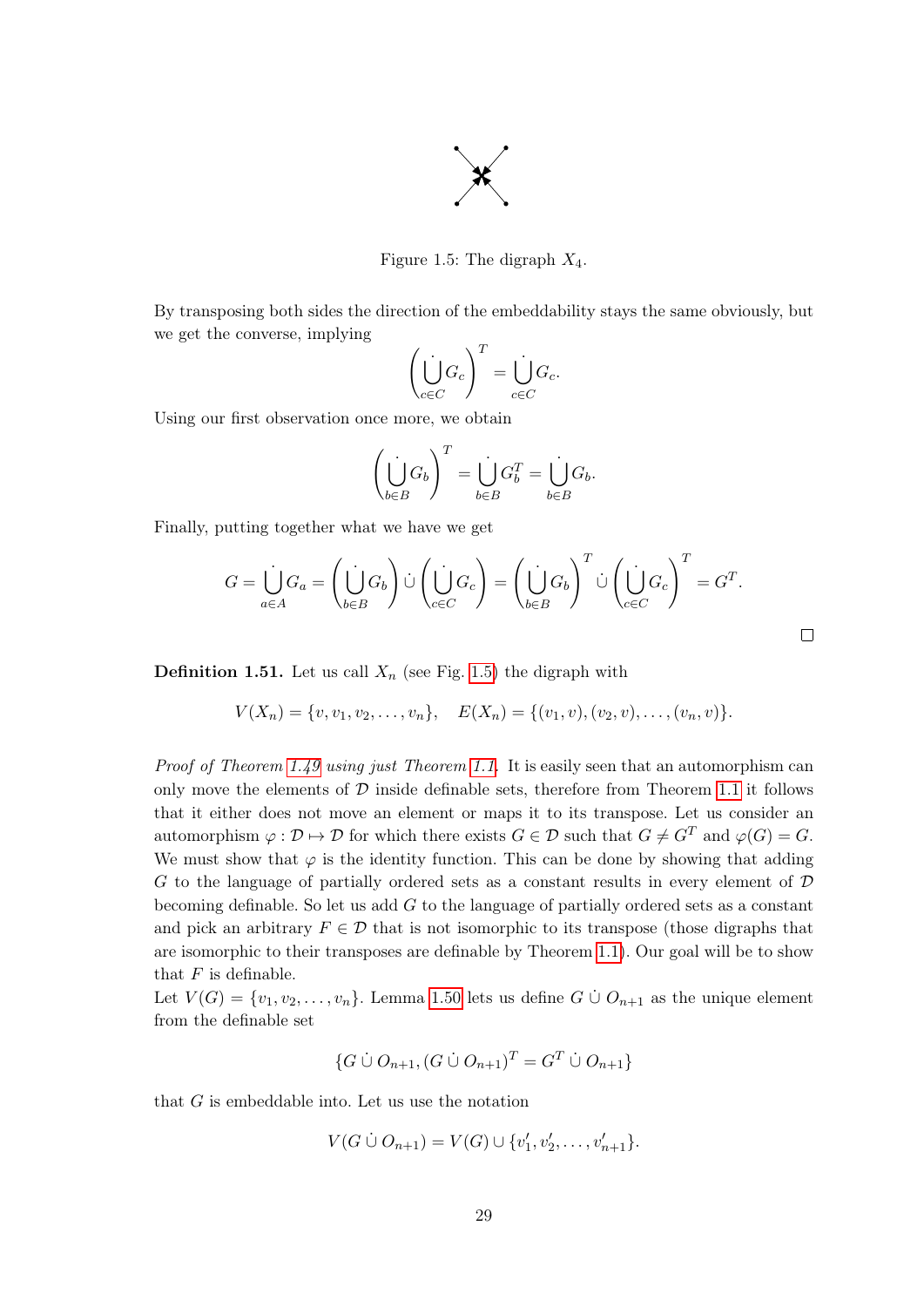

<span id="page-30-3"></span>Figure 1.6: The digraph  $O_3$  and a corresponding  $O'_3$ .

We create a digraph G' (see Fig. [1.6\)](#page-30-3) by adding edges to  $G \cup O_{n+1}$  as follows:

<span id="page-30-4"></span>
$$
E(G') = E(G \cup O_{n+1}) \cup \{(v'_1, v_1), (v'_2, v_1), (v'_3, v_1), \dots, (v'_{n+1}, v_1)\}.
$$
 (1.38)

Now G' is definable as the unique element of the set  $\{G', (G')^T\}$  into which  $G \cup O_{n+1}$  is embeddable.  $X_{n+1}$  is the unique element from the set  $\{X_{n+1}, (X_{n+1})^T\}$  that is embeddable into G' so it is definable too. A is the unique element from the set  $\{A, A^T\}$  that is embeddable into  $X_{n+1}$ . So far we have proven that A is definable.

Now we do the same as above, but backwards. Let  $m$  be the number of vertices of  $F$ .  $X_{m+1}$  is the unique element in the set  $\{X_{m+1}, (X_{m+1})^T\}$  that A is embeddable into. Let  $F'$  be created from F analogously to how G' was created from G in [\(1.38\)](#page-30-4) (see Fig. [1.6\)](#page-30-3). Now F' is the only element from the set  $\{F', (F')^T\}$  that  $X_{m+1}$  is embeddable into. Next,  $F \cup O_{m+1}$  is the only element from the definable set

$$
\{F \mathrel{\dot{\cup}} O_{m+1}, (F \mathrel{\dot{\cup}} O_{m+1})^T = F^T \mathrel{\dot{\cup}} O_{m+1}\}
$$

that is embeddable into  $F'$ . Finally, by Lemma [1.50,](#page-28-1)  $F$  is definable as the only element from the set  $\{F, F^T\}$  that is embeddable into  $F \cup O_{m+1}$ .  $\Box$ 

#### <span id="page-30-0"></span>1.3 Substructure

#### <span id="page-30-1"></span>1.3.1 Introduction

To recall the definition of substructureness and the most basic concepts about it, see Section [1.1,](#page-7-1) General Introduction.

The main result of the section is the following.

<span id="page-30-2"></span>**Theorem 1.52.** There exists a finite set of finite directed graphs  $\{C_1, \ldots, C_k\}$  such that the binary embeddability relation,

$$
\{ (G, G') : G \le G' \},\
$$

is definable in the first-order language of  $(\mathcal{D}; \subseteq, C_1, \ldots, C_k)$ . Consequently, every relation definable in the first-order language of  $(\mathcal{D}; \leq)$  is definable in that of  $(\mathcal{D}; \subseteq, C_1, \ldots, C_k)$ .

In itself, this theorem is quite weightless, what fills it with content is that we already know that the first-order language of  $(\mathcal{D}; \leq)$  is surprisingly strong, recall Subsection [1.2.2.](#page-9-0) With Theorem [1.52,](#page-30-2) everything we proved in the previous section for the first-order language of  $(\mathcal{D}; \leq)$  transforms automatically into statements for the first-order language of  $(\mathcal{D}; \sqsubseteq, C_1, \ldots, C_k)$ . For example: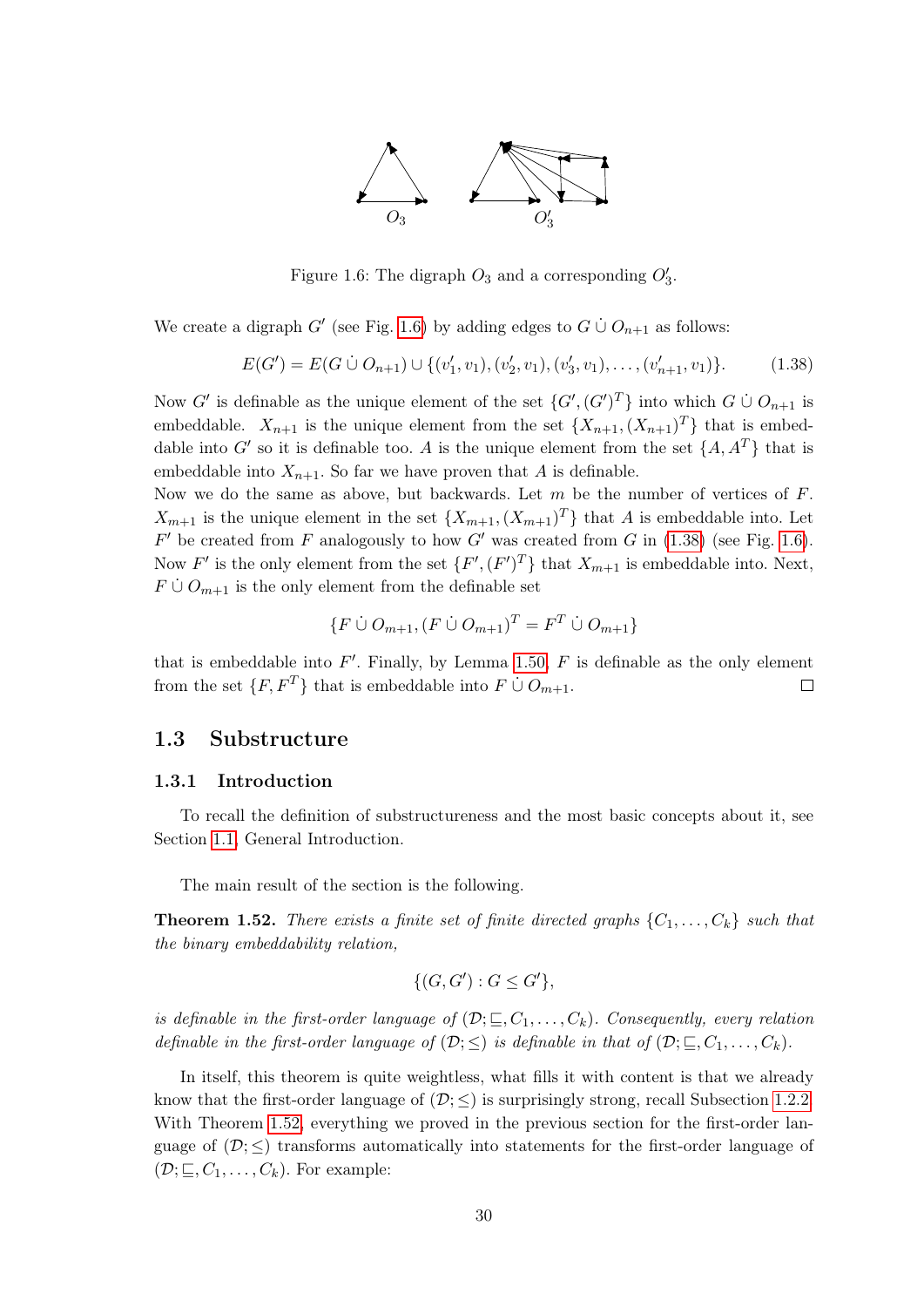<span id="page-31-1"></span>**Corollary 1.53.** There exists a finite set of finite directed graphs  $\{C_1, \ldots, C_k\}$  such that in the first-order language of  $(\mathcal{D}; \sqsubseteq, C_1, \ldots, C_k)$ 

- $\bullet$  every single digraph  $G$  is definable,
- the set of weakly connected digraphs is definable, moreover,
- the full second-order language of digraphs becomes available.

We remark that the notations of Theorem [1.52](#page-30-2) and Corollary [1.53](#page-31-1) may suggest that the set  $\{C_1, \ldots, C_k\}$  in the two statements can be the same. This is not necessarily true, even though there is a strong connection between the two sets. Depending on the set of Theorem [1.52,](#page-30-2) an additional digraph might have to be added the get the corresponding set of Corollary [1.53.](#page-31-1) This is due to the fact that the first-order language of  $(\mathcal{D}; \leq)$  does not yield the listed statements of Corollary [1.53](#page-31-1) in itself. As we saw in the previous section, a constant (a particular digraph), e.g. the digraph A, has to be added to the first-order language of  $(\mathcal{D}; \leq)$  to make these true. If this constant is not already there in the set of  $\{C_1, \ldots, C_k\}$  of Theorem [1.52](#page-30-2) then its addition might be required to get that of Corollary [1.53.](#page-31-1) As the equality of the sets is not stated anywhere, this technically is not a problem.

We wish to make another remark on the lists  $\{C_1, \ldots, C_k\}$  to avoid false expectations. Naturally, as we proceed with our proof the lists  $\{C_1, \ldots, C_k\}$  will be continuously growing. The final list is revealed gradually throughout the section, and that is why we now outline it in advance. To do so, we describe a family of our arguments used in the last, technical section of the paper. Some properties of digraphs can be told by saying something about the list of their, say, at most 4-element substructures (without multiplicity, naturally). For example one can tell if a digraph has loops based on the list of its 1-element substructures. Similarly, one can judge if it has a non-loop edge by the list of its (at most) 2-element substructures. Far more complicated properties can be told in this way, say, *locally*. We adopt this thinking in the last section of the paper. This will force our lists  $\{C_1, \ldots, C_k\}$ to be {at most 12-element digraphs}. This list is long but finite nevertheless.

The main reason for a minimal list  $\{C_1, \ldots, C_k\}$  being out of our grasp lies in the complexity of the automorphism group of  $(\mathcal{D}; \underline{\sqsubseteq})$ . Unfortunately, we are not able to determine it, we can only prove it is finite.

#### <span id="page-31-2"></span>**Theorem 1.54.** The automorphism group of  $(\mathcal{D}, \sqsubseteq)$  is finite.

The proof is in the next subsection.

Though unable to prove it, we will formulate a conjecture for the automorphism group in the next subsection.

In the next subsection, numbered [1.3.2,](#page-31-0) we prove what we know about the automorphisms group, namely Theorem [1.54,](#page-31-2) and tell our conjecture in detail. The subsection after that, Subsection [1.3.3,](#page-34-0) contains the proof of the main theorem, Theorem [1.52,](#page-30-2) without some technicalities. In the following one, Subsection [1.3.4,](#page-45-0) the reader finds the technicalities skipped before.

#### <span id="page-31-0"></span>1.3.2 On the Automorphism Group

First, we prove Theorem [1.54](#page-31-2) using Theorem [1.52.](#page-30-2)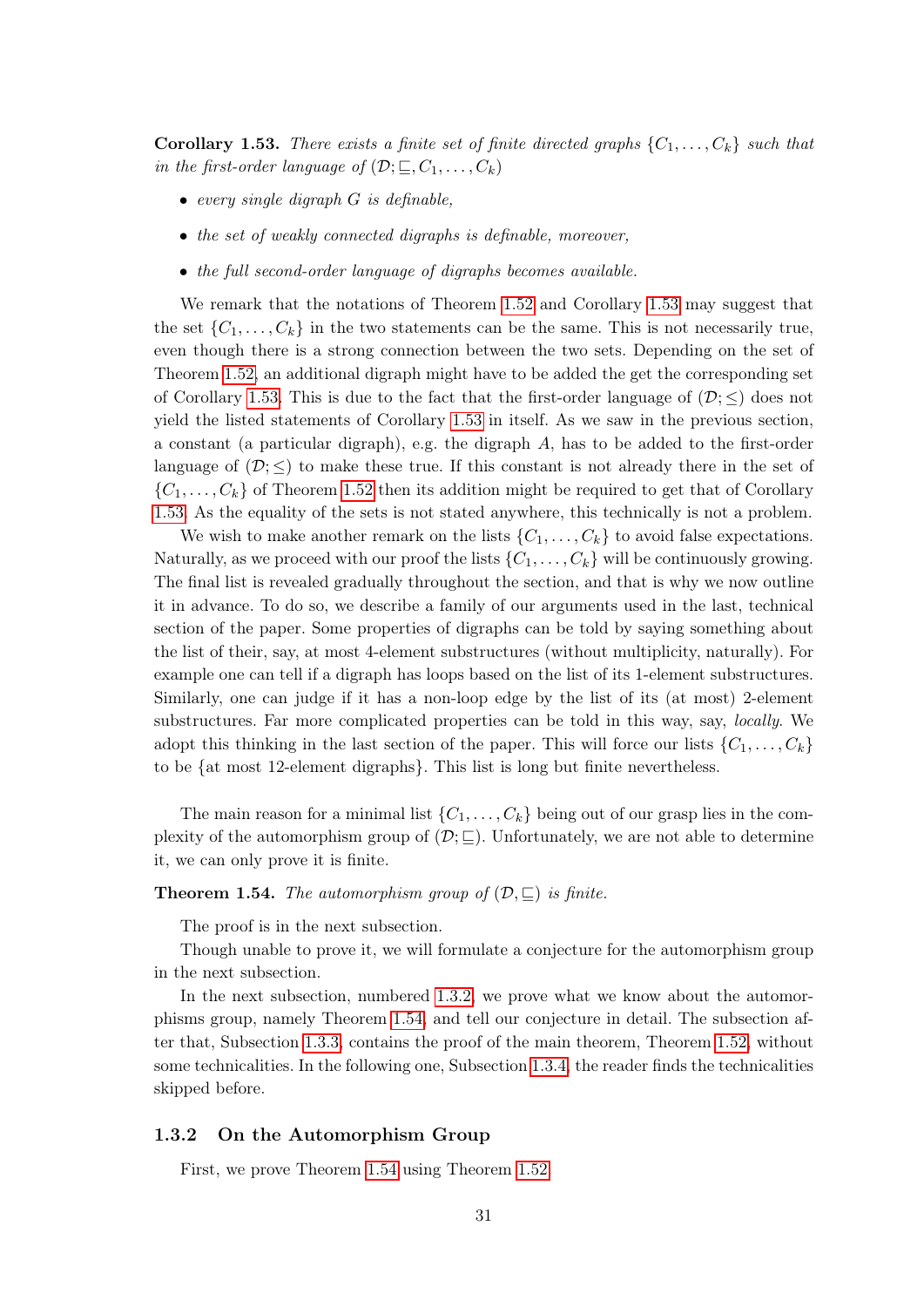Proof of Theorem [1.54.](#page-31-2) It is clear that the orbits of the automorphism group are finite as an automorphism can only move a digraph inside its level in  $(\mathcal{D}, \subseteq)$ . Let  $o(G)$  denote the size of the orbit of the digraph  $G$  (which is therefore a positive integer).

We state that it suffices to present a finite set of digraphs such that the only automorphism fixing them all is the identity. To prove that, let  $\{C_1, \ldots, C_k\}$  be such a set and  $\varphi$  be an arbitrary automorphism. Observe that the images of  $C_i$  under  $\varphi$  determine  $\varphi$ completely, or in other words, the only automorphism agreeing with  $\varphi$  on  $\{C_1, \ldots, C_k\}$  is  $\varphi$ . Indeed, with the notations

$$
S = \{ \alpha \in \text{Aut}(\mathcal{D}; \sqsubseteq) : \alpha(C_i) = \varphi(C_i), \ \ i = 1, \dots, k \},\
$$

and  $S' = {\alpha\varphi^{-1} : \alpha \in S}, |S| = |S'|$  holds, and  $|S'| = 1$  for all elements of S' fix all of  $\{C_1, \ldots, C_k\}$ . The fact that an automorphism is completely determined by its action on  $\{C_1,\ldots,C_k\}$  means that the automorphism group has at most  $o(C_1)\cdot\ldots\cdot o(C_k)$  elements. That proves our statement.

Finally, we claim that  $\{C_1, \ldots, C_k\}$  of Theorem [1.52](#page-30-2) suffices for the purpose above, namely the only automorphism fixing them all is the identity. Let  $\varphi$  be an automorphism that fixes all  $C_i$ . Let  $G \in \mathcal{D}$  be arbitrary. We need to show that  $\varphi(G) = G$ . We know from Corollary [1.53](#page-31-1) that there exists a formula  $\phi_G(x)$  with one free variable, that defines G in the first-order language of  $(\mathcal{D}, \subseteq, C_1, \ldots, C_k)$ . If we change all occurrences of  $C_i$  to  $\varphi(C_i)$  in  $\phi_G(x)$ , then we get a formula  $\phi_{\varphi(G)}(x)$  defining  $\varphi(G)$ . For  $\varphi$  fixes all  $C_i$ s,  $\phi_G(x) = \phi_{\varphi(G)}(x)$ , implying  $G = \varphi(G)$ .  $\Box$ 

In the remaining part of the subsection, we present the automorphisms that we know of. Here, no claim is proven rigorously, they are all rather conjectures. Our intention is just to offer some insight on how the author sees the automorphism group at the moment.

Before the (semi-)precise definition of our automorphisms, we feel it is useful to give a nontechnical glimpse at them. Automorphisms map digraphs to digraphs in  $\mathcal{D}$ . To define an automorphism  $\varphi$ , we need to tell how to get  $\varphi(G)$  from G. All the automorphisms, that we know of at the moment, share a particular characteristic. They are all, say, *local* in the following sense. Roughly speaking, to get  $\varphi(G)$  from G, one only needs to consider and modify G's at most two element substructures according to some given rule.

To make this clearer, we give an example. Let  $\varphi(G)$  be the digraph that we get from G such that we change the direction of the edges on those two element substructures of G that have loops on both vertices. It is easy to see that this defines an automorphism, indeed. Perhaps, one would quickly discover the automorphism that gets  $\varphi(G)$  by reversing all edges of  $G$ , but this is different. In this example, the modification of  $G$  happens only locally, namely on 2-element substructures. All the automorphisms, that we know of, share this property.

Now, we define some of our automorphisms,  $\varphi_i$ , (semi-)precisely. We tell how to get  $\varphi_i(G)$  from G. One of the most trivial automorphisms is

•  $\varphi_1$ : where there is a loop, clear it, and vice versa, to the vertices with no loop, insert one.

Observe that this automorphism operates with the 1-element substructures. Now we start to make use of the labels of Fig. [2.](#page-4-1)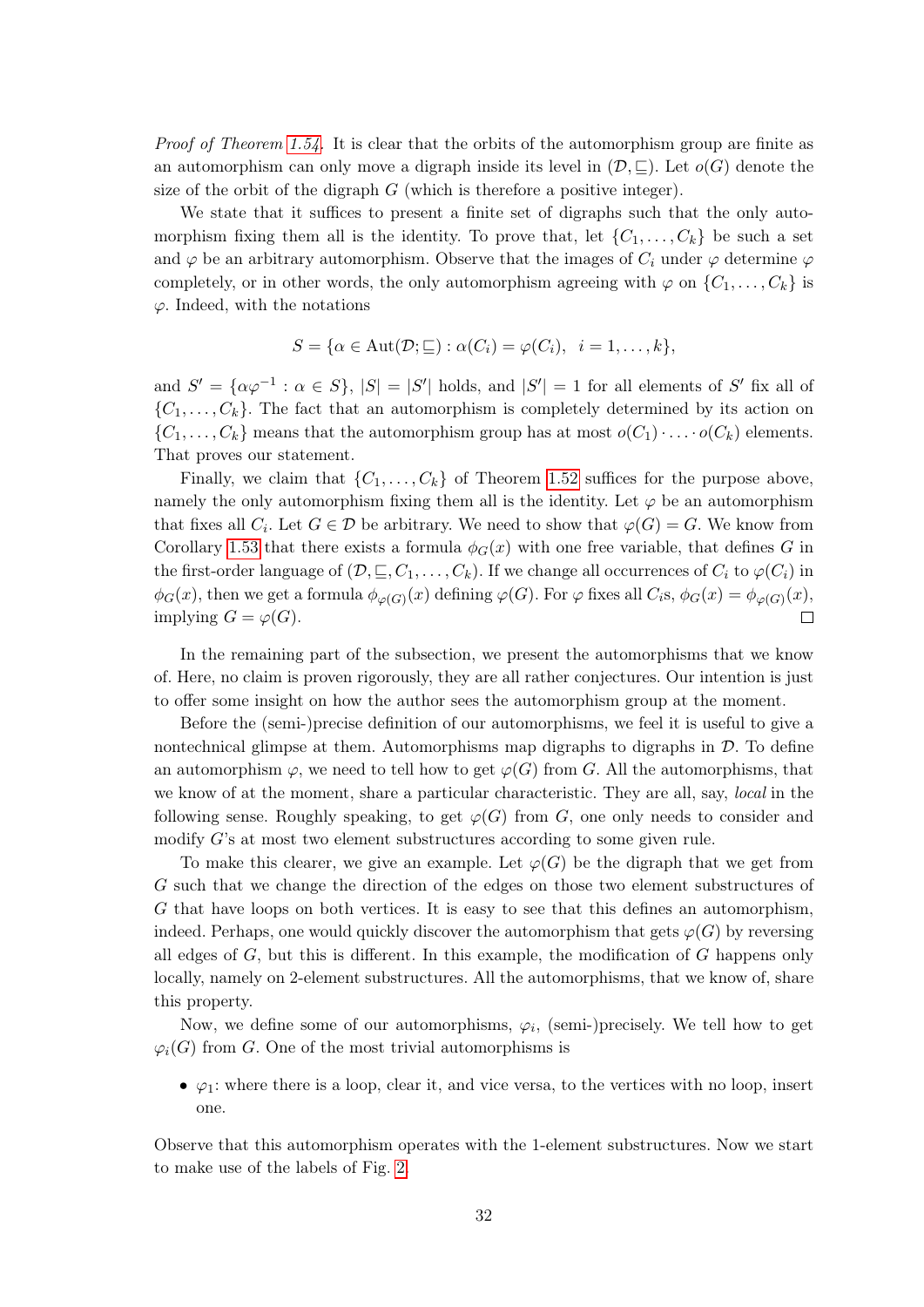- $\varphi_2$ : change the substructures (isomorphic to) E to E' and vice versa.
- $\varphi_3$ : change the substructures (isomorphic to) L to L' and vice versa.
- $\varphi_4$ : reverse the edges in the substructures (isomorphic to) P.
- $\varphi_5$ : reverse the edges in the substructures (isomorphic to) Q.

Let  $S_4$  denote the symmetric group over the four-element set  $\{A, B, C, D\}$ , and  $\pi \in S_4$ . We define

•  $\varphi_{\pi}$ : We change the substructures (isomorphic to)  $X \in \{A, B, C, D\}$  to  $\pi(X)$  (such that the loops remain in place).

Observe that, with the exception of  $\varphi_1$ , the automorphisms defined above do not touch loops (when getting  $\varphi_i(G)$  from G). We conjecture that these automorphisms generate the whole automorphism group.

Finally, we investigate the structure of the group of our conjecture. Let  $I$  denote the set of possible indexes of our  $\varphi$ s, namely

$$
I = \{1, \ldots, 5\} \cup \{\pi \in S_4\}.
$$

Let  $\langle \rangle$  stand for subgroup generation. Let  $S = \langle \varphi_i : i \in I \rangle$  denote the group of our conjecture. It seems that S splits into the internal semidirect product

$$
S = \langle \varphi_i : i \in I \setminus \{1\} \rangle \rtimes \langle \varphi_1 \rangle.
$$

Furthermore, the first factor appears to be a(n internal) direct product

$$
\langle \varphi_2 \rangle \times \langle \varphi_3 \rangle \times \langle \varphi_4 \rangle \times \langle \varphi_5 \rangle \times \langle \varphi_\pi : \pi \in S_4 \rangle.
$$

Here, at the last factor, the subgroup generation is just a technicality as, clearly, the  $\varphi_{\pi}$ s constitute a subgroup themselves. These observations all need a proper checking, but they give rise to the conjecture that  $S$  is isomorphic to

$$
(\mathbb{Z}_2^4 \times S_4) \rtimes_{\alpha} \mathbb{Z}_2,
$$

where  $S_4$ , again, denotes the symmetric group over the set  $\{A, B, C, D\}$ , and  $\alpha$  is the following. Obviously,  $\alpha(0) = id \in Aut(\mathbb{Z}_2^4 \times S_4)$ . To define  $\alpha(1)$ , let  $p, q, r, s \in \{0, 1\}$  and  $\pi \in S_4$ . Then

<span id="page-33-0"></span>
$$
\alpha(1) : (p, q, r, s, \pi) \mapsto (q, p, s, r, (BC)\pi(BC)),
$$
\n(1.39)

where (BC) is just the usual cycle notation of the permutation of  $S_4$  that takes B to C and vice versa. Note that the group of our conjecture has 768 elements. Even though we cannot prove that there are no more automorphisms beyond the ones in  $S$ , we conjecture so.

**Conjecture 1.55.** The automorphism group of the partial order  $(\mathcal{D}; \sqsubseteq)$  is isomorphic to  $(\mathbb{Z}_2^4 \times S_4) \rtimes_{\alpha} \mathbb{Z}_2$ , with the  $\alpha$  defined above (around [\(1.39\)](#page-33-0)).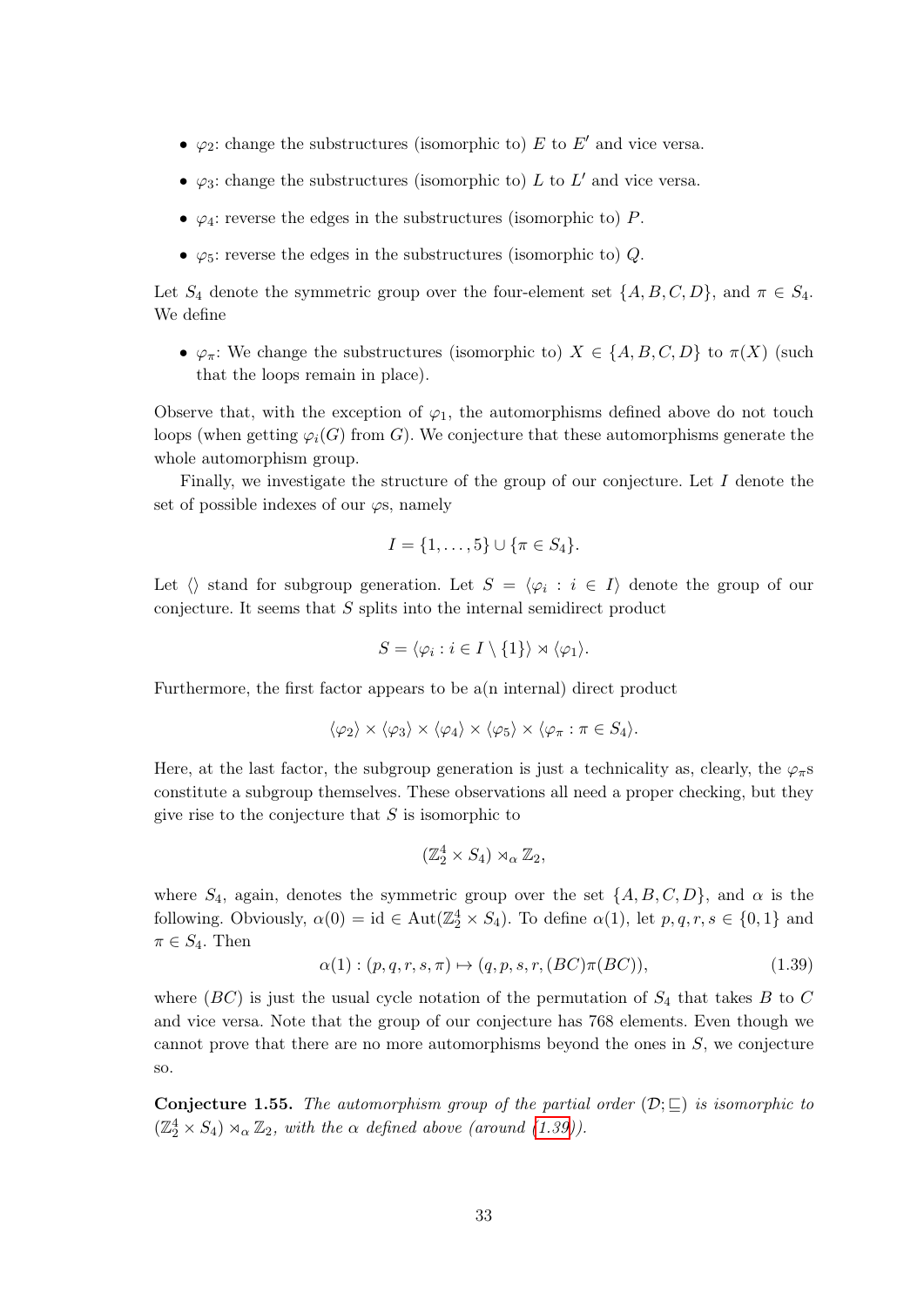#### <span id="page-34-0"></span>1.3.3 The Proof of the Section's Main Theorem (Theorem [1.52\)](#page-30-2) Without Some Technicalities

As long and technical as it may seem, the whole proof of Theorem [1.52](#page-30-2) is based on a simple idea, which we outline here. We get substructures of a directed graph by leaving out vertices, while, to get embeddable digraphs, we can leave out vertices and edges both. We want to define the latter, so we should be able to 'simulate' leaving out edges somehow. Our approach is the following. In a digraph G, if there is an edge  $(u, v) \in E(G)$ , then we add a vertex and two edges to "support" the edge  $(u, v)$ . Namely, we add w to the set of vertices, and the edges  $(u, w)$  and  $(w, v)$  to the set of edges. After the addition, we say that the edge  $(u, v)$  is "supported". The idea is that the supportedness of an edge can be terminated by leaving out a vertex, in the previous example  $w$ , what we can do by taking substructures. Roughly, what we should do is: support all edges, take a substructure, and in one more step, leave only the supported edges in. Of course, there seem to be many problems with this (if told in such a simplified way). Firstly, how can we distinguish between the supporting vertices and the original ones? This appears to be an essential part of the plan. Secondly, the plan ended with "leave only the supported edges in" which just looks running into the original problem again: We cannot leave edges out. Even though the plan seems flawed for these reasons, it is manageable. The whole section is no more than building the apparatus and carrying it out.

<span id="page-34-1"></span>Definition 1.56. In this section, we use two particular automorphisms:

- the loop-exchange automorphism, denoted by l, which is  $\varphi_1$  (of the previous section),
- the *complement automorphism*, denoted by c, which replaces  $E(G)$  with its complement,  $V(G)^2 \setminus E(G)$ .

Definition 1.57. A directed graph is called an *IO-graph* if it satisfies the following conditions. The only one-element substructure of it is  $E_1$ . If X is a two-element substructure then it is either  $E_2$  or  $I_2$ . If X is a three-element substructure then X is  $E_3$ , or  $I_2 \cup E_1$ , or  $I_3$ , or  $O_3$ . Let the set of IO-graphs be denoted by IO.

Lemma 1.58. The set IO is definable.

*Proof.* Observe that the set  $IO$  is already given by a first-order definition, using the one, two, and three element digraphs as constants.  $\Box$ 

Observe that the set IO is closed under taking substructures. The following lemma motivates our notation IO.

Lemma 1.59. A directed graph is an IO-graph if and only if it is a disjoint union of lines and/or circles.

Proof. Straightforward induction on the number of vertices suffices, using the closedness mentioned prior to the lemma.  $\Box$ 

**Lemma 1.60.** The set  $\{O_n : n \geq 3\}$  is definable.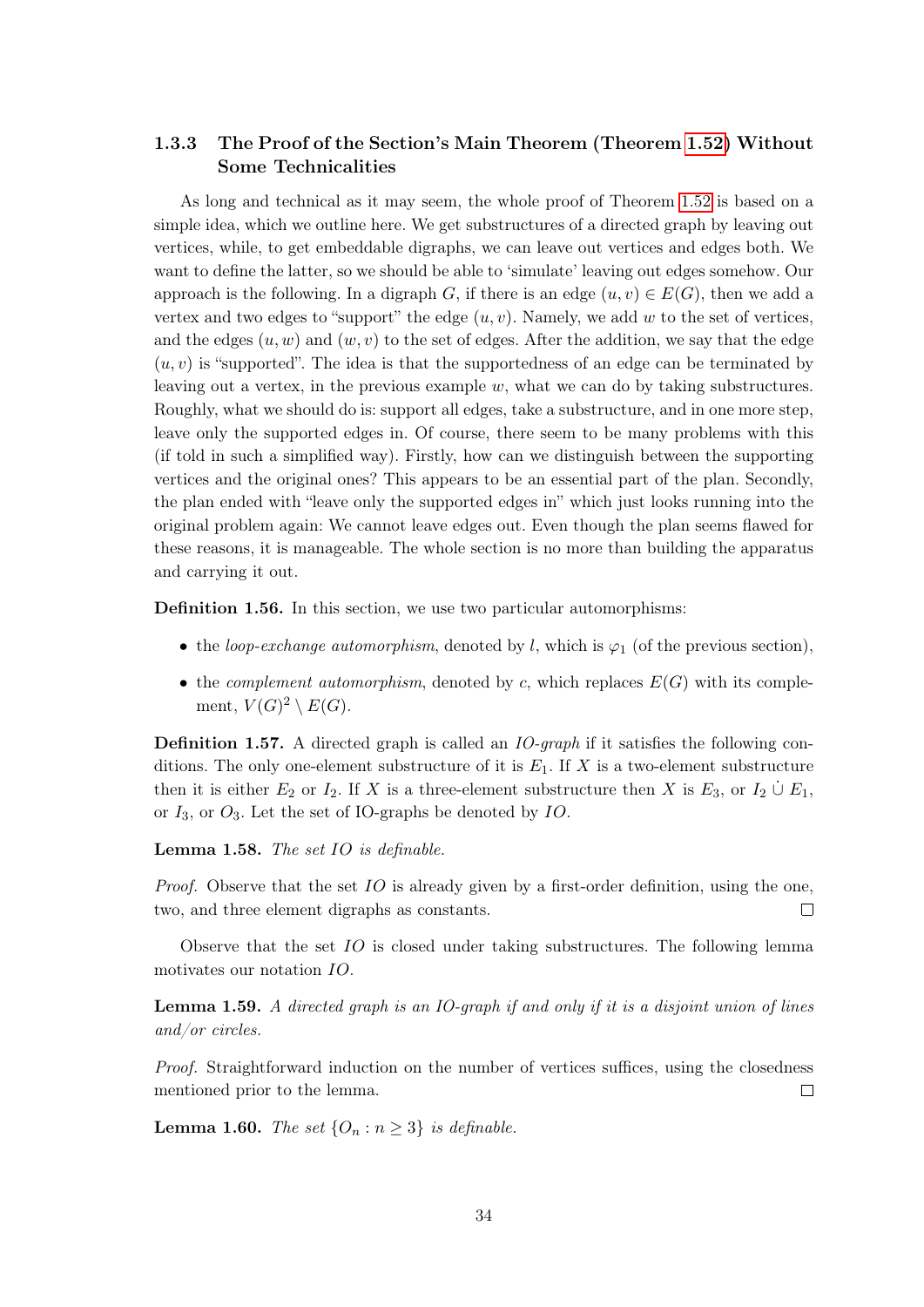Proof. It is clear that all elements of the set are IO-graphs, we just need to choose which. It is easy to see that, in  $IO$ , those that have a unique lower-cover (within  $IO$ ) are:

$$
\underbrace{G \cup \cdots \cup G}_{k \text{ copies}}, \text{ where } G \in \{E_1, I_2\} \cup \{O_n : n \geq 3\},
$$

for  $k \geq 1$  except when  $X = E_1$ , then  $k > 1$ . In this set, the desired digraphs are exactly those that are minimal (in this particular set) and have  $I_3$  or  $O_3$  as a substructure.  $\Box$ 

**Definition 1.61.** A digraph is called *loop-full* if all vertices have loops on them, and *loop*free if none. The loop-full part of a digraph is the maximal loop-full substructure of it, and the loop-free part is the maximal loop-free substructure.

Lemma 1.62. The relation

$$
\{(G, F, G \cup F) : G, F \in \mathcal{D}, G \text{ is loop-full and } F \text{ is loop-free}\}\
$$

is definable.

*Proof.* The relation consists of those triples  $(X, Y, Z)$  for which

- $X$  is the loop-full part of  $Z$ ,
- $Y$  is the loop-free part of  $Z$ , and
- $\bullet$  there is no two element substructure of  $Z$  that consists exactly one loop and has a non-loop edge in it.

**Definition 1.63.** Let  $L_{\rightarrow}$  denote the digraph with

$$
V(L_{\rightarrow}) = \{v_1, v_2\}, \text{ and } E(G) = \{(v_1, v_1), (v_1, v_2)\}.
$$

**Definition 1.64.** Let G be a loop-full digraph with  $V(G) = \{v_1, \ldots, v_n\}$ . Then  $l(G)$  is loop-free. Let the set of its vertices be  $l(G) = \{v'_1, \ldots, v'_n\}$  (to recall *l*, see Def. [1.56\)](#page-34-1) with

for 
$$
i \neq j
$$
:  $(v'_i, v'_j) \in E(l(G)) \Leftrightarrow (v_i, v_j) \in E(G)$ .

Let  $G \to l(G)$  denote the digraph for which

$$
V(G \to l(G)) = V(G) \cup V(l(G)), \text{ and}
$$

$$
E(G \to l(G)) = E(G) \cup E(l(G)) \cup \{(v_i, v'_i) : 1 \le i \le n\}.
$$

Lemma 1.65. The relation

$$
\{(G, l(G), G \to l(G)) : G \in \mathcal{D}, G \text{ is loop-full}\}\
$$

is definable.

*Proof.* Let us consider the triples  $(X, Y, Z)$  for which

•  $X$  is the loop-full part of  $Z$ , and  $Y$  is the loop-free part of  $Z$ ,

 $\Box$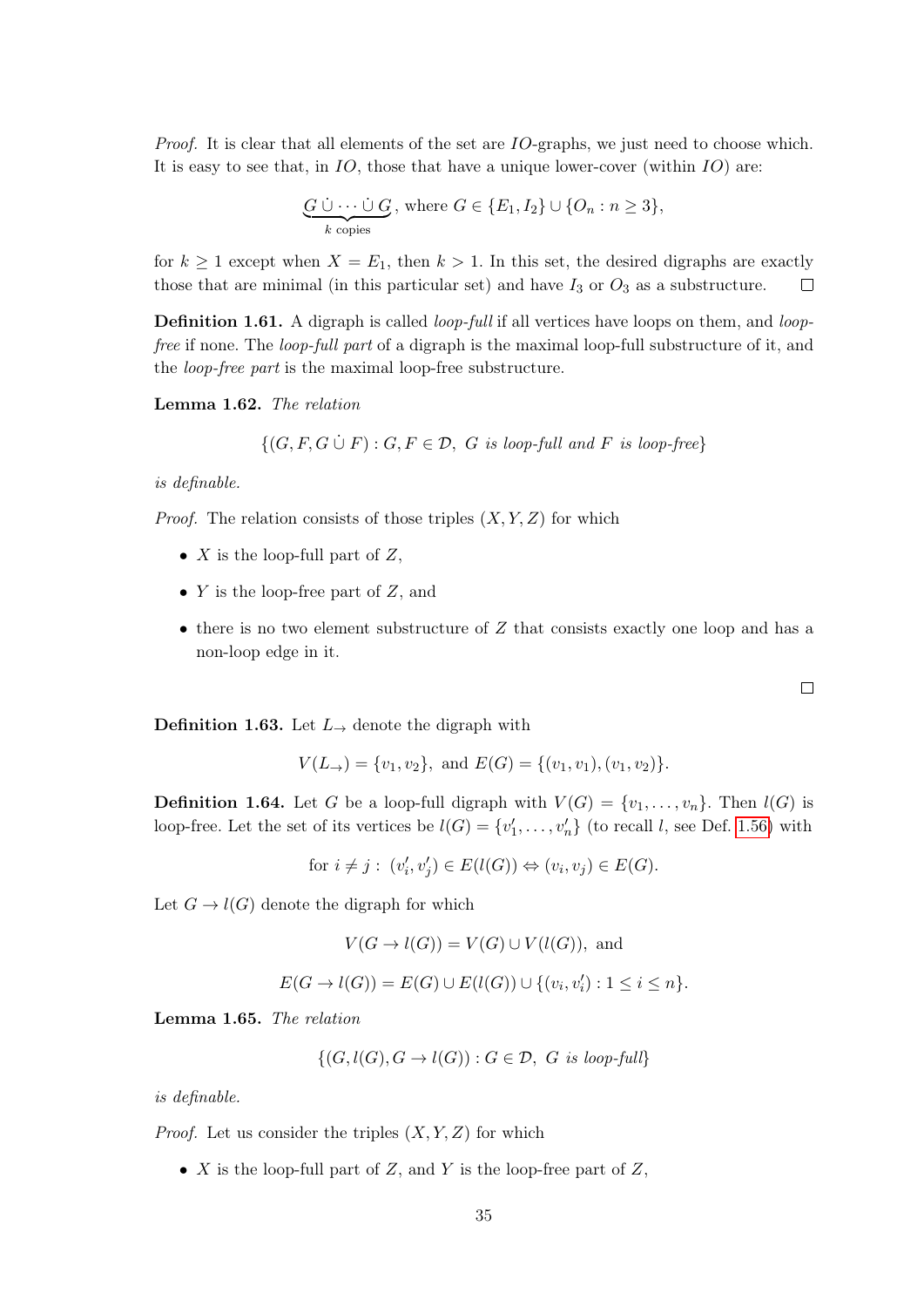- $X \cup E_1 \not\sqsubseteq Z$ , and  $Y \cup L_1 \not\sqsubseteq Z$  (both are definable by Lemma [1.62\)](#page-35-0),
- on two points, the only substructure having exactly one loop and at least one non-loop edge is  $L_{\rightarrow}$ , and
- no digraph of the first two pictures of Fig. [1.7](#page-36-0) is a substructure. We consider the dashed edges possibilities, either we draw them (individually) or not. In this way, there are 6 (isomorphism types) encoded into the first two pictures of Fig. [1.7.](#page-36-0) We exclude them all.

Now we have ensured that the edges  $L_{\rightarrow}$  constitute a bijection between the vertices of X and  $Y$  in  $Z$ . It only remains to force this bijection to be edge and non-edge preserving as well. This can be done by requiring the additional the property

• Consider the third picture of Figure [1.7](#page-36-0) as before, the dashed edges are possibilities. We forbid those from being substructures in which the dashed edges are not symmetrically drawn on the two (loop-full and loop-free) sides.



<span id="page-36-0"></span>Figure 1.7:

We are going to need some basic arithmetic later. We define addition in the following lemma.

<span id="page-36-1"></span>Lemma 1.66. The following relation is definable:

$$
\{(E_n, E_m, E_{n+m}) : n, m \ge 1\}.
$$

*Proof.* The set  ${E_n}$  is definable as it consists of  $E_1$  plus those digraphs which have only  $E_2$  as a two-element substructure.  $E_n \n\dot{\cup} (L_m \to E_m)$  is the digraph X for which

- $E_n \n\dot{\cup} L_m \sqsubseteq X$  (using Lemmas [1.62](#page-35-0) and [1.65\)](#page-35-1),
- $L_m \to E_m \sqsubseteq X$  (using Lemma [1.65\)](#page-35-1),
- the second digraph of Fig. [1.7,](#page-36-0) without the dashed edges, is not a substructure,
- $E_{n+1} \nightharpoonup L_m \nightharpoonup X$  ( $E_{n+1}$  is just the cover of  $E_n$  in  $\{E_n\}$ ),
- on two vertices, the only substructure having a non-loop edge is  $L_{\rightarrow}$ ,
- the maximal loop-full substructure of X is  $L_m$ , and
- the maximal loop-free substructure of  $X$  is of the form  $E_i$ .

 $\Box$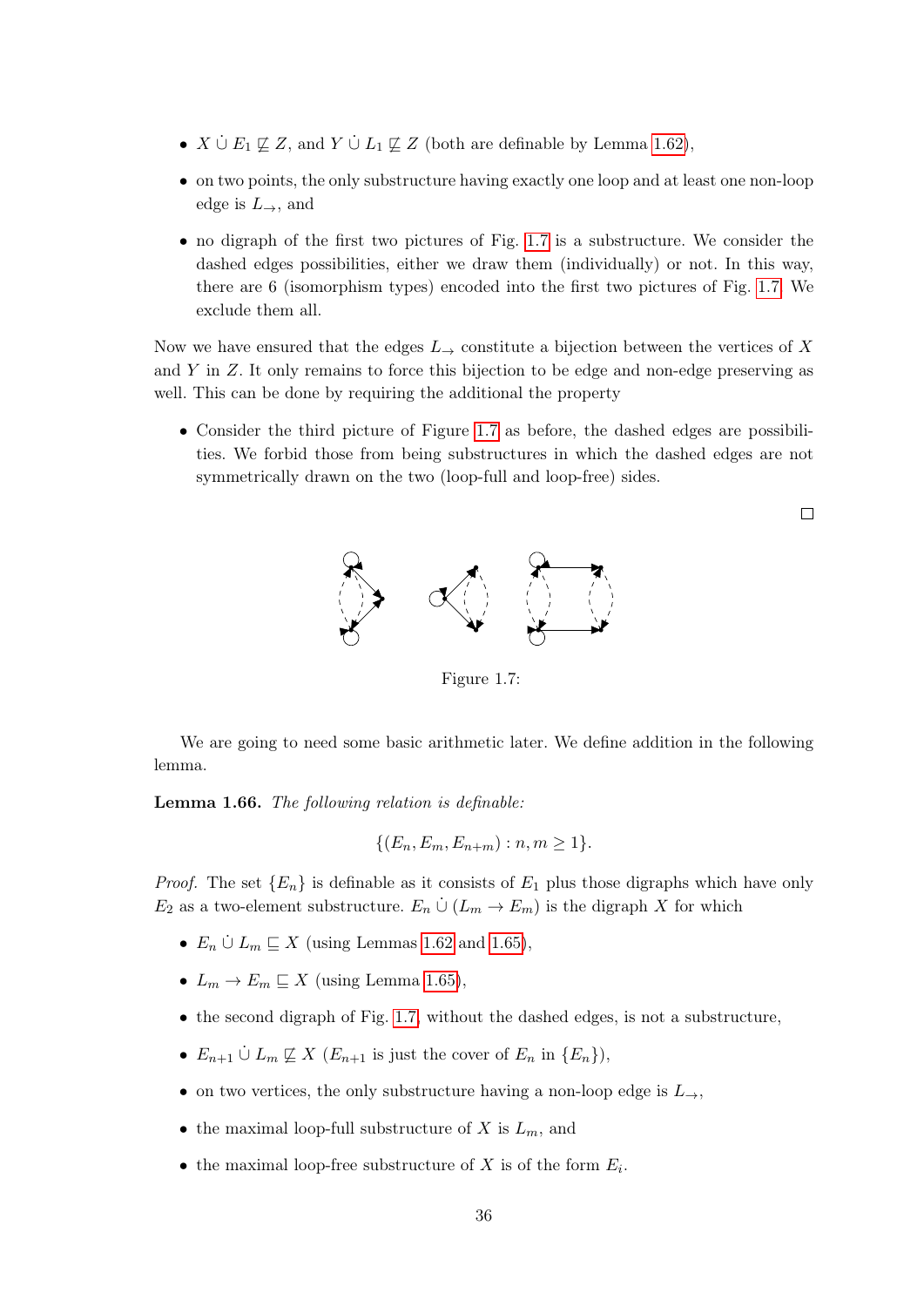The  $E_i$  of the last condition is  $E_{n+m}$ .

<span id="page-37-1"></span>Lemma 1.67. The following relation is definable:

<span id="page-37-0"></span>
$$
\{(G, F) : G \text{ and } F \text{ have the same number of vertices}\}.
$$
 (1.40)

Proof. We "determine" the number of vertices for the loop-full and the loop-free parts of the graphs separately and add them using Lemma [1.66.](#page-36-1) Let  $G_1$  denote the loop-full part of  $G$ , and  $G_2$  denote the loop-free part. Let X denote the digraph with the following properties:

- The loop-full part of X is  $G_1$ , and the loop-free part is  $E_i$  for some i.
- On two points, the only substructure having exactly one loop and at least one nonloop edge is  $L_{\rightarrow}$ .
- $G_1 \cup E_1 \not\sqsubseteq X$ , and  $E_i \cup L_1 \not\sqsubseteq X$ .
- Just as in the proof of Lemma [1.65,](#page-35-1) no digraph of the 6 digraphs of the first two pictures of Fig. [1.7](#page-36-0) is a substructure. (No matter, we wouldn't even need all 6 in this case.)

Observe that in X, the edges  $L_{\rightarrow}$  constitute a bijection between  $G_1$  and  $E_i$ , consequently i in the first condition is  $|V(G_1)|$ .

Now we proceed analogously for the loop-free part,  $G_2$ . We do not write all the conditions down again, as they are just the ones above converted with the automorphism l. This way, we get  $L_j$  with  $j = |V(G_2)|$ . We already have  $E_i$  and  $L_j$  defined, such that  $i+j = |V(G)|$ . To conclude, we use the relation of Lemma [1.65](#page-35-1) to get  $E_i$  and Lemma [1.66](#page-36-1) to obtain the desired  $E_{i+j}$ , marking the number of vertices of G.

Finally,  $(G, F) \in (1.40)$  $(G, F) \in (1.40)$  holds if and only if, by doing the same, we get the same  $E_{i'+j'}$ marking the number of vertices.  $\Box$ 

We define some more arithmetic in the following lemma, namely multiplication.

Lemma 1.68. The following relation is definable:

$$
\{(E_n, E_m, E_{nm}) : n, m \ge 1\}.
$$

*Proof.* The relation  $\{(E_i, F_i) : i = 1, 2, ...\}$  is definable as, beyond  $(E_1, F_1)$ , for  $i > 1$ ,  $F_i$  is the only digraph having the same vertices as  $E_i$  that has only  $F_2$  as a two element substructure. Let  $X$  be a digraph that is maximal with the following properties:

- 1.  $E_1 \not\sqsubseteq X$  to ensure that the relation  $E(X)$  is reflexive.
- 2.  $l(I_2) \not\sqsubseteq X$  to ensure that the relation  $E(X)$  is symmetric.
- 3. The digraph of Fig. [1.8](#page-38-0) is not a substructure of X to ensure that the relation  $E(X)$ is transitive.
- 4.  $L_n$  is the maximal  $L_i$  substructure.
- 5.  $F_m$  is the maximal  $F_i$  substructure.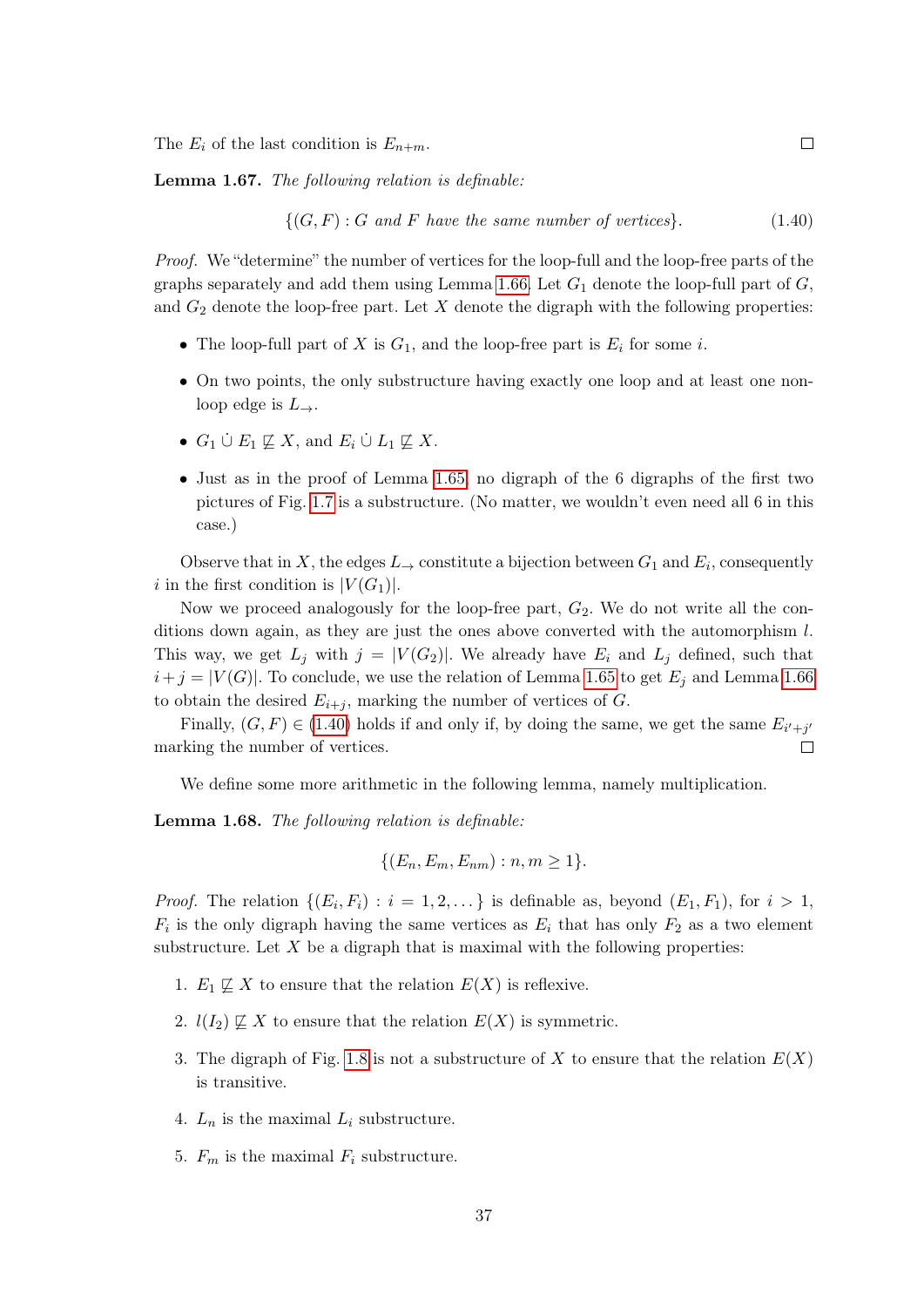The conditions 1-3 force  $E(X)$  to be an equivalence. Condition 4 tells the equivalence has at most n classes and condition 5 requires the classes to have at most m elements. It is easy to see that such an equivalence relation has a base set of at most  $nm$  elements, hence  $|V(X)| = nm$ . Thus, using Lemma [1.67,](#page-37-1) we are done.  $\Box$ 



<span id="page-38-0"></span>Figure 1.8:

Lemma 1.69. Disjoint union of IO graphs is definable, *i.e.* the following relation is definable:

$$
\{(G_1, G_2, G_1 \cup G_2) : G_1, G_2 \in IO\}.
$$

*Proof.* Though the notion  $l(G) \to G$  was not defined as is in Definition [1.64,](#page-35-2) it is such an analogue that the reader surely can decipher without effort. Using  $G_1$  and  $G_2$ , we want to define

<span id="page-38-1"></span>
$$
G_1 \mathcal{Q} \left( l(G_2) \to G_2 \right), \tag{1.41}
$$

whose loop-free part is the sought  $G_1 \cup G_2$ . For this, let X satisfy the following conditions.

- $|V(X)| = |V(G_1)| + 2|V(G_2)|$  (using Lemmas [1.67](#page-37-1) and [1.66\)](#page-36-1),
- $G_1 \cup l(G_2) \sqsubseteq X$  (using Lemma [1.62\)](#page-35-0),
- $l(G_2) \rightarrow G_2 \sqsubseteq X$  (using Lemma [1.65\)](#page-35-1), and
- $l(F_2) \not\sqsubseteq X$ .

It easy to see that these three conditions ensure that [\(1.41\)](#page-38-1) is embeddable (not substructure!) into X: there can be edges between the substructures  $G_1$  and  $G_2$  which we need to exclude. If there is an edge from  $G_2$  to  $G_1$  (in this particular direction), then the first graph of Fig. [1.9](#page-39-0) is a substructure, without the dashed edges. Analogously, if an edge goes from  $G_1$  to  $G_2$ , then the second digraph of Fig. [1.9](#page-39-0) is a substructure, without the dashed edges. Edges going both directions is forbidden by the last condition above. Thus we need to exclude these two substructures. Let Y satisfy the following conditions.

- $|V(Y)| = |V(G_2)| + 2$ , and  $Y \supseteq l(G_2)$ .
- $I_2$  and  $L_{\rightarrow}$  are substructures of Y.
- The digraph of Fig. [1.10](#page-39-1) is not a substructure of  $Y$ .

These three conditions do not define the two digraphs of Fig. [1.9](#page-39-0) without the dashed edges, they rather define the set of those with the dashed edges meant as possibilities, as usual. However none of the dashed edges can actually appear in our  $X$  so by excluding all such, we do not do more than by excluding only the two without the dashed edges. Finally,  $(1.41)$  is the loop-free part of X.  $\Box$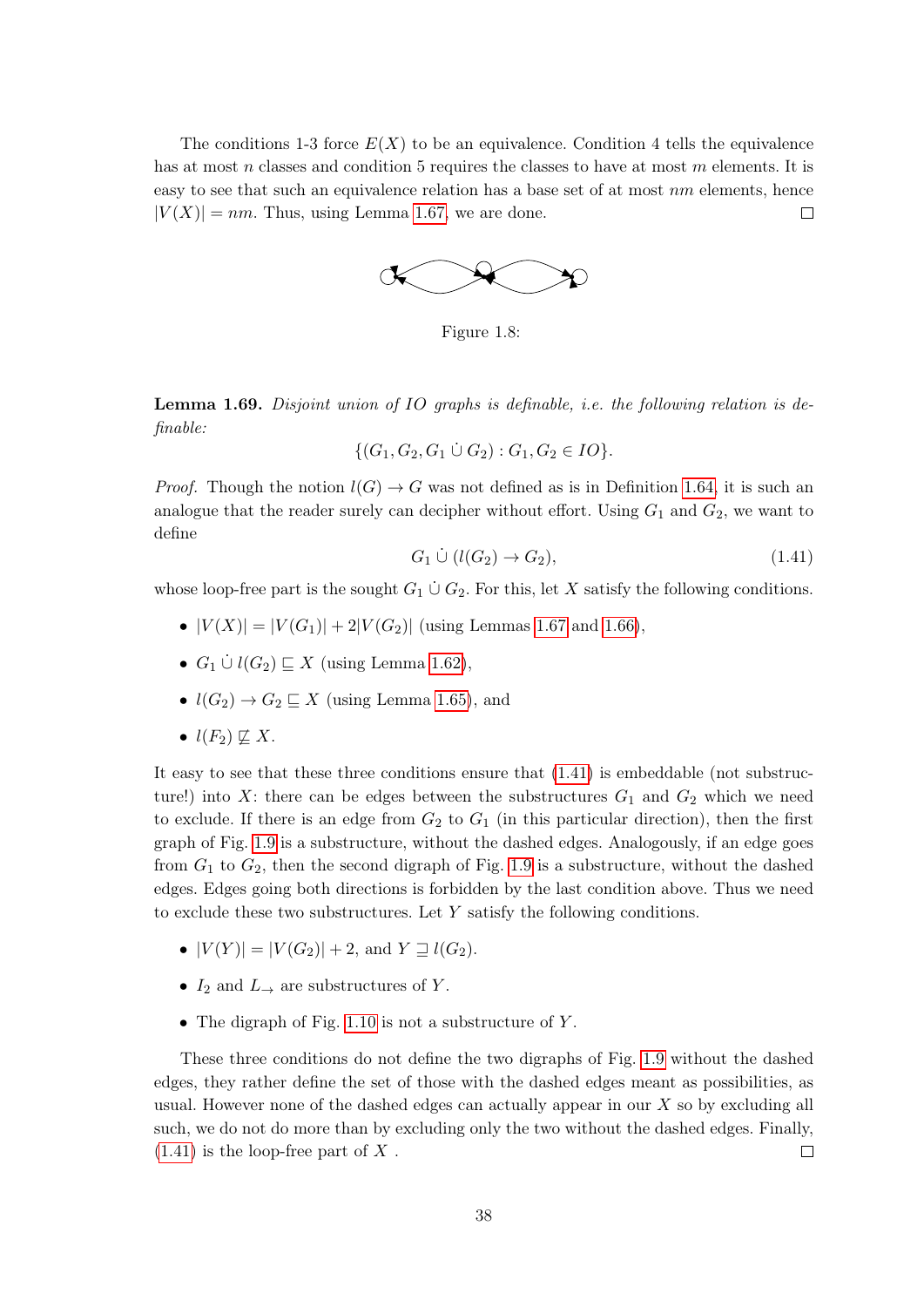

<span id="page-39-0"></span>Figure 1.9:



<span id="page-39-1"></span>Figure 1.10:

<span id="page-39-2"></span>Lemma 1.70. The following set is definable.

<span id="page-39-4"></span>
$$
{G : G is a disjoint union of circles of different sizes}.
$$
 (1.42)

Proof. The set of digraphs that are disjoint unions of circles contains those IO graphs that have unique upper-covers (in the set IO). In this set, the digraphs of the form  $O_i \cup O_i$  are those that have a unique circle substructure  $O_i$  and have twice as many vertices as  $O_i$ . We have defined two sets of digraphs, the set of the lemma is just the set of those digraphs of the first set that have no substructures from the second.  $\Box$ 

Lemma 1.71. The following relation is definable.

<span id="page-39-5"></span>
$$
\{(O^*, G \cup O^*) : G \in \mathcal{D} \text{ and } O^* \text{ is a disjoint union of } |V(G)|\text{-many circles of different sizes such that the smallest has at least } |V(G)| + 1 \text{ vertices} \}.
$$
\n(1.43)

*Proof.* First, we define a relation counting the number of circles in  $O^*$ , actually we formulate it without the restriction on the sizes of the circles:

<span id="page-39-3"></span>
$$
\{(E_i, O) : O \text{ is a disjoint union of } i \text{ circles}\}. \tag{1.44}
$$

The set of  $O$ 's of this relation was defined in the first sentence of the proof of Lemma [1.70.](#page-39-2) Let  $O'$  denote such a substructure of  $O$  that has no circle in it and has a maximal number of vertices with this property. Then  $i+|V(O')|=|V(O)|$  holds for the i of [\(1.44\)](#page-39-3), thus we can conclude with the addition relation defined earlier.

Let  $O^*$  be an element of the set defined in Lemma [1.70](#page-39-2) and i be the number of its circles. Let  $X$  satisfy:

- $|V(X)| = |V(O^*)| + i$ .
- The smallest circle in  $O^*$  has at least  $i + 1$  vertices.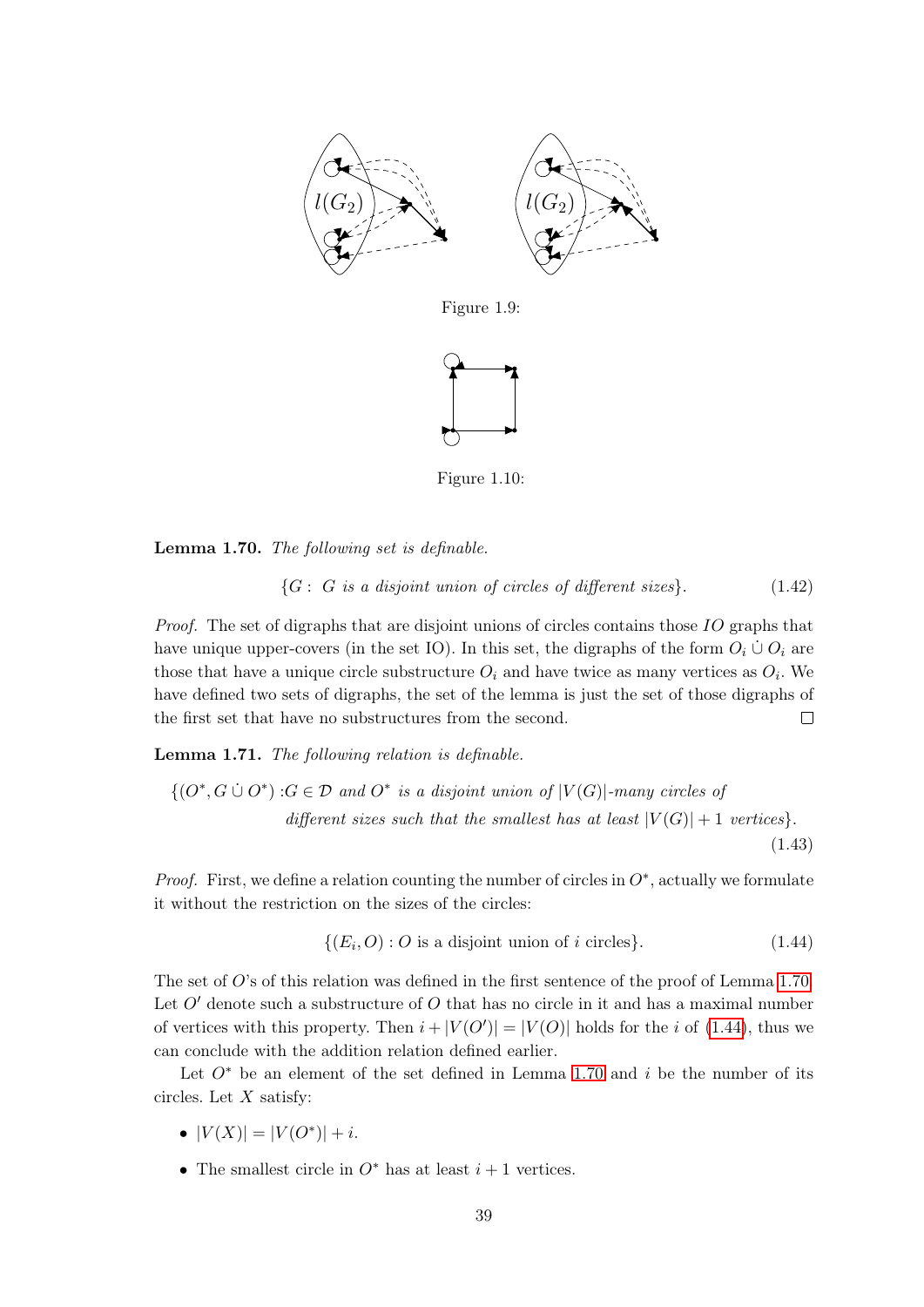- $O^* \sqsubseteq X$ .
- $X$  does not have a substructure  $Y$  for which

$$
-|V(Y)| = |V(O^*)| + 1, \text{ and } Y \sqsupseteq O^*,
$$

- $Y$  is loop-free, and
- $Y$  is not an *IO*-graph.
- $X$  does not have a substructure Y for which
	- $|V(Y)| = |V(O^*)| + 1$ , and  $Y \supseteq O^*$ ,
	- $-$  Y has a loop in it, and
	- $-$  Y has one of  $L_→$  or  $L_→$  (the transpose of  $L→$ ) or  $c(L_1 \cup E_1)$  as a substructure.

 $\Box$ 

With these properties, X is of the required form  $G \cup O^*$ .

<span id="page-40-6"></span>**Definition 1.72.** Let  $O^*$  be a digraph that is a disjoint union of circles of different sizes, as usual, and let G be an arbitrary digraph. We introduce the notation  $G_N^{O^*}$  for the digraph that is the disjoint union of weakly connected components of  $G$  not embeddable into  $O^*$ .

<span id="page-40-0"></span>Lemma 1.73. The following relation is definable.

$$
\{(O^*, G, G_N^{O^*}) : G \in \mathcal{D}, \text{ and } O^* \text{ is a disjoint union of circles of different sizes}\}\
$$

Proof. The following conditions suffice.

- $O^* \in (1.42)$  $O^* \in (1.42)$ ,
- $G_N^{O^*} \sqsubseteq G$ ,
- for all  $X \cup O^*$  (using [\(1.43\)](#page-39-5)),  $G_N^{O^*} \sqsubseteq X \cup O^*$  implies  $|V(X)| \geq |V(G_N^{O^*})|$ , and
- $G_N^{O^*}$  is maximal with the properties above.

The third condition forces  $G_N^{O^*}$  to have only such wccs that are not substructures of  $O^*$ . Note that the third condition can be encoded into a first-order formula using Lemmas [1.66](#page-36-1) and [1.67.](#page-37-1)  $\Box$ 

Lemma 1.74. The following relation is definable.

<span id="page-40-5"></span>
$$
\{(O^*, G, G \cup O^*): (O^*, G \cup O^*) \in (1.43)\}\tag{1.45}
$$

*Proof.* The relation in question is the set of triples  $(O^*, G, X)$  for which

- <span id="page-40-1"></span>1.  $(O^*, X) \in (1.43),$  $(O^*, X) \in (1.43),$  $(O^*, X) \in (1.43),$
- <span id="page-40-2"></span>2.  $|V(X)| = |V(O^*)| + |V(G)|$ ,
- <span id="page-40-3"></span>3.  $X_N^{O^*} = G_N^{O^*}$  (using Lemma [1.73\)](#page-40-0), and
- <span id="page-40-4"></span>4.  $Y \cup O^* \sqsubseteq X$ , for all IO-substructures Y of G.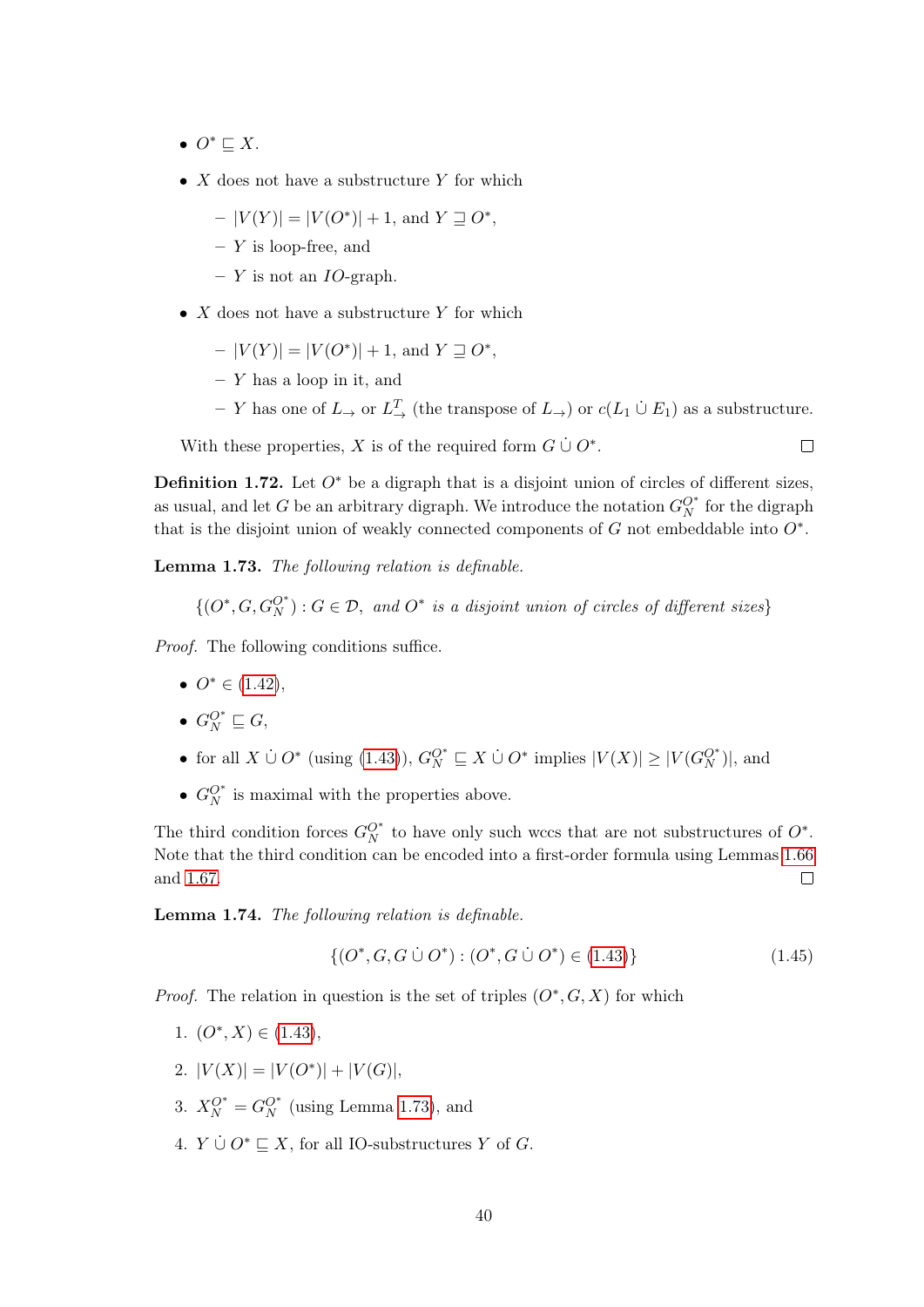Condition [1](#page-40-1) entails  $X = G' \cup O^*$  for some G'. With this notation, what we have to prove is  $G = G'$ .

Condition [2](#page-40-2) adjusts the size of  $G'$ .

Before explaining Conditions [3](#page-40-3) and [4,](#page-40-4) we introduce a notation needed. For a digraph G, its wccs fall into two categories, those that are IO-graphs, and those that are not. Let  $G_{\text{IO}}$  and  $G_{\text{NIO}}$  stand for the substructures of G consisting of the IO- and non-IO-wccs of G, respectively. To prove  $G = G'$ , it is enough to show that  $G_{IO} = G'_{IO}$  and  $G_{\rm NIO} = G'_{\rm NIO}$ both hold.

Condition [3](#page-40-3) forces  $G_{\text{NIO}} = G'_{\text{NIO}}$ , because we clearly have  $X_N^{O^*} \supseteq G'_{\text{NIO}}$  (this is not substructureness, but containment between parts of digraphs, meaning the multiset of wccs of the left side contains that of the right side).

Condition [4](#page-40-4) is to ensure  $G_{IO} = G'_{IO}$ , but seeing it serves its purpose is far from trivial. Our goal is to prove that for any wcc  $W$  of  $G_{IO}$ :

the number of wccs isomorphic to 
$$
W
$$
 in  $G'_{IO}$  is greater  
or equal to the corresponding number of  $G_{IO}$ .  
(1.46)

<span id="page-41-0"></span>If this goal is achieved, we are done as we already have  $|V(G_{\text{IO}})| = |V(G'_{\text{IO}})|$ . Let us fix an arbitrary wcc W of G<sub>IO</sub>. We pick a particular  $Y = Y^W$  from the many possible Ys of Condition [4.](#page-40-4) Firstly, let  $Y^W$  have a maximal number of vertices (among the IOsubstructures of  $G$ ), and on top of that, let it have a maximal number of wccs isomorphic to W in it. Note that  $Y^W$  need not be uniquely determined by these properties. In case it is not, we pick arbitrarily from the ones meeting the requirements. Condition [4](#page-40-4) grants  $Y^W \mathbin{\dot{\cup}} O^* \sqsubseteq X$ . Let  $\varphi$  be a map from  $Y^W \mathbin{\dot{\cup}} O^*$  to X that certifies this fact. The maximality of the number of vertices of  $Y^W$  gives us  $G'_{1O} \subseteq \text{Range}(\varphi)$ , and it is easy to see that even if wccs isomorphic to W map into  $G'_{\text{NIO}}$ , the second maximality property of  $Y^W$  implies  $\Box$  $(1.46).$  $(1.46).$ 

Some technical tools follow with another alteration of notation. In [\[7\]](#page-73-0), the notation  $\sigma$ was used slightly differently than in [\[9\]](#page-73-1). That is the reason why we replace  $\sigma$  with  $\delta$  for the rest of the section.

<span id="page-41-1"></span>**Definition 1.75.** Let  $V(O_n) = \{v_1, \ldots, v_n\}$  and let us define two digraphs with

$$
V(\mathfrak{S}_n) := V(O_n) \cup \{u_1, u_2\}, \ E(\mathfrak{S}_n) := E(O_n) \cup \{(v_1, u_1), (u_1, u_2)\}, \text{ and}
$$

$$
V(\mathfrak{S}_n^L) := V(\mathfrak{S}_n), \ E(\mathfrak{S}_n^L) := E(\mathfrak{S}_n) \cup \{(u_2, u_2)\}.
$$

Now let m be a different positive integer from n and define  $\mathcal{S}_m$  and  $\mathcal{S}_m^L$  analogously with  $V(\vec{\infty}_m) = V(\vec{\infty}_m^L) = \{v'_1, \ldots, v'_m, u'_1, u'_2\}.$ 

Now we are going to deal with pairs of the digraphs just defined, which leaves us  $4 = 2 \times 2$ cases with respect to the presence of the loops. To avoid the tiresomeness of listing all 4 possibilities all the time, we resort to the following notation. We say, let  $(\Box, \nabla) \in \{\emptyset, L\}^2$ , and for example, in the case  $(\Box, \nabla) = (L, \emptyset)$ , we mean  $(\mathcal{S}_n^L, \mathcal{S}_m)$  by  $(\mathcal{S}_n^{\Box}, \mathcal{S}_m^{\nabla})$ , naturally.

Let  $(\Box, \triangledown) \in \{\emptyset, L\}^2$ . We introduce two more types of digraphs with

$$
V(\mathfrak{S}_n^{\square} \to \mathfrak{S}_m^{\nabla}) := V(\mathfrak{S}_n) \cup V(\mathfrak{S}_m), \ E(\mathfrak{S}_n^{\square} \to \mathfrak{S}_m^{\nabla}) := E(\mathfrak{S}_n^{\square}) \cup E(\mathfrak{S}_m^{\nabla}) \cup \{(u_2, u_2')\},\
$$
and
$$
V(\mathfrak{S}_n^{\square} \leftrightarrow \mathfrak{S}_m^{\nabla}) := V(\mathfrak{S}_n) \cup V(\mathfrak{S}_m), \ E(\mathfrak{S}_n^{\square} \leftrightarrow \mathfrak{S}_m^{\nabla}) := E(\mathfrak{S}_n^{\square} \to \mathfrak{S}_m^{\nabla}) \cup \{(u_2', u_2)\}.
$$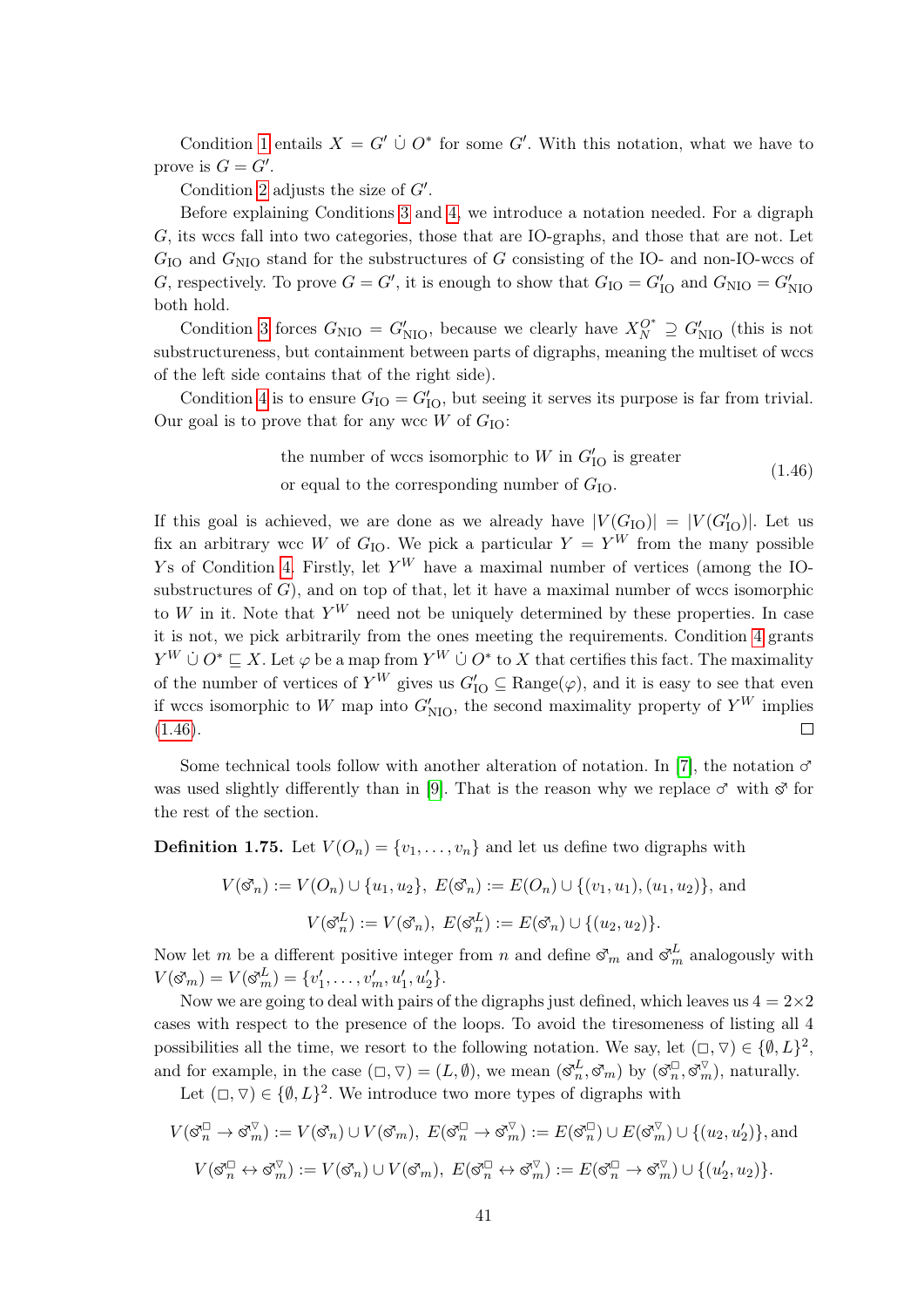<span id="page-42-2"></span>**Lemma 1.76.** The following relation is definable for all  $(\Box, \triangledown) \in \{\emptyset, L\}^2$ .

$$
\{(E_i, E_j, \vec{\sigma}_i^{\square}, \vec{\sigma}_i^{\square} \cup \vec{\sigma}_j^{\triangledown}, \vec{\sigma}_i^{\square} \rightarrow \vec{\sigma}_j^{\triangledown}, \vec{\sigma}_i^{\square} \leftrightarrow \vec{\sigma}_j^{\triangledown}) : i, j > 3, i \neq j\}
$$
(1.47)

The proof is put in the next subsection for its technical nature.

The following definition introduces a construction of great importance in the remaining half of the proof.

<span id="page-42-4"></span>**Definition 1.77.** Let G be a digraph on n vertices with  $V(G) = \{v_1, \ldots, v_n\}$ , and let  $(O^*, G \cup O^*) \in (1.43)$  $(O^*, G \cup O^*) \in (1.43)$  with  $V(O^*) = \{u_i^j\}$  $i_j : 1 \leq j \leq n, 1 \leq i \leq k_j$  such that the jth circle  $O_{k_j}$  of  $O^*$  consists of the vertices  $\{u_i^j\}$  $i_i^j : 1 \leq i \leq k_j$ . Let  $C(O^*) = \{O_{k_1}, \ldots, O_{k_n}\}\$  denote the set of the circles of  $O^*$  and let  $\alpha: C(O^*) \to V(G)$  be a bijective map. We introduce the notation  $G \stackrel{\alpha}{\leftarrow} O^*$  for the digraph with

$$
V(G \xleftarrow{\alpha} O^*) = V(G \cup O^*) \cup \{w_1, \dots, w_n\}, \text{ and}
$$
  
 
$$
E(G \xleftarrow{\alpha} O^*) = E(G \cup O^*) \cup \{(u_1^j, w_j) : 1 \le j \le n\} \cup \{(w_j, \alpha(O_{k_j})) : 1 \le j \le n\}.
$$

<span id="page-42-3"></span>Lemma 1.78. The following relation is definable.

<span id="page-42-0"></span>
$$
\{ (O^*, G, G \cup O^*, G \xleftarrow{\alpha} O^*) : (O^*, G \cup O^*) \in (1.43), \ \alpha : C(O^*) \to V(G) \}. \tag{1.48}
$$

*Proof.* As we already defined [\(1.45\)](#page-40-5), we only need to define the digraphs  $G \stackrel{\alpha}{\leftarrow} O^*$  (using  $O^*$ , G and  $G \cup O^*$ ). The relation of the lemma consists of those triples  $(O^*, G, G \cup O^*, X)$ for which:

- $|V(X)| = |V(G \cup O^*)| + |V(G)|$ ,
- $G \cup O^* \sqsubseteq X$ ,
- $O_i \sqsubseteq O^*$  implies  $\mathfrak{S}_i \sqsubseteq X$  or  $\mathfrak{S}_i^L \sqsubseteq X$ ,
- $O_i, O_j \sqsubseteq O^*$   $(i \neq j)$  implies  $\mathfrak{S}_i^{\square} \cup \mathfrak{S}_j^{\triangledown} \sqsubseteq X$ , or  $\mathfrak{S}_i^{\square} \to \mathfrak{S}_j^{\triangledown} \sqsubseteq X$ , or  $\mathfrak{S}_i^{\square} \leftrightarrow \mathfrak{S}_j^{\triangledown} \sqsubseteq X$  for some  $(\Box, \triangledown) \in \{\emptyset, L\}^2$ .

Unfortunately, these conditions do not ensure  $X = G \stackrel{\alpha}{\leftarrow} O^*$  yet. That is because, say, the tails of the  $\mathcal{S}_s$  can still get entangled. Additional technical conditions have to be added to avoid this unwanted scenario. For its technical nature, this argument is put in Subsection [1.3.4.](#page-45-0)  $\Box$ 

In the following definition we introduce the soul of our proof: the edge-supporting construction. Before starting to study the long definition, it is worth to read the simplified idea of it, back at the beginning of this subsection.

<span id="page-42-1"></span>Definition 1.79. In this definition, we introduce the *edge-supporting construction*. Let G be a digraph with

$$
V(G) = \{v_1, \ldots, v_n\}, \text{ and } E(G) = \{e_1, \ldots, e_r\}.
$$

Note that  $r \leq n^2$  is necessary. Let  $p_1$  and  $p_2$  be two maps from  $E(G)$  to  $\{v_1, \ldots, v_n\}$  defined by the rule

$$
\forall e \in E(G) : e = (v_{p_1(e)}, v_{p_2(e)}).
$$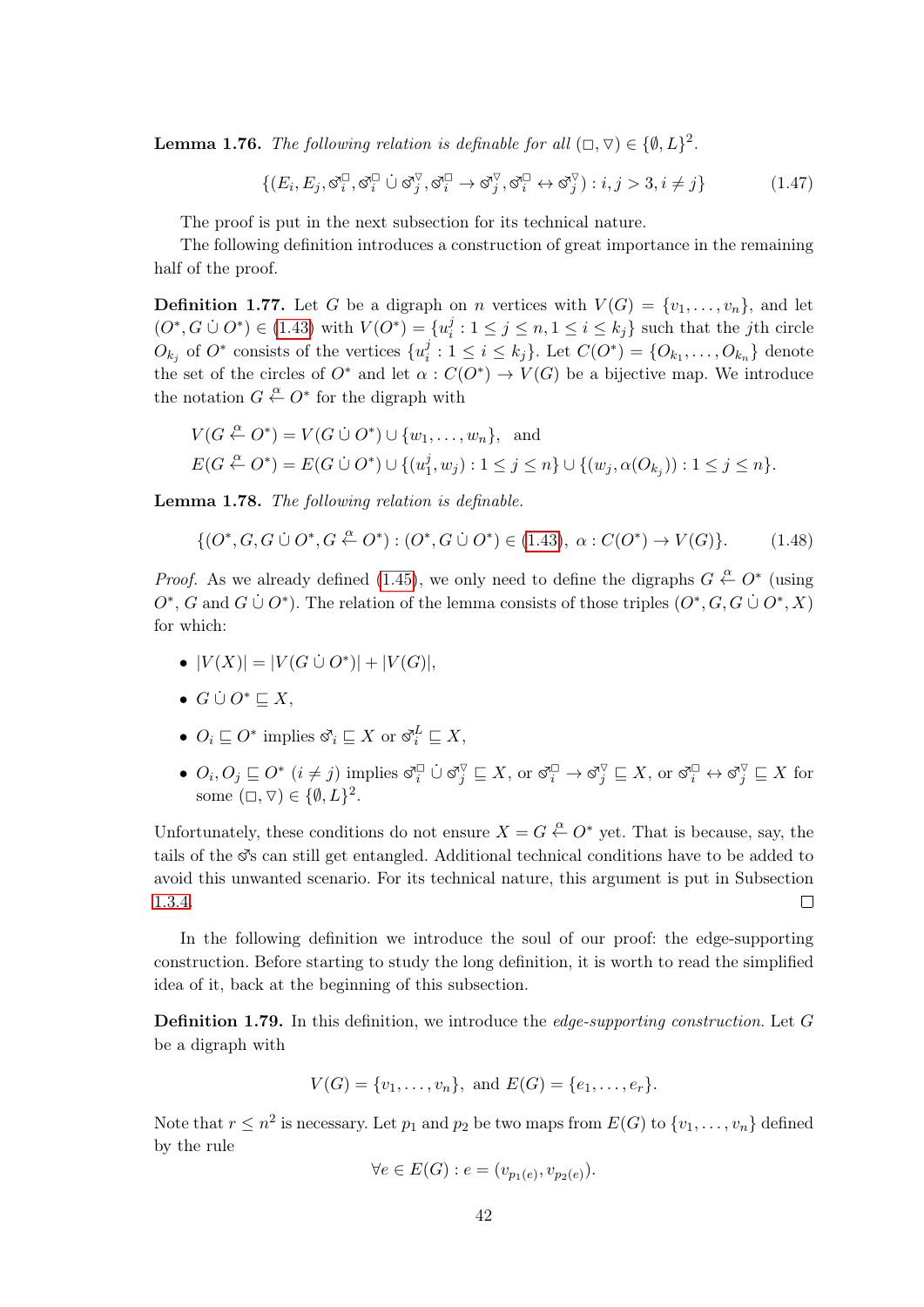Let us introduce a digraph  $G_s$  with

$$
V(G_s) := V(G) \cup \{v_1^s, \ldots, v_r^s\}, \text{ and } E(G_s) := E(G) \cup \bigcup_{i=1}^r \{(v_{p_1(e_i)}, v_i^s), (v_i^s, v_{p_2(e_i)})\}.
$$

We call the edges added by the big union the supporting edges. Let

$$
O^* = O_{l_1} \mathrel{\dot{\cup}} O_{l_2} \mathrel{\dot{\cup}} \cdots \mathrel{\dot{\cup}} O_{l_n} \text{ such that } n^2 + n < l_1 < l_2 < \cdots < l_n.
$$

Let  $D_s$  be a set of integers with

<span id="page-43-0"></span>
$$
|D_s| = r (= |E(G)|), \text{ and } x \in D_s \Rightarrow x > l_n.
$$
 (1.49)

Let s be a bijective map from  $D_s$ , satisfying  $(1.49)$ , to  $\{v_1^s, \ldots, v_r^s\}$ . Let

$$
O_s^* := O^* \cup \bigcup_{x \in D_s} O_x \text{ with } V(O_s^*) = \{u_i^j : j \in \{l_1, \dots, l_n\} \cup D_s, 1 \le i \le j\}.
$$

Let  $\alpha: C(O^*) \to V(G)$  be a bijective map. We define the digraph  $(G \stackrel{\alpha}{\leftarrow} O^*)_s$  by

$$
(G \stackrel{\alpha}{\leftarrow} O^*)_s := G_s \stackrel{\beta}{\leftarrow} O_s^*
$$
, where  $\beta|_{C(O^*)} := \alpha$ ,  $\beta|_{\{O_x : x \in D_s\}} := \{(O_x, s(x)) : x \in D_s\}$ ,

and say it is an edge-supporting digraph for G.

Remark 1.80. Note that the definition of the edge-supporting digraphs includes a condition for the size of the circles of  $O^*$ . That condition is very important here, and was not present in [\(1.48\)](#page-42-0). We need to be cautious about this later on.

Lemma 1.81. The following relation is definable.

<span id="page-43-1"></span>
$$
\{(O^*, G, G \xleftarrow{\alpha} O^*, (G \xleftarrow{\alpha} O^*)_s) : (G \xleftarrow{\alpha} O^*)_s \text{ is an edge-supporting digraph for } G\} \quad (1.50)
$$

*Proof.* The relation in question consists of those quadruples  $(X_1, X_2, X_3, X_4)$  for which the highlighted conditions hold. In some cases, there are explanations inserted between the conditions.

• There exists a quadruple  $(X_1, X_2, Y, X_3) \in (1.48)$  $(X_1, X_2, Y, X_3) \in (1.48)$ , meaning  $(X_1, X_2, X_3)$  is of the form  $(O^*, G, G \xleftarrow{\alpha} O^*).$ 

Thus, instead of  $(X_1, X_2, X_3)$ , we use  $(O^*, G, G \stackrel{\alpha}{\leftarrow} O^*)$  from now on in the proof. Let G have *n* vertices. Now we are ready to shape  $O^*$ .

•  $O_i \sqsubseteq O^*$  implies  $i > n^2 + n$ .

We turn to defining  $X_4$  of the quadruple we started with.

• There exists a quadruple  $(W_1, W_2, W_3, X_4) \in (1.48)$  $(W_1, W_2, W_3, X_4) \in (1.48)$ , meaning  $(W_1, X_4)$  is of the form  $(O_s^*, G_s \overset{\beta}{\leftarrow} O_s^*)$ .

At this point,  $O_s^*$ ,  $G_s$ , and  $\beta$  are just notations yet, we need additional conditions to make them be like in Definition [1.79.](#page-42-1)

•  $O^* \sqsubseteq O_s^*$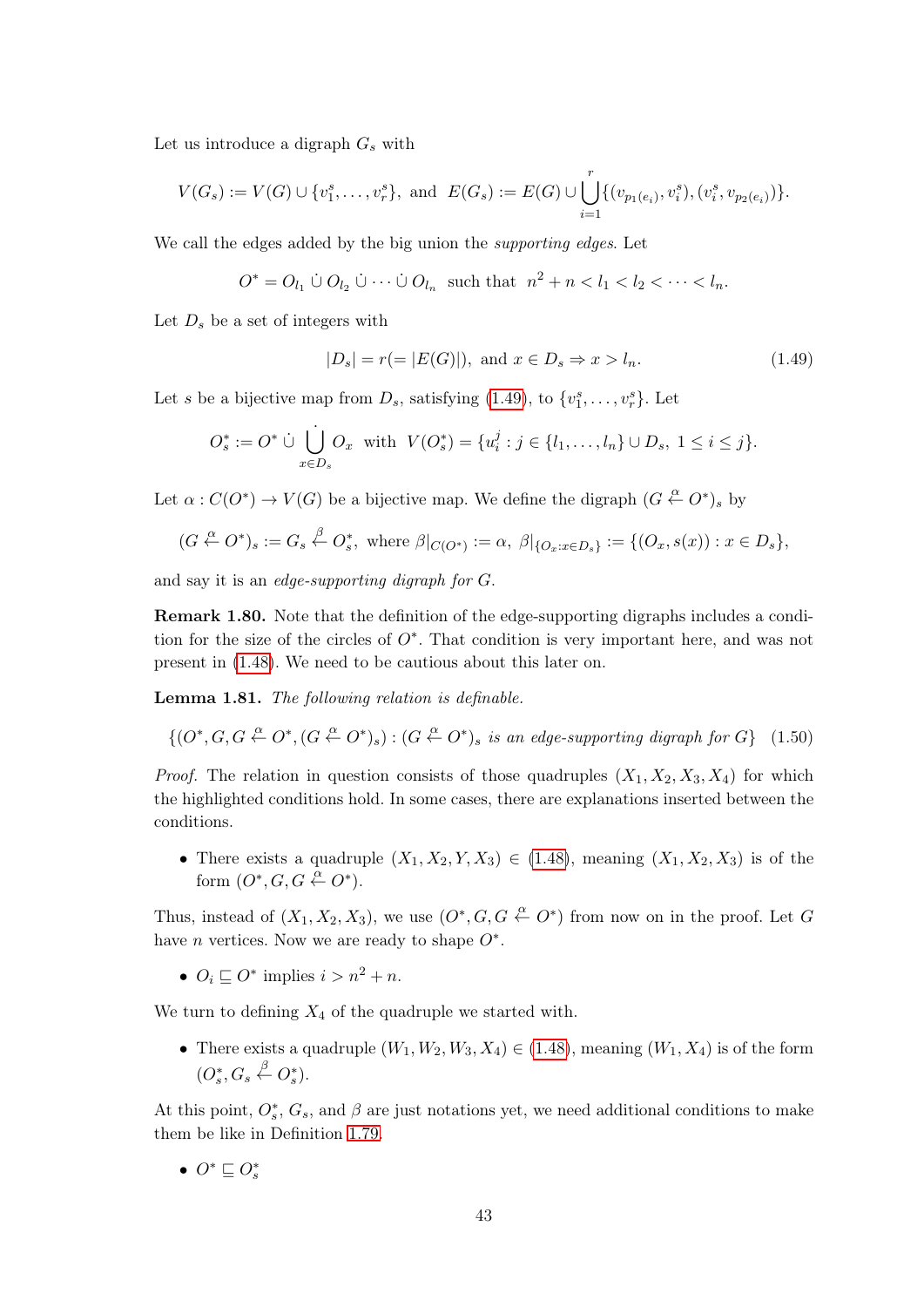•  $O_i \subseteq O_s^*$  implies  $i \geq l_1$ , where  $l_1$  is the size of the smallest circle of  $O^*$ , as before.

• 
$$
G \stackrel{\alpha}{\leftarrow} O^* \sqsubseteq X_4 (= G_s \stackrel{\beta}{\leftarrow} O_s^*).
$$

The following conditions are to shape the supporting edges of our construction according to the definition.

- If  $O_i \sqsubseteq O^*$  and  $\mathcal{A}_i^L \sqsubseteq X_4$ , then there exists  $k > l_n$  for which  $\mathcal{A}_i^L \leftrightarrow \mathcal{A}_k \sqsubseteq X_4$  holds. Additionally, if l is different from  $i, k$ , and  $O_l \subseteq O_s^*$ , then there exists  $\diamond \in \{\emptyset, L\}$  for which  $\mathcal{A}_k \cup \mathcal{A}_l^{\diamond} \sqsubseteq X_4$  holds.
- If  $O_i, O_j \sqsubseteq O^*, i \neq j$ , and  $\mathfrak{S}_i^{\square} \to \mathfrak{S}_j^{\triangledown} \sqsubseteq X_4$  with  $(\square, \triangledown) \in \{\emptyset, L\}^2$ , then there exists  $k > l_n$  for which  $\mathcal{S}_i^{\square} \to \mathcal{S}_k \subseteq X_4$  and  $\mathcal{S}_k \to \mathcal{S}_j^{\nabla} \subseteq X_4$  both hold. Additionally, if l is different from  $i, j, k$ , and  $O_l \subseteq O_s^*$ , then there exists  $\diamond \in \{\emptyset, L\}$  for which  $k \mathbin{\dot{\cup}} \mathfrak{S}_l^{\diamond} \sqsubseteq X_4$  holds.
- If  $O_i, O_j \sqsubseteq O^*, i \neq j$ , and  $\mathcal{S}_i^{\square} \leftrightarrow \mathcal{S}_j^{\nabla} \sqsubseteq X_4$  with some  $(\square, \triangledown) \in \{\emptyset, L\}^2$ , then there exist two different  $k_1, k_2 > l_n$  for which all of

$$
\mathcal{S}_i^{\square} \to \mathcal{S}_{k_1}, \ \mathcal{S}_{k_1} \to \mathcal{S}_j^{\nabla}, \ \mathcal{S}_j^{\nabla} \to \mathcal{S}_{k_2}, \text{ and } \mathcal{S}_{k_2} \to \mathcal{S}_i^{\square}
$$

are substructures of  $X_4$ . Additionally, if l is different from  $i, j, k_i$ , and  $O_l \sqsubseteq O_s^*$ , then there exists  $\diamond \in \{\emptyset, L\}$  for which  $\mathcal{S}_{k_i} \cup \mathcal{S}_l^{\diamond} \sqsubseteq X_4$  holds for  $i = 1, 2$ .

• If  $O_k \sqsubseteq O_s^*$  and  $k > l_n$ , then k is one of the ks or  $k_i$ s of the previous three conditions.

 $\Box$ 

It is not hard to see that these conditions provide the structure we need.

We are finally ready to prove our main theorem.

*Proof of Theorem [1.52.](#page-30-0)* With [\(1.50\)](#page-43-1), fix a triple  $(G, O^*, (G \stackrel{\alpha}{\leftarrow} O^*)_s)$ , and let n be the number of vertices of  $G$ . We need to show that the set of digraphs embeddable into  $G$  is definable. Let  $X \sqsubseteq (G \stackrel{\alpha}{\leftarrow} O^*)_s$  and let  $(G_X, O_X^*, G_X \stackrel{\gamma}{\leftarrow} O_X^*)$  be a triple consisting the second, first and third element of a 4-tuple of [\(1.50\)](#page-43-1) for which the following conditions hold.

Before listing the actual conditions being quite technical, it may be worth summarizing their goal plainly. What they do is link  $G_X$  to both X and G the natural way, i. e. making sure that we have  $G_X \leq G$  and we leave out the edges that got unsupported taking the substructure X.

- $O_i \sqsubseteq O_X^*$  holds if and only if both  $O_i \sqsubseteq O^*$ , and  $\mathbb{S}_i^{\square} \sqsubseteq X$  for some  $\square \in \{\emptyset, L\}$  hold.
- If  $O_i, O_j \sqsubseteq O_X^*, i \neq j$ , and  $(\Box, \triangledown) \in \{\emptyset, L\}^2$ , then
	- $-\otimes_i^{\square} \cup \otimes_j^{\triangledown} \subseteq G_X \overset{\gamma}{\leftarrow} O_X^*$  holds if and only if one of the following three holds: \*  $\check{\mathfrak{a}}_i^{\square} \dot{\cup} \check{\mathfrak{a}}_j^{\triangledown} \sqsubseteq X$ , or
		- $* \, \mathfrak{S}_i^{\square} \to \mathfrak{S}_j^{\nabla} \sqsubseteq X$ , but the edge is not supported in X, i. e. there exists no  $k > l_n$  (where  $l_n$  is the size of the largest circle of  $O^*$ , as before) for which  $\overline{\mathbb{C}}_i \to \overline{\mathfrak{S}}_k \sqsubseteq X$  and  $\overline{\mathfrak{S}}_k \to \overline{\mathfrak{S}}_j^{\nabla} \sqsubseteq X$  both hold, or
		- $* \ \mathfrak{S}_i^{\square} \leftrightarrow \mathfrak{S}_j^{\nabla} \sqsubseteq X$ , but none of the two edges is supported in X.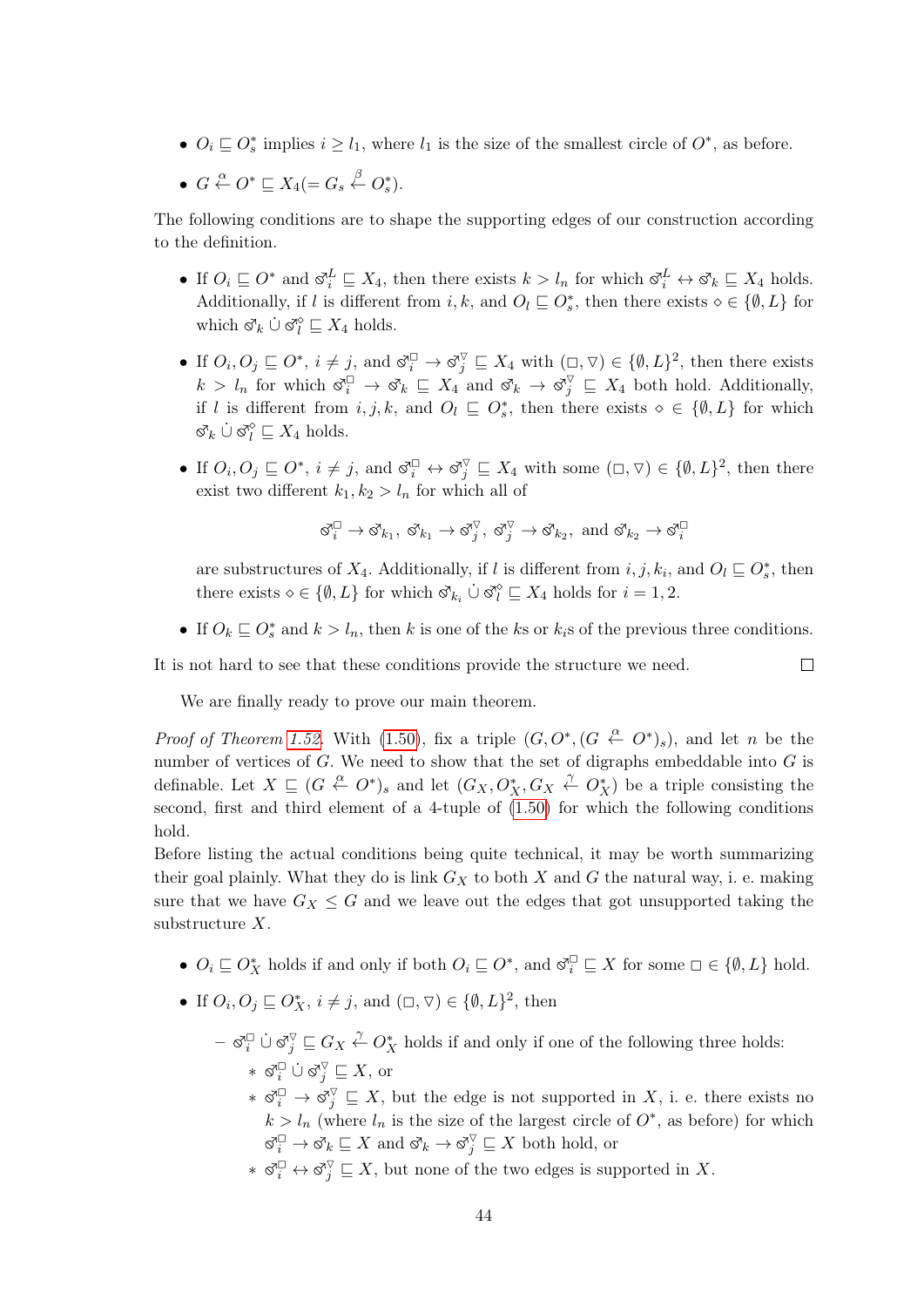- $-\otimes_i^{\square} \to \otimes_j^{\triangledown} \sqsubseteq G_X \overset{\gamma}{\leftarrow} O_X^*$  holds if and only if one of the following two holds  $* \mathfrak{S}_i^{\square} \to \mathfrak{S}_j^{\nabla} \sqsubseteq X$ , and the edge is supported in X, or
	- $* \ \mathfrak{S}_i^{\square} \leftrightarrow \mathfrak{S}_j^{\overline{\vee}} \sqsubseteq X$ , but only the " $i \to j$ " edge is supported in X.
- $-\otimes_i^{\square} \leftrightarrow \otimes_j^{\triangledown} \sqsubseteq G_X \stackrel{\gamma}{\leftarrow} O_X^*$  holds if and only if  $\otimes_i^{\square} \leftrightarrow \otimes_j^{\triangledown} \sqsubseteq X$  and both edges are supported in X.

It is not hard to see that  $G_X \leq G$  holds indeed, and all embeddable digraphs can be obtained this way.  $\Box$ 

#### <span id="page-45-0"></span>1.3.4 The Remaining Technicalities

Definition 1.82. The sum of the number of (both in- and out-)edges for a vertex, not counting the loops, is called the loop-free degree of the vertex.

<span id="page-45-1"></span>**Lemma 1.83.** Let  $0 \leq p$  and  $1 \leq q$  be two fixed integers. We can define, with finitely many constants added to  $(\mathcal{D}, \subseteq)$ , the set of digraphs that contain at most p many vertices with loop-free degree at least q each.

Before the easy proof, note that we can only use this lemma if we have a fixed constant, say  $K = 4$ , for the whole paper, such that all usage of the lemma restricts to  $p, q \leq$ K. Otherwise there would be no guarantee we are using finitely many constants at all. Fortunately,  $K = 4$  will do for the whole section. At the end of this subsection, we give a more elaborate account on the usage of Lemma [1.83,](#page-45-1) which then will be behind us.

*Proof.* Observe that the digraph G has more than p many vertices with at least q loop-free degree each, if and only if it has an at most  $(p+1)(q+1)$  element "certificate" substructure with the same property. Hence, by forbidding all those (finitely many) certificates, we define the set we need.  $\Box$ 



<span id="page-45-2"></span>Figure 1.11:

*Proof of Lemma [1.76.](#page-42-2)* Let us consider  $E_i$  and  $E_j$  given. We define the other components of the relation.

We start with  $\mathcal{S}_i^{\sqcup}$  which is just the digraph X for which

- $|V(X)| = i + 2$ .
- $O_i \sqsubseteq X$ .
- We use Lemma [1.83](#page-45-1) with  $p = 1$ , and  $q = 3$ , i. e. X has at most one vertex with loop-free degree at least 3.
- We use Lemma [1.83](#page-45-1) with  $p = 0$ , and  $q = 4$  as well.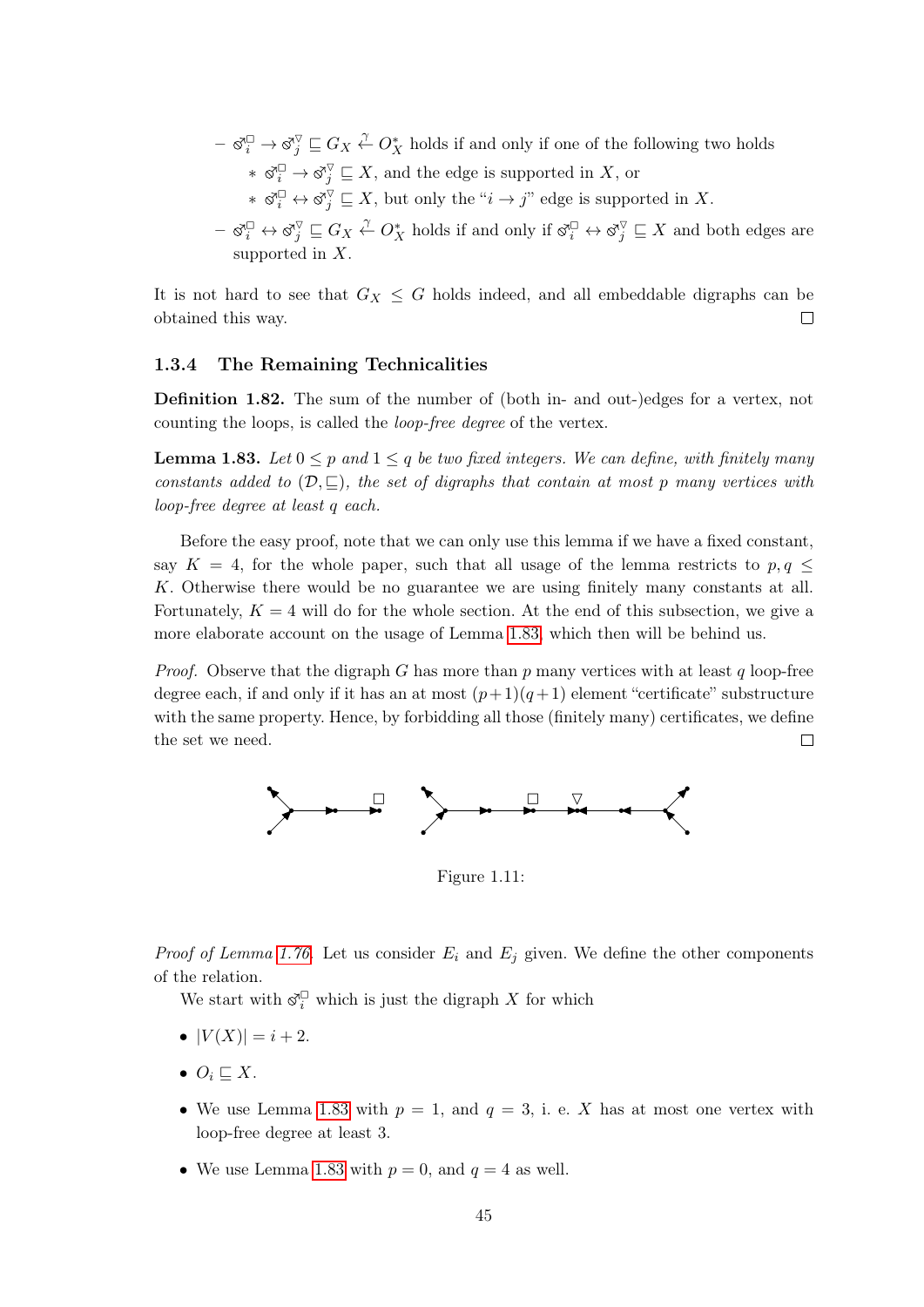- The first digraph of Fig. [1.11](#page-45-2) is a substructure. The  $\Box$  symbol is understood naturally, if  $\Box = L$ , then there is a loop there, if  $\Box = \emptyset$ , then there is not.
- Depending on  $\Box$ ,
	- if  $□ = ∅$ , then  $O_i ∪ E_1 ∑ X$ , that is the only cover of  $O_i$  among the *IO*-graphs,
	- if  $□ = L$ , then  $O_i$  ∪̀  $L_1 ⊆ X$ , that is definable with Lemma [1.62.](#page-35-0)

We now start to deal with  $\mathcal{A}_i^{\square} \cup \mathcal{S}_j^{\triangledown}$  $j^{\nabla}$ .  $O_i \cup O_j$  is the digraph with  $i + j$  vertices that is a disjoint union of circles and both  $O_i$  and  $O_j$  are substructures.  $\mathcal{S}_i^{\square}$   $\cup \mathcal{S}_j^{\triangledown}$  $j$  is the digraph  $X$  for which

- $|V(X)| = |V(\vec{\sigma}_i^{\Box})| + |V(\vec{\sigma}_j^{\nabla})|$  $_{j}^{\vee})|.$
- $\mathfrak{S}_i^{\square} \sqsubseteq X$ , and  $\mathfrak{S}_j^{\triangledown} \sqsubseteq X$ .
- We use Lemma [1.83](#page-45-1) with  $p = 2$ ,  $q = 3$  and with  $p = 0$ ,  $q = 4$ .
- Depending on  $(\Box, \nabla)$ ,
	- if ( $\Box$ ,  $\triangledown$ ) = ( $\emptyset$ ,  $\emptyset$ ), then  $O_i$  ∪̀  $O_j$  ∪̀  $E_2 \sqsubseteq X$ , which is just the digraph Y for which
		- $*$   $|V(Y)| = i + j + 2$ , and  $O_i \cup O_j \sqsubseteq X$ ,
		- $*$  Y has the maximal substructure  $E_k$  (among the ones with the previous property).
	- if  $(\Box, \nabla) = (L, \emptyset)$  or  $(\emptyset, L)$ , then  $O_i \cup O_j \cup E_1 \cup L_1 \sqsubseteq X$ , which is just the digraph  $Y$  for which
		- $*$   $|V(Y)| = i + j + 2$ , and  $O_i \cup O_j \sqsubseteq X$ ,
		- ∗  $O_i$   $\dot{\cup}$   $O_j$   $\dot{\cup}$   $E_1$ , which is the only *IO*-graph cover of  $O_i$   $\dot{\cup}$   $O_j$ , is a substructure,
		- ∗  $O_i$   $\dot{\cup} O_j$   $\dot{\cup} L_1$  is a substructure, and
		- ∗ on two elements, there is no substructure with both a loop and a loop-free edge.
	- if  $(\Box, \nabla) = (L, L)$  then  $O_i \cup O_j \cup L_2 \sqsubseteq X$ .

Now we turn to  $\mathcal{S}_i^{\square} \to \mathcal{S}_j^{\nabla}$ , which is just the digraph X for which

- $|V(X)| = |V(\vec{\sigma}_i^{\Box})| + |V(\vec{\sigma}_j^{\nabla})|$  $_{j}^{\vee})|.$
- $\mathfrak{S}_i^{\square} \sqsubseteq X$ , and  $\mathfrak{S}_j^{\triangledown} \sqsubseteq X$ .
- We use Lemma [1.83](#page-45-1) with  $p = 2$ ,  $q = 3$  and with  $p = 0$ ,  $q = 4$ .
- The second digraph of Fig. [1.11](#page-45-2) is substructure of  $X$ .

Finally,  $\mathfrak{S}_i^{\square} \leftrightarrow \mathfrak{S}_j^{\nabla}$  is defined with the analogues of the conditions for  $\mathfrak{S}_i^{\square} \to \mathfrak{S}_j^{\nabla}$ .  $\Box$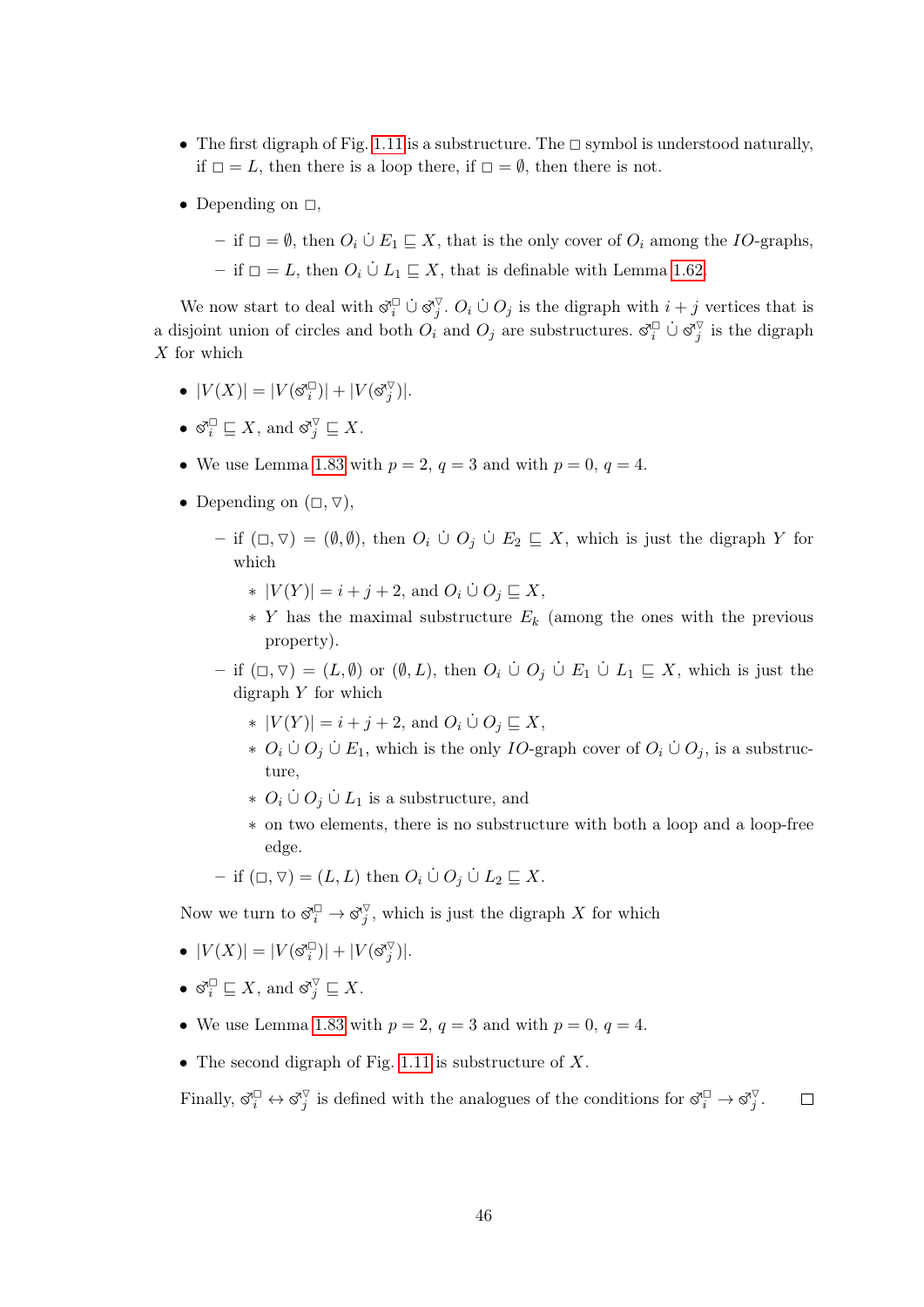The end of the proof of Lemma [1.78](#page-42-3) To exclude the possible entanglement of the  $\mathcal{S}_S$ , it is enough to forbid two types of digraphs as substructures. To introduce these two, first, we need two circles  $O_i$  and  $O_j$  with

 $i \neq j$ ,  $V(O_i) = \{u_1, \ldots, u_i\}$ , and  $V(O_j) = \{v_1, \ldots, v_j\}$ .

Then we define  $P_i$  and  $P_{i,j}^{\triangledown}$  (where, as usual,  $\triangledown \in \{\emptyset, L\}$ ) to be

$$
V(P_i) = V(O_i) \cup \{u', u''\}, \quad E(P_i) = E(O_i) \cup \{(u_1, u'), (u_1, u'')\},
$$

and

$$
V(P_{i,j}) = V(O_i) \cup V(O_j) \cup \{u', v', w\},
$$
  

$$
E(P_{i,j}) = E(O_i) \cup E(O_j) \cup \{(u_1, u'), (u', w), (v_1, v'), (v', w)\},
$$

with the usual, minor modification

$$
V(P_{i,j}^L) = V(P_{i,j}), \quad E(P_{i,j}^L) = E(P_{i,j}) \cup \{(w,w)\}.
$$

First, we define  $P_i$  (using  $O_i$ ). Actually, the very first, we define  $P'_i$ , that is just  $P_i$ minus the vertex  $u''$ . This is easy as  $P'_i$  is the digraph one below  $\mathcal{S}'_i$  such that it has  $O_i$  in it as a substructure but it does not equal  $O_i \cup E_1$ . Now the sought  $P_i = X$  can be defined by the following properties:

- X covers  $P'_i$ ,
- $\bullet \; O_i \sqsubseteq X,$
- $X$  has exactly the same three-element substructures as  $P_i$ , and
- if X covers Y such that  $O_i \sqsubseteq Y$ , then  $Y = P'_i$ .

Second, we define  $P_{i,j}^{\triangledown}$  (using  $O_i$  and  $O_j$ ). It is the only digraph X for which

- $|V(X)| = |V(O_i)| + |V(O_i)| + 3,$
- $O_i \cup O_j \sqsubseteq X$ ,
- $\bullet$   $\varnothing_i^{\triangledown}$  $\check{i}^{\triangledown}, \ \check{\mathbb{S}}^{\triangledown}_j \sqsubseteq X$ , and
- we use Lemma [1.83](#page-45-1) with  $p = 2, q = 3$ .

Finally, to conclude the proof, we add two conditions to the ones already listed at the beginning of the proof:

- $O_i \sqsubseteq O^*$  implies  $P_i \not\sqsubseteq X$ ,
- $O_i, O_j \sqsubseteq O^*$   $(i \neq j)$  implies  $P_{i,j}^{\triangledown} \not\sqsubseteq X$  (for both  $\triangledown \in \{\emptyset, L\}$ ).

 $\Box$ 

It is worth counting how big constants the usage of Lemma [1.83](#page-45-1) requires. By its proof, it is clear that its usage with the pair  $(p, q)$  requires constants of size at most  $(p+1)(q+1)$ . Looking back, we see that we used the lemma for the pairs  $(0, 4)$ ,  $(1, 4)$ , and  $(2, 3)$ . Hence the answer to our question is 12, that is just max $\{5, 10, 12\}$ .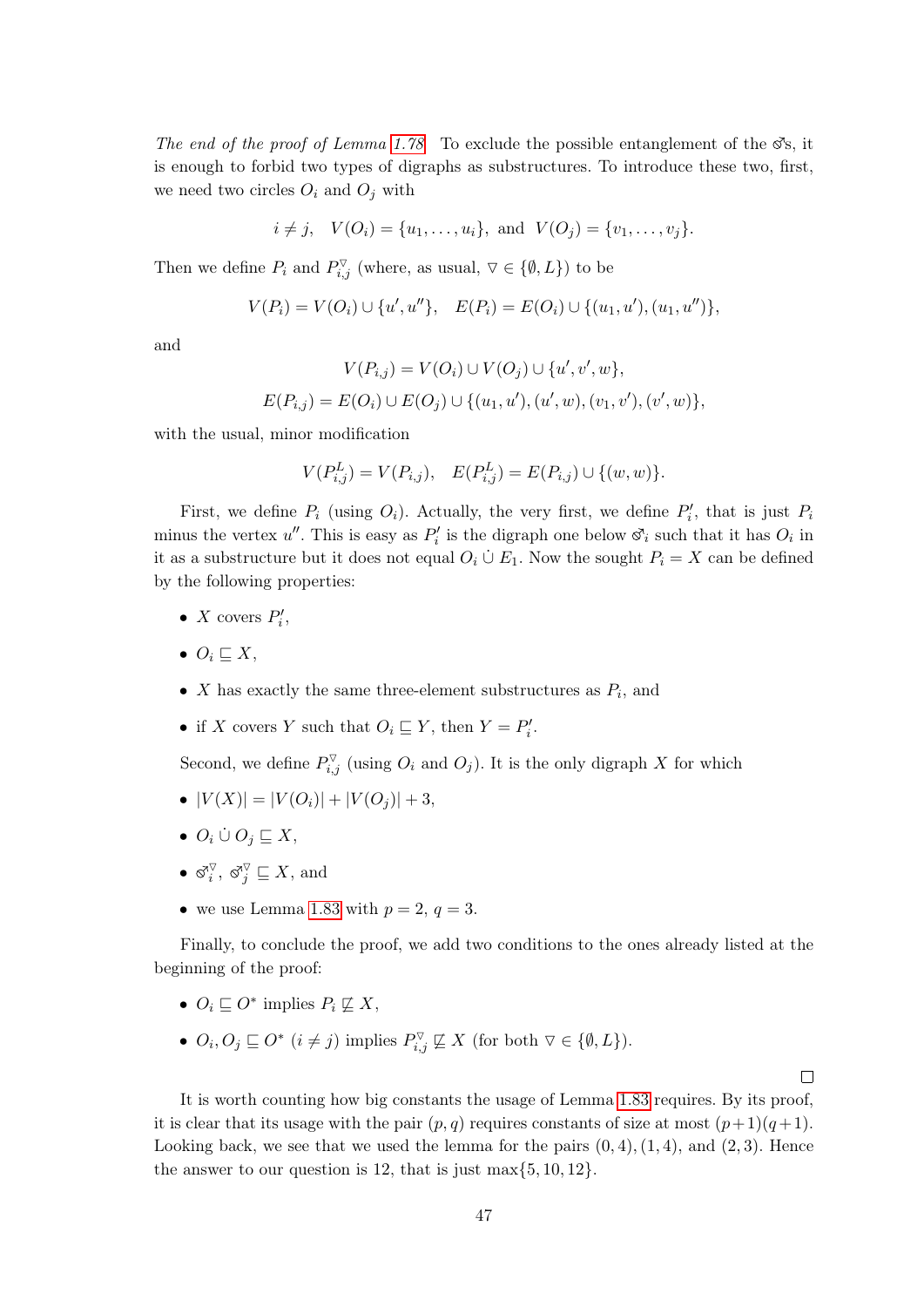# 1.4 Table of Notations

| Notation                                                                                                                                                                                                                                                                       | Number of     | Page number    |
|--------------------------------------------------------------------------------------------------------------------------------------------------------------------------------------------------------------------------------------------------------------------------------|---------------|----------------|
|                                                                                                                                                                                                                                                                                | item it is in |                |
|                                                                                                                                                                                                                                                                                |               | 8              |
|                                                                                                                                                                                                                                                                                |               | 8              |
|                                                                                                                                                                                                                                                                                |               | 8              |
| $\triangleq$                                                                                                                                                                                                                                                                   | 1.33          | 19             |
| $\frac{1}{\Xi, \Xi}$<br>$\frac{C}{G},$<br>$=\stackrel{C}{G}$                                                                                                                                                                                                                   | 1.33          | 19             |
| $\overline{(.)_{CD}}$                                                                                                                                                                                                                                                          | 1.47          | 26             |
| $\vec{\sigma_n}$                                                                                                                                                                                                                                                               | 1.26          | 17             |
|                                                                                                                                                                                                                                                                                | 1.26          | 17             |
| $\overline{\sigma^L_n}$<br>$\sigma^L_{i,j}$                                                                                                                                                                                                                                    | $1.27\,$      | 17             |
| $\overrightarrow{S}_i \rightarrow \overrightarrow{S}_j$ $\overrightarrow{S}_m, \overrightarrow{S}_m^L$ $\overrightarrow{S}_n^{\square} \rightarrow \overrightarrow{S}_m^{\triangledown}$ $\overrightarrow{S}_n^{\square} \leftrightarrow \overrightarrow{S}_m^{\triangledown}$ | 1.39          | 23             |
|                                                                                                                                                                                                                                                                                | 1.75          | 41             |
|                                                                                                                                                                                                                                                                                | 1.75          | 41             |
|                                                                                                                                                                                                                                                                                | 1.75          | 41             |
| $\overline{A}$                                                                                                                                                                                                                                                                 |               | 11             |
| $\overline{\mathbf{A}}$                                                                                                                                                                                                                                                        |               | 11             |
| $(A, \alpha, B)$                                                                                                                                                                                                                                                               |               | 9              |
| $\boldsymbol{c}$                                                                                                                                                                                                                                                               | 1.56          | 34             |
| CD                                                                                                                                                                                                                                                                             |               | 9              |
| CD'                                                                                                                                                                                                                                                                            | 1.3           | 10             |
| $\mathcal{D}$                                                                                                                                                                                                                                                                  |               | $\overline{7}$ |
| $\overline{\mathcal{D}'}$                                                                                                                                                                                                                                                      | 1.4           | 12             |
| $\overline{\mathfrak{E}}$                                                                                                                                                                                                                                                      | 1.16          | 15             |
| $\overline{\mathfrak{E}_+}$                                                                                                                                                                                                                                                    | 1.20          | 16             |
| $\overline{E(G)}$                                                                                                                                                                                                                                                              |               | 8              |
| ${\bf E}_1$                                                                                                                                                                                                                                                                    | $1.3\,$       | 10             |
| $E_n$                                                                                                                                                                                                                                                                          | 1.11          | 14             |
| $F_{\alpha}(n,m)$                                                                                                                                                                                                                                                              | 1.43          | 25             |
| $\mathcal{F}(n,m)$                                                                                                                                                                                                                                                             | 1.43          | 25             |
| $E_n$                                                                                                                                                                                                                                                                          | 1.11          | 14             |
| $\mathbf{f}_1, \, \mathbf{f}_2$                                                                                                                                                                                                                                                | $1.3\,$       | 10             |
| $F_n$                                                                                                                                                                                                                                                                          | 1.11          | 14             |
| $\frac{G^T}{G_N^{O^*}}$                                                                                                                                                                                                                                                        |               | 8              |
|                                                                                                                                                                                                                                                                                | $1.72\,$      | 40             |
| $G \to l(G)$                                                                                                                                                                                                                                                                   | 1.64          | 35             |
| $G \stackrel{\alpha}{\leftarrow} O^*$                                                                                                                                                                                                                                          | 1.77          | 42             |
| $\overline{(G \stackrel{\alpha}{\leftarrow} O^*)_s}$                                                                                                                                                                                                                           | 1.79          | 42             |
| $G \stackrel{v}{\leftarrow} O_n^*$                                                                                                                                                                                                                                             | 1.37          | 23             |
| hom(A, B)                                                                                                                                                                                                                                                                      |               | 9              |
| $\mathbf{I}_2$                                                                                                                                                                                                                                                                 | 1.3           | 10             |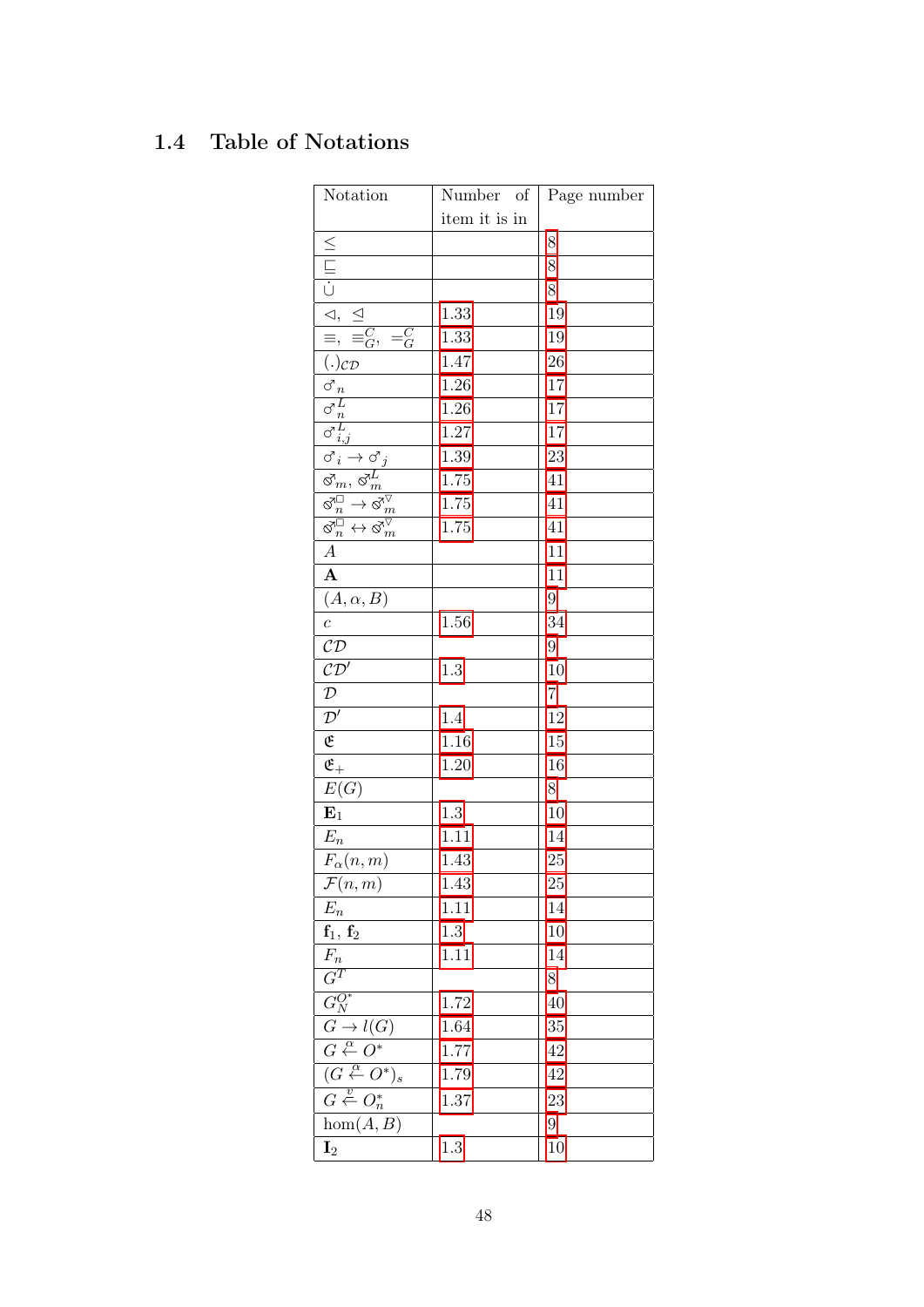| Notation                                                                                                                             | Number of     | Page number |
|--------------------------------------------------------------------------------------------------------------------------------------|---------------|-------------|
|                                                                                                                                      | item it is in |             |
| $I_n$                                                                                                                                | 1.12          | 14          |
| IO-graph, IO                                                                                                                         | $1.57\,$      | 34          |
| l                                                                                                                                    | $1.56\,$      | 34          |
| $\mathfrak{L}$                                                                                                                       | 1.16          | 15          |
| $\overline{L}_{\rightarrow}$                                                                                                         | 1.63          | 35          |
| $\frac{L_n}{L(.)}$                                                                                                                   | 1.12          | 14          |
|                                                                                                                                      | $1.13\,$      | 14          |
| $\mathcal{L}(.)$                                                                                                                     | $1.13\,$      | 14          |
| M                                                                                                                                    | 1.19          | 15          |
| M(.)                                                                                                                                 | 1.14          | 14          |
| $\overline{\mathcal{M}}(.)$                                                                                                          | 1.14          | 14          |
| $\overline{\mathcal{O}}$                                                                                                             | 1.17          | 15          |
| $\mathcal{O}_{\cup}$                                                                                                                 | 1.19          | 15          |
| $\overline{O_n}$                                                                                                                     | $1.12\,$      | 14          |
|                                                                                                                                      | 1.24          | 17          |
|                                                                                                                                      | 1.23          | 16          |
| $\overline{\frac{\mathcal{O}_n^{\rightarrow}}{\mathcal{O}_n^*}}$<br>$\overline{\mathcal{O}_n^*}$<br>$\overline{\mathcal{O}_{n,L}^*}$ | $1.29\,$      | 17          |
|                                                                                                                                      | 1.28          | 17          |
| $\overline{O}_{i,\underline{i}}$                                                                                                     | 1.41          | 24          |
| $O_{i\rightarrow j}$                                                                                                                 | 1.30          | 19          |
| $ob(\mathcal{C})$                                                                                                                    |               | 9           |
| V(G)                                                                                                                                 |               | 8           |
| $\mathcal{W}$                                                                                                                        | 1.32          | 19          |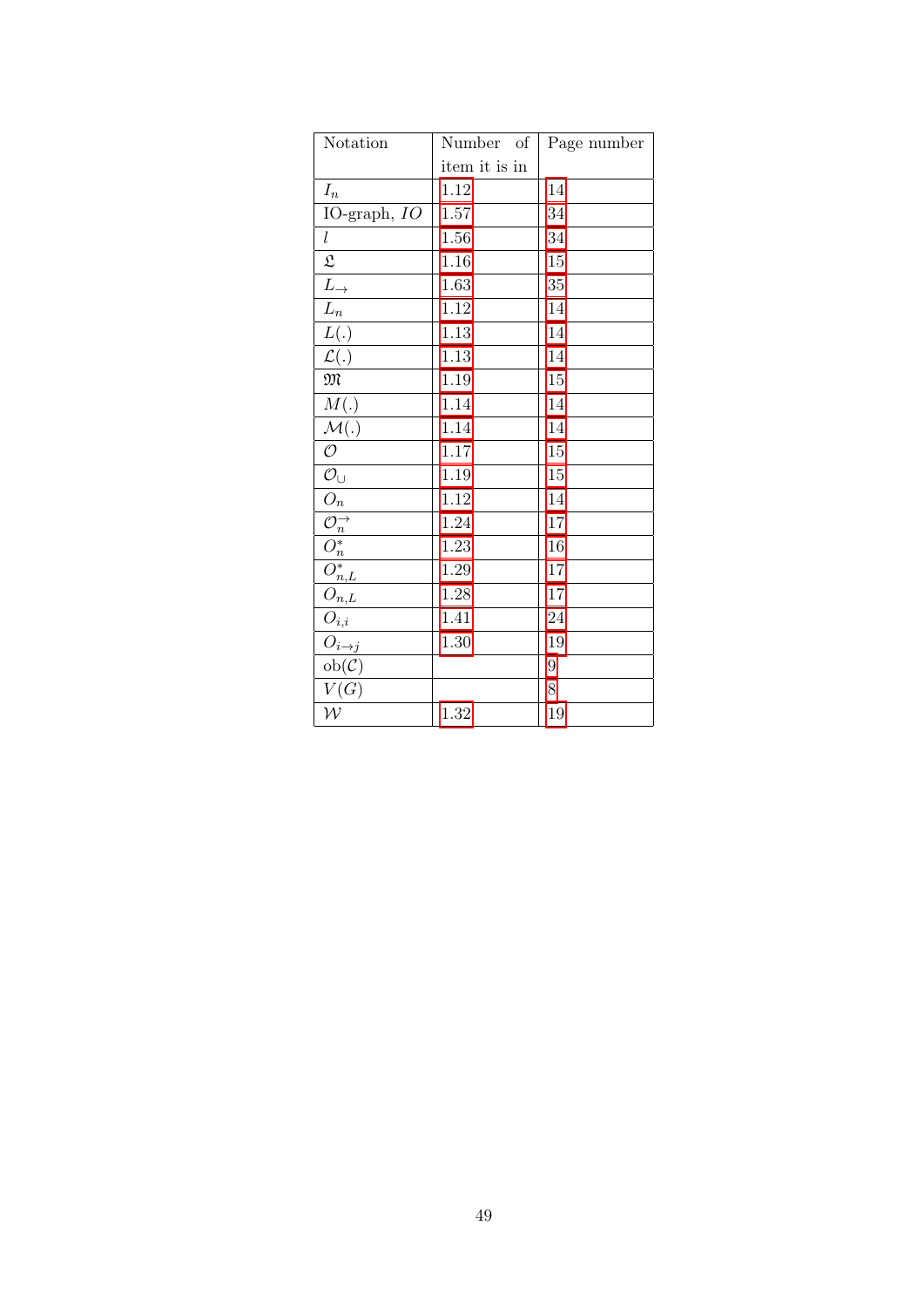## Chapter 2

# On Finite Generability of Clones of Finite Posets

### 2.1 Introduction

Let F be a set of operations on a set A. We call F a *clone* if it is closed under composition and contains the projections. A subset of a clone is called a *subclone* if it is closed under composition and contains the projections. On a set A the subclones of the clone of all operations of A form a lattice, the lattice of clones on A.

A generating set of a clone F is a subset of F from which every element of F is obtained by the use of composition and projections. A clone is finitely generated if it has a finite generating set. In this chapter we study certain clones related to finite posets. Our main goal is to decide if these clones are finitely generated.

We say that an *n*-ary operation f on A preserves a k-ary relation R on A, if by applying f componentwise to any  $r_1, \ldots, r_n \in R$  the resulting k-tuple also is in R. Clearly, for any set of relations  $S$  on  $A$ , the set of operations that preserve all of the relations of  $S$  is a clone. The operations that preserve the one element subsets of their base sets are called idempotent.

Let  $P$  be a partially ordered set, a *poset* for short. An operation  $f$  on the base set of P is called monotone if f preserves the ordering  $\leq$  of P. Then we also say that P admits the operation f. For a finite poset P, let  $\mathcal{C}(P)$  and  $\mathcal{I}(P)$  denote the clone of monotone operations of  $P$  and the clone of idempotent monotone operations of  $P$ , respectively. We call  $\mathcal{C}(P)$  the clone of P and  $\mathcal{I}(P)$  the idempotent clone of P.

A clone is called maximal if it is a coatom in the lattice of clones. In [\[13\]](#page-73-2) Rosenberg proved that there are only six types of maximal clones in the lattice of clones on a finite set. Later the clones of five types of them were shown to be finitely generated. The clones of the sixth type are the clones of bounded posets. A poset is bounded if it has a smallest and a largest element. On the finite generability of clones of bounded posets only partial results were obtained so far.

An n-ary operation f,  $n \geq 3$ , is a near unanimity operation if it satisfies the identities

$$
f(x, y, \dots, y) = f(y, x, \dots, y) = \dots = f(y, y, \dots, x) = y.
$$

Notice that the near unanimity operations are idempotent. It is well known that on a finite set any clone that contains an n-ary near unanimity operation is finitely generated. In  $[1]$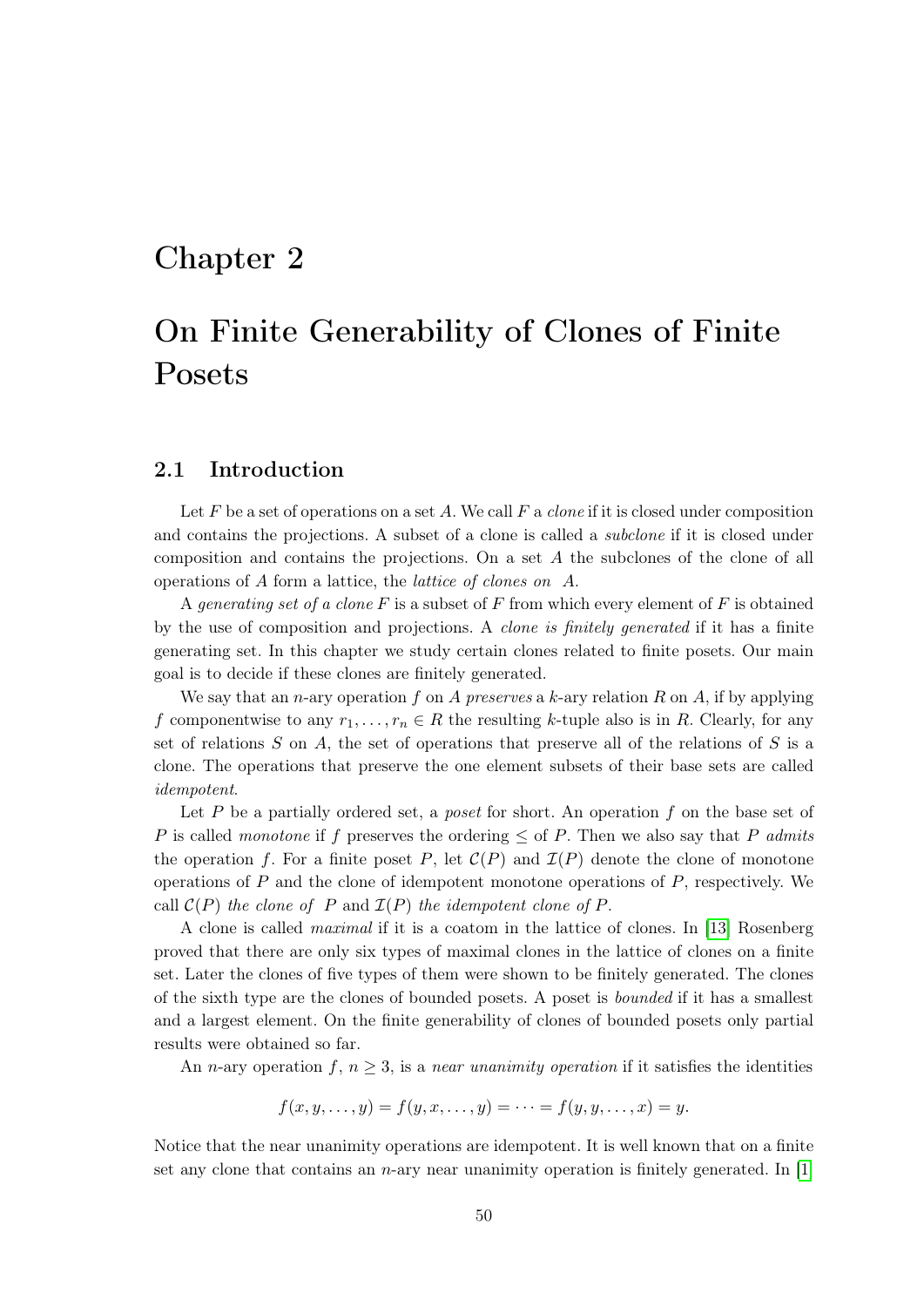Demetrovics, Hannák and Rónyai proved that by deleting any convex subset of a finite lattice we obtain a poset whose clone contains a near unanimity operation. A fence is a finite poset of height 1 whose covering graph is a path. The *linear sum*  $P+Q$  *of two posets* P and Q is the poset whose base set is the union of the base sets of P and Q, and whose ordering is defined by  $a \leq b$  iff either  $a \in P$  and  $b \in Q$  or  $a \leq b$  in P or  $a \leq b$  in Q. Let **k** denote the k-element antichain. If F is a fence, then  $1+2+F+2+1$  is a called a locked fence. Fences and locked fences also admit a near unanimity operation. It is easy to see that the class of finite posets whose clones contain near unanimity operations is closed under retract and finite product. A *retract* of a poset  $P$  is a poset  $R$  that is isomorphic to the image of a unary monotone operation f on P where  $f^2 = f$ .

It is an open question if besides the finite bounded posets that admit a near unanimity operation there are other types of finite bounded posets whose clones are finitely generated. If we drop the boundedness condition in this question, then the answer is positive. A crown is a poset of height 1 whose covering graph is a cycle. In [\[2\]](#page-73-4) Demetrovics and Rónyai proved that the clone of any crown is finitely generated. It is well known, on the other hand, that the idempotent clone of any crown contains only projections, hence its clone does not contain a near unanimity operation.



<span id="page-51-0"></span>Figure 2.1: Posets  $T$ ,  $H$ , and  $N$ 

In his famous paper  $[14]$  Tardos proved that the clone of the eight element poset T in Figure [2.1](#page-51-0) is not finitely generated. His result was generalized by Zádori in [\[18\]](#page-74-1). A finite poset P is series-parallel if the four element poset  $N$  in Figure [2.1](#page-51-0) is not an induced subposet of P. In [\[18\]](#page-74-1) it was proved that for a series-parallel poset P,  $\mathcal{C}(P)$  is finitely generated if and only if none of the posets  $T$ ,  $H$  in Figure [2.1](#page-51-0) and the dual of  $H$  are retracts of  $P$ . A natural question arises: is it true that if the clone of a finite poset is finitely generated, then the clone of any of its retracts is finitely generated. We are not able to answer even the simpler question: is it true that if T or H is a retract of a finite poset P, then  $\mathcal{C}(P)$  is non-finitely generated.

The aim of this chapter is to establish the non-finitely generated (or finitely generated) property for clones of posets in new classes of finite posets. We think that such results eventually may lead to a characterization of finite posets with non-finitely generated clones.

In Section [2.2](#page-52-0) we exhibit an infinite family of finite (bounded) posets which are not series-parallel and have non-finitely generated clones. Hence we get to new examples of non-finitely generated maximal clones. Let  $A_n$  be the poset obtained from the Boolean lattice with *n* atoms by removing its greatest element, and  $B_n$  the dual of  $A_n$ . Let  $C_{m,n}$  $A_m + 2 + B_n$  (see Fig. [2.2\)](#page-52-1). We shall prove that if  $m, n \geq 2$ , then  $\mathcal{C}(C_{m,n})$  and  $\mathcal{I}(C_{m,n})$ are non-finitely generated. An analogous proof shows that  $\mathcal{C}(2+B_n)$  and  $\mathcal{I}(2+B_n)$  where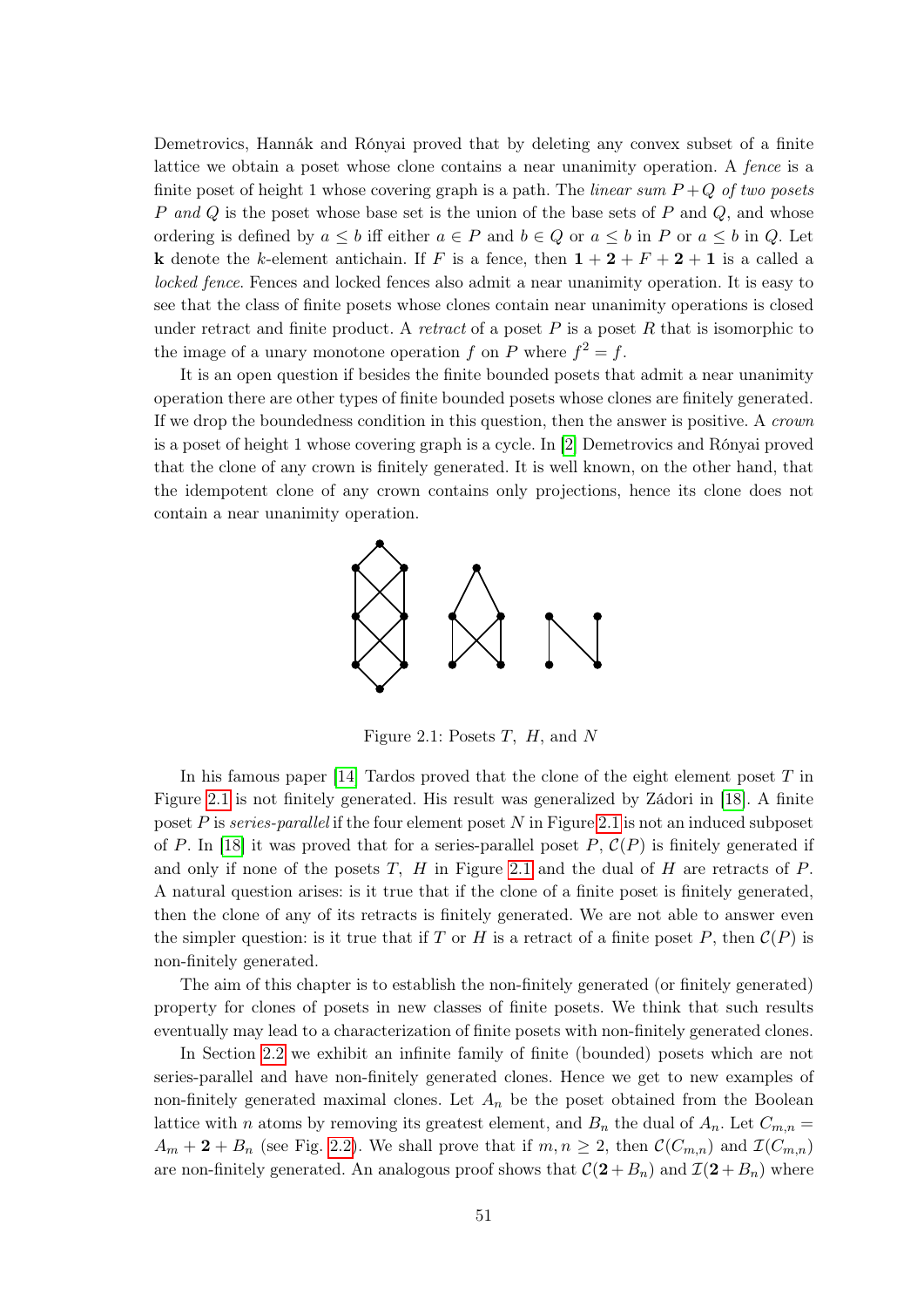

<span id="page-52-1"></span>Figure 2.2: The posets  $C_{2,2}$ ,  $C_{3,2}$ ,  $C_{2,3}$ , and  $C_{3,3}$ 

 $n \geq 2$  are not finitely generated. We note that each of the posets  $C_{m,n}$  where  $m, n \geq 2$ retracts onto T, and each of the  $2 + B_n$  where  $n \geq 2$  retracts onto H.

For any integer  $k \geq 2$ , let  $C_k$  denote the 2k-element crown. Let  $D_k$  denote the poset  $1+2+C_k+2+1$ . These posets were introduced by McKenzie in [\[11\]](#page-73-5) under the name of locked crowns. To settle the finite generability question for  $\mathcal{C}(D_k)$  when  $k \geq 3$  seems difficult and needs essentially new ideas beyond the scope of the ones in Tardos's seminal paper [\[14\]](#page-74-0). The poset  $D_2$  is series-parallel and hence, by [\[18\]](#page-74-1), its clone is non-finitely generated. When  $k \geq 3$ , then  $D_k$  is not series-parallel and it is not known whether  $\mathcal{C}(D_k)$  is finitely generated or not. Our investigations in this direction led to the results in Section [2.3.](#page-58-0)

We call an n-ary monotone operation f on a poset *ascending* if it is greater than or equal to some projection, that is there is an i such that  $f(x_1, \ldots, x_n) \geq x_i$  for all  $(x_1, \ldots, x_n)$ . We prove that the clones of bounded posets are generated by certain ascending idempotent monotone operations and the 0 and 1 constant operations. A consequence of this result is that if the clone of (ascending) idempotent operations of a finite bounded poset is finitely generated, then its clone is finitely generated as well. Another interesting consequence of our result is that if the clone of a finite bounded poset is finitely generated, then it has a three element generating set that consists of an ascending idempotent monotone operation and the 0 and 1 constant operations. Our result does not extend to half bounded finite posets: we prove that the clone of ascending idempotent operations of  $H$  is finitely generated but, as we mentioned above, the clone of  $H$  is not finitely generated.

Our investigations on the clone of  $D_k$  led us to seemingly simpler problems. Unfortunately, these problems turned out to be difficult ones, as well. For example, we are not able to decide whether the clone of ascending idempotent operations of  $1 + 2 + 2 + 1$  is finitely generated. Per se, it also remains an open question whether the clone of  $D_k$ ,  $k \geq 3$ , is finitely generated.

### <span id="page-52-0"></span>2.2 Classes of Finite Posets with Non-Finitely Generated Clones

In this section we shall prove that the clones and the idempotent clones of the posets  $C_{m,n}$ ,  $A_n + 2$  and  $2 + B_n$  where  $m, n \geq 2$  are not finitely generated. We require some basic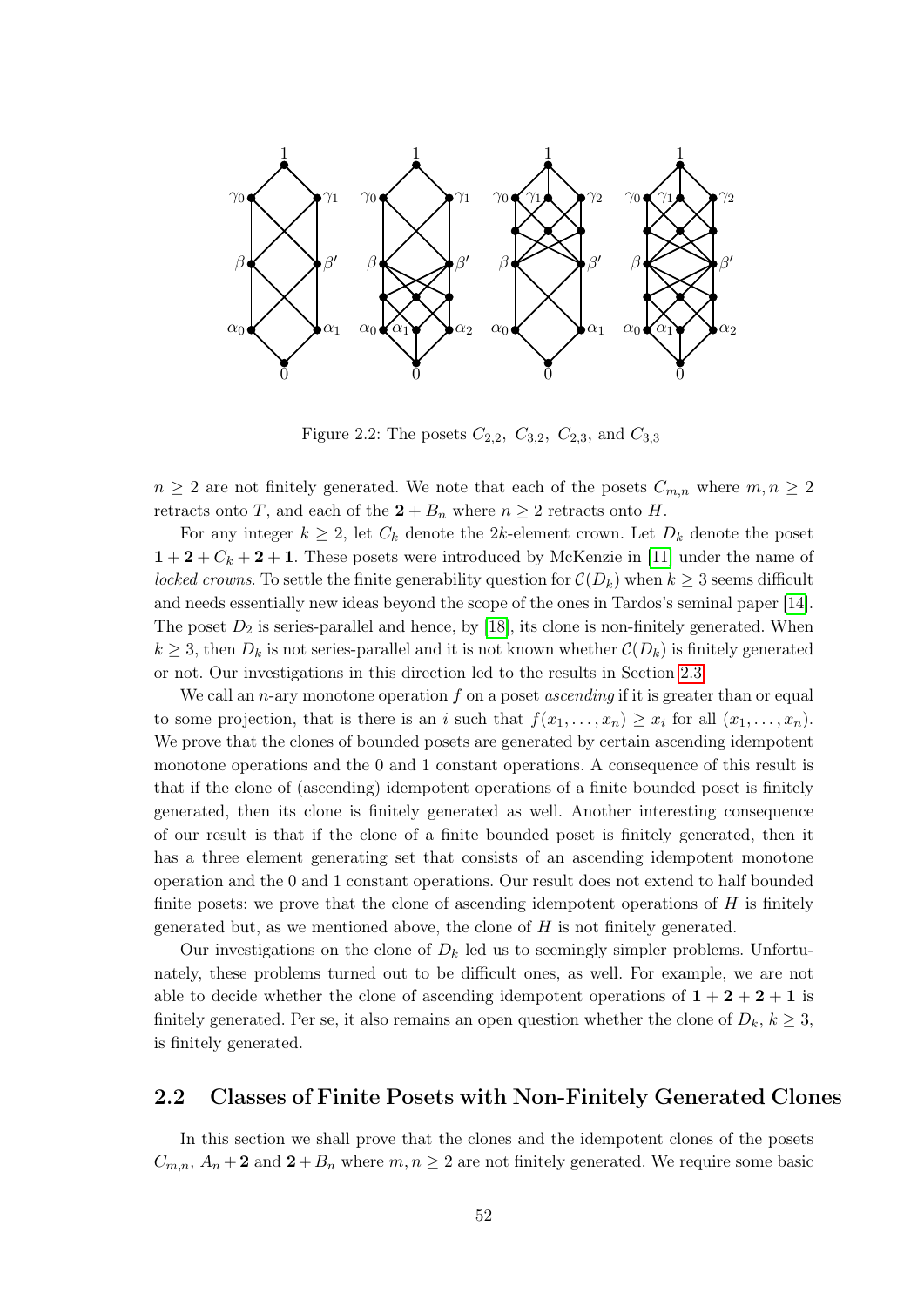definitions to proceed.

For two posets O and P, the partial mappings  $f : O \to P$  are called P-colorings of O. If f is a P-coloring of a poset O, then we call the pair  $(O, f)$  a P-colored poset. The P-colored poset  $(O, f)$  is called P-extendible if there exists a fully defined monotone extension of f to O. We say that a poset O' is *contained* in an other poset O if the ordering relation of O' is contained in the ordering relation of O. A P-colored poset  $(0, f)$  is called a P-obstruction if  $(O, f)$  is not extendible, but for all posets O' properly contained in O,  $(O', f|_{O'})$  is extendible. An *obstruction is trivial* if it has two elements or, equivalently, has no non-colored elements. We note that if  $O$  is connected, then in the preceding definition it suffices to take those  $O'$  that are obtained from  $O$  by deleting a single covering edge. Clearly, every finite non-extendible colored poset contains an obstruction. Later throughout the text, we frequently use the notation  $P \setminus S$  where P is a poset and either S is a subset of elements of P or S only contains a covering edge of P. In these cases,  $P \setminus S$  denotes the poset remaining from  $P$  after removing the elements of  $S$  and all edges incident with the elements in  $S$ , or removing the covering edge of  $S$  from  $P$ , respectively.

First we describe the  $B_n$ -obstructions. By Proposition 1.12 and Theorem 2.2 in [\[19\]](#page-74-2) each non-trivial  $B_n$ -obstruction consists of a single non-colored element that is covered by the colored elements of the obstruction. By taking into account the definition of obstruction we have the following.

<span id="page-53-1"></span>**Theorem 2.1.** Every non-trivial  $B_n$ -obstruction consists of a single non-colored element that is covered by the colored elements of the obstruction. The colors of the colored elements form an antichain in  $B_n$  such that their intersection does not exist in  $B_n$  and the intersection of all but any one of them does exist in  $B_n$ .

Observe that the number of colored elements of a non-trivial  $B_n$ -obstruction is at most n, and if the set of colors of a  $B_n$ -obstruction is contained in the set of coatoms of  $B_n$ , then it is equal to it. It also follows that the set of colors of any  $B_n$ -obstruction with n-colored elements is equal to the set of coatoms of  $B_n$ . We need the following result, see Theorem 3.3 in [\[19\]](#page-74-2).

<span id="page-53-0"></span>**Theorem 2.2.** Let P be a finite poset and B a poset whose obstructions have at most one non-colored element. Let  $P' = P + B$ . Then every non-trivial P'-obstruction is in one of the following form:

- $(i)$  a P-obstruction in which every maximal element is colored,
- (ii) a B-obstruction in which every minimal element is colored, or
- (iii) it is obtained from a P-obstruction  $(O, f)$  such that to each non-colored maximal element of  $(O, f)$  we glue a B-obstruction with a non-colored minimal element at its minimal element, possibly identifying some colored maximal elements of the same color after the gluing.

We note that part (i) is a special case of part (iii), when the P-obstruction  $(O, f)$  has only colored maximal elements. For a more interesting use of part *(iii)* we provided an example in Figure [2.3.](#page-54-0)

We remark that the obstructions of the two element antichain  $\{\beta, \beta'\}$  are the colored fences whose only colored elements are their two endpoints colored by  $\beta$  and  $\beta'$ , respectively.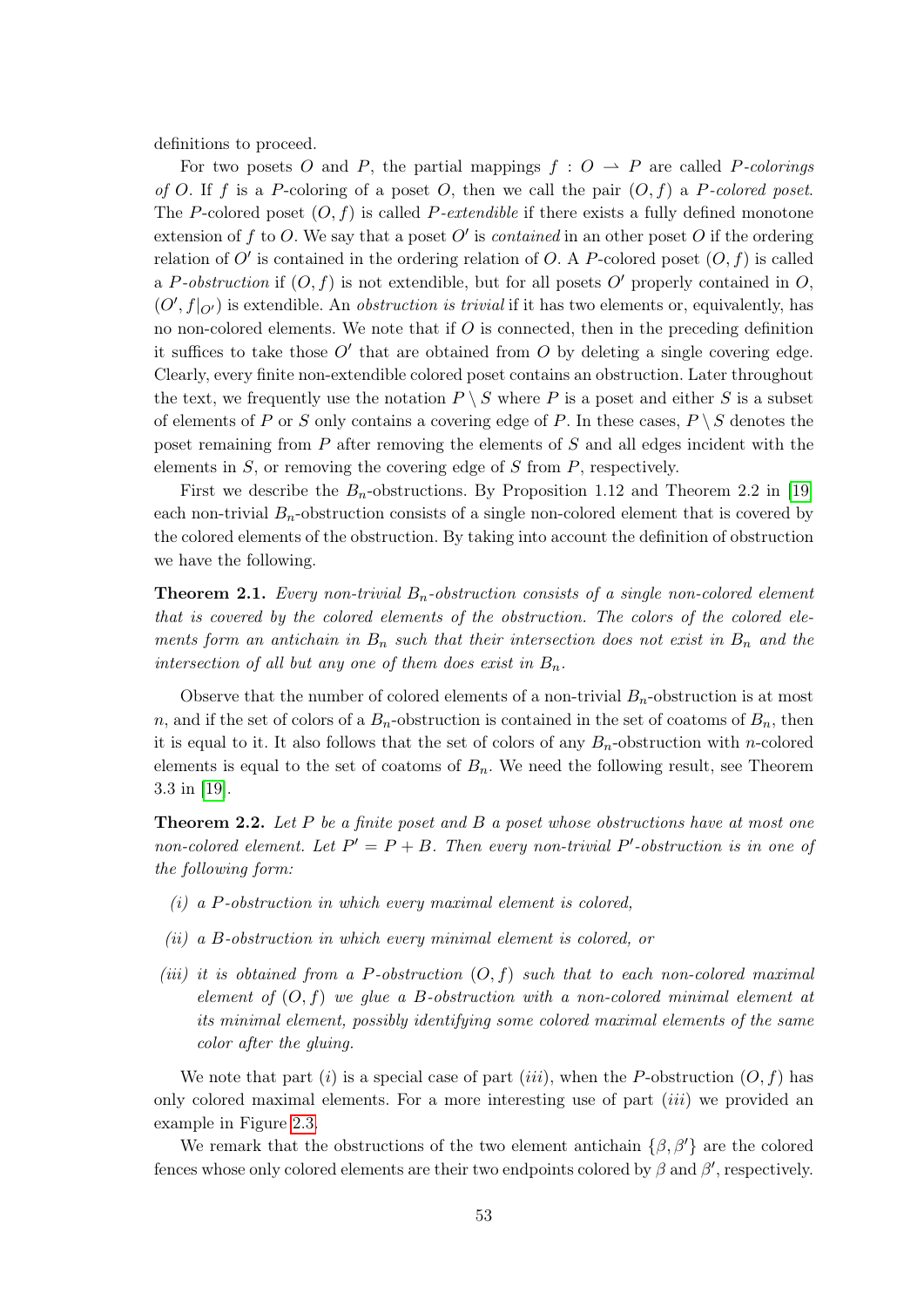

<span id="page-54-0"></span>Figure 2.3: An example of construction (iii) in Theorem [2.2](#page-53-0)

By this remark, the preceding two theorems and their dual, we obtain a description of the  $C_{m,n}$ -obstructions. From now on, we refer to the members of the two element antichain in the definition (in the middle) of  $C_{m,n}$  as  $\beta$  and  $\beta'$ .

<span id="page-54-1"></span>**Corollary 2.3.** Every non-trivial  $C_{m,n}$ -obstruction is obtained from a colored fence  $(O, f)$ whose endpoints are colored by  $\beta$  and  $\beta'$  such that to each non-colored maximal element of  $(O, f)$  we glue a non-trivial  $B_n$ -obstruction and to each non-colored minimal element of  $(O, f)$  we glue a non-trivial  $A_m$ -obstruction, possibly identifying some colored maximal elements of the same color and some colored minimal elements of the same color after the gluing.

Now, we are set to prove the main theorem of the section. Our proof is analogous to that of Tardos, hence we advise the reader to consult Tardos's original paper [\[14\]](#page-74-0) before getting into the proof of our theorem.

<span id="page-54-2"></span>**Theorem 2.4.** If m,  $n \geq 2$ , then the clone of  $C_{m,n}$  and the idempotent clone  $C_{m,n}$  are non-finitely generated.

*Proof.* First we prove that the clone of  $C_{m,n}$  is not finitely generated. For every  $k \geq 4$  we shall define a relation R such that all  $\lfloor k/2 \rfloor$ -ary monotone operations of  $C_{m,n}$  preserve R but there is a monotone operation of  $C_{m,n}$  that does not preserve R. Then, clearly, for every  $k \geq 4$ ,  $\mathcal{C}(C_{m,n})$  is not generated by the  $[k/2]$ -ary operations. Thus,  $\mathcal{C}(C_{m,n})$  is not finitely generated.

The relation R is defined by the help of the poset Q in Figure [2.4.](#page-55-0) For every  $k \geq 4$ , poset Q consists of

(i) the fence  $y, w_1, w_2, \ldots, w_{2k-1}, y'$ ,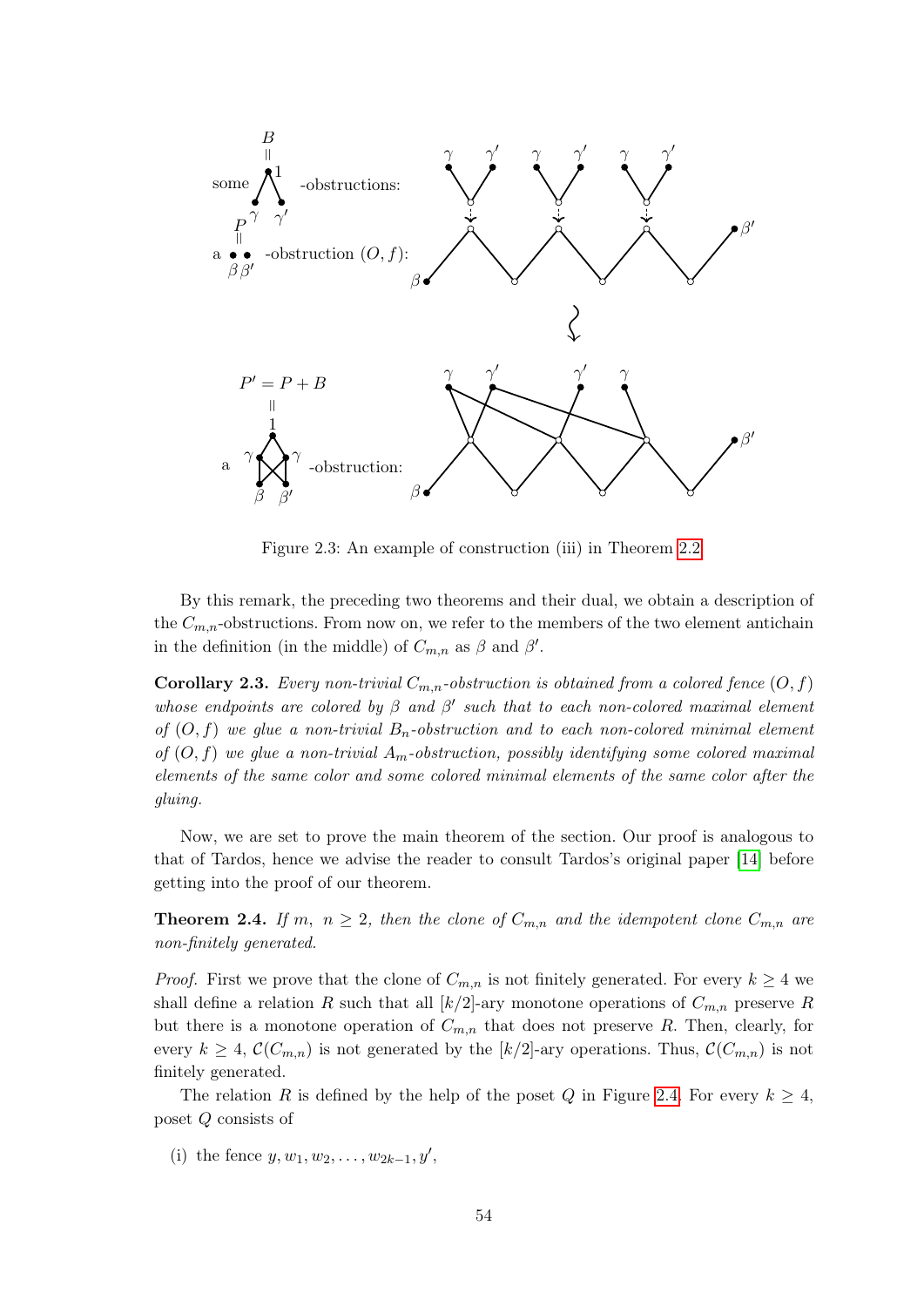

<span id="page-55-0"></span>Figure 2.4: Poset Q

- (ii) the minimal elements  $x_0, x_2, \ldots, x_{m-1}$  that are all lower covers of the minimal elements  $w_1, w_3, \ldots, w_{2k-1}$  of the fence,
- (iii) the maximal elements  $v_1, v_2, \ldots, v_{n-1}$  that all cover the maximal elements  $w_2, w_4$ ,  $\ldots$ ,  $w_{2k-2}$  of the fence,
- (iv) the maximal elements  $z_1, z_2, \ldots, z_{k-1}$  such that  $z_i$  uniquely covers  $w_{2i}$  for  $1 \leq i \leq$  $k-1$ , and
- (v) two isolated elements  $z_0$  and  $z_k$ .

Suppose f is a partial map from Q to  $C_{m,n}$  whose domain is the set of extremal elements of Q. For every  $0 \leq j \leq k$  we set  $f_j(z_i) = f(z_{i+j})$  for all  $0 \leq i \leq k$  where the indices are meant modulo  $k + 1$ , and  $f_i(x) = f(x)$  where x is extremal and  $x \neq z_0, \ldots, z_k$ .

Now, we define  $R_i$  to be the  $(m+n+k+2)$ -ary relation that consists of those partially defined maps f on Q whose domains are the set of extremal elements of  $Q, (Q \setminus \{e\}, f_i)$ is extendible for every  $0 \leq j \leq k$  and covering edge e of Q, and  $(Q, f_i)$  is extendible. We note that the  $R_i$  are preserved by the monotone operations of  $C_{m,n}$ . Let  $R = \cup_{i=0}^k R_i$ . We conceive each element  $f \in R$  as an  $(m + n + k + 2)$ -tuple (a column vector) of the form

<span id="page-55-1"></span>
$$
(f(x_0),...,f(x_{m-1}),f(y),f(y'),f(z_0),...,f(z_k),f(v_1),...,f(v_{n-1})).
$$
\n(2.1)

First, we prove that the  $\lfloor k/2 \rfloor$ -ary operations of  $C_{m,n}$  preserve R. This follows from the fact that for any  $\lfloor k/2 \rfloor$  elements in R there is an i such that  $R_i$  contains all of these elements. To prove this we show that any element f of R is contained by  $k-1$  of the  $R_i$ . Suppose that f is in R but not in any of  $R_{i_0}, R_{i_1}$  and  $R_{i_2}$  where  $i_0, i_1$  and  $i_2$  are pairwise different indices. This implies that  $(Q \setminus \{z_0, z_k\}, f_{i_0})$  is an obstruction. Hence - by the use of Corollary [2.3,](#page-54-1) the second remark after Theorem [2.1](#page-53-1) and its dual - up to a symmetry of  $C_{m,n}$ 

$$
f_{i_0}(x_0) = \alpha_0, \dots, f_{i_0}(x_{m-1}) = \alpha_{m-1}, \ f_{i_0}(y) = \beta, f_{i_0}(y') = \beta',
$$
  

$$
f_{i_0}(z_1) = \dots = f_{i_0}(z_{k-1}) = \gamma_0, \ f_{i_0}(v_1) = \gamma_1, \dots, f_i(v_{n-1}) = \gamma_{n-1}
$$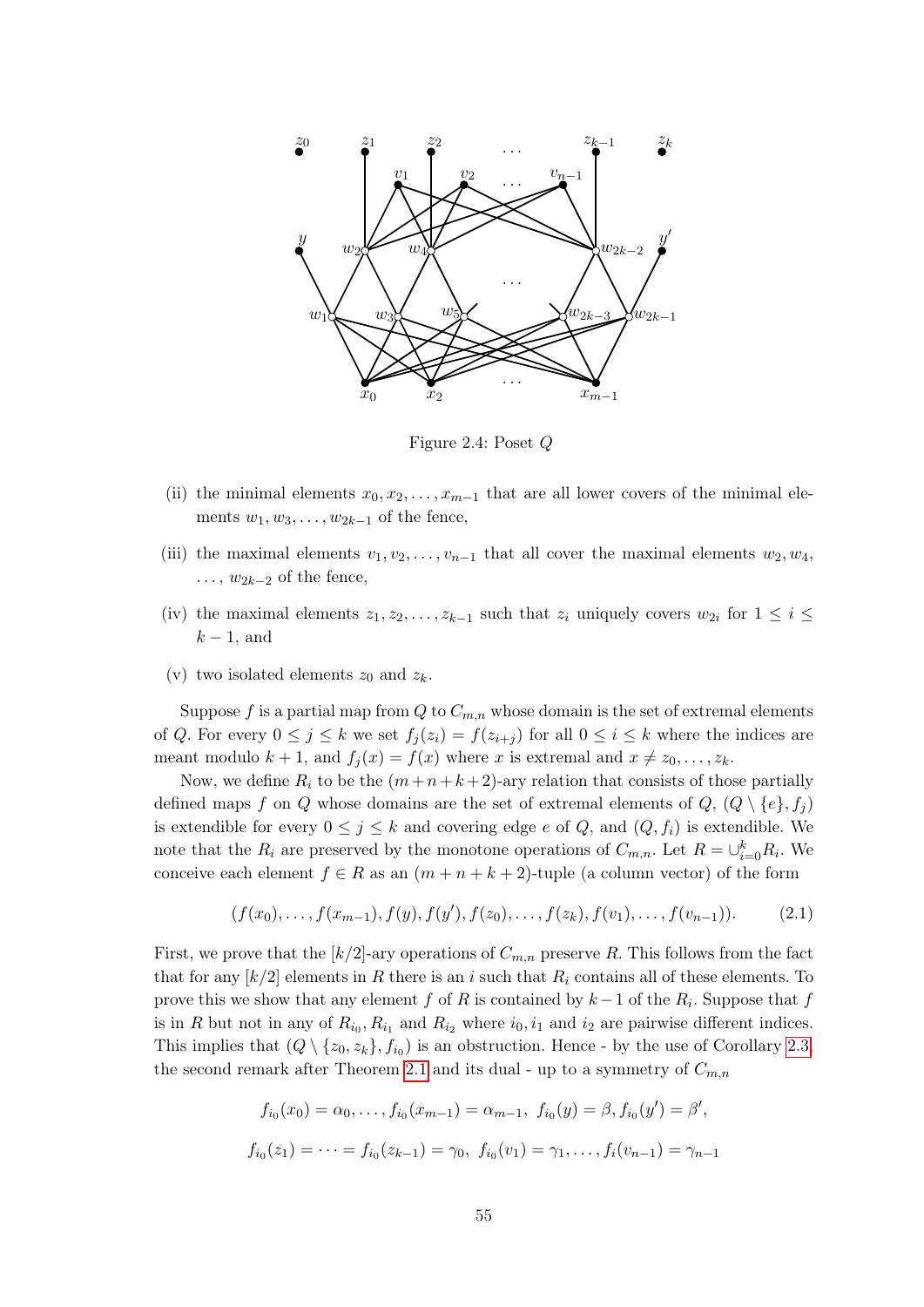where the  $\alpha_j$  are the atoms of  $A_m$ ,  $\{\beta,\beta'\}=2$  is the two element antichain in the middle of  $C_{m,n}$ , and the  $\gamma_l$  are the coatoms of  $B_n$ . We similarly have

$$
f_{i_1}(z_1) = \cdots = f_{i_1}(z_{k-1}) = \gamma_0
$$
 and  $f_{i_2}(z_1) = \cdots = f_{i_2}(z_{k-1}) = \gamma_0$ .

So by the definition of the  $f_i$ ,  $f_{i_0}(z_0) = f_{i_0}(z_k) = \gamma_0$  also holds. Hence f is not in any of the  $R_i$ , which contradicts  $f \in R$ . Thus, f is contained by  $k-1$  of the  $R_i$ . Therefore, for any choice of  $\lfloor k/2 \rfloor$  elements in R there exists a j such that  $R_j$  contains them. Hence, any  $[k/2]$ -ary monotone operation of  $C_{m,n}$  preserves R.

| $m+2$ rows                                           | $\alpha_0$     | $\alpha_0$     |             |                        |                      |                |              |             |              |                        |            | $\alpha_0$     | $\alpha_0$     |
|------------------------------------------------------|----------------|----------------|-------------|------------------------|----------------------|----------------|--------------|-------------|--------------|------------------------|------------|----------------|----------------|
|                                                      |                |                |             |                        |                      |                |              |             |              |                        |            |                |                |
|                                                      | $\alpha_{m-1}$ | $\alpha_{m-1}$ |             |                        |                      |                |              |             |              |                        |            | $\alpha_{m-1}$ | $\alpha_{m-1}$ |
|                                                      | β              | β              |             |                        | B                    | $\beta$        | $\mathbf{1}$ | 1           |              |                        |            | 1              | 13             |
|                                                      | $\beta'$       | $\beta'$       |             |                        | $\beta'$             | $\beta'$       | $\mathbf{1}$ | 1           |              |                        |            | 1              | $\beta'$       |
| rows<br>$\frac{1}{+}$<br>جح                          | $\mathbf{1}$   | $\gamma_0$     | $\gamma_0$  | .                      | $\gamma_0$           | $\gamma_0$     | $\mathbf 1$  | $\beta$     | $\gamma_0$   | .                      | $\gamma_0$ | $\beta'$       | $\gamma_0$     |
|                                                      | $\gamma_0$     | $\mathbf{1}$   | $\gamma_0$  | $\cdots$               | $\gamma_0$           | $\gamma_0$     | $\beta'$     | $\mathbf 1$ | $\beta$      | .                      | $\gamma_0$ | $\gamma_0$     | $\gamma_0$     |
|                                                      | $\gamma_0$     | $\gamma_0$     | $\mathbf 1$ | $\cdots$               | $\gamma_0$           | $\gamma_0$     | $\gamma_0$   | $\beta'$    | $\mathbf{1}$ | .                      | $\gamma_0$ | $\gamma_0$     | $\gamma_0$     |
|                                                      |                |                |             | $\ddot{\phantom{a}}$ . | $\ddot{\phantom{a}}$ | $\ddot{\cdot}$ |              |             | Ì.           | $\ddot{\phantom{a}}$ . |            |                |                |
|                                                      | $\gamma_0$     | $\gamma_0$     | $\gamma_0$  | .                      | 1                    | $\gamma_0$     | $\gamma_0$   | $\gamma_0$  | $\gamma_0$   | .                      | 1          | $\beta$        | $\gamma_0$     |
|                                                      | $\gamma_0$     | $\gamma_0$     | $\gamma_0$  | $\cdots$               | $\gamma_0$           | $\mathbf{1}$   | $\beta$      | $\gamma_0$  | $\gamma_0$   | .                      | $\beta'$   | 1              | $\gamma_0$     |
| rows<br>$\overline{\phantom{0}}$<br>$\boldsymbol{n}$ | $\gamma_1$     | $\gamma_1$     |             |                        |                      |                |              |             |              |                        |            | $\gamma_1$     | $\gamma_1$     |
|                                                      | $\gamma_2$     | $\gamma_2$     |             |                        |                      |                |              |             |              |                        |            | $\gamma_2$     | $\gamma_2$     |
|                                                      |                |                |             |                        |                      |                |              |             |              |                        |            |                |                |
|                                                      | $\gamma_{n-1}$ | $\gamma_{n-1}$ |             |                        |                      |                |              |             |              |                        |            | $\gamma_{n-1}$ | $\gamma_{n-1}$ |

<span id="page-56-0"></span>Figure 2.5: The matrix defining  $q$ 

Let g be the partial function from  $C_{m,n}^{2(k+1)}$  to  $C_{m,n}$  defined by the  $(k+m+n+2) \times (2k+3)$ -matrix in Figure [2.5](#page-56-0) such that for each row g assigns the  $(2k+3)$ -th component to the  $2(k+1)$ -tuple determined by the first  $2(k+1)$  components of the row. As we mentioned earlier, we conceive each element  $f \in R$  as a column vector of the form [\(2.1\)](#page-55-1). Notice then that the first  $2(k + 1)$  columns of the matrix in Figure [2.5](#page-56-0) are in R, and the last column is not in R. We shall prove that the colored poset  $(C_{m,n}^{2(k+1)}, g)$  is extendible. Then any extension of g is a monotone  $2(k + 1)$ -ary operation of  $C_{m,n}$  that does not preserve R, which concludes the proof of the first part of the theorem.

So it remains to prove that  $(C_{m,n}^{2(k+1)}, g)$  is extendible. Suppose that  $(C_{m,n}^{2(k+1)}, g)$  is not extendible. Then it contains an obstruction  $(O, g')$ . We invoke Corollary [2.3,](#page-54-1) the first remark after Theorem [2.1](#page-53-1) and its dual. Since g is monotone on its domain,  $(O, g')$  is obtained by adding some suitable colored elements to a colored fence whose endpoints are colored by  $\beta$  and  $\beta'$ , respectively. In particular, the endpoints colored by  $\beta$  and  $\beta'$  are maximal in  $O$ , for otherwise one of these elements would be below an element colored by  $\gamma_0$ , which is impossible by the definition of g. As the set of colors of  $(O, g')$  is determined by g, each minimal non-colored element of the fence has a lower cover colored by  $\alpha_i$  for all  $0 \leq i \leq m-1$  and each maximal non-colored element of the fence has an upper cover colored by a  $\gamma_j$  for all  $0 \leq j \leq n-1$ . Observe that all rows with a last component  $\gamma_0$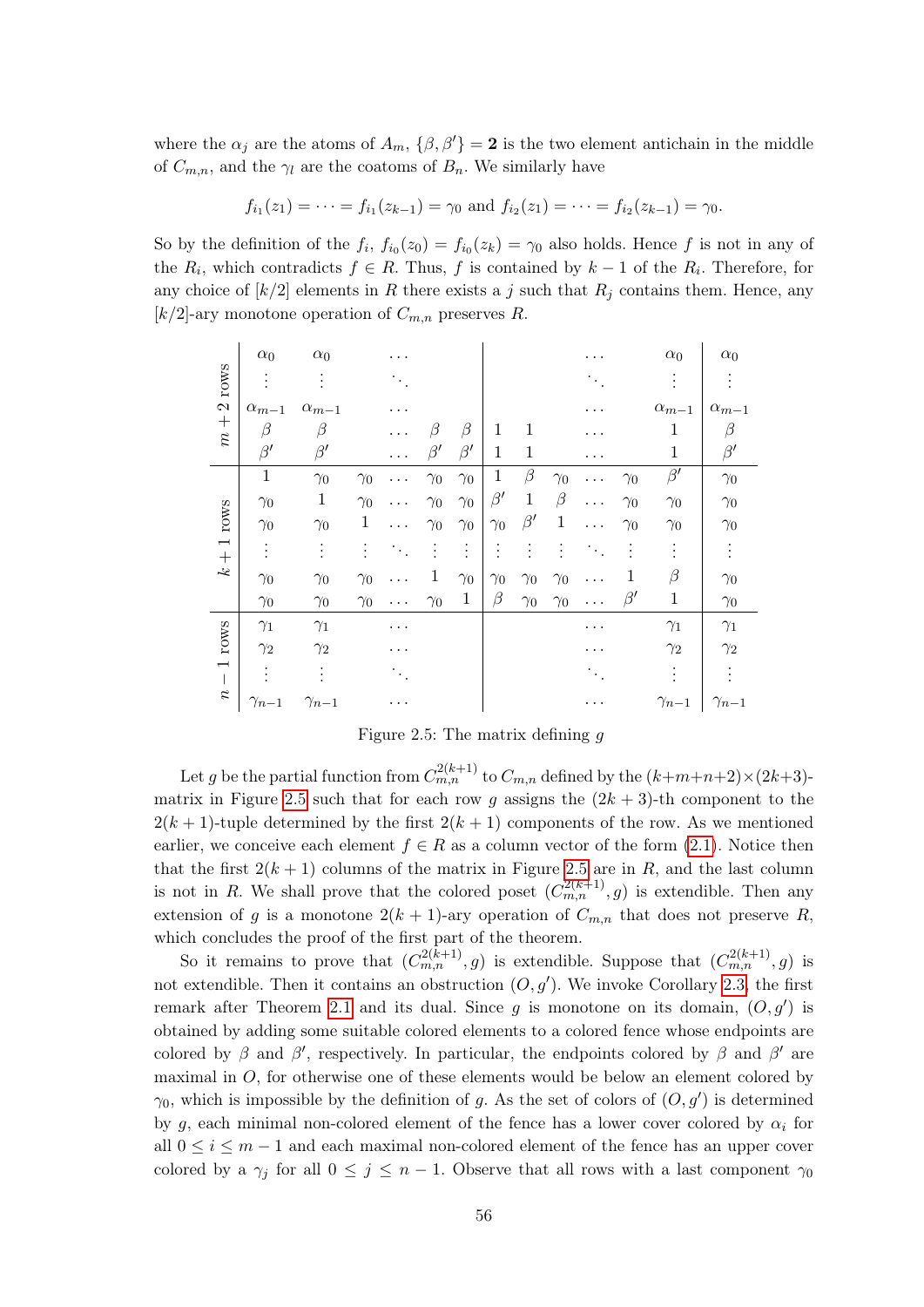from the matrix occur in  $(O, g')$  as  $\gamma_0$ -colored elements. Indeed, if the *l*-th one of them was missing, then the *l*-th projection of O would be an extension of  $g'$ . Let  $a_i$ ,  $1 \le i \le t$ , be the sequence of  $\gamma_0$ -colored elements in  $(O, g')$  where  $a_i$  covers the *i*-th maximal non-colored element in the fence of non-colored elements of  $(O, g')$ . Let  $(a_j, \gamma_0)$  the row of the matrix that occurs last in the sequence  $(a_i, \gamma_0)$   $1 \leq i \leq t$ . Say,  $(a_j, \gamma_0)$  is the s-th row of the matrix. Then the s – 1-th and the s + 1-th rows of the matrix occur preceding  $(a_i, \gamma_0)$  in the sequence  $(a_i, \gamma_0)$ ,  $1 \leq i \leq t$ . Hence there is a subsequence of consecutive elements of  $(a_i, \gamma_0)$ ,  $1 \leq i \leq t$  such that none of the  $s - 1$ -th, s-th and  $s + 1$ -th rows occur in it except the first and the last members that coincide with the  $s - 1$ -th and  $s + 1$ -th rows in some order. Here the indices  $s - 1$ , s and  $s + 1$  are considered modulo  $k + 1$ . Then, the colored poset whose base poset is O and whose coloring is the restriction of the  $(s + k + 1)$ -th projection to the colored elements of O is a non-extendible colored poset, a contradiction. Thus we have proved that the clone of  $C_{m,n}$  is non-finitely generated.

In order to prove that the idempotent clone of  $C_{m,n}$  is not finitely generated it suffices to prove that the partial function  $g$  given by the matrix in Figure [2.5](#page-56-0) has a totally defined idempotent monotone extension. First, we extend q by adding the constant  $\gamma_0$  row to the matrix to obtain a new partial function. The same proof as in the preceding paragraph gives that the partial function defined in this way is extendible. Let  $\hat{q}$  be any monotone extension of it onto  $C_{m,n}^{2(k+1)}$ . We claim that the restriction of  $\hat{g}$  onto the diagonal tuples must be a projection. The map  $\hat{q}$  restricted to the diagonal elements where q is defined and to the constant  $\gamma_0$ -tuple is clearly a projection. The value of  $\hat{g}$  on the constant  $\beta$ tuple must equal  $\beta$  by the definition of g and by the monotonicity of  $\hat{g}$ . Similarly, on the constant  $\beta'$ -tuple the value of  $\hat{g}$  is  $\beta'$ . Then the values of  $\hat{g}$  are uniquely determined on the remaining diagonal elements by the monotonicity of  $\hat{q}$ . Hence,  $\hat{q}$  is a projection restricted to the diagonal, so  $\hat{g}$  is an idempotent extension of q.  $\Box$ 

Let  $Q_2$  denote the poset Q from the preceding proof for the parameters  $m = n = 2$ . We note that  $Q_2$  is the poset used by Tardos in his original proof. By using  $Q_2$  instead of Q for defining R for any  $m, n \geq 2$ , a similar but a bit simpler proof can be given to prove that the clone of  $C_{m,n}$  is non-finitely generated. We have opted for the present proof, since it easily carries over to prove that the idempotent clone of  $C_{m,n}$  is non-finitely generated and, in particular, to prove that the idempotent clone of  $2 + B_n$  is non-finitely generated.

Let  $Q'$  be the poset obtained from poset  $Q$  in the preceding proof by deleting the minimal elements  $x_0, \ldots, x_{m-1}$ . Then  $Q'$  is used to get a proof of the following theorem. The proof follows mutatis mutandis of the preceding proof, hence we omit it.

#### <span id="page-57-0"></span>**Theorem 2.5.** If  $n \geq 2$ , then the clones  $C(2+B_n)$  and  $\mathcal{I}(2+B_n)$  are non-finitely generated.

We note that a similar claim holds for the poset  $A_n + 2$  if  $n \geq 2$ . We shall see by Corollary [2.8](#page-58-1) in the next section that if the idempotent clone of a finite bounded poset is finitely generated, then its clone is also finitely generated. By this result, the first part of Theorem [2.4](#page-54-2) implies its second part. We do not know a general result by which the second part of Theorem [2.5](#page-57-0) follows from its first part.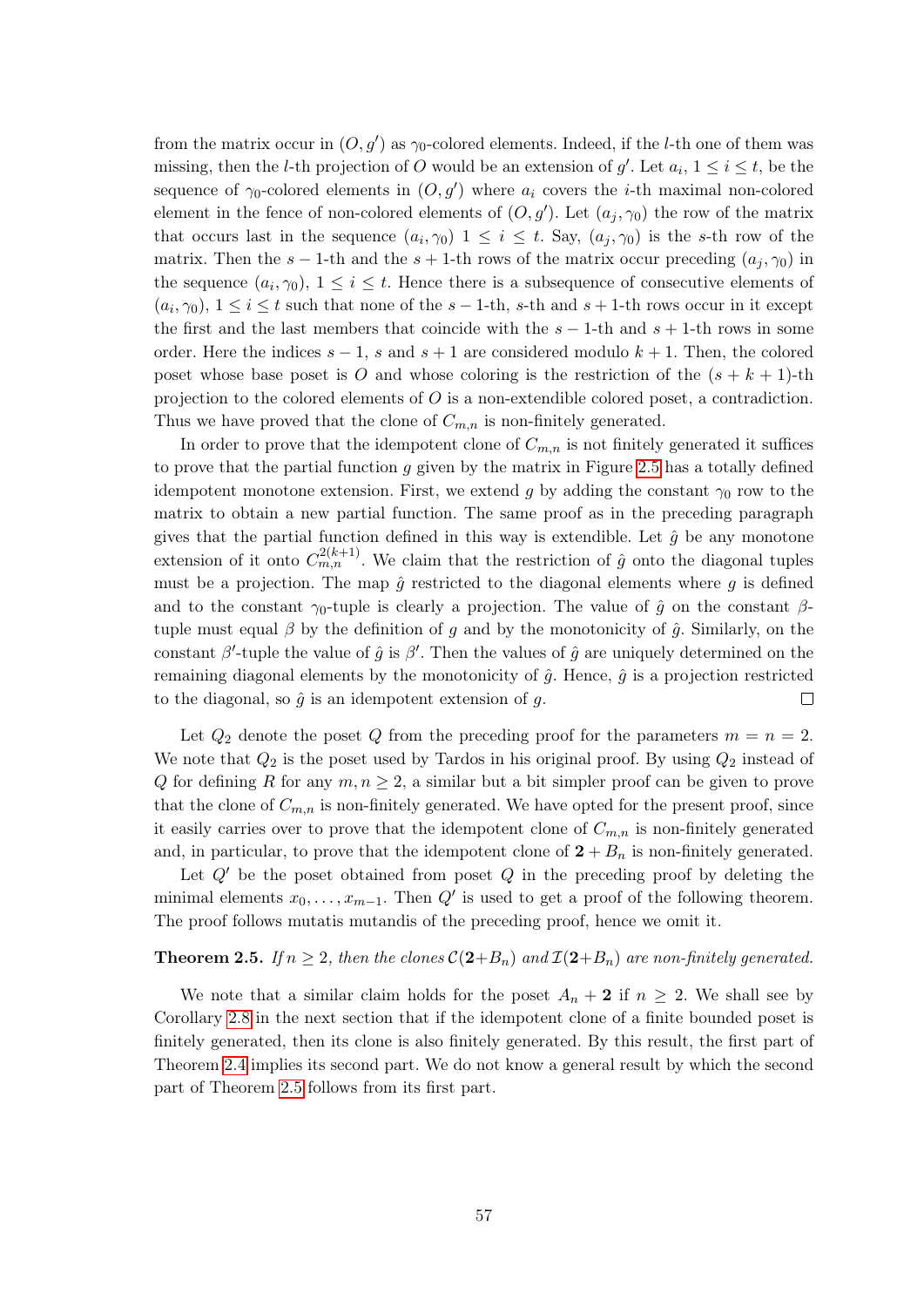### <span id="page-58-0"></span>2.3 The Clone of Ascending Idempotent Operations

Recall that a monotone operation of a poset is ascending if it is greater than or equal to some projection. Clearly, the ascending idempotent monotone operations form a subclone in the clone of a poset. In this section we prove a theorem that reduces the finite generability of the clone of a finite bounded poset to the finite generability of the clone of its ascending idempotent operations. We prove that a similar theorem does not hold for half bounded posets. Let  $D_k$  denote the poset  $1 + 2 + C_k + 2 + 1$  where  $C_k$  is the 2k-element crown. We sketch a possible way to prove that the clone of monotone ascending idempotent operations of  $D_k, k \geq 3$ , is non-finitely generated. To decide if  $\mathcal{C}(D_k), k \geq 3$ , is finitely generated looks further away. An approach like the ones in Tardos's paper and in the proof of Theorem [2.4](#page-54-2) does not seem to work since the shapes of the  $D_k$ -obstructions are too unwieldy due to the fact that the shapes of the  $C_k$ -obstructions are too unwieldy, cf. Theorem [2.2.](#page-53-0)

We call the clone of the ascending idempotent operations of a poset the *reduced idem*potent clone of the poset. The reduced idempotent clone of P is denoted by  $\mathcal{I}_r(P)$ . The following theorem gives indication how ascending idempotent operations play a role in the generability of the clone of a bounded poset.

<span id="page-58-3"></span>Theorem 2.6. The clone of a finite bounded poset is generated by its ascending idempotent operations and the unary constant operations 0 and 1.

*Proof.* Let P be a finite bounded poset. It suffices to prove that for any monotone  $n$ -ary  $f: P^n \to P$  there exists an ascending idempotent monotone  $(n+2)$ -ary  $f_I$  such that  $f_I(0, 1, x_1, \ldots, x_n) = f(x_1, \ldots, x_n)$ . We define  $f_I$  as follows:

<span id="page-58-4"></span>
$$
f_I(y_1, y_2, x_1, x_2, \dots, x_n) := \begin{cases} 1 \text{ if } y_1 \neq 0 \text{ and } y_2 = 1, \\ f(x_1, \dots, x_n) \text{ if } y_1 = 0 \text{ and } y_2 = 1, \\ y_1 \text{ otherwise.} \end{cases}
$$
 (2.2)

Now it is clear that  $f_I$  is idempotent, monotone, moreover

$$
f_I(0, 1, x_1, \ldots, x_n) = f(x_1, \ldots, x_n)
$$
 and  $f_I(y_1, y_2, x_1, x_2, \ldots, x_n) \ge y_1$ .

The preceding theorem has the following corollaries.

<span id="page-58-2"></span>Corollary 2.7. If the reduced idempotent clone of a finite bounded poset is finitely generated, then its clone is also finitely generated.

<span id="page-58-1"></span>Corollary 2.8. If the idempotent clone of a finite bounded poset is finitely generated, then its clone is also finitely generated.

The first part of Theorem [2.4](#page-54-2) and Corollary [2.7](#page-58-2) immediately yield the following.

**Corollary 2.9.** If  $m, n \geq 2$ , then the clone  $\mathcal{I}_r(C_{m,n})$  is non-finitely generated.

We also note that the first part of Theorem [2.4](#page-54-2) and Corollary [2.8](#page-58-1) implies the second part of Theorem [2.4.](#page-54-2)

 $\Box$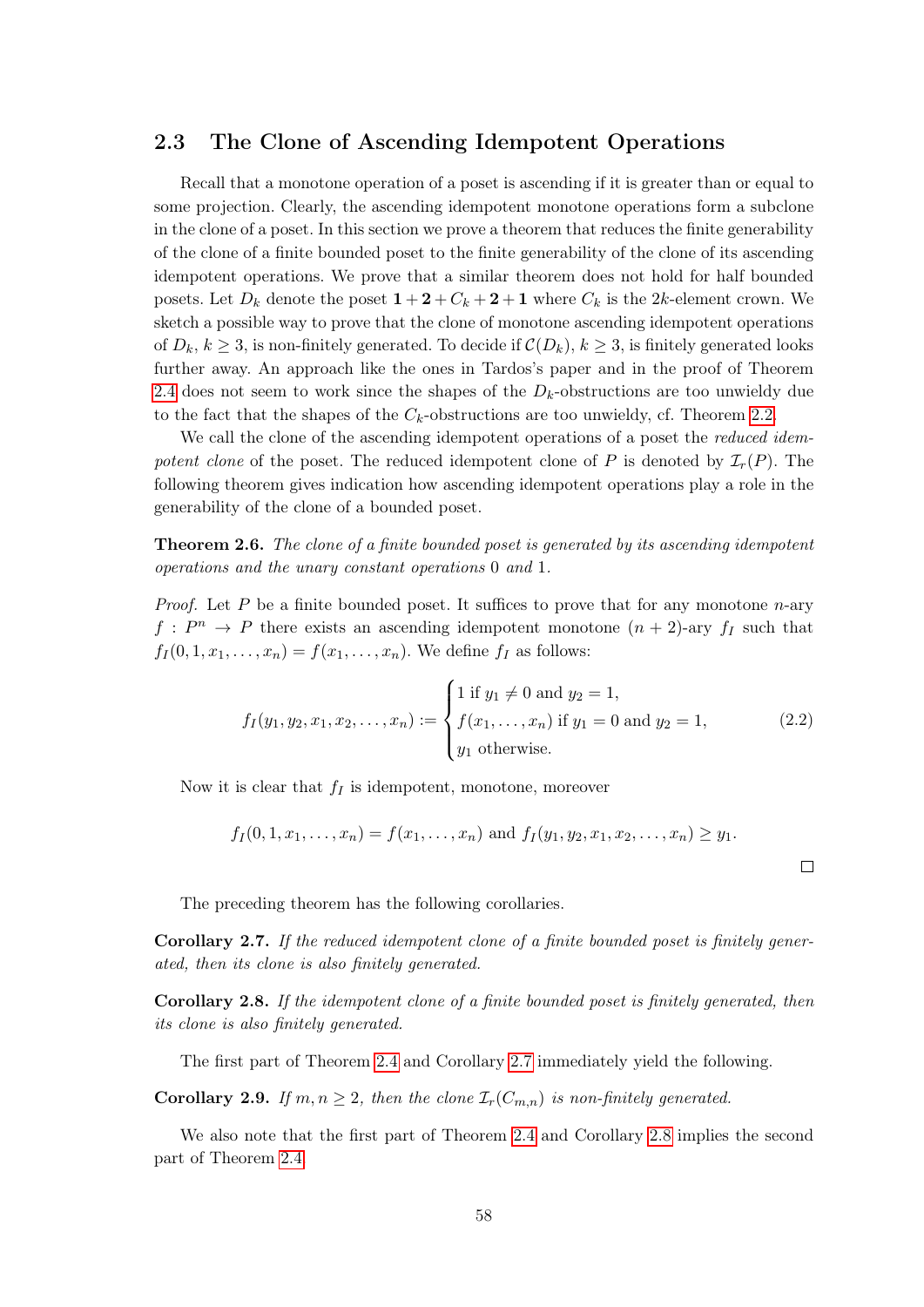

Figure 2.6: The poset  $1 + 2 + 2 + 1$ 

We do not know if the converse of Corollary [2.7](#page-58-2) is true. The poset  $1 + 2 + 2 + 1$  is a candidate for a counterexample. It is well known that  $1+2+2+1$  admits a 5-ary near unanimity operation, so its clone and idempotent clone are finitely generated. On the other hand, a near unanimity operation on a poset of more than one elements is never ascending. So if the reduced idempotent clone of  $1 + 2 + 2 + 1$  is yet finitely generated, the usual near unanimity argument does not work to prove it. Nevertheless, we are able to prove for a finite bounded poset P that  $C(P)$  is finitely generated if and only if an appropriate subclone of  $\mathcal{I}_r(P)$  is finitely generated. For a finite bounded poset P, let  $\mathcal{D}(P)$  denote the clone generated by the ascending idempotent operations defined in the proof of Theorem [2.6.](#page-58-3)

**Corollary 2.10.** For a finite bounded poset P,  $C(P)$  is finitely generated if and only if  $\mathcal{D}(P)$  is finitely generated.

*Proof.* If  $\mathcal{D}(P)$  is finitely generated, then  $\mathcal{C}(P)$  is finitely generated by the proof of Theorem [2.6.](#page-58-3) For the converse suppose that  $\mathcal{C}(P)$  has a finite generating set and is generated by the operations  $f^1, \ldots, f^k$ . Let  $f^1_I, \ldots, f^k_I$  be the corresponding ascending idempotent operations defined in the proof of Theorem [2.6.](#page-58-3)

Now we prove that for any monotone operation g,  $g_I$  is a composition of  $f_I^1, \ldots, f_I^k$ , hence  $\mathcal{D}(P)$  is generated by  $f_1^1, \ldots, f_I^k$ . The operation g is a composition of the operations  $f^1 = f_I^1(0, 1, \ldots), \ldots, f^k = f_I^1(0, 1, \ldots)$  where the  $\ldots$  within the parentheses stands for a suitable number of variables. By replacing 0 with the variable  $y_1$  and 1 with the variable  $y_2$  in this composition, we get to a composition g' of  $f_1^1, \ldots, f_I^k$ . By the definition in  $(2.2)$ , it is now easy to check that  $g' = g_I$ .  $\Box$ 

Another interesting corollary of Theorem [2.6](#page-58-3) is as follows.

Corollary 2.11. If the clone of a finite bounded poset is finitely generated, then it is generated by three elements: an ascending idempotent operation and the constant operations 0 and 1.

*Proof.* Let P be a finite bounded poset such that  $\mathcal{C}(P)$  is generated by the operations  $f^1, \ldots, f^k$ . Then let  $f^1_I, \ldots, f^k_I$  be the corresponding ascending idempotent operations de-fined in the proof of Theorem [2.6.](#page-58-3) Then  $f_I^1, \ldots, f_I^k$  and the 0 and 1 constant operations generate  $C(P)$ . Finally, in this generating set we replace  $f_1^1, \ldots, f_I^k$  by a composition f of them such that  $f_1^1, \ldots, f_I^k$  are obtained from f by identifying variables. Such an f is defined by replacing two members - say, an *m*-ary *s* and an *n*-ary *t* - in the sequence  $f_1^1, \ldots, f_I^k$ by the operation  $s(t(x_1, \ldots, x_n), \ldots, t(x_{(m-1)n+1}, \ldots, x_{mn}))$  and by iterating this process until we get to a one element sequence of operations.  $\Box$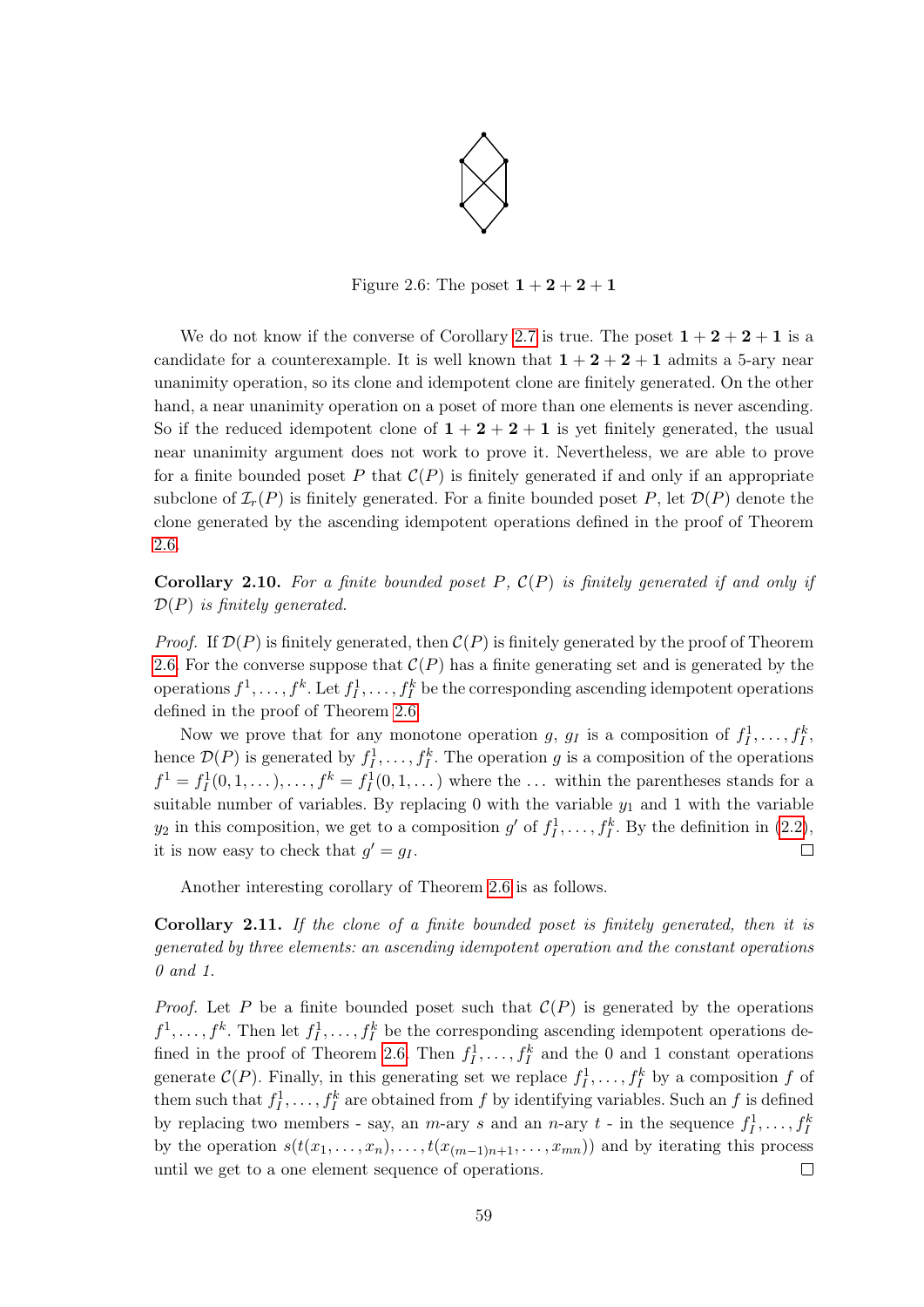It looks as an interesting and non-trivial problem to give some tractable characterization of the finite posets  $P$  such that the idempotent operations of  $P$  and the constant operations of P together generate the clone of P. A finite connected poset P with this property must satisfy the *fixed point property*, that is, every monotone unary operation on  $P$  has a fixed point. In this respect, we note that  $H$  is a finite connected poset that has the fixed point property, but it is not hard to prove that the idempotent operations and constant operations of  $H$  do not generate the clone of  $H$ . Our next theorem yields the weaker consequence that the ascending idempotent operations and the constant operations of H do not generate the clone of H.

We shall prove that the reduced idempotent clone of  $H$  is finitely generated. On the other hand, by Theorem [2.5](#page-57-0) the clone of  $H$  is not finitely generated. This shows that Corollary [2.7](#page-58-2) does not extend to the class of the half bounded posets. Just to compare, the idempotent clone of  $H$  is not finitely generated, also by Theorem [2.5.](#page-57-0)



Figure 2.7: Poset  $H$  with labeling

#### Theorem 2.12. The reduced idempotent clone of H is finitely generated.

This theorem is an immediate consequence of the next two lemmas. We are going to prove that any idempotent operation that is greater than or equal to the first projection is a composition of 4-ary operations of such a type. The whole argument works for the other operations of the reduced idempotent clone analogously.

Let  $Ir_1$  denote the set of the operations in  $\mathcal{I}_r(H)$  that are greater than or equal to the first projection  $\pi_1$ , and let  $Ir_{1,n}$  be the *n*-ary part of  $Ir_1$ . Next we define some basic operations in  $Ir_1$ . Our proof is based on the observation that all members of  $Ir_1$  are built as compositions from these operations.

We say that  $f \in Ir_{1,n}$  jumps to q at  $x \in H^n$  if  $\pi_1(x) < f(x) = q$ . We define the smallest operations in  $Ir_{1,n}$  that jump to a certain value at a certain element. For  $a \in H$ , let  $\underline{a}$ denote the m-tuple, each of whose components equals  $a$ , where m will be clear from the context throughout. Let  $z = (z_1, \ldots, z_n)$  be an arbitrary element of  $H^n$ .

For any z with  $z_1 < 1$ ,  $z \nleq \gamma$  and  $z \nleq \gamma'$  we define

$$
g_1^z(x) := \begin{cases} 1 \text{ if } z \leq x, \\ \pi_1(x) \text{ otherwise.} \end{cases}
$$

For any z with  $z_1 < \gamma$  and  $z \not\leq \gamma'$  we define

$$
g_{\gamma}^{z}(x) := \begin{cases} \gamma \text{ if } z \leq x \text{ and } \pi_{1}(x) = z_{1}, \\ 1 \text{ if } z \leq x \text{ and } \pi_{1}(x) = \gamma', \\ \pi_{1}(x) \text{ otherwise.} \end{cases}
$$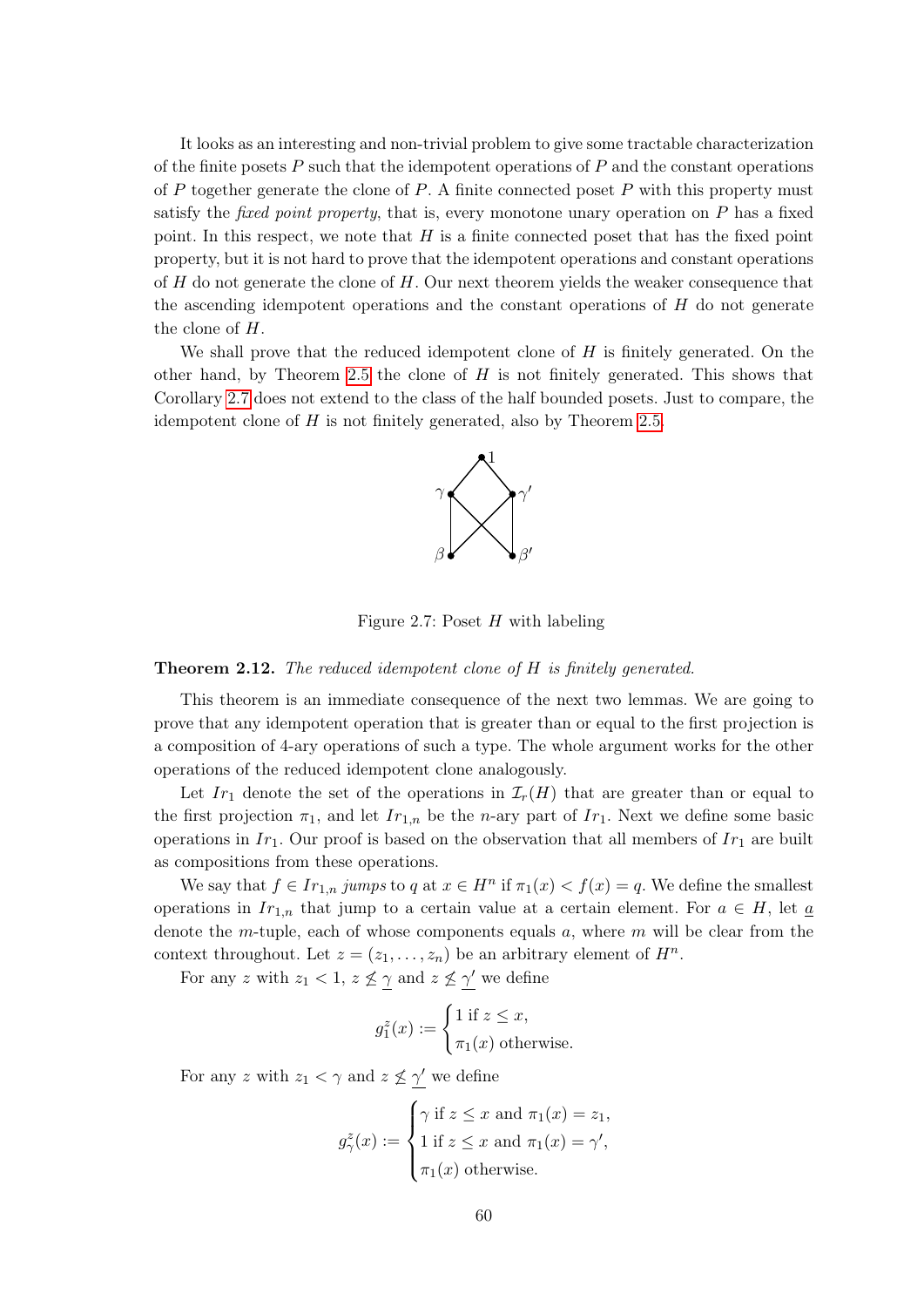The operation  $g_{\gamma'}^z$  is defined analogously to  $g_{\gamma}^z$ . It is easy to see that  $g_y^z \in Ir_{1,n}$  for every possible values of y and z. Notice that  $g_y^z$  is the smallest operation in  $Ir_{1,n}$  that jumps to  $y$  at  $z$ .

We define a binary operation denoted by  $\vee$  on H that is almost a compatible join semilattice operation:

$$
x \vee y = \begin{cases} x \text{ if } \{x, y\} = \{\beta, \beta'\}, \\ \text{the least upper bound of } x \text{ and } y \text{ otherwise.} \end{cases}
$$

Obviously,  $\vee \in Ir_{1,2}$ . Moreover,  $\vee$  is associative, not commutative, though.

<span id="page-61-0"></span>**Lemma 2.13.** For any  $f \in Ir_{1,n}$  and  $x \in H^n$  we have

$$
f(x) = \bigvee \{g_y^z(x): f \text{ jumps to } y \text{ at } z \}
$$

where the order of joinands on the right hand side is chosen arbitrarily.

*Proof.* On one hand for each  $x \in H^n$  if  $y = f(z) > \pi_1(z)$ , then  $g_y^z(x)$  takes on a value between  $\pi_1(x)$  and  $f(x)$ . On the other hand, for each x where f jumps  $g^x_{f(x)}(x) = f(x)$ , so the join on the right hand side of the equality in the claim equals  $f(x)$ . If f does not jump at x, then  $g_y^z(x) = \pi_1(x)$  for all of the  $g_y^z$  on the right hand side, and so the join equals  $\pi_1(x)$ .  $\Box$ 

By Lemma [2.13,](#page-61-0) it suffices to exhibit a finite generating set for the operations  $g_y^z$  to finish our proof. The following lemma yields us a generating set of 4-ary operations. We note that the operations  $g_y^z$  are defined only under some stipulations for the values of the parameters  $y$  and  $z$ , see definition.

**Lemma 2.14.** Let  $n \geq 5$ . Let  $y \in H$  and  $z = (z_1, \ldots, z_n) \in H^n$  such that the n-ary operation  $g_y^z$  is defined. Then there exist i, j and  $k \neq i, j, 1$  such that for the 4-tuple  $z' =$  $(z_1, z_i, z_j, z_k)$  and the  $(n-1)$ -tuple  $z'' = (z_1, \ldots, z_{k-1}, z_{k+1}, \ldots, z_n)$ , the 4-ary operation  $g^{z'}_y$ and the  $(n-1)$ -ary operation  $g_{y}^{z''}$  are defined, and

$$
g_y^z(x) = g_y^{(z_1,y,y)}(x_1, g_y^{z'}(x'), g_y^{z''}(x''))
$$

where  $x' = (x_1, x_i, x_j, x_k) \in H^4$  and  $x'' = (x_1, \ldots, x_{k-1}, x_{k+1}, \ldots, x_n) \in H^{n-1}$ .

*Proof.* First, we consider the case when  $y = 1$ . Then  $z_1 < 1$ ,  $z \nleq \gamma$  and  $z \nleq \gamma'$ . If  $z_i = 1$ for some i, then let  $j = i$  and choose k to be different from 1 and i. If for all  $i, z_i \neq 1$ , then there are two components of z such that one of them equals  $\gamma$  and the other does  $\gamma'$ . Then we choose  $i, j$  and k such that  $z_i = \gamma$ ,  $z_j = \gamma'$  and k is different from  $1, i, j$ . In both cases, we take z' and z'' as in the claim. Notice that for the tuples z' and z'',  $g_1^{z'}$  $g_1^{z'}$  and  $g_1^{z''}$ 1 are defined. Moreover,

$$
z \leq x
$$
 iff  $(z' \leq x' \text{ and } z'' \leq x'')$ .

Thus if  $z \leq x$ , then  $g_1^{z'}$  $j_1^{z'}(x') = 1$  and  $g_1^{z''}$  $i_1^{z''}(x') = 1$ , hence

$$
g_1^{(z_1,1,1)}(x_1,g_1^{z'}(x'),g_1^{z''}(x'')) = g_1^{(z_1,1,1)}(x_1,1,1) = 1 = g_1^{z}(x).
$$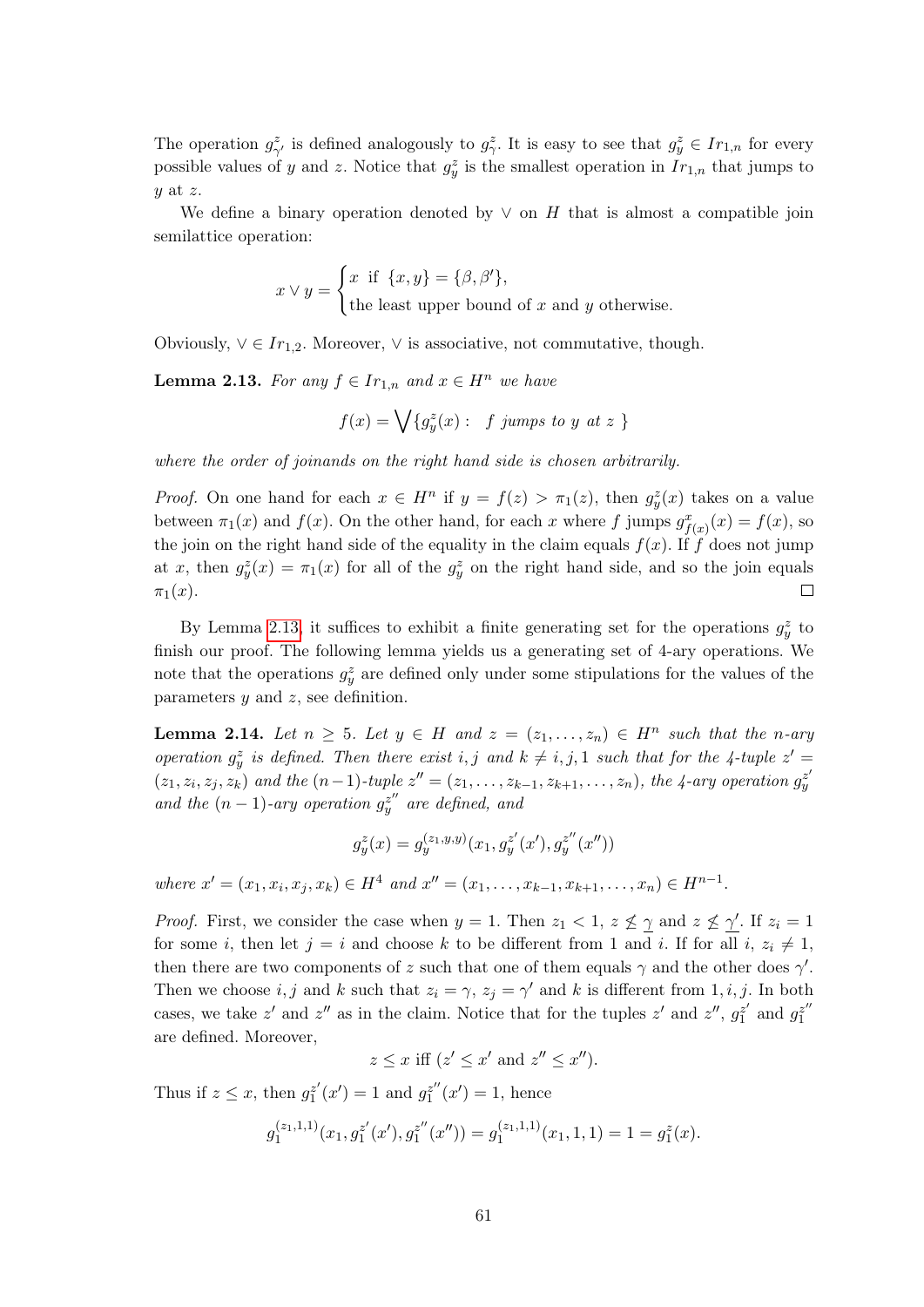For the case when  $z \nleq x$ , we may assume that  $x_1 < 1$ , since otherwise both sides of the equality in the claim equal 1. Now if, for example,  $z' \nleq x'$ , then  $g_1^{z'}$  $x_1^{z'}(x') = x_1 < 1$ . This yields

$$
g_1^{(z_1,1,1)}(x_1,g_1^{z'}(x'),g_1^{z''}(x'')) = g_1^{(z_1,1,1)}(x_1,x_1,g_1^{z''}(x'')) = x_1 = g_1^{z}(x),
$$

which concludes our proof for the case  $y = 1$ .

For the remaining part of the proof, we assume without loss of generality that  $y = \gamma$ . Then  $z_1 < \gamma$  and  $z \not\leq \gamma'$ . We may assume that  $z_1 = \beta$ . Now, there exists an i such that  $z_i = 1$  or  $z_i = \gamma$ . We put  $j = i$  and choose k different from 1 and i. We take z' and z'' as in the claim. Then  $g_{\gamma}^{z'}$  and  $g_{\gamma}^{z''}$  are defined, and

$$
z \le x \text{ iff } (z' \le x' \text{ and } z'' \le x'').
$$

We split the rest of the proof in three cases.

In the first case we assume that  $z \leq x$  and  $x_1 = \beta$ . Then we have that  $g_{\gamma}^{z'}(x') = \gamma$  and  $g_{\gamma}^{z''}(x'') = \gamma$ , hence

$$
g_{\gamma}^{(\beta,\gamma,\gamma)}(x_1, g_{\gamma}^{z'}(x'), g_{\gamma}^{z''}(x'')) = g_{\gamma}^{(\beta,\gamma,\gamma)}(\beta,\gamma,\gamma) = \gamma = g_{\gamma}^{z}(x).
$$

In the second case we assume that  $z \leq x$  and  $x_1 = \gamma'$ . Now we have that  $g_{\gamma}^{z'}(x') = 1$ and  $g_{\gamma}^{z''}(x'') = 1$ , and hence

$$
g_{\gamma}^{(\beta,\gamma,\gamma)}(x_1, g_{\gamma}^{z'}(x'), g_{\gamma}^{z''}(x'')) = g_{\gamma}^{(\beta,\gamma,\gamma)}(\gamma',1,1) = 1 = g_{\gamma}^{z}(x).
$$

For the third case we assume that none of the conditions

$$
(z \le x \text{ and } x_1 = \beta) \text{ and } (z \le x \text{ and } x_1 = \gamma')
$$

hold. This implies that if  $z \leq x$ , then  $x_1 = \gamma$  or  $x_1 = 1$ , and it is clear in both cases that both sides of the equality in the claim equal  $x_1$ . Hence we have to consider only  $z \nleq x$ . Then, for example,  $z'' \nleq x''$  and  $g_{\gamma}^{z''}(x'') = x_1$ . This yields

$$
g_{\gamma}^{(\beta,\gamma,\gamma)}(x_1, g_{\gamma}^{z'}(x'), g_{\gamma}^{z''}(x'')) = g_{\gamma}^{(\beta,\gamma,\gamma)}(x_1, g_{\gamma}^{z'}(x'), x_1) = x_1 = g_{\gamma}^{z}(x),
$$

which concludes the proof.

Finally, we delineate some ideas on the question if  $\mathcal{I}_r(D_k)$  is finitely generated. We proceed with a straightforward lemma on general clones. A homomorphism from a clone C to a clone D is a map that preserves the projections and commutes with composition of operations. A clone D is a *homomorphic image* of a clone C if there is an onto homomorphism from  $C$  to  $D$ .

<span id="page-62-0"></span>Lemma 2.15. If a clone is finitely generated, then its homomorphic images are also finitely generated.

Let P be a finite poset. A subset U of P is called an up-set of P, if for any  $a \in U$ ,  $b \in P$  and  $a \leq b$  we have  $b \in U$ . We note that every *n*-ary monotone ascending idempotent operation of an up-set  $U$  of  $P$  extends to an n-ary monotone ascending idempotent operation on P. Indeed, by taking an appropriate projection on  $P^n \setminus U^n$  yields an extension. Moreover, any up-set U of P is preserved by all monotone ascending operations of  $P$ , hence  $\mathcal{I}_{r}(U)$  is a homomorphic image of  $\mathcal{I}_{r}(P)$  via the restriction homomorphism. So by Lemma [2.15](#page-62-0) we get the following.

 $\Box$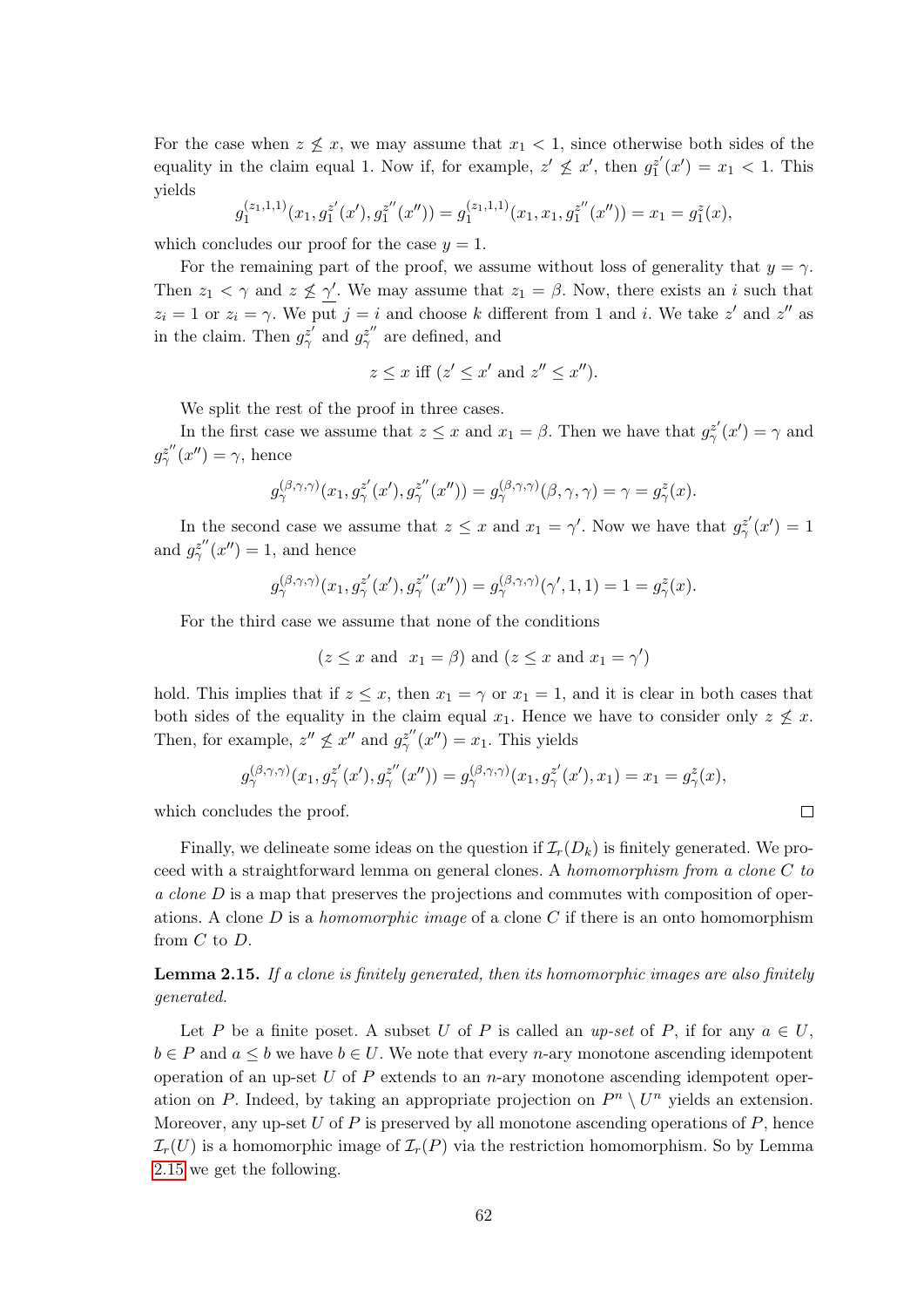Corollary 2.16. If the reduced idempotent clone of a finite poset  $P$  is finitely generated, then the reduced idempotent clone of any up-set of  $P$  is finitely generated.

We mentioned above that we are not able to decide whether  $\mathcal{I}_r(1+2+2+1)$  is finitely generated. By the preceding corollary - as  $1 + 2 + 2 + 1$  is an up-set in  $D_k$  - a negative answer would yield that  $\mathcal{I}_r(D_k)$  is non-finitely generated. We note that  $D_2$  is series-parallel and T is a retract of it, and hence  $\mathcal{C}(D_2)$  is non-finitely generated. So by Corollary [2.7,](#page-58-2)  $\mathcal{I}_r(D_2)$  is non-finitely generated. Nevertheless, it remains open whether  $\mathcal{I}_r(D_k)$  and  $\mathcal{C}(D_k)$ are finitely generated if  $k \geq 3$ .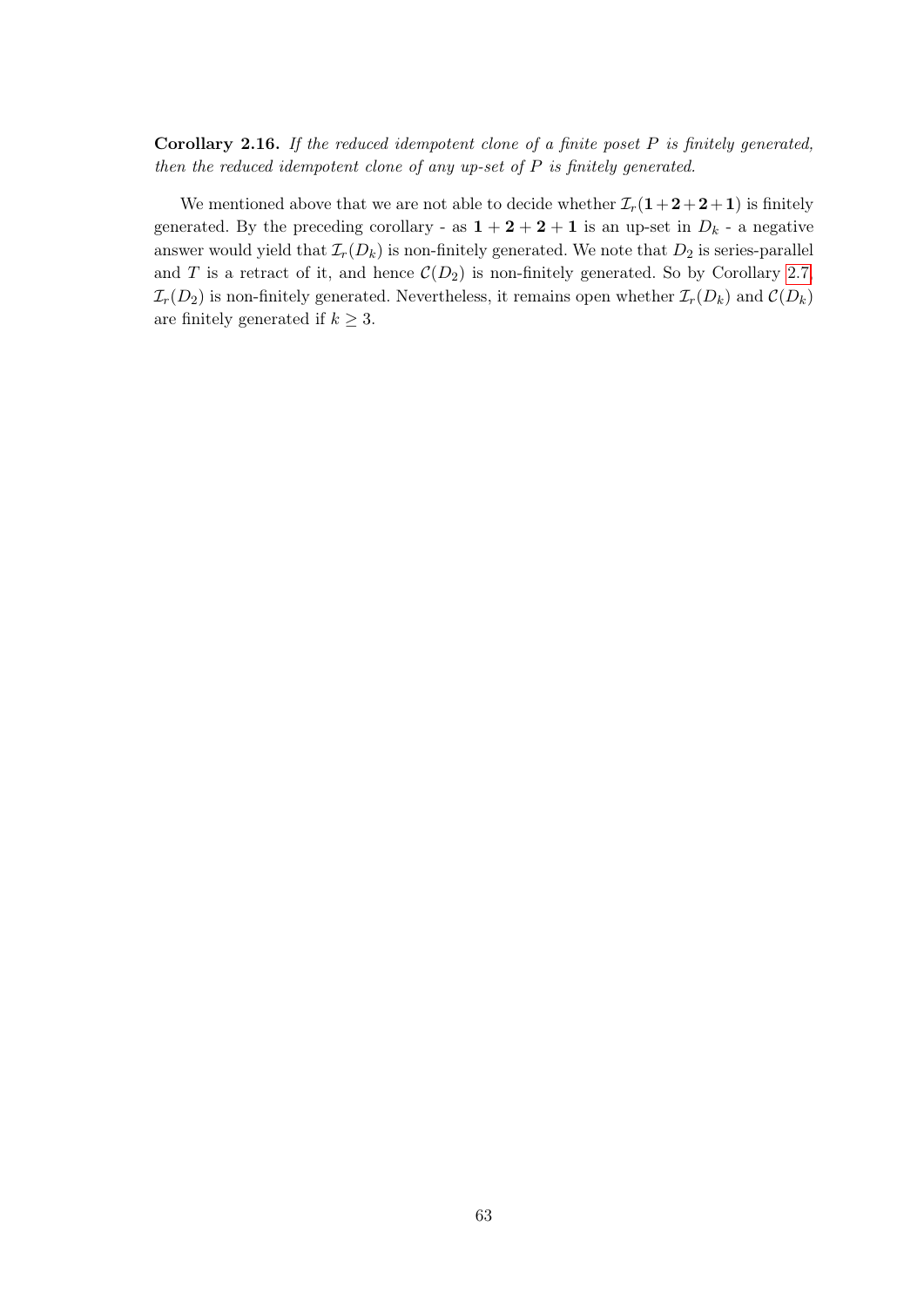## Summary

This thesis is about two problems both concerning partially ordered sets, shortly, posets. Though being connected by the type of their main objects of interest, i.e. posets, the two problems are unrelated.

The first problem, which fills up Chapter 1, is first-order definability in substructure and embeddability orderings. It is based on three papers of the author [\[7–](#page-73-0)[9\]](#page-73-1), where the research questions seem like logic: try to grasp the expressive power of a certain first-order language in a given structure. To get answers, we use basic, finite, combinatorial thinking, no more. What looms behind the problems though, is the symmetries of some particular, complicated, infinite posets. This research is, in fact, a continuation of a series of papers by Jaroslav Ježek and Ralph McKenzie [\[3–](#page-73-6)[6\]](#page-73-7), published in 2009-2010. Beyond the author of this thesis, others have picked up on this topic [\[12,](#page-73-8) [15–](#page-74-3)[17\]](#page-74-4).

Let us go into detail a little more. Let  $\mathcal D$  be the set of (the isomorphism types of) finite directed graphs, shortly, digraphs. For two digraphs  $G, G' \in \mathcal{D}$ , let  $G \leq G'$  denote that G is embeddable into  $G'$ , that is we can get G from  $G'$  by leaving out vertices and edges. Equivalently, there exists an injective map from  $G$  to  $G'$  preserving the edges. An ostensibly similar notion follows. Let  $G \sqsubseteq G'$  denote that G is a substructure of G', that is we can get G from  $G'$  by leaving out vertices only. Equivalently, there exists an injective map from  $G$  to  $G'$  preserving both edges and non-edges (i. e. the absence of edges). What we have so far is two partially ordered sets:  $(\mathcal{D}; \leq)$  and  $(\mathcal{D}; \subseteq)$ . In the first chapter of the thesis, we investigate the expressive power of the first-order language of partially ordered sets for these two particular posets (see Figs. [2.8](#page-65-0) and [2.9\)](#page-65-1).

Probably, the most natural question is elementwise definability. Can you identify every single element in either  $(\mathcal{D}; \leq)$  or  $(\mathcal{D}; \subseteq)$  with a first-order formula in the language of posets? This is where symmetries, i. e. automorphisms, come into play. Say, in a poset P, the element  $p$  is taken by an automorphism to some different  $p'$ . Then, naturally, first-order formulas cannot distinguish  $p$  from  $p'$  as they share the exact same structural properties in P.

With regard to both the automorphisms and definability,  $(\mathcal{D}; <)$  is a much easier nut to crack. Therefore, we start Chapter 1 with the embeddability ordering. The automorphism that sends G to its transpose  $G<sup>T</sup>$ , that is just reversing all edges, is easy to discover. Consequently, the strongest we can prove, in terms of elementwise definability, is that the set  $\{G, G^T\}$  is first-order definable for every digraph  $G \in \mathcal{D}$ . Indeed, this is proven in the thesis. Using this theorem, we can show that there is no other nontrivial automorphism, pointing to a strong, back-and-forth connection between the definability we investigate and the automorphisms. So far, what we have settled is the definability of finite subsets of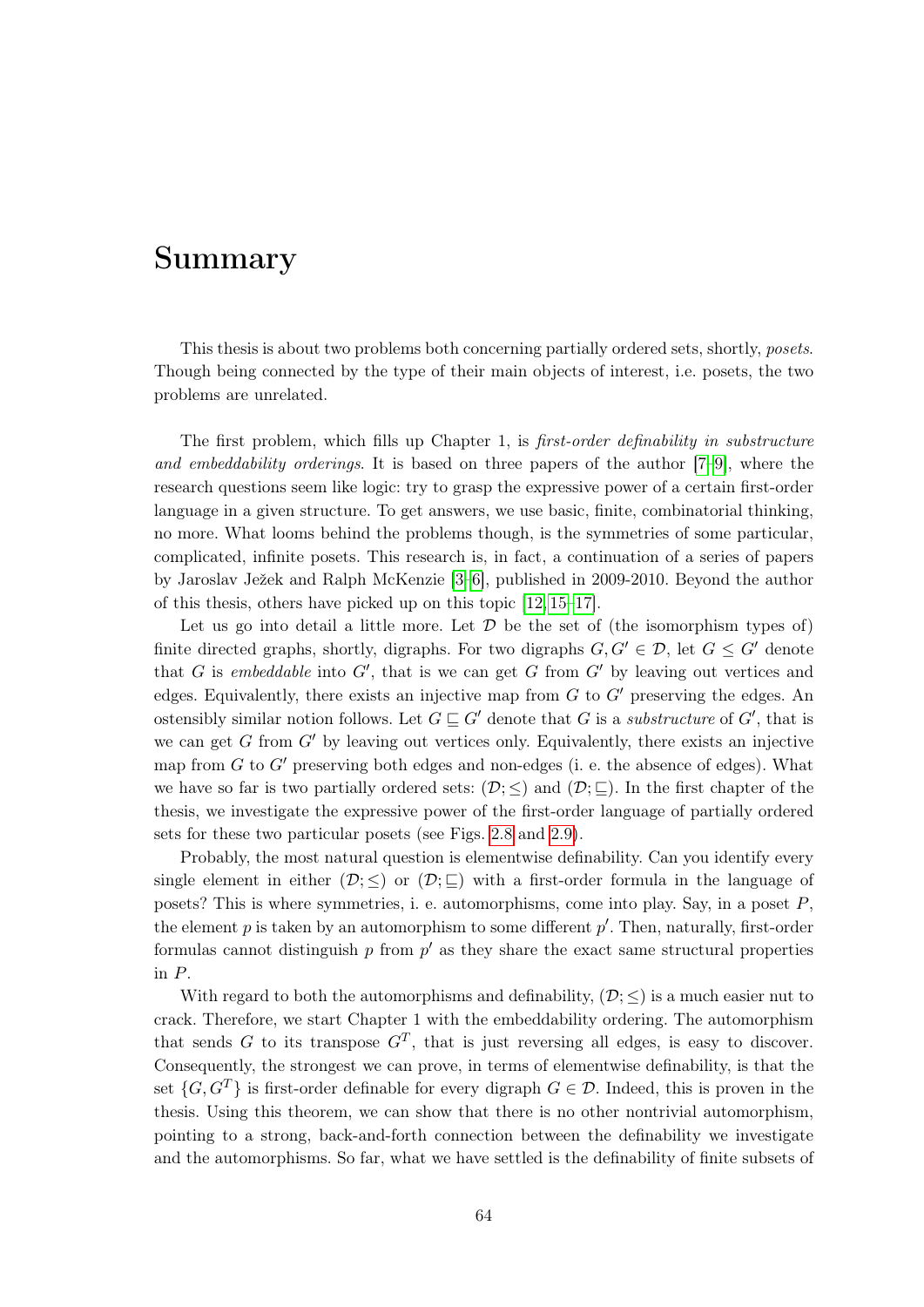

<span id="page-65-0"></span>Figure 2.8: The initial segment of the Hasse diagram of the embeddability ordering,  $(\mathcal{D}; \leq)$ .



<span id="page-65-1"></span>Figure 2.9: The initial segment of the Hasse diagram of the substructure ordering,  $(\mathcal{D}; \subseteq)$ .

 $(\mathcal{D}; \leq)$ : a finite subset  $S \subset \mathcal{D}$  is first-order definable if and only if  $G \in S$  implies  $G^T \in S$ . Hence, to move forward, we must ask about infinite subsets.

As a famous statement in model theory reveals, there is no first-order formula defining the set of weakly connected digraphs in their own first-order language. Surprisingly, we do have such a formula in our language. What we show in fact is that with the addition of just a single constant, a digraph that is not isomorphic to its transpose, the whole second-order language of directed graph is expressible in our language. Technically, what we do is go on path laid by Ježek and McKenzie in [\[6\]](#page-73-7). We define a new language, say,  $\mathcal{L}$ . The language  $\mathcal L$  is seemingly much stronger than the first-order language in question. Nonetheless we show that, in fact, it possesses the same expressive power.  $\mathcal L$  belongs to a concrete small category, consisting of directed graphs as objects and maps between them as morphisms. To prove that  $\mathcal L$  is indeed expressible with our language, we somehow 'model' the workings of this category in  $(\mathcal{D}; \leq)$  using the first-or language of posets.

The second part of Chapter 1 examines the *substructure* ordering,  $(\mathcal{D}; \Box)$ . Here, we are faced with something new right away. Unprecedented in the line of this topic, we find nontrivial automorphisms. Though we present a conjecture for the automorphism group, it is unproven at the moment. Our conjecture is that the automorphism group is isomorphic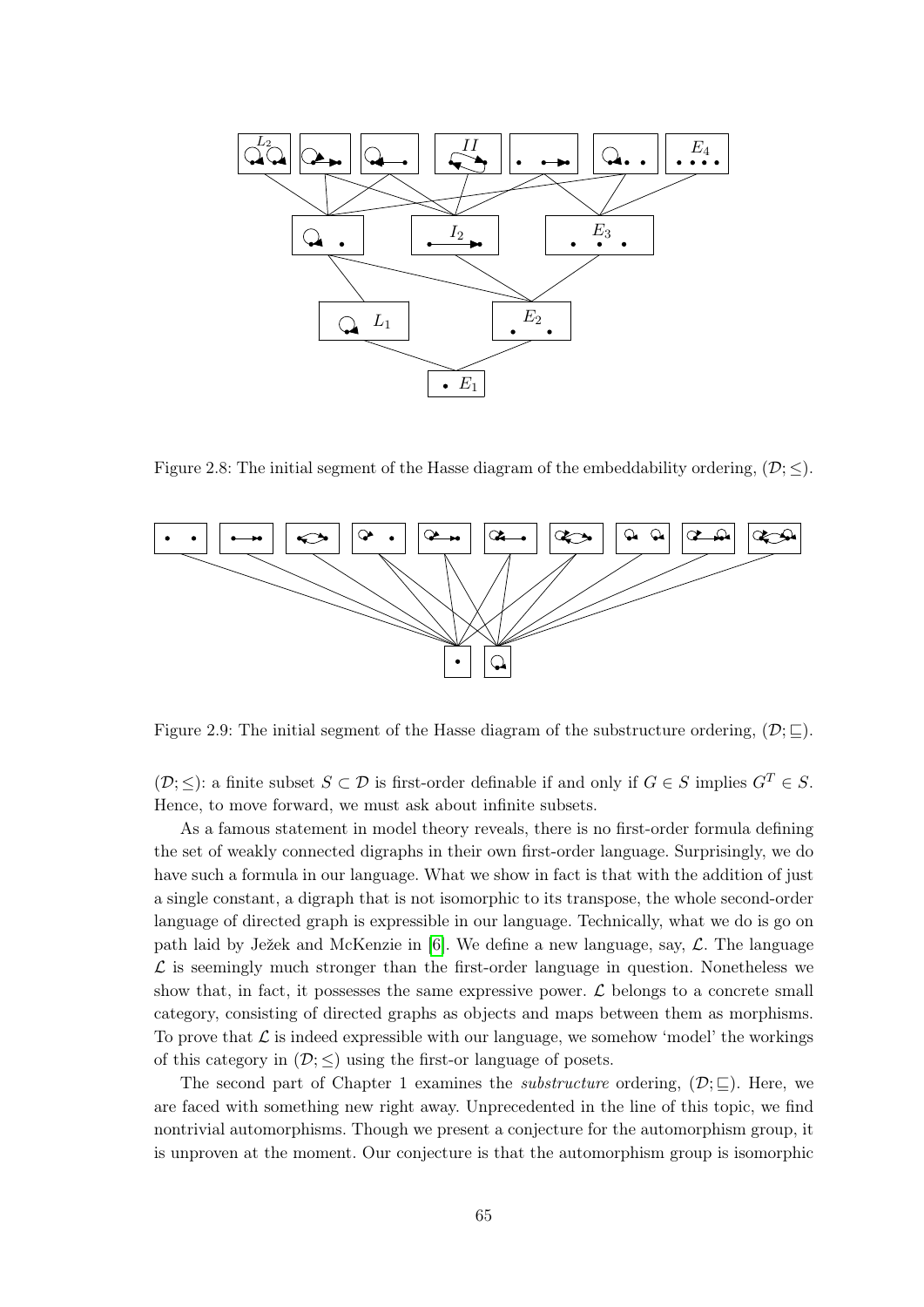to a 768-element group,  $(\mathbb{Z}_2^4 \times S_4) \rtimes_{\alpha} \mathbb{Z}_2$ , with a given  $\alpha$  in the semidirect product. We have already seen that there is a strong connection between the expressive power of the first-order language of posets and their automorphism groups. Does this mean that the uncertain automorphism group blocks us from getting any definability result? Though this could very well be the case, fortunately, it is not. What we show is that with the addition of finitely many constants, the first-order language of  $(\mathcal{D}; \subseteq)$  can express that of  $(\mathcal{D}; \le)$ . This statement carries weight only because, at this point, we've already established that the first-order language of  $(\mathcal{D}; \leq)$  is very strong. Finding a minimal list of these constants is almost equivalent to determining the automorphism group. Hence such a minimal list is not provided. A possible, far-from-minimal list consists of the digraphs of at most 12 elements. As a corollary (to the definability statement), we get that the automorphism group is finite—the best we can prove as for now. It might seem odd that we do not 'know' what constant digraphs we use in our proof. This is because some of our arguments go the following way. Some properties of digraphs can be told by saying something about them locally. For example, one can test if a digraph has a non-loop edge by the set of its (at most) 2-element substructures. Far more complicated properties can be tested in this way. It would get overwhelmingly tedious to list all the digraphs that are used in this manner. And even if we did so, though we would get a much more concrete list, it would still be quite far from minimal. Therefore, analyzing this particular proof to get a minimal list seems hopeless (at least to the author).

Chapter 2 investigates a completely different problem, still having posets as main players in it. A set of finitary operations is called a clone if it contains all projections and is closed under superposition (composition). In this thesis, we always assume the base set of our operations to be finite. Clearly, the set of all operations (on a finite base set) is a clone. The largest (with respect to inclusion) clones that are smaller than this one are called maximal clones. Ivo G. Rosenberg, in a classical result [\[13\]](#page-73-2), classified the maximal clones into six classes. For five of the six classes it has been shown that the clones of these classes are finitely generated. The unsettled class is the class of clones consisting of the monotone operations of bounded partial orders, that is posets having both least and largest elements. Some partial results have already been obtained. Monotone clones of at most seven element posets are proven to be finitely generated and so are posets with a monotone near unanimity operation. In a brilliant paper [\[14\]](#page-74-0) from 1986, Gábor Tardos shows that the clone of a particular eight element poset is not finitely generated. This was the first proof showing a maximal clone to be not finitely generated. In a 1993 paper [\[18\]](#page-74-1), László Zádori generalized Tardos's result by describing all series parallel posets having not finitely generated clones. Since Zádori, up until recently no one found non-finitely generated maximal clones, though one may conjecture that there are a lot of them. We present the recent paper [\[10\]](#page-73-9) finding new such clones in Chapter 2. The author submerged in this topic as a PhD student guided by his second supervisor, the professor Zádori just mentioned. Miklós Maróti, the first supervisor of the author, also joined. The three of them wrote the paper [\[10\]](#page-73-9) that comes up with a new family of finite bounded posets whose clones of monotone operations are not finitely generated and suggests some directions where, the authors think, this research might evolve in the future.

In the first part of the chapter, we present this new family of finite bounded posets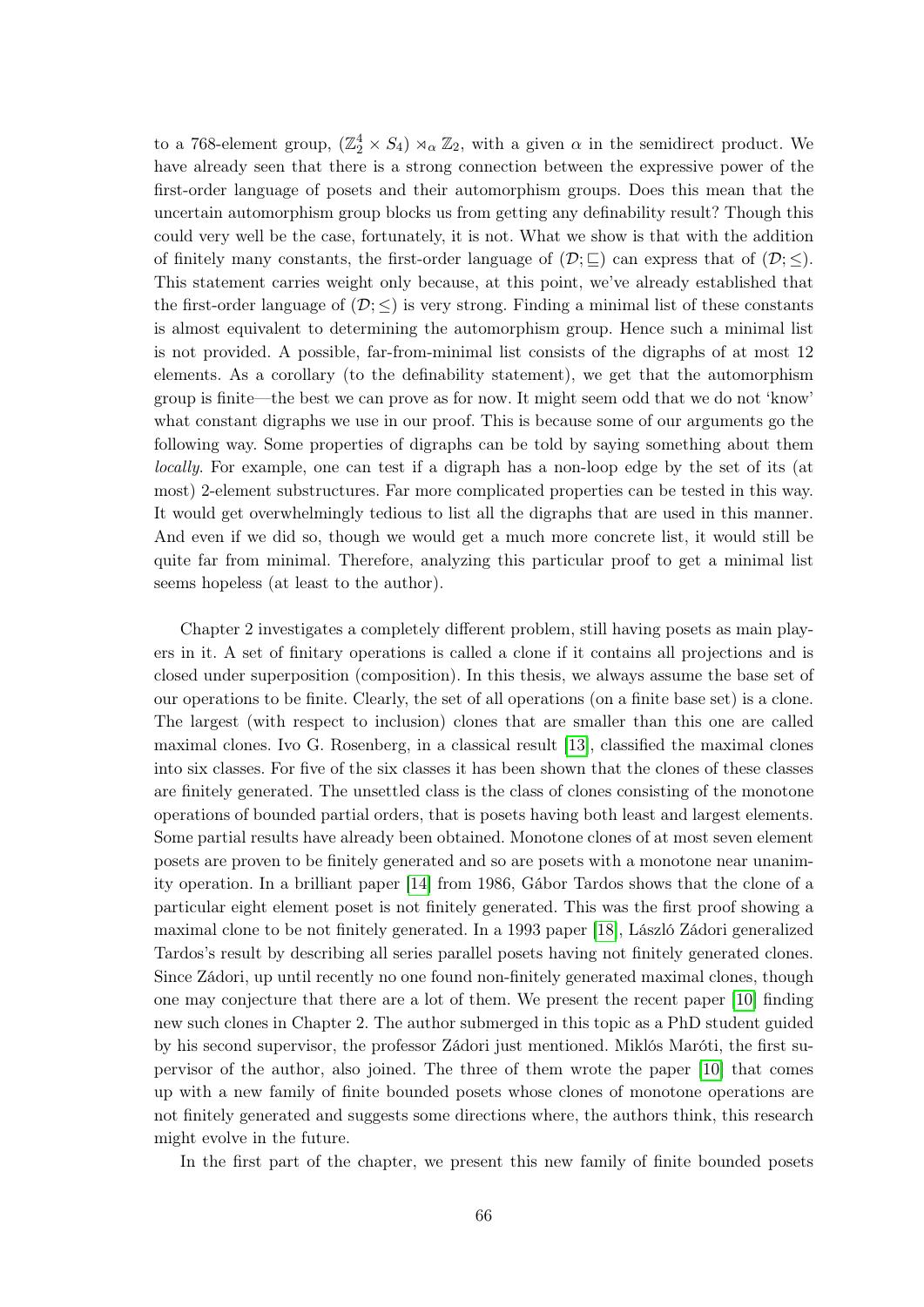whose clones of monotone operations are not finitely generated. Let  $k$  denote the  $k$ -element antichain. Let  $A_n$  be the poset obtained from the Boolean lattice with n atoms by removing its greatest element, and  $B_n$  the dual of  $A_n$ . Let  $C_{m,n} = A_m + 2 + B_n$ .



Figure 2.10: The posets  $C_{2,2}$ ,  $C_{3,2}$ ,  $C_{2,3}$ , and  $C_{3,3}$ 

We prove that if  $m, n \geq 2$ , then the clones and idempotent clones of  $C_{m,n}$  are nonfinitely generated, where by the idempotent clone, as usual, we mean the clone of those monotone operations that satisfy the identity  $f(x, \ldots, x) = x$ . The proofs of these results are analogues of those in the famous paper of Tardos.

Another interesting family of finite posets from the finite generability point of view is the family of locked crowns. To decide whether the clone of a locked crown of at least six elements is finitely generated or not, one needs to go beyond the scope of Tardos's proof. Although our investigations are not complete in this direction, they led to the results in the second part of the chapter.

We call a monotone operation ascending if it is greater than or equal to some projection. We prove that the clones of bounded posets are generated by certain ascending idempotent monotone operations and the 0 and 1 constant operations. A consequence of this result is that if the clone of ascending idempotent operations of a finite bounded poset is finitely generated, then its clone is finitely generated as well. We provide an example of a half bounded finite poset whose clone of ascending idempotent operations is finitely generated but whose clone is not finitely generated. Another interesting consequence of our result is that if the clone of a finite bounded poset is finitely generated, then it has a three element generating set that consists of an ascending idempotent monotone operation and the 0 and 1 constant operations.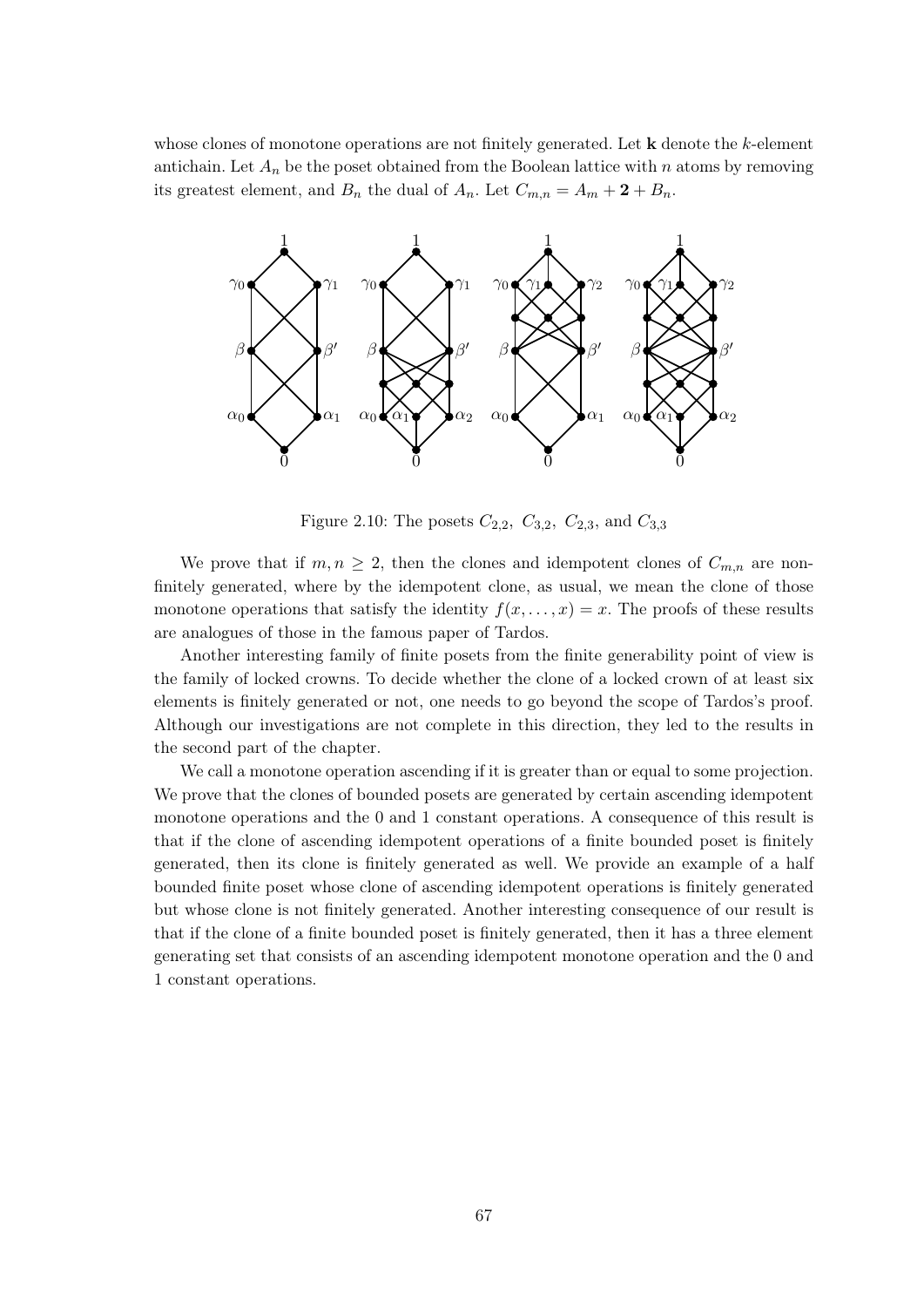# Összefoglaló

Az értekezés két részbenrendezett halmazokkal kapcsolatos problémával foglalkozik. Habár az érdeklődésük tárgyát képező struktúrák típusa (részbenrendezések) összeköti őket, a két probléma ezen túl nem kapcsolódik egymással.

Az első probléma, ami az első fejezetet tölti ki, elsőrendű definiálhatóság részstruktúraés beágyazás-részbenrendezésekben. Az első fejezet a szerző három cikkén alapul [\[7](#page-73-0)[–9\]](#page-73-1), melyekben az alapkérdések logikának tűnnek: próbáljuk megfogni a kifejező erejét adott struktúrák elsőrendű nyelveinek. Hogy válaszokat kapjunk, nem használunk mást, mint alapvető kombinatorikus gondolkodást. A problémák mögött azonban ott húzódnak végtelen, bonyolult részbenrendezett halmazok szimmetriái. Ez a kutatás, valójában, Jaroslav Ježek és Ralph McKenzie egy 2009-2010-es cikksorozatának [\[3](#page-73-6)[–6\]](#page-73-7) folytatása. Az értekezés szerzőjén túl mások is felkapták ezt a témát [\[12,](#page-73-8) [15–](#page-74-3)[17\]](#page-74-4).

Menjünk bele a részletekbe egy kicsit. Jelölje  $\mathcal D$  a véges irányított gráfok (izomorfiatípusainak) halmazát. Két irányított gráf,  $G, G' \in \mathcal{D}$ , esetén jelölje  $G \leq G'$  azt, hogy  $G$  beágyazható  $G'$ -be, azaz  $G$ -t megkaphatjuk  $G'$ -ből csúcsok és élek elhagyásával. Más szóval, létezik egy  $G \to G'$  injektív leképezés, amely megtartja az éleket. Egy látszólag hasonló fogalom következik. Jelölje  $G \sqsubseteq G'$  azt, hogy  $G$  részstruktúrája  $G'$ -nek, azaz  $G$ -t megkaphatjuk  $G'$ -ből csak csúcsok elhagyásával. Más szóval, létezik egy  $G \to G'$  injektív leképezés, amely megtartja az éleket és a "nem-éleket" (az élek hiányát) is. Eddig két részbenrendezésünk van:  $(\mathcal{D}; \leq)$  és  $(\mathcal{D}; \sqsubseteq)$  (ld. [2.11.](#page-69-0) és [2.12.](#page-69-1) ábrák). Az értekezés első fejezetében ezen részbenrendezések esetén vizsgáljuk a részbenrendezett halmazok elsőrendű nyelvének kifejező erejét.

Valószínűleg a legtermészetesebb kérdés az elemenkénti definiálhatóság kérdése. Tudjuke definiálni a  $(\mathcal{D}; \leq)$  vagy  $(\mathcal{D}; \subseteq)$  részbenrendezések elemeit elsőrendű formulákkal (a részbenrendezett halmazok nyelvén)? Itt jönnek be a szimmetriák, más néven automorfizmusok. Tegyük fel, hogy, egy P részbenrendezett halmazban, a p elemet egy automorfizmus egy tőle különböző  $p'$ -be visz. Ekkor, természetesen, elsőrendű formulák nem tudják megkülönböztetni p-t és p'-t, hiszen ugyanazok a strukturális jellemzőik a P-n belül.

Az automorfizmusok és a definiálhatóság tekintetében is sokkal könnyebben kezelhető  $(\mathcal{D};<)$ , így a beágyazás-részbenrendezéssel kezdjük az 1. fejezetet. Jelölje  $G<sup>T</sup>$  a G transzponáltját, azt a gráfot, melyet G-ből az élek megfordításával kapunk. Az automorfizmust, ami  $G$ -t  $G^T$ -be képezi, könnyű felfedezni. Ennélfogva, a legerősebb állítás, amiben az elemenkénti definiálhatóság szempontjából reménykedhetünk az, hogy a  $\{G, G^T\}$  halmaz minden G irányított gráf esetén definiálható. Ezt bizonyítjuk az értekezésben. Ezt a tételt használva, bebizonyítjuk, hogy nincs más nemtriviális automorfizmus, rámutatva az erős oda-vissza kapcsolatra a definiálhatóság és az automorfizmusok között. Eddig odáig jutottunk, hogy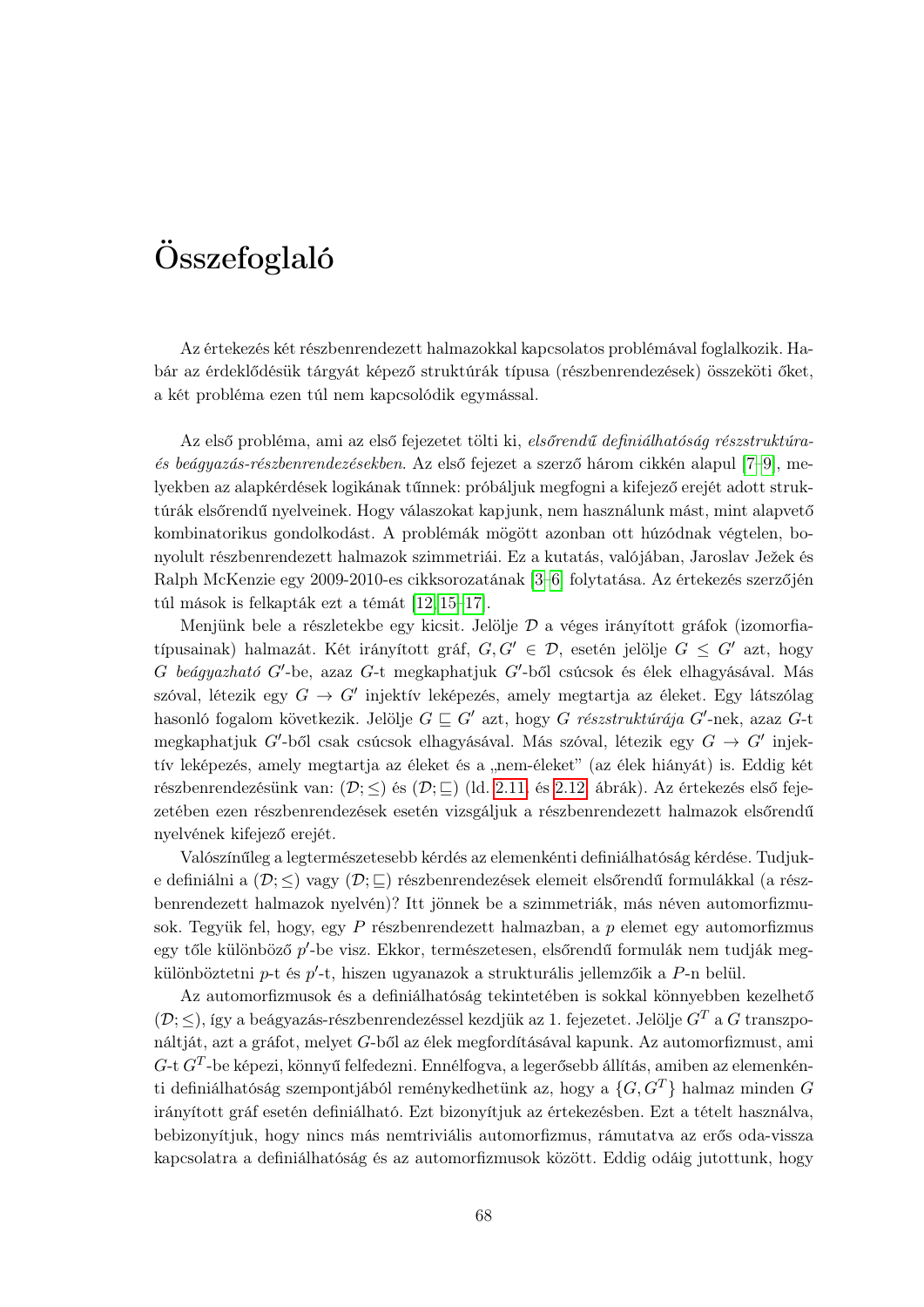

<span id="page-69-0"></span>2.11. ábra. A $(\mathcal{D}; \leq)$ részbenrendezés aljának Hasse-diagramja.



<span id="page-69-1"></span>2.12. ábra. A  $(\mathcal{D}; \sqsubseteq)$  részbenrendezés Hasse-diagramjának alja.

(D; ≤) véges részhalmazainak definiálhatóságát lezártuk: Egy véges S ⊂ D részhalmaz akkor és csak akkor elsőrendű-definiálható, ha minden  $G \in S$  esetén  $G^T \in S$  is teljesül. Tehát ahhoz, hogy tovább menjünk, végtelen részhalmazok definiálhatóságát kell vizsgálnunk.

Ahogy egy híres modellelméleti állítás mutatja, nincs olyan elsőrendű formula az irányított gráfok nyelvén, mely definiálná a gyengén-összefüggő irányított gráfok halmazát. Meglepő módon, az általunk vizsgált elsőrendű nyelven van ilyen formula. Még azt is megmutatjuk, hogy egy konstans (egy konkrét, transzponáltjával nem izomorf irányított gráf) hozzáadásával az irányított gráfok teljes másodrendű nyelve kifejezhető az általunk vizsgált nyelv segítségével. Egy olyan utat járunk be, melyet Ježek és McKenzie fektettek le a  $[6]$  dolgozatban. Egy új nyelvet definiálunk, jelölje most  $\mathcal{L}$ . Az  $\mathcal{L}$  nyelv látszólag sokkal erősebbnek tűnik, mint az általunk vizsgált elsőrendű nyelv. Ennek ellenére megmutatjuk, hogy valójában ugyanolyan erős. L egy konkrét kis kategóriához tartozik, melynek objektumai irányított gráfok, morfizmusai pedig éltartó leképezések közöttük. Ahhoz, hogy megmutassuk, hogy L valóban kifejezhető az általunk vizsgált nyelv segítségével, valamilyen módon "modellezzük" ennek a kategóriának a működését a  $(\mathcal{D}; \leq)$  struktúra elsőrendű nyelvének segítségével.

Az első fejezet második fele a  $(\mathcal{D}; \sqsubseteq)$  részstruktúra-részbenrendezést vizsgálja. Itt rögtön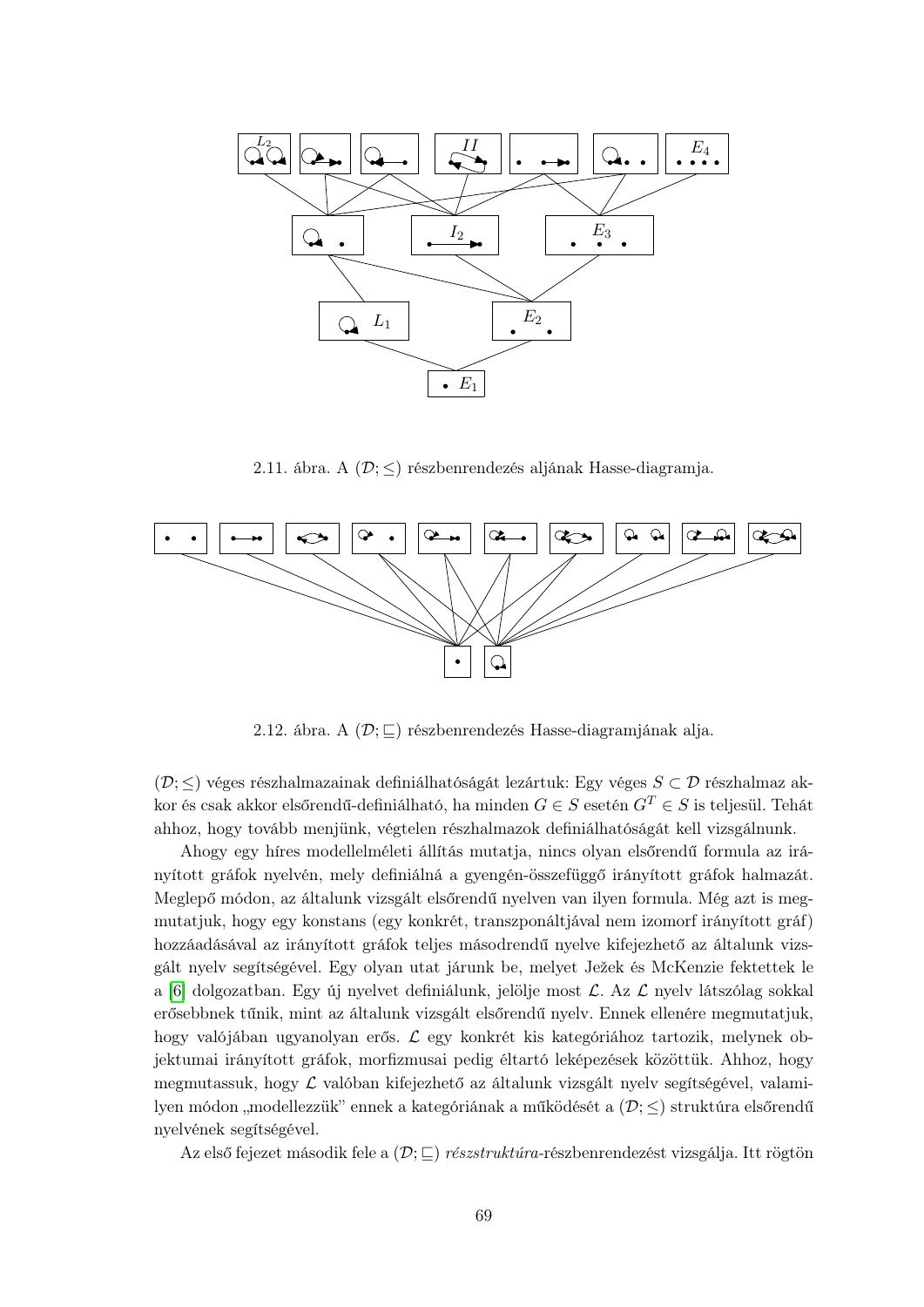valami újdonsággal találjuk szembe magunkat. Ennek a kutatási témának a történetében eddig példátlan módon, nemtriviális automorfizmusokat találunk. Habár prezentálunk egy sejtést az automorfizmuscsoportra, bizonyítani nem tudjuk azt. A sejtésünk az, hogy a  $(\mathcal{D};\sqsubseteq)$ részbenrendezés automorfizmuscsoportja a 768-elemű $(\mathbb{Z}_2^4\times S_4)\rtimes_\alpha\mathbb{Z}_2$ csoporttal izomorf, ahol  $\alpha$  egy adott hatás.

Már láttuk, hogy erős kapcsolat van az általunk vizsgált elsőrendű nyelvek kifejező ereje és az automorfizmusok között. A kérdés, hogy a bizonytalan automorfizmuscsoport jelen esetben megakadályozza-e, hogy a definiálhatóságról állításokat bizonyítsunk. Bár könnyen lehetne, szerencsére nem ez a helyzet. Azt mutatjuk meg, hogy véges sok konstans hozzáadásával a  $(\mathcal{D}; \square)$  elsőrendű nyelve ki tudja fejezni a  $(\mathcal{D}; \leq)$  elsőrendű nyelvét. Ennek a tételnek csak azért van súlya, ezen a ponton, mert a  $(\mathcal{D}; \leq)$  elsőrendű nyelvéről már korábbról tudjuk, hogy nagyon erős. Ehhez a tételhez megtalálni konstansoknak egy minimális listáját majdnem ekvivalensnek tűnik az automorfizmuscsoport meghatározásával. Ennélfogva, nem tudunk egy ilyen minimális listát adni. Egy lehetséges, de minimálistól távol álló lista állhat a legfeljebb 12 elemű irányított gráfokból. A definiálhatósági eredmény következményeképpen azt kapjuk, hogy az automorfizmuscsoport véges — ez a legjobb, amit jelen pillanatban bizonyítani tudunk. Furcsának tűnhet, hogy nem "tudjuk", hogy milyen konstansokat használunk a bizonyításunk során. Ez azért van, mert néhány esetben a következő gondolatmenetet használjuk. Bizonyos tulajdonságait az irányított gráfoknak jellemezni lehet lokális módon. Például meg tudjuk mondani tartalmaz-e az irányított gráf egy nem-hurok élet a 2-elemű részstruktúrái alapján. Sokkal bonyolultabb tulajdonságokat is el lehet így mondani. Nagyon fáradtságos és hosszú volna listázni azokat a konstansokat, melyeket ilyen módon használunk a bizonyításunk során. Még ha meg is tennénk, akkor sem kapnánk egy minimális listát (habár a listánk sokkal konkrétabb lenne). Emiatt, ennek a konkrét bizonyításnak az analizálásával reménytelennek tűnik egy minimális konstanslista megállapítása (legalábbis a szerző számára).

A második fejezet egy teljesen másik problémát vizsgál, melyben azért továbbra is részbenrendezett halmazok játsszák a főszerepet. Véges műveletek egy halmazát klónnak nevezzük, ha tartalmazza az összes projekciót és zárt a kompozícióra (függvényösszetétel). Az értékezésben mindig feltesszük, hogy a műveleteink alaphalmaza véges. Világos módon, az összes művelet (egy véges alaphalmazon) klón. Tartalmazásra nézve a legnagyobbakat, melyek kisebbek ennél, maximális klónoknak nevezzük. Ivo G. Rosenberg, egy klasszikus eredményben [\[13\]](#page-73-2), klasszifikálta a maximális klónokat, hat osztályra bontva őket. Ezek közül öt esetén meg lett mutatva, hogy az ezekben lévő klónok végesen generáltak. A hatodik, kérdéses osztály a korlátos részbenrendezett halmazok monoton klónjainak osztálya. Azokat a részbenrendezéseket nevezzük korlátosnak, melyeknek van legnagyobb és legkisebb eleme. Néhány részeredmény már ismert. Ismert, hogy a legfeljebb 7-elemű részbenrendezések monoton klónjai végesen generáltak, továbbá azoké is, melyeknek van monoton többségi művelete. Egy zseniális dolgozatban [\[14\]](#page-74-0), 1986-ban, Tardos Gábor megmutatta, hogy egy adott 8-elemű részbenrendezés klónja nem végesen generált. Ez volt az első alkalom, hogy egy maximális klónról kiderült, hogy nem végesen generált. Egy 1993-as dolgozatban Zádori László általánosította Tardos eredményét, karakterizálva azon soros párhuzamos részbenrendezett halmazokat, melyek klónja nem végesen generált. Azóta, egészen mostanáig, senki nem talált nem végesen generált maximális klónokat, annak ellenére, hogy azt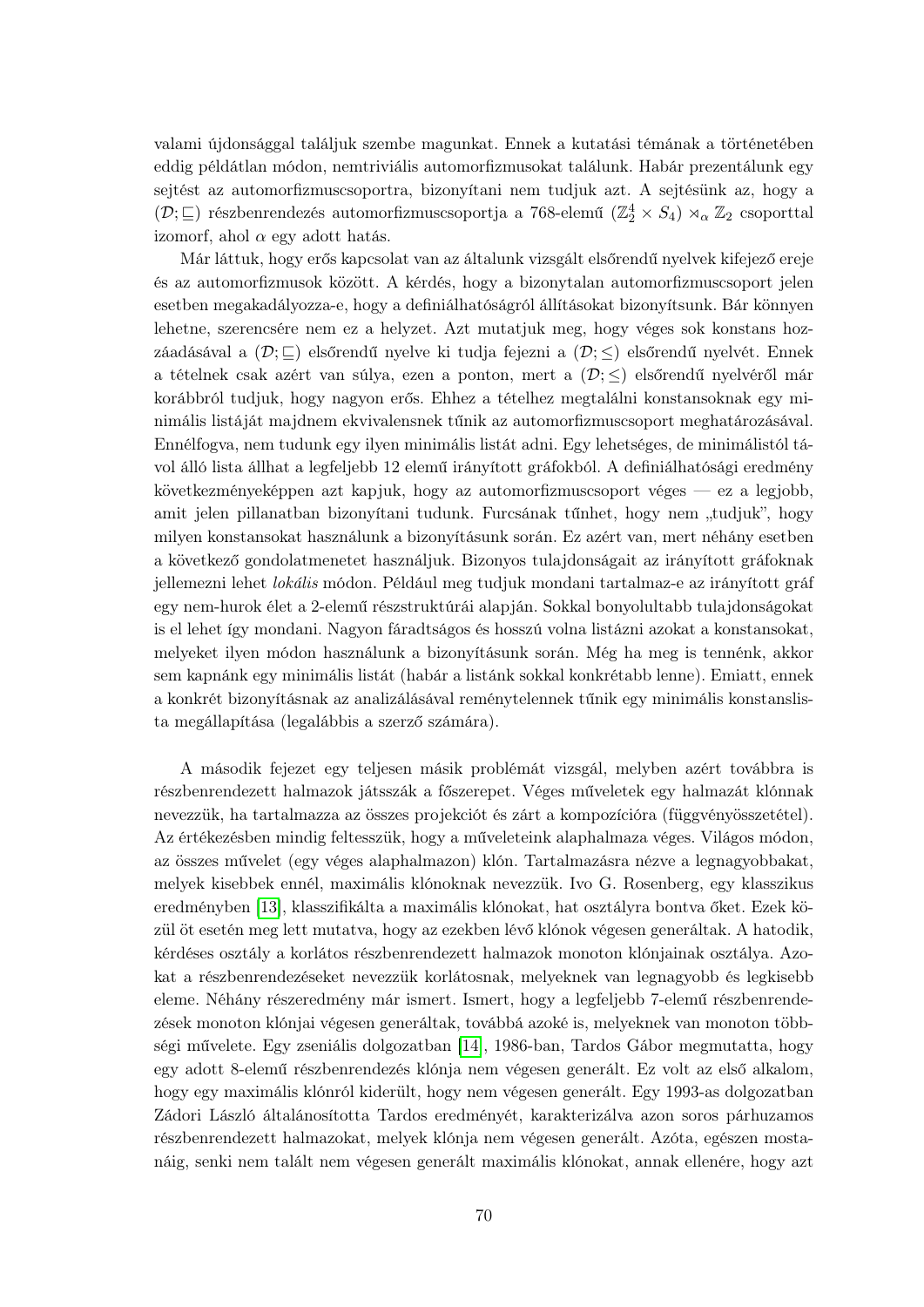sejthetjük, hogy sok ilyen van. A 2. fejezetben egy olyan friss dolgozatot [\[10\]](#page-73-9) mutatunk be, mely új ilyen klónokat talál. Az értekezés szerzőjét, PhD hallgató korában, második témavezetője, a fent említett Zádori professzor vezette be témába. Maróti Miklós, az első témavezetője is csatlakozott a kutatáshoz. Hárman írták a fent említett [\[10\]](#page-73-9) dolgozatot, mely korlátos részbenrendezések egy új családjáról mutatja meg, hogy nem végesen generált a klónjuk, továbbá néhány új irányt is javasol, amerre a szerzők szerint ezek a kutatások fejlődhetnek.

A fejezet első felében bemutatjuk ezt az új családot, mely tagjainak klónjai nem végesen generáltak. Jelölje k a k-elemű antiláncot. Legyen  $A_n$  az a részbenrendezés, melyet úgy kapunk az n-atomú Boole-hálóból, hogy elhagyjuk a legnagyobb elemét. Jelölje  $B_n$  az  $A_n$ duálisát. Legyen  $C_{m,n} = A_m + 2 + B_n$ .



2.13. ábra. The posets  $C_{2,2}$ ,  $C_{3,2}$ ,  $C_{2,3}$ , and  $C_{3,3}$ 

Bizonyítjuk, hogy ha  $m, n \geq 2$ , akkor  $C_{m,n}$  klónja és idempotens klónja is nem végesen generált. Itt, a szokásos módon, idempotens klón alatt azon monoton műveletek klónját értjük, melyek teljesítik az  $f(x, \ldots, x) = x$  azonosságot. A tétel bizonyítása Tardos bizonyításának analogonja.

Egy másik érdekes családja a korlátos részbenrendezett halmazoknak a zárt koronák családja. Ezek esetén az akadályok leírása reménytelennek tűnik, így a Tardos-bizonyítás nem átvihető. Habár az ebbe az irányba tett vizsgálataink még hiányosak, a fejezet második felében ismertetünk néhány eredményünket.

Egy monoton műveletet felszállónak nevezünk, ha nagyobb vagy egyenlő valamelyik projekciónál. Bebizonyítjuk, hogy a korlátos részbenrendezések klónjait generálják bizonyos felszálló idempotens műveletek és a 0, 1 konstans műveletek. Következésképpen, ha egy korlátos részbenrendezett halmaz felszálló idempotens műveleteinek klónja végesen generált, akkor a klónja is végesen generált. Mutatunk egy példát egy félig-korlátos részbenrendezett halmazra, melynek felszálló idempotens klónja ugyan végesen generált, de a klónja nem az. Egy másik érdekes következménye az eredményeinknek, hogy ha egy véges korlátos részbenrendezésnek a klónja végesen generált, akkor három elem generálja, egy (konkrét) felszálló idempotens művelet, és a 0, 1 konstans műveletek.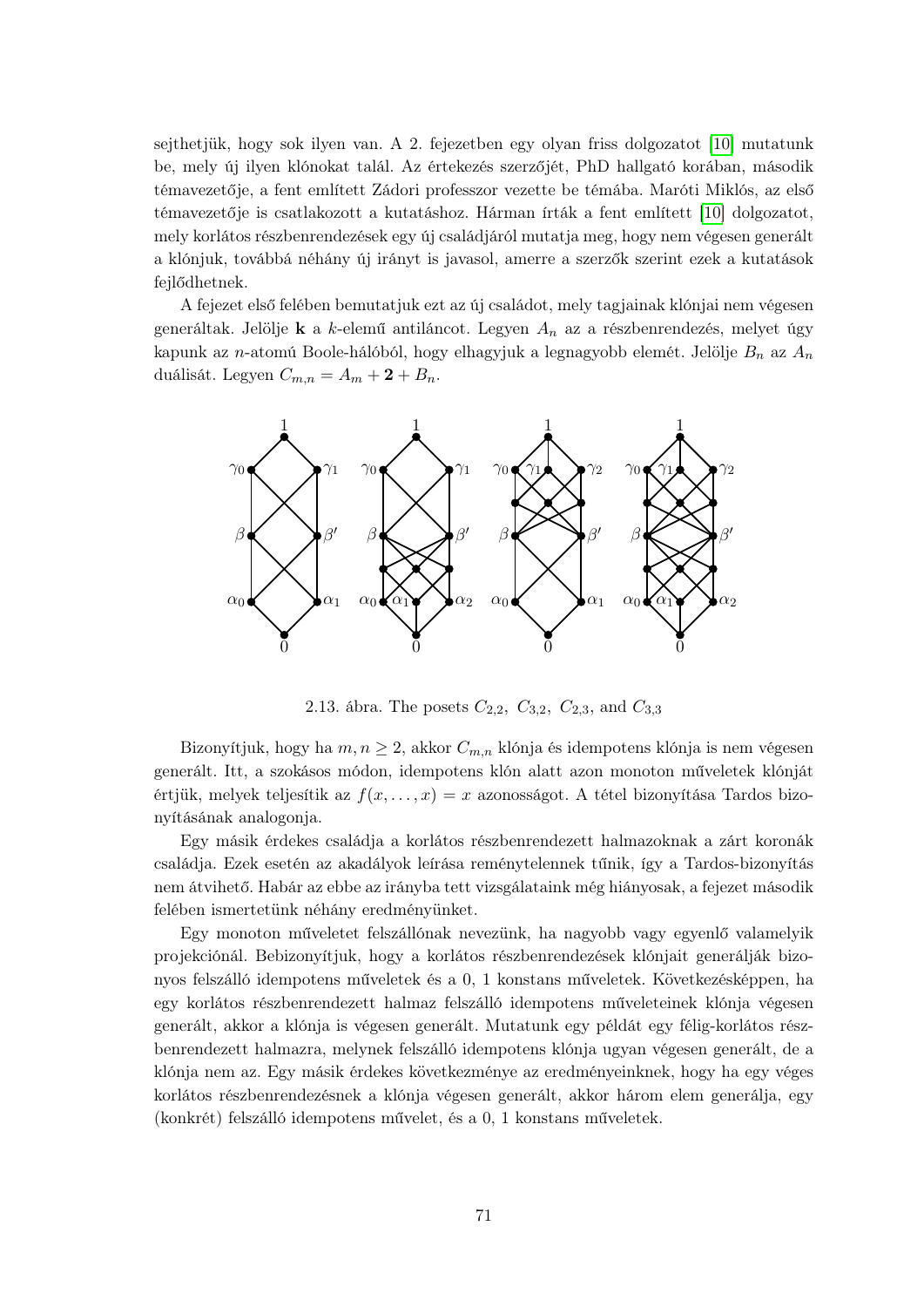# Publications of the Author

### Research papers covered in the thesis

- Á. Kunos, Definability in the embeddability ordering of finite directed graphs, Order 32/1 (2015) 117-133
- Á. Kunos, Definability in the Embeddability Ordering of Finite Directed Graphs, II, Order 36/2 (2019) 291-311
- Á. Kunos, M. Maróti, L. Zádori, On Finite Generability of Clones of Finite Posets, Order 36/3, (2019) 653-666
- Á. Kunos, *Definability in the substructure ordering of finite directed graphs*, accepted at Order and already appeared online

### Research papers outside the thesis

- G. Czédli and Á. Kunos, Geometric constructibility of cyclic polygons and a limit theorem, Acta Sci. Math. (Szeged) 81 (2015), 643-683
- G. Czédli, G. Gyenizse, Á. Kunos, Symmetric embeddings of free lattices into each other, Algebra Universalis 80:11 (2019)
- Á. Kunos, M. Maróti, L. Zádori, Critical relations of crowns in critical times of coronavirus depression, accepted at Order

#### Other papers

- Á. Kunos, Amikor érdemes általánosítani, Polygon, XX. köt., 2. sz., 2012. máj., 33-48.
- T. Danka and Kunos Á., Valós függvények előállítása kompozícióként, Polygon, XXII. köt., 1-2. sz., 2014. máj., 85-102.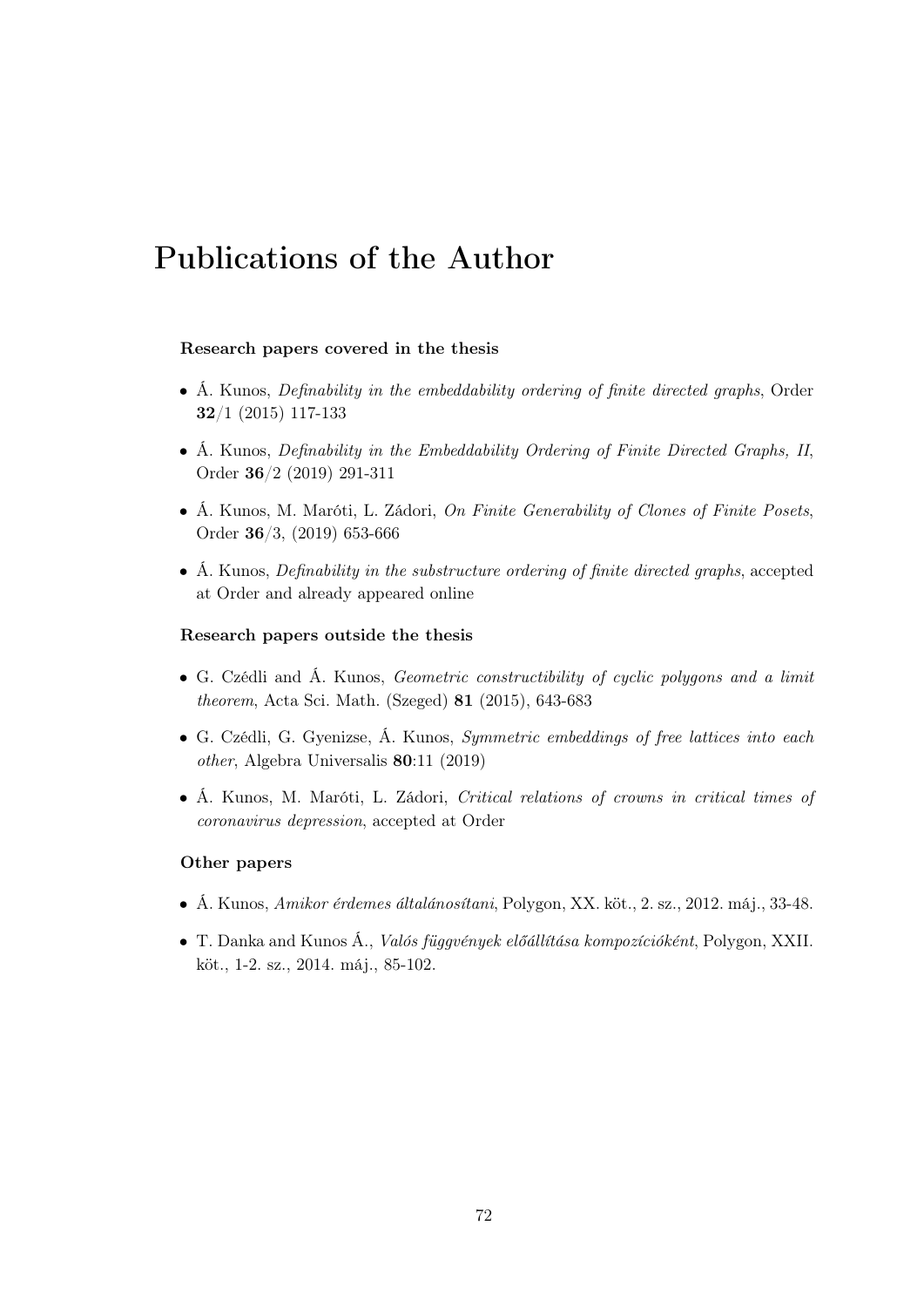## Bibliography

- [1] J. Demetrovics, L. Hannák, and L. Rónyai. Near unanimity functions of partial orderings. Proc. 14th International Symp. on Multiple Valued Logic, Winnipeg, pages 52–56, 1984.
- [2] J. Demetrovics and L. Rónyai. Algebraic properties of crowns and fences. Order, 6(1):91–99, Mar 1989.
- [3] J. Ježek and R. McKenzie. Definability in substructure orderings, i: Finite semilattices. Algebra universalis, 61(1):59, 2009.
- [4] J. Ježek and R. McKenzie. Definability in substructure orderings, iii: Finite distributive lattices. Algebra universalis, 61(3):283, 2009.
- [5] J. Ježek and R. McKenzie. Definability in substructure orderings, iv: Finite lattices. Algebra universalis, 61(3):301, 2009.
- [6] J. Ježek and R. McKenzie. Definability in substructure orderings, ii: Finite ordered sets. Order, 27(2):115–145, 2010.
- [7] Á. Kunos. Definability in the substructure ordering of finite directed graphs. accepted at Order, already appeared online.
- [8] Á. Kunos. Definability in the embeddability ordering of finite directed graphs. Order, 32(1):117–133, 2015.
- [9] Á. Kunos. Definability in the embeddability ordering of finite directed graphs, ii. Order, 36(2):291–311, Jul 2019.
- [10] Á. Kunos, M. Maróti, and L. Zádori. On finite generability of clones of finite posets. Order, 36(3):653–666, Nov 2019.
- [11] R. McKenzie. Monotone clones, residual smallness and congruence distributivity. Bulletin of the Australian Mathematical Society, 41(2):283–300, 1990.
- [12] R. Ramanujam and R. S. Thinniyam. Definability in first order theories of graph orderings. In International Symposium on Logical Foundations of Computer Science, pages 331–348. Springer, 2016.
- [13] I. G. Rosenberg. Über die funktionale vollständingkeit in dem mehrwertigen logiken. Rozpravy Ceskoslovenske Akad. Ved., Ser. Math. Nat. Sci., 80:3–93, 1970.